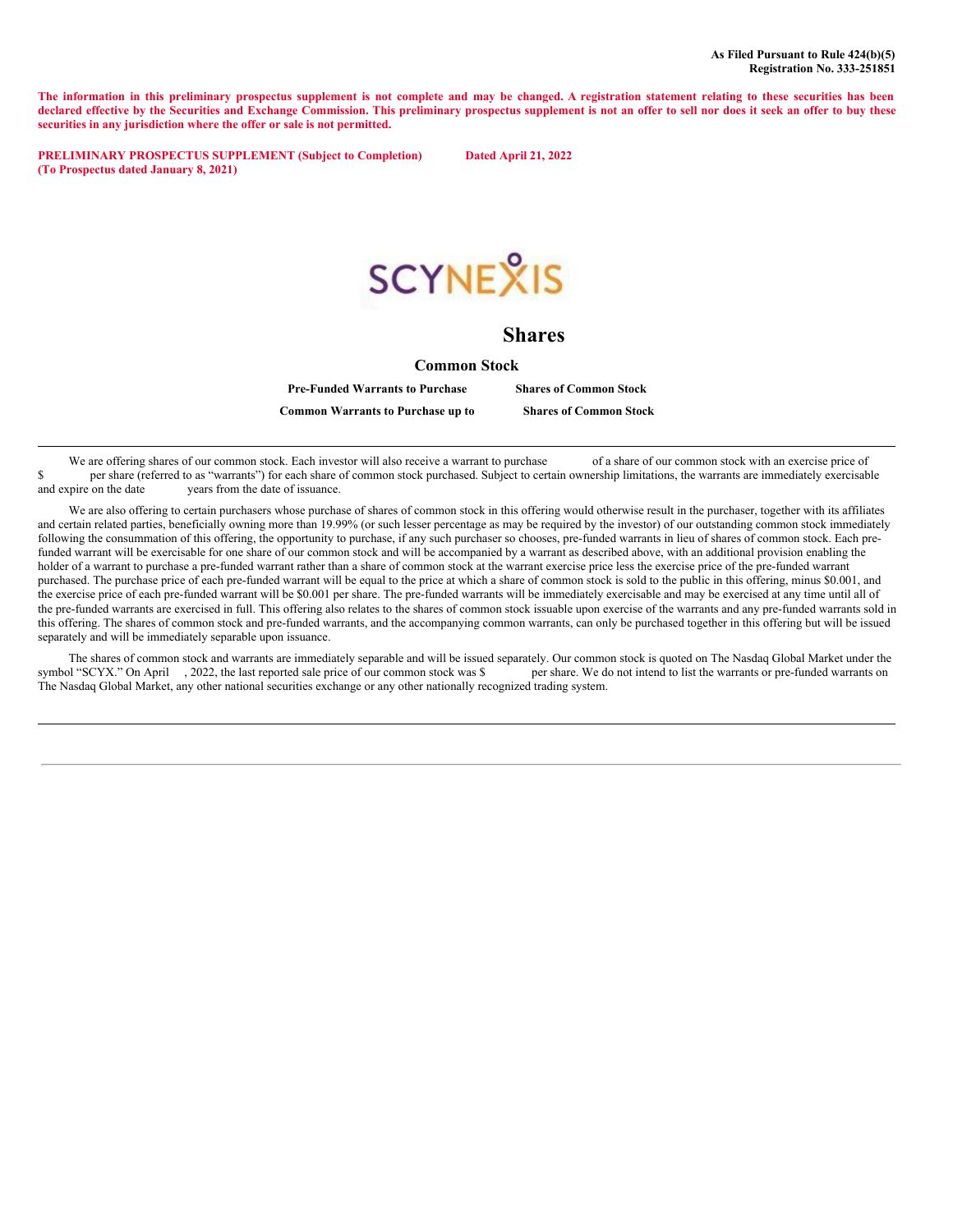Our business and an investment in our securities involve significant risks. These risks are described under the caption "Risk Factors" beginning on page S-10 of this prospectus supplement and in the documents incorporated by reference into this prospectus supplement.

Neither the Securities and Exchange Commission nor any state securities commission has approved or disapproved of these securities or passed upon the accuracy or adequacy of this prospectus supplement or the accompanying prospectus. Any representation to the contrary is a criminal offense.

|                                        |               | Per Pre-Funded |              |
|----------------------------------------|---------------|----------------|--------------|
|                                        | Per Share and | Warrant and    |              |
|                                        | Accompanying  | Accompanying   |              |
|                                        | Warrants (1)  | Warrants(2)    | <b>Total</b> |
| <b>Public offering price</b>           |               |                | $\mathbf{s}$ |
| Underwriting discount (3)              |               |                | S            |
| Proceeds, before expenses, to SCYNEXIS |               |                |              |

(1) The public offering price is \$ per share of common stock and accompanying warrants.<br>(2) The public offering price is \$ per pre-funded warrant and accompanying warrants. (2) The public offering price is \$ per pre-funded warrant and accompanying warrants.

(3) See "Underwriting" for additional disclosure regarding underwriting commissions and expenses.

The above summary of offering proceeds to us does not give effect to any exercise of the warrants or pre-funded warrants being issued in this offering.

We have granted the underwriters the right to purchase up to additional shares of our common stock and/or warrants to purchase up to an aggregate of shares of our common stock, in each case at their respective public offering prices, less underwriting discounts and commissions. The underwriters can exercise this right at any time within 30 days from the date of this prospectus. If the underwriters exercise their option to purchase additional shares of our common stock together with accompanying warrants to purchase up to shares of our common stock in full, we estimate that our net proceeds from this offering will be approximately \$, and excluding the proceeds, if any, for the exercise of the warrants or pre-funded warrants issued pursuant to this offering, after deducting underwriting discounts and commissions and estimated offering expenses payable by us.

Certain of our directors and executive officers have indicated an interest in purchasing in the aggregate up to shares of our common stock and accompanying warrants in this offering at the public offering price. However, because indications of interest are not binding agreements or commitments to purchase, these directors and executive officers may determine to purchase fewer shares than they indicate an interest in purchasing or not to purchase any shares in this offering.

Delivery of the shares of common stock will be made through the book-entry facilities of The Depository Trust Company. Delivery of the warrants and pre-funded warrants will be made by physical delivery. We anticipate that delivery of the shares of our common stock, warrants and pre-funded warrants will be made on or about April , 2022, subject to customary closing conditions.

*Book-Running Manager*

# **Guggenheim Securities**

**The date of this prospectus supplement is April , 2022.**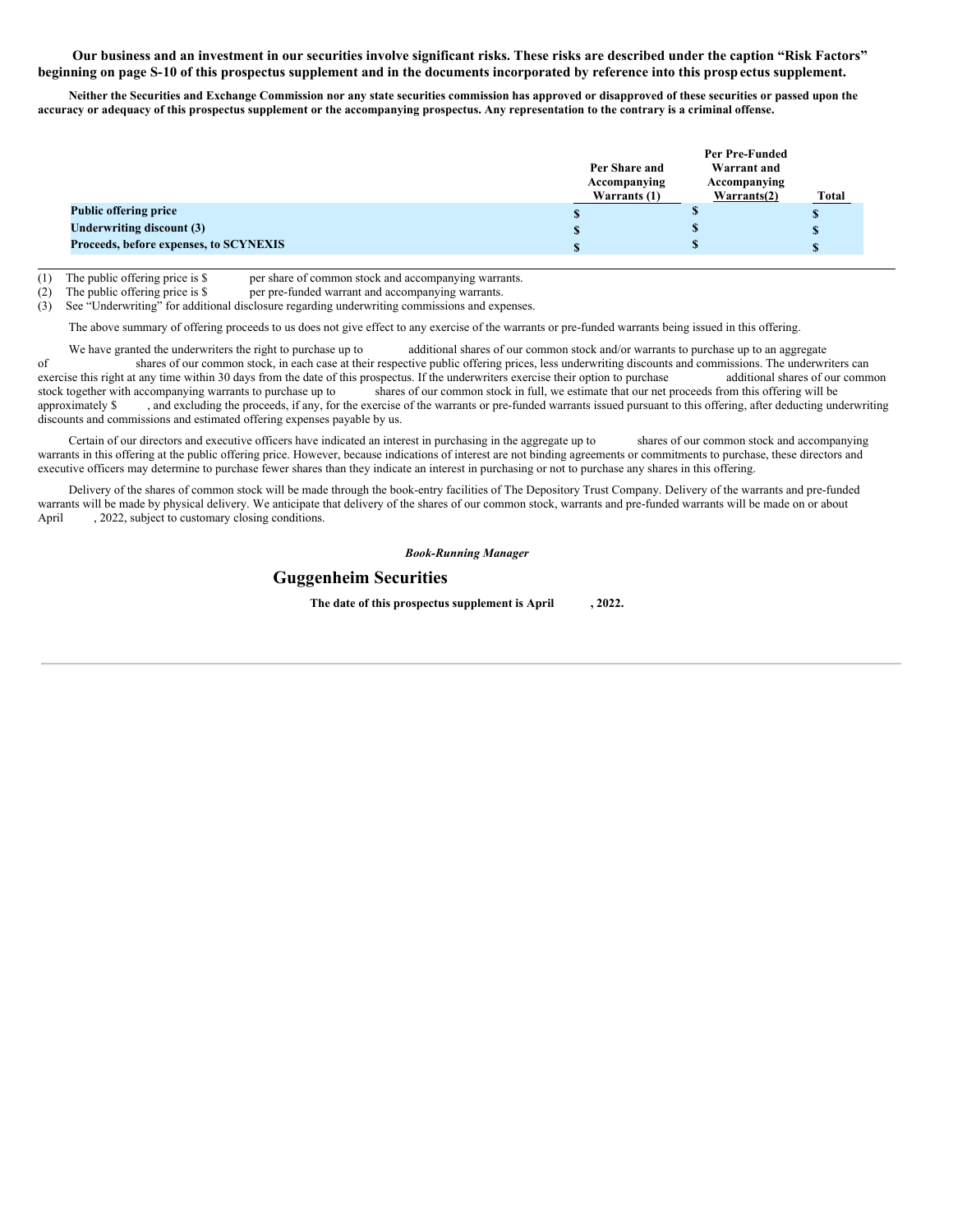# **TABLE OF CONTENTS**

# **PROSPECTUS SUPPLEMENT**

| ABOUT THIS PROSPECTUS SUPPLEMENT                         | $S-1$  |
|----------------------------------------------------------|--------|
| PROSPECTUS SUPPLEMENT SUMMARY                            | $S-2$  |
| <b>RISK FACTORS</b>                                      | $S-10$ |
| <b>SPECIAL NOTE REGARDING FORWARD-LOOKING STATEMENTS</b> | $S-12$ |
| <b>USE OF PROCEEDS</b>                                   | $S-13$ |
| <b>CAPITALIZATION</b>                                    | $S-14$ |
| <b>DILUTION</b>                                          | $S-15$ |
| <b>DESCRIPTION OF THE SECURITIES WE ARE OFFERING</b>     | $S-17$ |
| <b>UNDERWRITING</b>                                      | $S-19$ |
| <b>LEGAL MATTERS</b>                                     | $S-25$ |
| <b>EXPERTS</b>                                           | $S-25$ |
| WHERE YOU CAN FIND MORE INFORMATION                      | $S-25$ |
| INCORPORATION OF CERTAIN INFORMATION BY REFERENCE        | $S-25$ |
| <b>ANNEX A - FORM OF WARRANT</b>                         | $A-1$  |
| ANNEX B - FORM OF PRE-FUNDED WARRANT                     | $B-1$  |
|                                                          |        |

# **PROSPECTUS**

| <b>ABOUT THIS PROSPECTUS</b>                             |    |
|----------------------------------------------------------|----|
| PROSPECTUS SUMMARY                                       |    |
| <b>RISK FACTORS</b>                                      | 6  |
| <b>SPECIAL NOTE REGARDING FORWARD-LOOKING STATEMENTS</b> | 8  |
| <b>USE OF PROCEEDS</b>                                   | 10 |
| <b>DESCRIPTION OF CAPITAL STOCK</b>                      | 11 |
| <b>DESCRIPTION OF DEBT SECURITIES</b>                    | 15 |
| <b>DESCRIPTION OF WARRANTS</b>                           | 22 |
| <b>LEGAL OWNERSHIP OF SECURITIES</b>                     | 24 |
| <b>PLAN OF DISTRIBUTION</b>                              | 28 |
| <b>LEGAL MATTERS</b>                                     | 30 |
| <b>EXPERTS</b>                                           | 30 |
| WHERE YOU CAN FIND MORE INFORMATION                      | 30 |
| <b>INCORPORATION OF CERTAIN INFORMATION BY REFERENCE</b> | 30 |
|                                                          |    |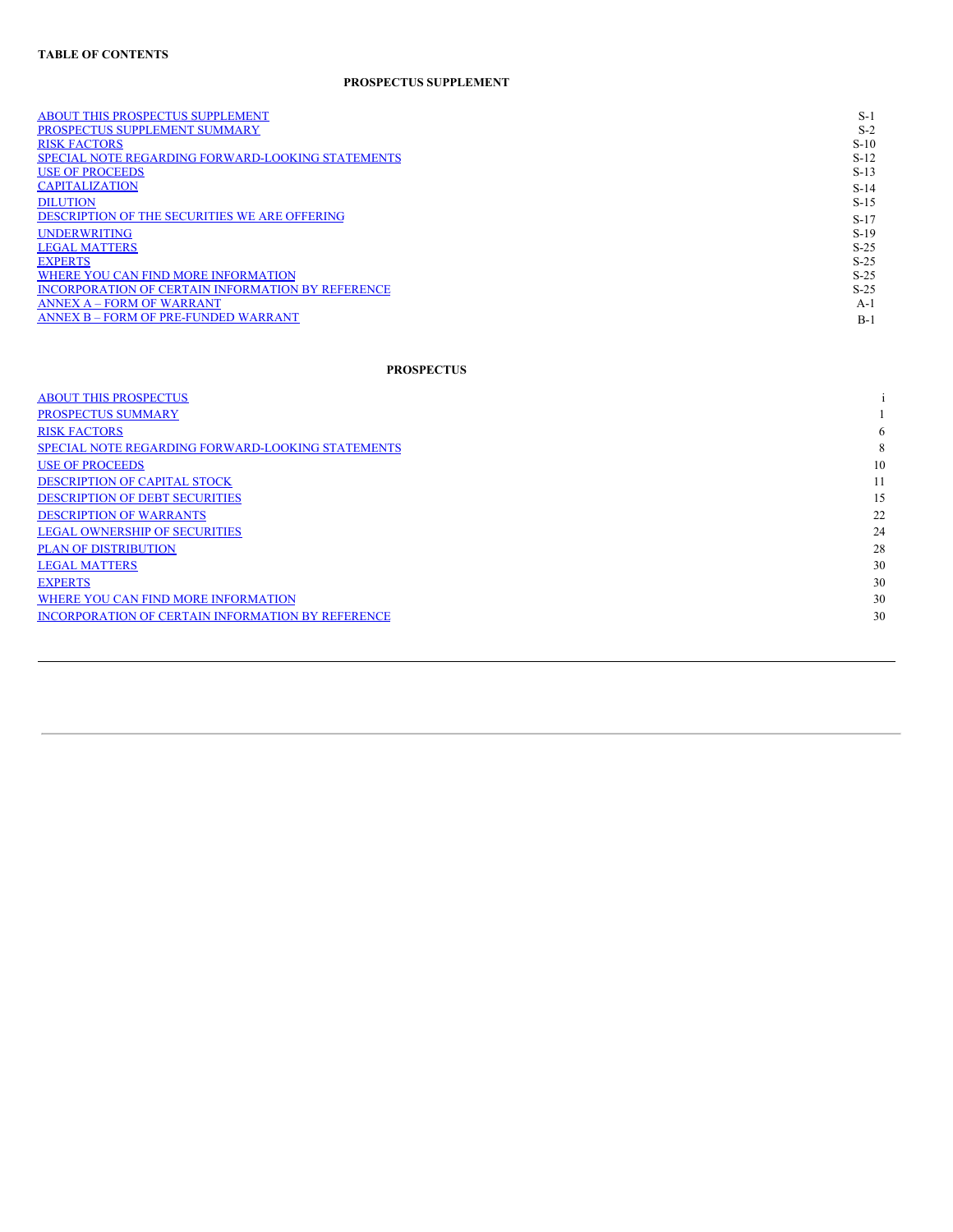# <span id="page-3-0"></span>**ABOUT THIS PROSPECTUS SUPPLEMENT**

This document is in two parts. The first part is this prospectus supplement, which describes the specific terms of the common stock, warrants and pre-funded warrants we are offering. The second part, the accompanying prospectus dated January 8, 2021, gives more general information about our securities, some of which may not apply to this offering. You should read this prospectus supplement and the accompanying prospectus, including the information incorporated by reference and any free writing prospectuses we have authorized for use in connection with this offering, in their entirety before making an investment decision. You should also read and consider the information in the documents to which we have referred you in the sections of this prospectus supplement titled "Where You Can Find More Information" and "Incorporation of Certain Information by Reference."

You should rely only on the information contained or incorporated by reference in this prospectus supplement and the accompanying prospectus, along with the information contained in any free writing prospectuses we have authorized for use in connection with this offering. We have not, and the underwriters have not, authorized anyone to provide you with different or additional information. If the description of the offering varies between this prospectus supplement and the accompanying prospectus, you should rely on the information in this prospectus supplement. If any statement in one of these documents is inconsistent with a statement in another document having a later date—for example, a document incorporated by reference in this prospectus supplement—the statement in the document having the later date modifies or supersedes the earlier statement. Under no circumstances should the delivery to you of this prospectus supplement and the accompanying prospectus or any sale made pursuant to this prospectus supplement create any implication that the information contained in this prospectus supplement or the accompanying prospectus is correct as of any time after the respective dates of such information. Our business, financial condition, results of operations and prospects may have changed since those dates.

Unless the context requires otherwise, the words "SCYNEXIS", "the Company," "we", "us" and "our" refer to SCYNEXIS, Inc., and the term "you" refers to a prospective investor.

This prospectus supplement and the accompanying prospectus, including the information incorporated by reference into this prospectus supplement and the accompanying prospectus, include trademarks, service marks and trade names owned by us or others. All trademarks, service marks and trade names included or incorporated by reference in this prospectus supplement and the accompanying prospectus or any related free writing prospectus are the property of their respective owners.

We are offering to sell, and seeking offers to buy, shares of common stock, warrants and pre-funded warrants only in jurisdictions where offers and sales are permitted. The distribution of this prospectus supplement and the accompanying prospectus and the offering of the common stock in certain jurisdictions may be restricted by law. Persons outside the United States who come into possession of this prospectus supplement and the accompanying prospectus must inform themselves about, and observe any restrictions relating to, the offering of the common stock and the distribution of this prospectus supplement and the accompanying prospectus outside the United States. This prospectus supplement and the accompanying prospectus do not constitute, and may not be used in connection with, an offer to sell, or a solicitation of an offer to buy, any securities offered by this prospectus supplement and the accompanying prospectus by any person in any jurisdiction in which it is unlawful for such person to make such an offer or solicitation.

We obtained the industry and market data in this prospectus supplement and the accompanying prospectus from our own research as well as from industry and general publications, surveys and studies conducted by third parties. These data involve a number of assumptions and limitations, and you are cautioned not to give undue weight to such estimates. In addition, projections, assumptions and estimates of our future performance and the future performance of the industry in which we operate is necessarily subject to a high degree of uncertainty and risk due to a variety of factors, including those described in "Risk Factors" and elsewhere in this prospectus supplement, the accompanying prospectus and documents incorporated by reference in this prospectus supplement and the accompanying prospectus. These and other factors could cause results to differ materially from those expressed in the estimates made by the independent parties and by us.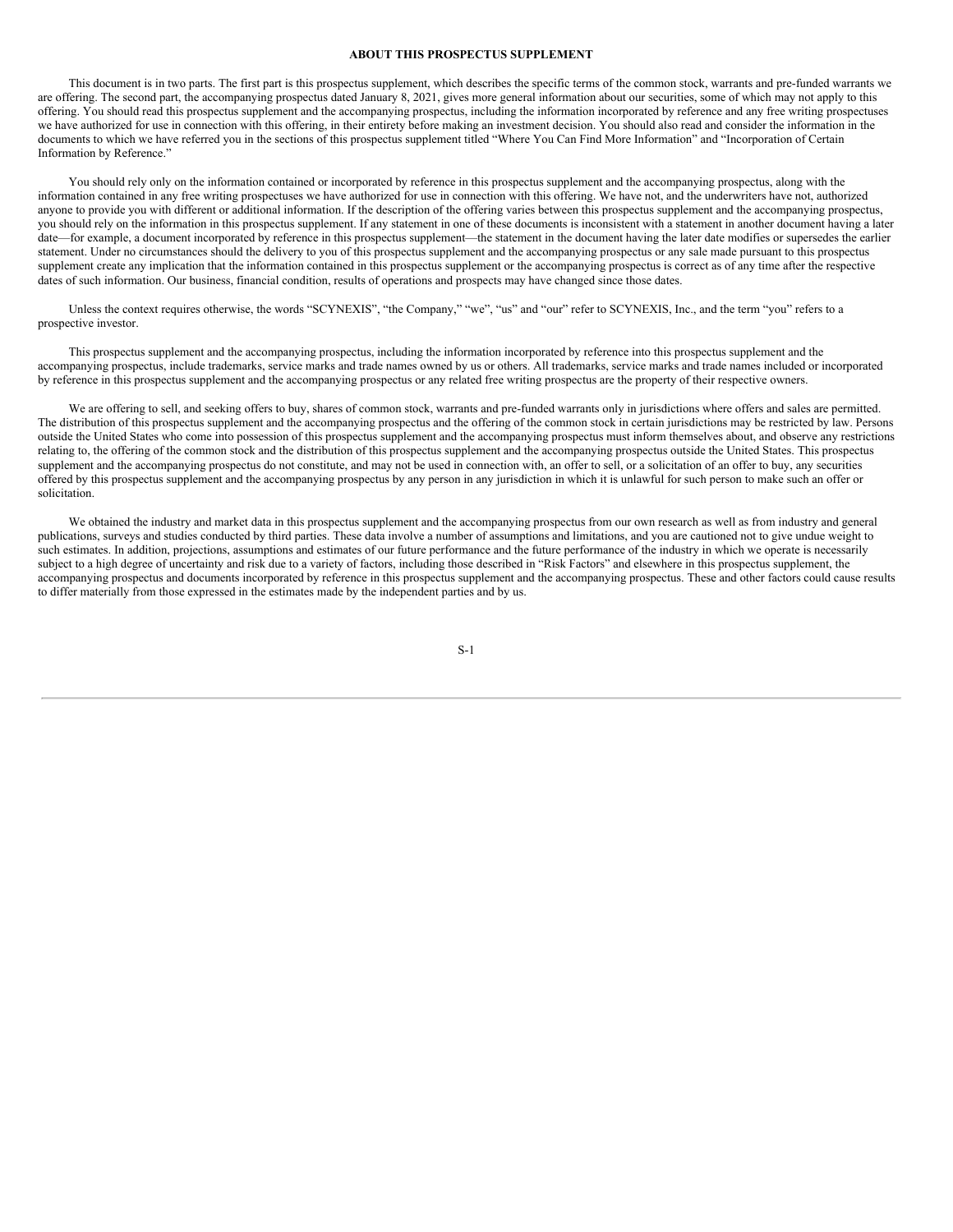### <span id="page-4-0"></span>**PROSPECTUS SUPPLEMENT SUMMARY**

This summary highlights selected information appearing elsewhere or incorporated by reference in this prospectus supplement and accompanying prospectus and any free writing prospectus that we have authorized for use in connection with this offering; it may not contain all of the information that is important to you. This prospectus supplement and the accompanying prospectus include information about the shares, warrants and pre-funded warrants we are offering as well as information regarding our business and financial data. You should read this prospectus supplement and the accompanying prospectus, including the information incorporated by reference and any free writing prospectuses we have authorized for use in connection with this offering, in their entirety. Investors should carefully consider the information set forth under "Risk Factors" in this prospectus supplement and incorporated *by reference from our Annual Report on Form 10-K for the year ended December 31, 2021.*

#### **SCYNEXIS, Inc.**

#### **Overview**

SCYNEXIS, Inc. is pioneering innovative medicines to potentially help millions of patients worldwide in need of new options to overcome and prevent difficult-to-treat and drug-resistant infections. We are developing our lead product candidate, ibrexafungerp, as a broad-spectrum, intravenous (IV)/oral agent for multiple fungal indications in both the community and hospital settings. In June 2021, the U.S. Food and Drug Administration (FDA) approved BREXAFEMME (ibrexafungerp tablets) for treatment of patients with vulvovaginal candidiasis (VVC), also known as vaginal yeast infection, and we have commenced the commercialization of BREXAFEMME in the U.S. We also are continuing late-stage clinical development of ibrexafungerp for multiple indications, including the treatment of life-threatening invasive fungal infections caused primarily by *Candida* spp. (including *C. auris*) and *Aspergillus* spp. in hospitalized patients.

Ibrexafungerp, the first representative of a novel class of antifungal agents called triterpenoids, is a structurally distinct glucan synthase inhibitor and has shown *in vitro* and *in vivo* activity against a broad range of human fungal pathogens such as*Candida* and *Aspergillus* genera, including multidrugresistant strains, as well as *Pneumocystis, Coccidioides, Histoplasma* and *Blastomyces* genera. *Candida* and *Aspergillus* genera are the fungi responsible for approximately 85% of all invasive fungal infections in the United States (U.S.) and Europe. To date, we have characterized the antifungal activity, pharmacokinetics, and safety profile of the oral and IV formulations of ibrexafungerp in multiple *in vitro*, *in vivo*, and clinical studies. The FDA has granted Qualified Infectious Disease Product (QIDP) and Fast Track designations to ibrexafungerp for the indications of VVC (including the prevention of recurrent VVC), invasive candidiasis (IC) (including candidemia), and invasive aspergillosis (IA), and has granted Orphan Drug designations for the IC and IA indications. The European Medicines Agency has granted Orphan Medicinal Product designation to ibrexafungerp for IC. These designations may provide us with additional market exclusivity and expedited regulatory paths.

#### **BREXAFEMME**

In June 2021, the FDA approved BREXAFEMME for use in patients with VVC. This approval was based on positive result from two Phase 3, randomized, double-blind, placebo-controlled, multi-center studies (VANISH-303 and VANISH-306), in which oral ibrexafungerp demonstrated statistically superior efficacy compared to placebo and a favorable tolerability profile in women with VVC. The FDA granted BREXAFEMME five years of exclusivity extension under the Generating Antibiotic Incentives Now (GAIN) Act, which is added to five years of new chemical entity (NCE) exclusivity, for a combined ten-year period of regulatory exclusivity. BREXAFEMME also is protected by multiple patents, including a composition-of-matter patent covering the ibrexafungerp molecule. With patent term extension, this patent is expected to expire in 2035, providing an expected 13 years of protection from generic competitors in the U.S.

#### **Our Platform of Indications**

#### *Ibrexafungerp Hospital and Community Development Programs*

We continue to actively advance our clinical programs, leveraging the potential of ibrexafungerp to be a suitable treatment for multiple indications with significant unmet medical needs and considerable commercial opportunities. The following illustration summarizes the status of the indications for ibrexafungerp currently being pursued in the hospital and community setting, as well as our current expectations regarding the time of reporting data and, if the data supports it, the filing of an NDA and potential FDA approval: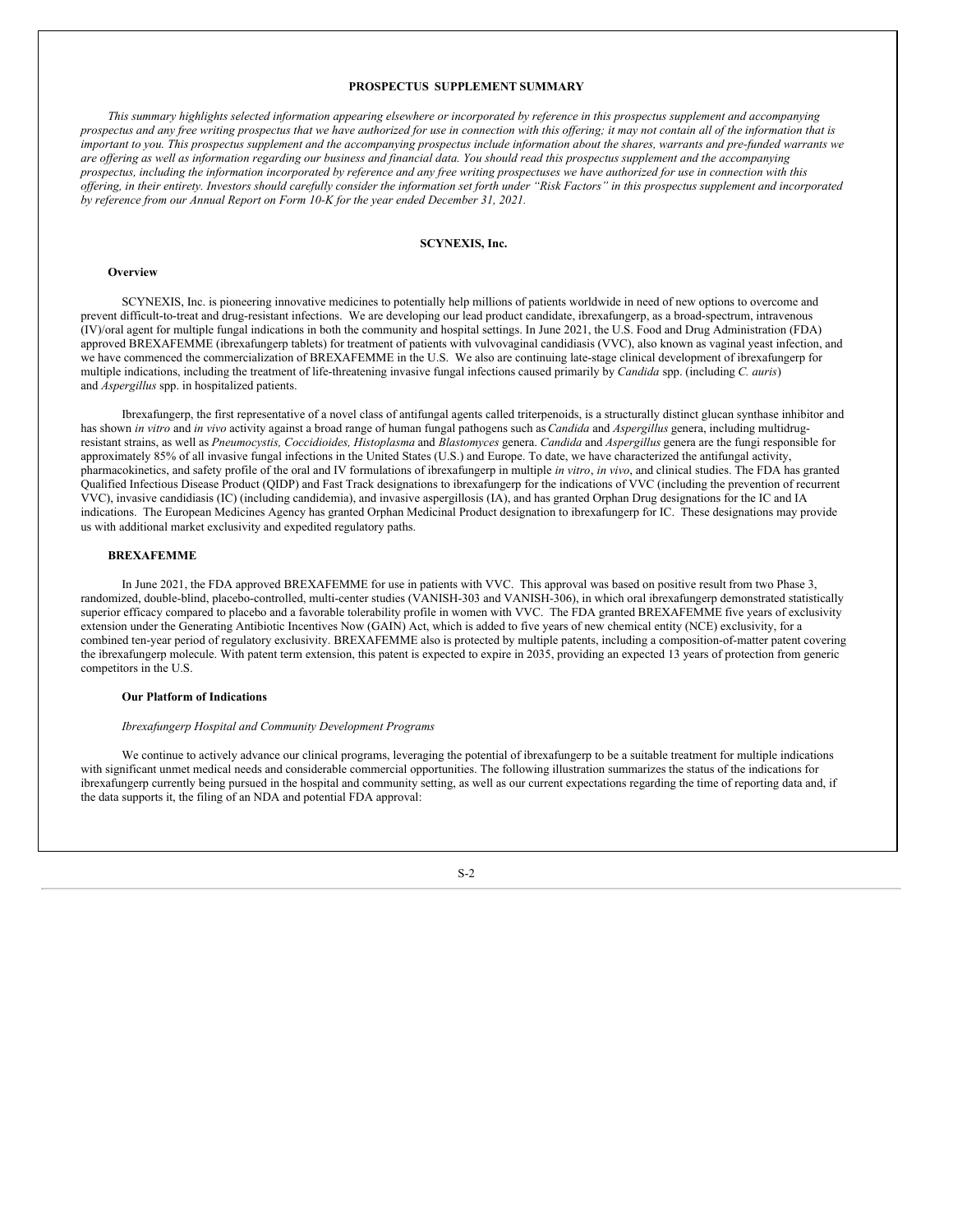

#### *Prevention of Recurrent VVC*

In February 2022, we announced positive results from our global Phase 3 CANDLE study investigating the safety and efficacy of oral ibrexafungerp for prevention of recurrent vulvovaginal candidiasis (rVVC), also known as vaginal yeast infection. We plan to submit the results to the FDA in the second quarter of 2022 and a potential approval by year-end.

The study showed that 65.4% of patients receiving ibrexafungerp achieved clinical success by having no recurrence at all, either culture-proven, presumed or suspected, through Week 24 compared to 53.1% of placebo-treated patients (p=0.02). The advantage of ibrexafungerp over placebo was sustained over the three-month follow-up period and remained statistically significant  $(p=0.034)$ . Secondary endpoints were consistent with the results of the primary analysis and will be presented at a future medical meeting.

The study also evaluated an additional group of 24 patients who failed to respond to the initial three-day regimen of fluconazole and received a oneday open-label treatment course of ibrexafungerp (300 mg BID). In those patients treated with ibrexafungerp, 71% successfully achieved a significant reduction or elimination of signs and symptoms.

In the study, ibrexafungerp was generally safe and well-tolerated. There were no serious drug-related adverse events, and no patients treated with ibrexafungerp discontinued therapy due to adverse events. The most commonly reported events were headaches and gastrointestinal events, which were mostly mild and generally consistent with the current BREXAFEMME label.

The CANDLE study, which was conducted in female patients age 12 years and older living with recurrent VVC, randomized 260 patients from approximately 50 global centers. The primary endpoint of the study was efficacy as measured by the percentage of patients with no recurrences of an acute episode of VVC, up through their test-of-cure (TOC) evaluation at week 24. Secondary endpoints of the study included evaluation of VVC recurrences at other time points up to week 36, time to first recurrence, mycological eradication and quality of life assessments. All patients in the CANDLE study initially received three doses of oral fluconazole to treat their acute VVC episode present at screening. Patients who responded to oral fluconazole for their acute VVC episode were enrolled in the prevention of recurrence phase of the study and randomized to oral ibrexafungerp (300mg BID for one day) or placebo, given one day per month for six months. Patients who failed to sufficiently respond to fluconazole treatment for their acute VVC episode were included in a nested open-label sub-study, in which they were offered a single day of oral ibrexafungerp treatment (300mg BID) for their unresolved VVC infection. The CANDLE study was conducted in accordance with an agreement with the FDA under a Special Protocol Assessment (SPA) on the design, trial population, endpoints and statistical analysis of the study. This SPA provided agreement with the FDA that the Phase 3 protocol design adequately addresses efficacy objectives that, if met, would form the primary basis of a regulatory submission for approval of oral ibrexafungerp for the prevention of recurrent VVC, an indication with no FDA-approved therapies.

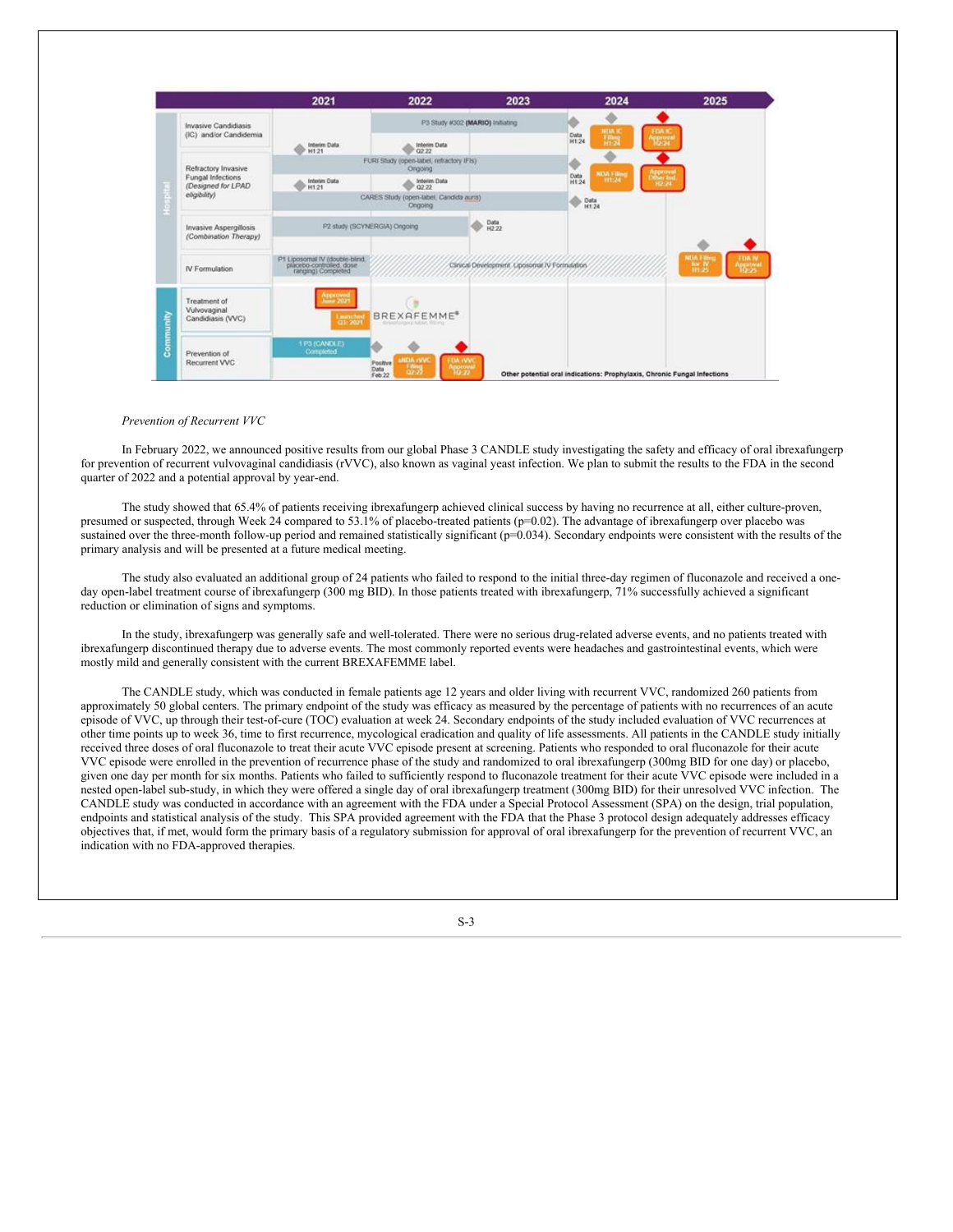#### *Invasive Candidiasis and/or Candidemia*

In the fourth quarter of 2021, we initiated a global Phase 3 study to evaluate the efficacy, safety and tolerability of oral ibrexafungerp as a step-down therapy for patients with IC including candidemia following IV echinocandin therapy in the hospital compared to currently available therapies (the MARIO study). The global Phase 3 multi-center, prospective, randomized, double-blind study of two treatment regimens will evaluate oral ibrexafungerp as a stepdown treatment from IV echinocandin in patients suffering from IC. Eligible patients with IC will receive treatment with IV echinocandin and will then be switched to either oral ibrexafungerp or a standard of care option, either oral fluconazole or best available therapy (BAT) for subjects with infections caused by fluconazole non-susceptible strains, once step-down criteria are met. Approximately 220 patients will be enrolled and randomized in the study.

The primary objective of the study is to determine whether treatment of IC with IV echinocandins followed by oral ibrexafungerp is as effective as treatment with IV echinocandins followed by oral fluconazole (or BAT), the current standard of care. The primary end point of the study will be all-cause mortality at 30 days after initiation of antifungal therapy. Approximately 35,000 cases of IC in the U.S. per year are caused by the *Candida* isolates that are resistant to azoles, one for which ibrexafungerp could provide a much-needed oral alternative.

#### *Invasive Aspergillosis*

Based on promising pre-clinical data from combination use of ibrexafungerp with voriconazole, the current standard of care, vs.*Aspergillus* spp., we are conducting a Phase 2 study (SCYNERGIA study) of oral ibrexafungerp in combination with voriconazole in patients with IA. This study is a randomized, double-blind trial with the objective of assessing the safety and efficacy of oral ibrexafungerp in combination with voriconazole, compared to voriconazole alone. We believe that ibrexafungerp's broad activity against *Aspergillus* spp., including azole-resistant strains, along with its minimal drug-drug interactions, high tissue penetration into the lungs, and oral formulation allowing for long-term administration, may make it an ideal candidate for use as combination therapy to provide improved outcomes vs. standard of care. Enrollment in our Phase 2 SCYNERGIA study for patients with invasive aspergillosis has been slower than initially projected and has been extended into 2022 to enable investigators impacted by the COVID-19 pandemic additional time to enroll patients for this important trial.

The prioritization of hospital resources toward addressing the COVID-19 pandemic has impacted the ability of many institutions to focus on screening and enrolling patients into some clinical trials, including SCYNERGIA. With recent decreases in COVID-19 hospitalizations in some regions, we expect enrollment to accelerate over the next two quarters and anticipate top-line results in the second half of 2022.

#### *Refractory Invasive Fungal Infections (rIFI)*

Enrollment is ongoing in our rIFI program, which comprises two open-label Phase 3 studies (FURI and CARES) designed to support a potential future NDA submission through the Limited Population Pathway for Antibacterial and Antifungal Drugs (LPAD).

In March 2021, we announced that a Data Review Committee (DRC) of independent experts assessed the efficacy of oral ibrexafungerp in a third cohort of 33 patients from the FURI study and a first cohort of ten patients from the CARES study. The third interim analysis of the FURI study showed that antifungal activity was consistently positive across all interim analyses with oral ibrexafungerp showing clinical benefit in 30 out 33 patients, and no patients with progression of disease. On an aggregate basis, oral ibrexafungerp showed clinical benefits in 86.5% of patients (64 of 74), with 46 patients achieving a complete or partial response and 18 patients achieving a stable disease response. Of the 74 treated patients, only five did not respond to ibrexafungerp treatment, one patient died of an underlying condition unrelated to the treatment or fungal infection, and four patients were considered indeterminate. Analysis of the CARES study found that 80% (8 of 10) patients with invasive candidiasis and candidemia due to *Candida auris* experienced a complete response, one patient died of an underlying condition unrelated to the treatment or fungal infection and one patient was considered indeterminate. Oral ibrexafungerp exhibited a positive safety profile and was well-tolerated, with gastrointestinal issues cited as the most common treatment-related adverse events. There were no safety signals warranting changes to the studies.

The FURI study is evaluating oral ibrexafungerp as a salvage treatment in patients with a variety of difficult-to-treat mucocutaneous and invasive fungal infections that are refractory to or intolerant of current standards of care, or require a non-azole oral step-down therapy for treatment of azole-resistant species. The CARES study is focused on hospitalized patients with invasive candidiasis caused by the multidrug-resistant *Candida auris* organism, which is associated with high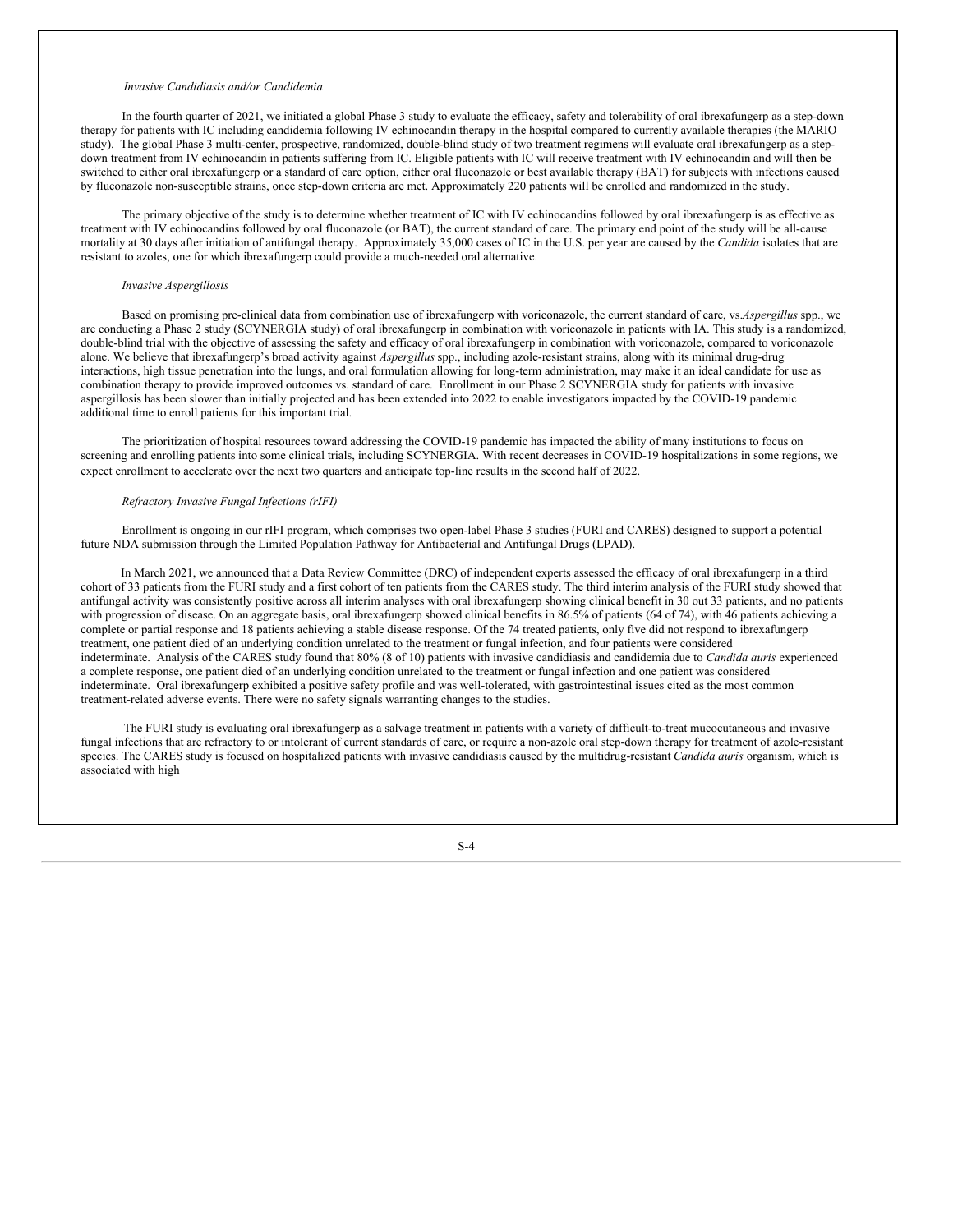mortality, and the interim analysis was the first clinical trial data of an investigational treatment against infections caused by*Candida auris*. *Candida auris* has been recently declared an "Urgent Threat" to public health by the Centers for Disease Control and Prevention (CDC) in its report, Antibiotic Resistance Threats in the United States, 2019, as it can be multidrug-resistant, has resulted in high mortality rates (up to 60%), and can be spread from patients (and surfaces) to patients, resulting in hospital outbreaks. The CARES study is intended to provide rapid access to oral ibrexafungerp for patients suffering from this life-threatening infection.

The open-label designs of the FURI and CARES studies permit evaluation of the data on an interim basis to further inform subsequent regulatory steps of the development program. We believe that compelling data from the FURI and/or CARES studies could allow ibrexafungerp to become eligible for the regulatory LPAD, potentially resulting in an NDA submission based on streamlined development. The LPAD was established under the 21st Century Cures Act of 2016, and FDA draft guidance issued in June 2019 suggests smaller, shorter or fewer clinical trials may be appropriate to support approval to treat a serious or life-threatening infection in a limited population with unmet needs. We plan to continue to advance enrollment in the FURI and CARES studies, both in the U.S. and globally. Positive clinical findings from these studies have so far reinforced the potential role of oral ibrexafungerp as a novel therapy to combat severe and difficult-to-treat fungal infections, including multidrug-resistant *Candida auris*.

#### *IV Ibrexafungerp Development Program*

We completed our Phase 1 randomized, double-blind, placebo-controlled single and multiple ascending dose study evaluating the safety, tolerability, and pharmacokinetics of the liposomal IV formulation of ibrexafungerp in 64 healthy subjects with treatment durations of up to seven days. The liposomal IV formulation of ibrexafungerp was designed to optimize tolerability and address dose-limiting infusion site irritation adverse events observed with previous formulations. The study was conducted in South Africa and dosing began in March 2021 and the last cohort was completed in October 2021. The liposomal IV formulation of ibrexafungerp was generally well tolerated with no serious adverse events reported. The most common adverse events were mostly mild (a few moderate) reactions at the infusion site. The dosing was successfully progressed until the target exposure was achieved (i.e., exposure associated with efficacy from animal models). We are evaluating next steps toward the registrational program for this formulation.

#### **Recent Updates**

#### *FURI and CARES Studies*

We have continued to enroll and analyze the data of patients that have completed the treatment course in our FURI and CARES studies. In March 2022, a DRC of independent experts assessed the efficacy of oral ibrexafungerp in a fourth cohort of 39 patients from the FURI study and eight patients from the CARES study. The fourth interim analysis of the FURI study showed that antifungal activity was consistently positive across all interim analyses with oral ibrexafungerp showing a complete or partial response in 20 out of 39 patients, and eight patients with no response. On an aggregate basis, oral ibrexafungerp showed clinical benefits in 82.3% of patients (93 of 113), with 66 patients achieving a complete or partial response and 27 patients achieving a stable disease response. Of the 113 treated patients, only 13 did not respond to ibrexafungerp treatment, one patient died of an underlying condition unrelated to the treatment or fungal infection, and six patients were considered indeterminate. Analysis of the CARES study found that, on an aggregate basis, 88.9% (16 of 18) patients with invasive candidiasis and candidemia due to *Candida auris* experienced a clinical benefit, with 14 patents achieving a complete or partial response and two patients achieving a stable disease response. Of the 18 treated patients, one patient died of an underlying condition unrelated to the treatment or fungal infection and one patient was considered indeterminate. Oral ibrexafungerp exhibited a positive safety profile and was well-tolerated, with gastrointestinal issues cited as the most common treatment-related adverse events. There were no safety signals warranting changes to the studies.

#### *Financial Update*

We estimate that our cash and cash equivalents were approximately \$95.2 million as of March 31, 2022. This amount is unaudited and preliminary and is subject to completion of financial closing procedures. As a result, this amount may differ from the amount that will be reflected in our financial statements as of and for the quarter ended March 31, 2022. Our financial statements for the quarter ended March 31, 2022 will not be available until after this offering is completed, and consequently will not be available to you prior to investing in this offering.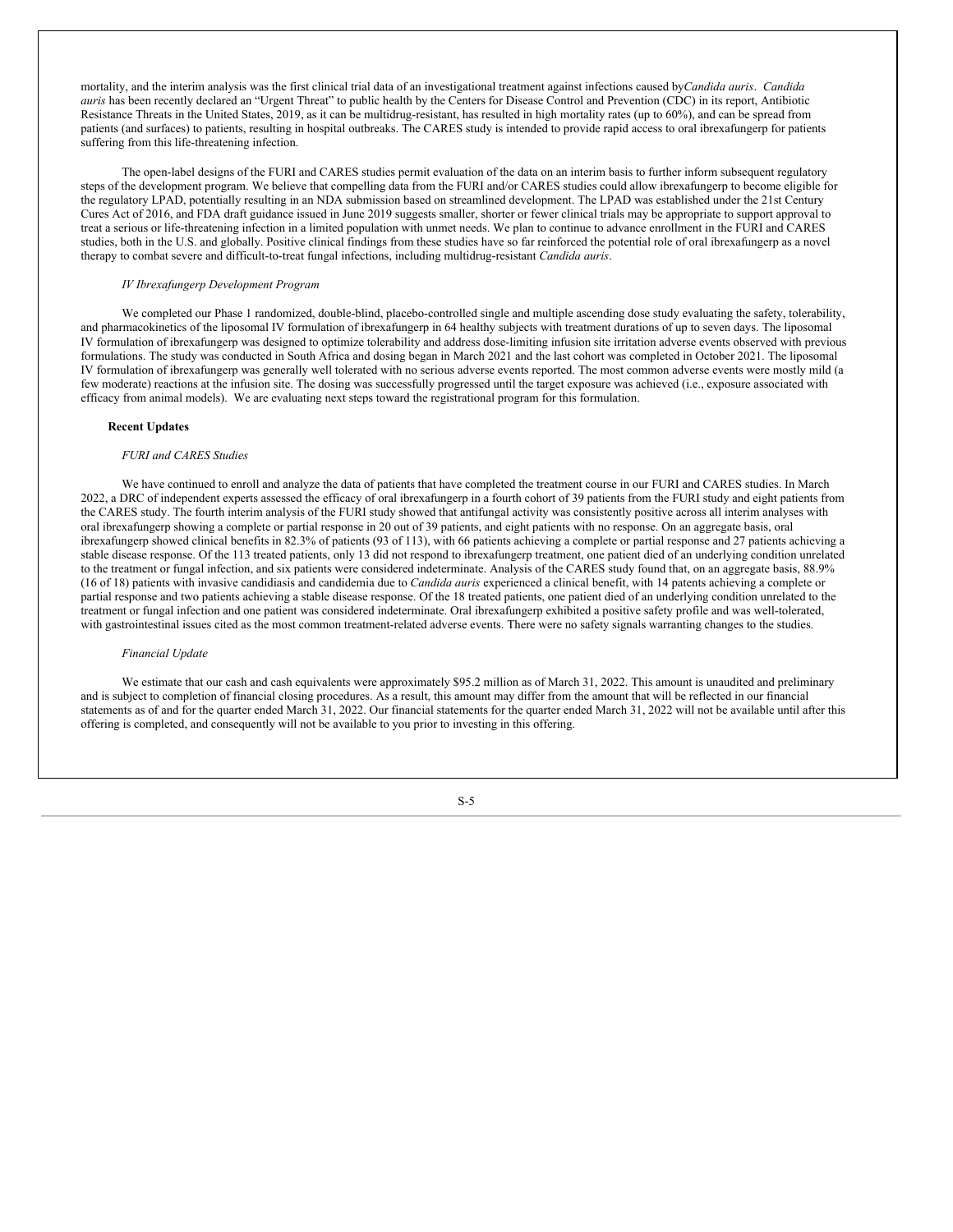#### *BREXAFEMME*

According to IQVIA data, there were approximately 970, 3,600, and 4,000 total prescriptions for BREXAFEMME written in the third quarter of 2021, the fourth quarter of 2021, and the first quarter of 2022, respectively, representing 0.04%, 0.08%, and 0.10% of market share in these respective periods. Total prescriptions have continued to grow in 2022, with 1,070, 1,328, and 1,579 total prescriptions in January 2022, February 2022, and March 2022, respectively.

BREXAFEMME was prescribed by 677, 820, and 925 health care providers in January 2022, February 2022, and March 2022, respectively, with 357 (52.7%), 447 (54.5%), and 512 (54.8%) of these prescribers, respectively, being repeat prescribers of the treatment.

We have achieved significant additional listings on national and regional formularies during the first quarter of 2022, expanding total insurance coverage of BREXAFEMME to more than 93 million commercially-insured lives, or approximately 55 percent of insured patients, up from 48 million as of September 30, 2021 and 81 million as of December 31, 2021.

A second indication is anticipated in 2022 for recurrent VVC, with the potential for peak U.S. sales combined for the treatment of VVC and recurrent VVC estimated over \$400 million.

#### *Refractory Invasive Fungal Infections*

We anticipate potential approval for ibrexafungerp in the treatment of IC in 2024, with the potential for peak U.S. sales estimated between \$300 to \$400 million.

#### **Key Development Milestones**

We believe we will potentially achieve the following key milestones in the next twelve months:

- submit an NDA supplement for the prevention of recurrent VVC in the second quarter of 2022 with a potential approval by year end
- to continue to progress the MARIO study, a global Phase 3 study to evaluate ibrexafungerp as an oral step-down treatment for IC in the hospital setting, with first patient expected in the second quarter of 2022;
- continue to advance enrollment in both the FURI and CARES studies;
- report development updates on the IV liposomal formulation of ibrexafungerp;
- provide top-line data of the Phase 2 SCYNERGIA study in the second half of 2022.

#### **Our Strategy**

Key elements of our strategy include:

- to further develop ibrexafungerp and obtain regulatory approval in major commercial markets for our key initial indications: prevention of recurrent VVC, invasive candidiasis, and invasive aspergillosis;
- to continue the commercialization of BREXAFEMME in the U.S. through a dedicated commercial team, including a partnered field force;
- to contract with commercial partners to develop and commercialize ibrexafungerp outside of the U.S.;
- to assess external opportunities for in-licensing to expand our development pipeline and add products for commercialization; and
- to leverage our strong scientific team to pursue the development of other internal proprietary compounds.

#### **Risk Factors Associated With Our Business**

Our business is subject to numerous risks, as more fully described in the section titled "Risk Factors" immediately following this prospectus supplement summary and other risks set forth in our Annual Report on Form 10-K for the year ended December 31, 2021, filed with the Securities and Exchange Commission, or SEC, on March 29, 2022, especially in the section titled "Risk Factors," which is incorporated by reference in this prospectus supplement or accompanying prospectus.

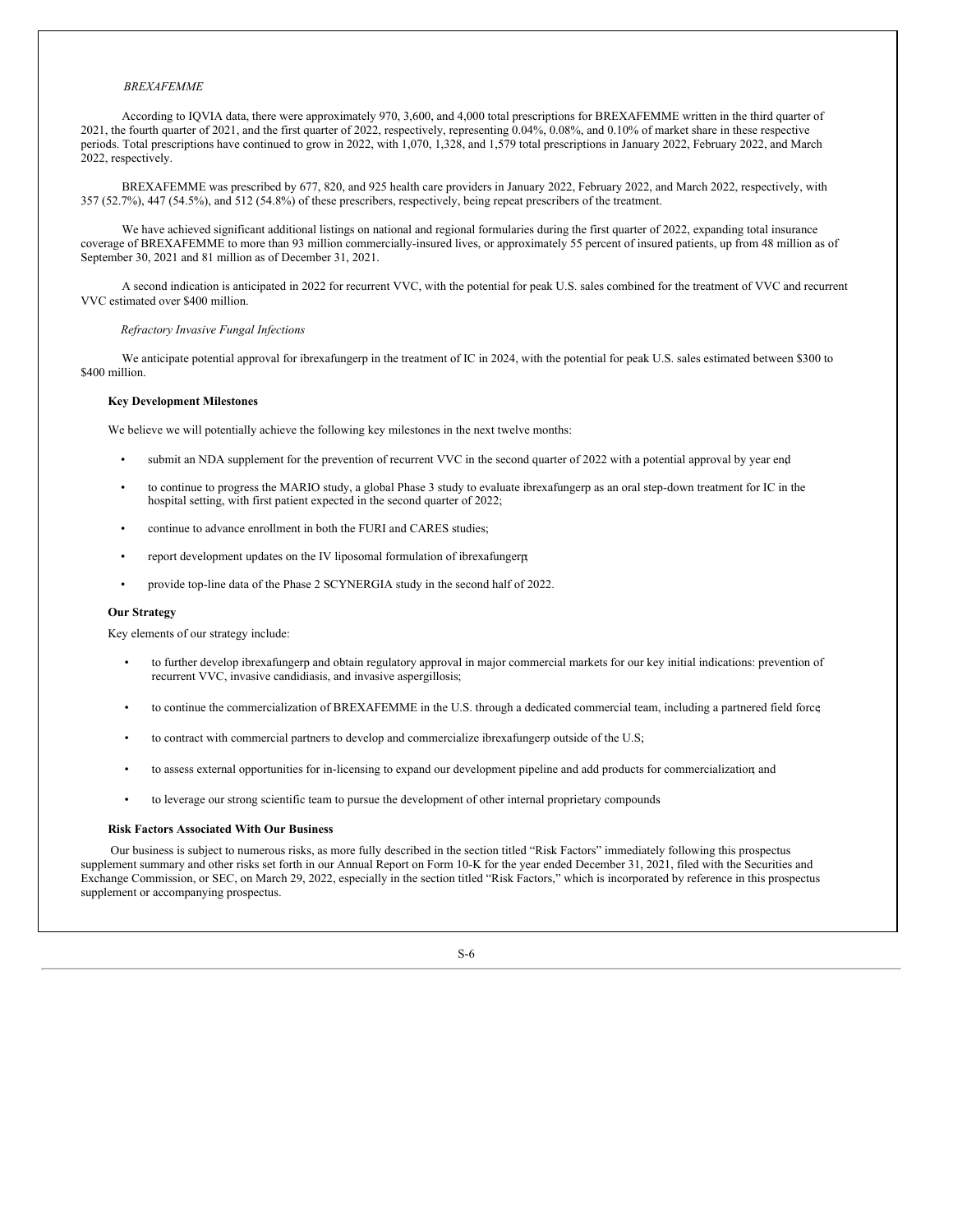You should read these risk factors before you invest in our common stock. In particular, these risks include, but are not limited to, the following:

- BREXAFEMME may only achieve a limited degree of commercial success. The continued commercialization and development of BREXAFEMME will require substantial capital that we may not be able to obtain;
- We have never been profitable, we have only one product approved for commercial sale, and to date we have generated limited revenue from product sales. As a result, our ability to curtail our losses and reach profitability is unproven, and we may never achieve or sustain profitability;
- We cannot be certain that certain indications for ibrexafungerp will receive regulatory approval in the indications we are pursuing, and without regulatory approval, we will not be able to market ibrexafungerp for these indications. Regulatory approval is a lengthy, expensive and uncertain process, and there is no guarantee that ibrexafungerp will be approved by the FDA for the indications we are pursuing;
- Clinical failure can occur at any stage of clinical development. Because the results of earlier clinical trials are not necessarily predictive of future results, any product candidate we or our current or potential future partners advance through clinical trials may not have favorable results in later clinical trials or receive regulatory approval;
- If BREXAFEMME or any other future product candidates for which we receive regulatory approval do not achieve broad market acceptance, the revenue that is generated from their sales will be limited;
- We are dependent on our existing third-party collaborations for drug development and to commercialize ibrexafungerp, and if these third parties do not perform well under these collaborations, or our prospects may be harmed;
- If we are unable to obtain regulatory approval of both the oral and IV formulations of ibrexafungerp, ibrexafungerp may not achieve broad market acceptance and sales will be limited;
- We have one marketed drug, and if we are unable to establish an effective sales force and marketing infrastructure or enter into licensing arrangements, we may not be able to successfully commercialize ibrexafungerp and any future product candidates we may seek to develop;
- We expect that BREXAFEMME and any future product candidates we may seek to develop will face competition, and most of our competitors have significantly greater resources than we do; and
- As we do not intend to own or operate facilities for manufacturing, storage and distribution of drug substance or drug product, we are dependent on third parties for the manufacture of ibrexafungerp. If we experience problems with any of these third parties, the commercial manufacturing of ibrexafungerp could be delayed.

#### **Corporate Information**

We were originally incorporated in Delaware in November 1999 as ScyRex, Inc. We subsequently changed our name to SCYNEXIS Chemistry & Automation, Inc. in April 2000 and to SCYNEXIS, Inc. in June 2002. Our principal executive offices are located at 1 Evertrust Plaza, 13th Floor, Jersey City, NJ 07302-6548, and our telephone number is (201) 884-5485. Our website address is *www.scynexis.com*. The information contained on our website is not incorporated by reference into this prospectus supplement or related prospectus, and you should not consider any information contained on, or that can be accessed through, our website as part of this prospectus supplement or related prospectus or in deciding whether to purchase our securities.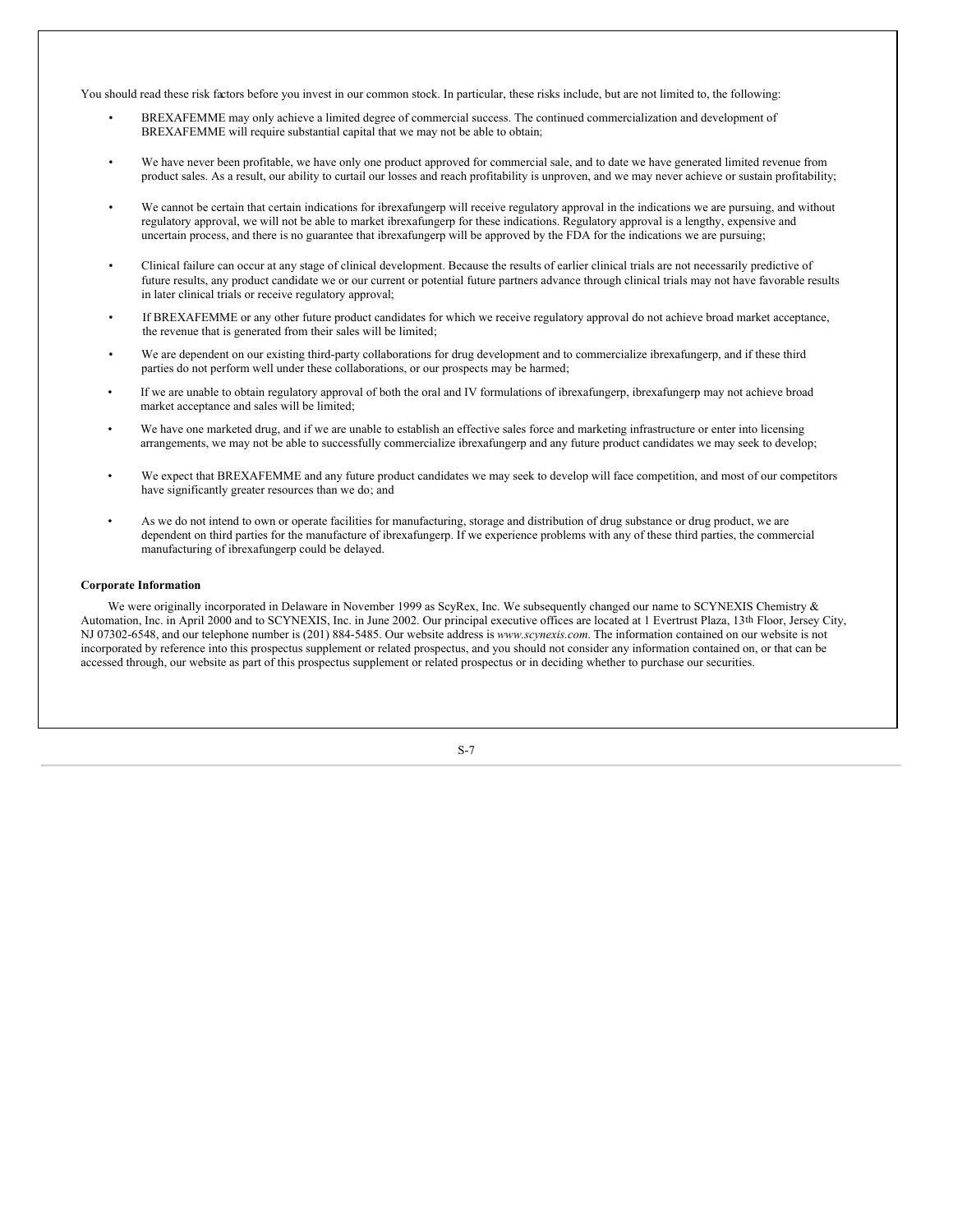# **The Offering**

| Common stock offered by us:                                                         | shares, plus shares of our common stock underlying the warrants and pre-funded<br>warrants offered in this offering.                                                                                                                                                                                                                                                                                                                                                                                                                                                                                                                                                                                                                                                                                                                                                                                                                                                                                                                                                                                                                                                                                                                                                                                                                                                                                                                                                                                                           |
|-------------------------------------------------------------------------------------|--------------------------------------------------------------------------------------------------------------------------------------------------------------------------------------------------------------------------------------------------------------------------------------------------------------------------------------------------------------------------------------------------------------------------------------------------------------------------------------------------------------------------------------------------------------------------------------------------------------------------------------------------------------------------------------------------------------------------------------------------------------------------------------------------------------------------------------------------------------------------------------------------------------------------------------------------------------------------------------------------------------------------------------------------------------------------------------------------------------------------------------------------------------------------------------------------------------------------------------------------------------------------------------------------------------------------------------------------------------------------------------------------------------------------------------------------------------------------------------------------------------------------------|
| Warrants offered by us in this offering:                                            | Warrants to purchase up to<br>shares of common stock. For each share of common<br>stock purchased, each investor will receive a warrant to purchase<br>of a share of our<br>common stock with an exercise price of \$<br>per share (referred to as<br>"warrants"). Subject to certain ownership limitations, the warrants are immediately exercisable<br>and expire on the date<br>years from the date of issuance. The form of<br>warrant is attached as Annex A to this prospectus supplement. This prospectus supplement also<br>relates to the offering of the shares of common stock issuable upon exercise of the warrants.                                                                                                                                                                                                                                                                                                                                                                                                                                                                                                                                                                                                                                                                                                                                                                                                                                                                                              |
| Pre-funded warrants offered by us in this offering:                                 | We are also offering to certain purchasers whose purchase of shares of common stock in this<br>offering would otherwise result in the purchaser, together with its affiliates and certain related<br>parties, beneficially owning more than 19.99% (or such lesser percentage as may be required by<br>the investor) of our outstanding common stock immediately following the consummation of this<br>offering, the opportunity to purchase, if any such purchaser so chooses, pre-funded warrants to<br>purchase shares of our common stock in lieu of shares of our common stock. Each pre-funded<br>warrant will be exercisable for one share of our common stock and will be accompanied by a<br>warrant as described above, with an additional provision enabling the holder thereof to purchase<br>a pre-funded warrant rather than a share of common stock at the warrant exercise price less the<br>exercise price of the pre-funded warrant purchased. The purchase price of each pre-funded<br>warrant will be equal to the price at which a share of common stock is sold to the public in this<br>offering, minus \$0.001, and the exercise price of each pre-funded warrant will be \$0.001 per<br>share. The pre-funded warrants will be immediately exercisable and may be exercised at any<br>time until all of the pre-funded warrants are exercised in full. This prospectus supplement also<br>relates to the offering of the shares of common stock issuable upon exercise of the pre-funded<br>warrants. |
| Common stock to be outstanding immediately after this<br>offering:                  | shares, excluding shares is suable upon exercise of the warrants and pre-funded<br>warrants issued in this offering.                                                                                                                                                                                                                                                                                                                                                                                                                                                                                                                                                                                                                                                                                                                                                                                                                                                                                                                                                                                                                                                                                                                                                                                                                                                                                                                                                                                                           |
| Option to purchase additional shares and/or pre-funded<br>warrants and/or warrants: | The underwriters have a 30-day option to purchase up to<br>shares of our common stock<br>per share and/or warrants to purchase up to an aggregate of<br>at a price of \$<br>shares of<br>our common stock at a price of \$<br>per share underlying the warrant, less underwriting<br>discounts and commissions.                                                                                                                                                                                                                                                                                                                                                                                                                                                                                                                                                                                                                                                                                                                                                                                                                                                                                                                                                                                                                                                                                                                                                                                                                |
| Use of proceeds:                                                                    | We currently expect to use the net proceeds from this offering for activities related to the<br>commercialization of BREXAFEMME, the continued clinical development of ibrexafungerp,<br>working capital and general corporate purposes. See "Use of Proceeds".                                                                                                                                                                                                                                                                                                                                                                                                                                                                                                                                                                                                                                                                                                                                                                                                                                                                                                                                                                                                                                                                                                                                                                                                                                                                |
| Risk factors:                                                                       | You should read the "Risk Factors" section of this prospectus supplement and in the documents<br>incorporated by reference in this prospectus supplement for a discussion of factors to consider<br>before deciding to purchase shares of our common stock and accompanying warrants, or pre-<br>funded warrants and accompanying warrants, in this offering.                                                                                                                                                                                                                                                                                                                                                                                                                                                                                                                                                                                                                                                                                                                                                                                                                                                                                                                                                                                                                                                                                                                                                                  |
| Nasdaq Global Market symbol:                                                        | "SCYX". We do not intend to list the warrants or thepre-funded warrants on The Nasdaq Global<br>Market, any other national securities exchange or any other nationally recognized trading system.                                                                                                                                                                                                                                                                                                                                                                                                                                                                                                                                                                                                                                                                                                                                                                                                                                                                                                                                                                                                                                                                                                                                                                                                                                                                                                                              |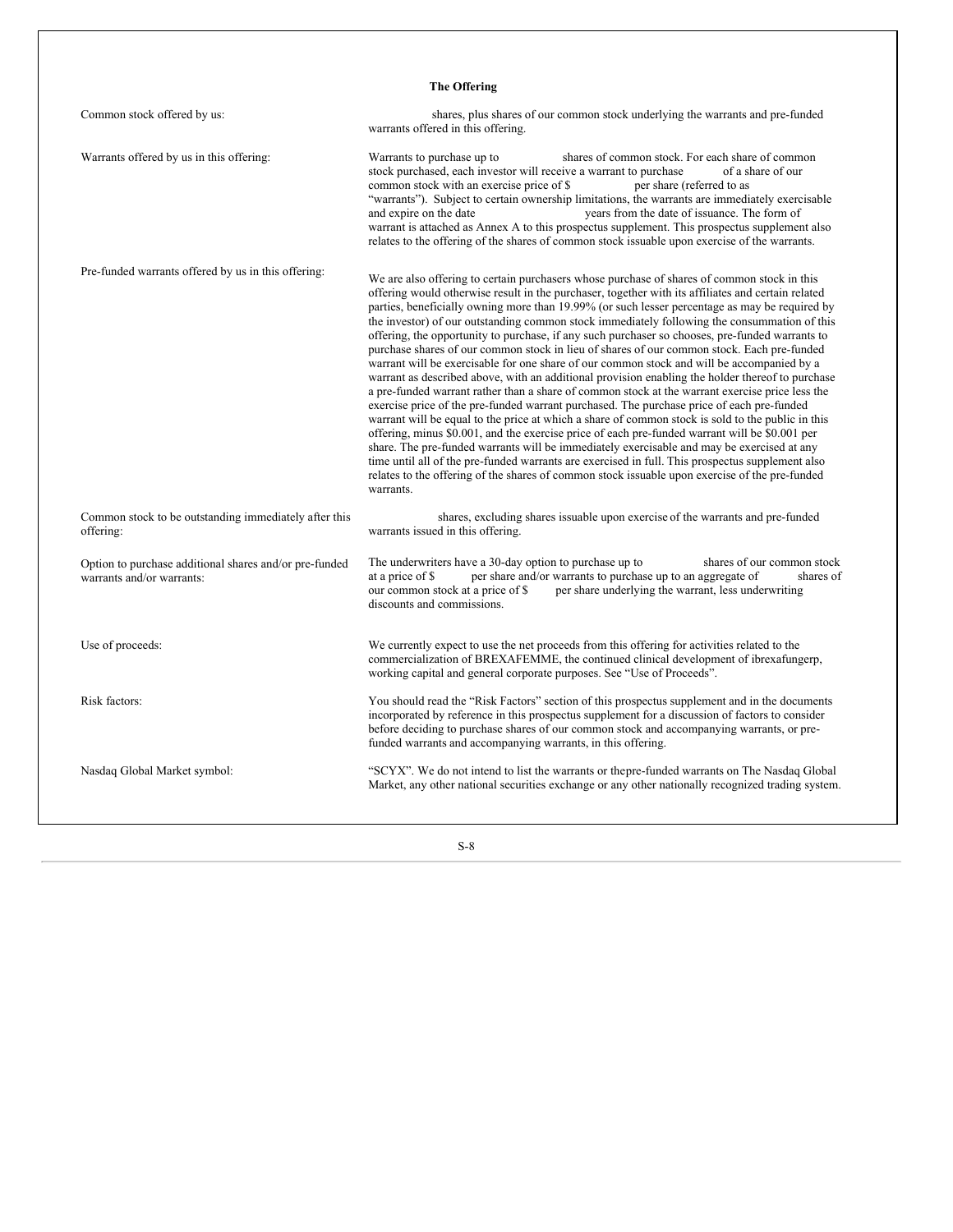The number of our sharesof common stock outstanding is based on 28,705,334 shares of common stock outstanding as ofDecember 31, 2021, and excludes the shares of common stock issuable upon exercise of the warrants and pre-funded warrants being offered by us in this offering and also excludes, as of December 31, 2021, the following:

- 1,542,126 shares of common stock issuable upon the exercise of stock options outstanding with a weighted average exercise price of \$14.89 per share;
- 133,834 shares of common stock issuable upon the vesting of outstanding restricted stock units;
- 7,819,220 shares of common stock issuable upon the exercise of warrants outstanding with a weighted average exercise price of \$9.41 per share;
- 3,200,000 shares of common stock issuable upon the exercise of pre-funded warrants outstanding with an exercise price of \$0.001 per share;
- 1,138,200 shares of common stock reserved for issuance upon the conversion of \$14.0 million principal amount of outstanding convertible notes;
- shares of common stock that may be issued pursuant to our common stock purchase agreement with Aspire Capital;
- 530,220 shares of common stock available for future grants under our equity incentive plans; and
- 3,893 shares of common stock available for future issuance under our employee stock purchase plan.

Unless otherwise indicated, all information in this prospectus reflects and assumes no exercise of the underwriters' option to purchase additional shares of our common stock and/or warrants.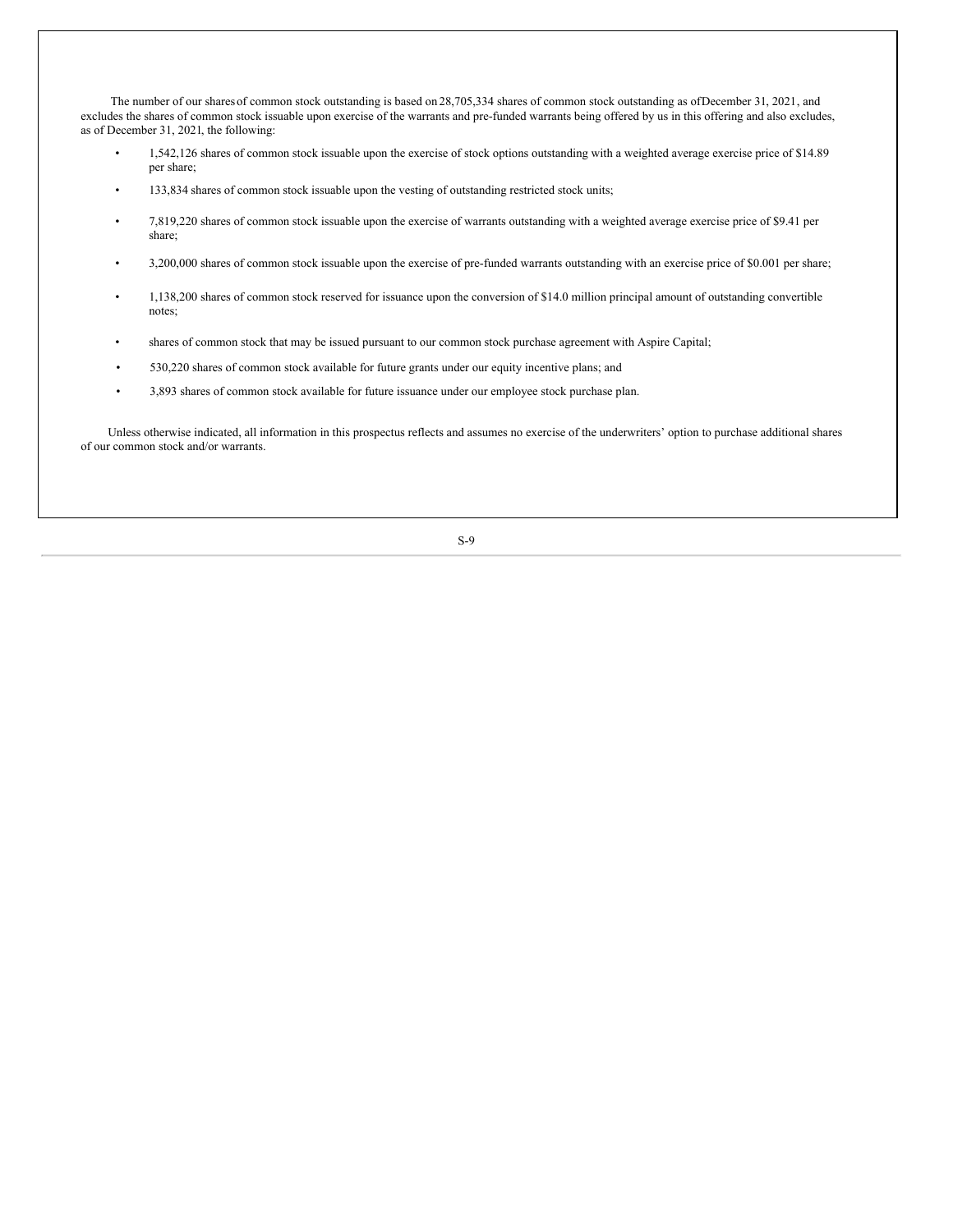#### <span id="page-12-0"></span>**RISK FACTORS**

Any investment in our securities involves a high degree of risk. You should consider carefully the risks described below and discussed under the section captioned "Risk Factors" contained in our Annual Report on Form 10-K for the year ended December 31, 2021, filed with the SEC on March 29, 2022, which is incorporated by reference in this prospectus supplement in its entirety, together with other information in this prospectus supplement and accompanying prospectus, and the information and documents incorporated by reference in this prospectus supplement, and any free writing prospectus that we have authorized for use in connection with this offering before you make a decision to invest in our securities. If any of the following events actually occur, our business, operating results, prospects or financial condition could be materially and adversely affected. This could cause the trading price of our common stock and the value of the warrants and pre-funded warrants to decline, and you may lose all or part of your investment. The risks below and incorporated by reference in this prospectus supplement are not the only ones we face. Additional risks not currently known to us or that we currently deem immaterial may also affect our business operations. Please also read carefully the section below titled "Special Note Regarding Forward-Looking *Statements."*

#### **Additional Risks Relating To The Offering**

#### *We expect that the liquidity of the warrants and pre-funded warrants will be limited.*

There is no established public trading market for the warrants orpre-funded warrants being offered in this offering, and we do not expect a market to develop. In addition, we do not intend to apply to list the warrants or pre-funded warrants on any national securities exchange or other nationally recognized trading system, including The Nasdaq Global Market. Without an active market, the liquidity of the warrants and pre-funded warrants will be limited.

#### Our management team may invest or spend the proceeds of this offering in ways with which you may not agree or in ways which may not yield a significant return.

Management will have broad discretion over the use of proceeds from this offering. The net proceeds from this offering will be used for activities related to the commercialization of BREXAFEMME, the continued clinical development of ibrexafungerp, working capital and general corporate purposes.

Our management will have considerable discretion in the application of the net proceeds, and you will not have the opportunity, as part of your investment decision, to assess whether the proceeds are being used appropriately. Because of the number and variability of factors that will determine our use of the net proceeds from this offering, their ultimate use may vary substantially from their currently intended use. The net proceeds may be used for corporate purposes that do not increase our operating results or enhance the value of our common stock.

#### *You will experience immediate and substantial dilution.*

Since the price per share of our common stock being offered is substantially higher than the net tangible book value per share of our common stock, you will suffer substantial dilution in the net tangible book value of the common stock you purchase in this offering. The exercise of our outstanding stock options and warrants could result in further dilution of your investment. See the section titled "Dilution" below for a more detailed illustration of the dilution you would incur if you participate in this offering.

#### *You may experience future dilution as a result of future equity of erings.*

To raise additional capital, we may in the future offer additional shares of our common stock or other securities convertible into or exchangeable for our common stock at prices that may not be the same as the price per share in this offering. We may sell shares or other securities in any other offering at a price per share that is less than the price per share paid by investors in this offering, and investors purchasing shares or other securities in the future could have rights superior to existing stockholders. The price per share at which we sell additional shares of our common stock, or securities convertible or exchangeable into common stock, in future transactions may be higher or lower than the price per share paid by investors in this offering.

In March 2019, we sold convertible notes to Puissance Life Science Opportunities Fund VI for an aggregate principal amount of \$16.0 million, of which Puissance has only converted \$2.0 million principal amount of convertible notes. In May 2021, we entered into a Controlled Equity Offering Sales Agreement with Cantor Fitzgerald & Co., and a Controlled Equity Offering Sales Agreement with Ladenburg Thalmann & Co. Inc. (the "ATM Agreements"), under which we may offer and

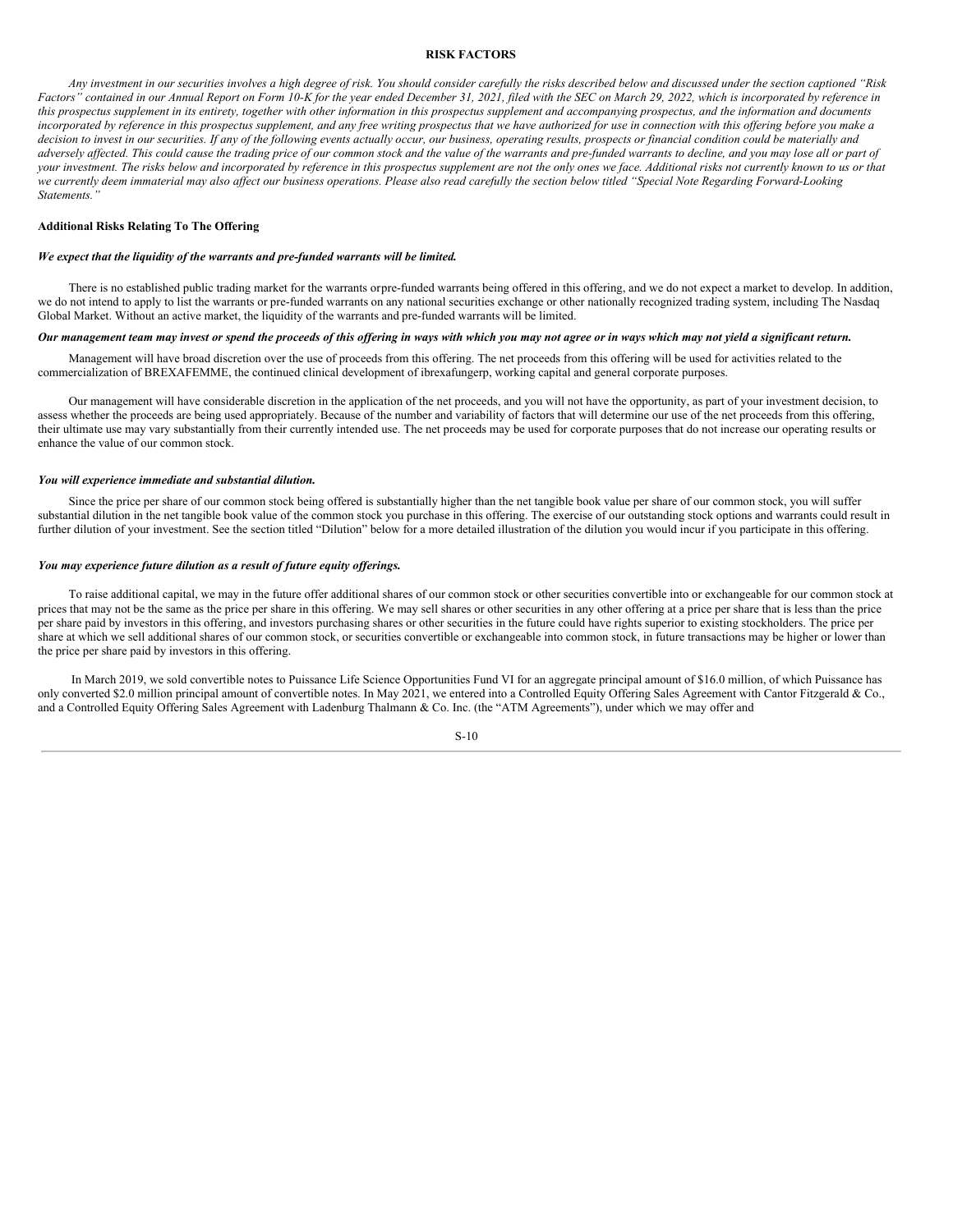sell our common stock having aggregate salesproceeds of up to \$50 million from time to time through our sales agents.During the year ended December 31, 2021, we sold 494,406 shares of our common stockand received net proceeds of \$3.1 million under the ATM Agreements. Further, in April 2020, we entered into a common stock purchase agreement with Aspire Capital, under which we may sell to Aspire Capital up to \$20.0 million of our common stock. During the year ended December 31, 2021,we sold \$2.6 million of shares of our common stock to Aspire Capital. Sales of our common stockunder the ATM Agreements or to Aspire Capital, and conversion of the convertible notes held by Puissance, may cause substantial dilution to our existing stockholders and could cause the priceper share of our common stock todecline. In connection with this offering, we have agreed not to utilize the ATM Agreements or our agreement with Aspire Capital from the date of this prospectus supplement continuing through and including the date 90 days after the date of this prospectus supplement.

#### Because we do not intend to declare cash dividends on our shares of common stock in the foreseeable future, stockholders must rely on appreciation of the value of our *common stock for any return on their investment.*

We have never declared or paid cash dividends on our common stock. We currently anticipate that we will retain future earnings for the development, operation and expansion of our business and do not anticipate declaring or paying any cash dividends in the foreseeable future. In addition, the terms of any existing or future debt agreements may preclude us from paying dividends. As a result, we expect that only appreciation of the price of our common stock, if any, will provide a return to investors in this offering for the foreseeable future.

#### There is no public market for the warrants or pre-funded warrants to purchase shares of our common stock being offered in this offering.

There is no established public trading market for the warrants orpre-funded warrants being offered in this offering, and we do not expect a market to develop. In addition, we do not intend to apply to list the warrants or pre-funded warrants on any national securities exchange or other nationally recognized trading system, including The Nasdaq Global Market. Without an active market, the liquidity of the warrants and pre-funded warrants will be limited.

#### Holders of the pre-funded warrants purchased in this offering will have no rights as common stockholders until such holders exercise such warrants and acquire our *common stock.*

Until holders of the pre-funded warrants acquire shares of our common stock upon exercise thereof, holders of such pre-funded warrants will have no rights with respect to the shares of our common stock underlying such pre-funded warrants. Upon exercise of the pre-funded warrants, such holders will be entitled to exercise the rights of a common stockholder only as to matters for which the record date occurs after the exercise date.

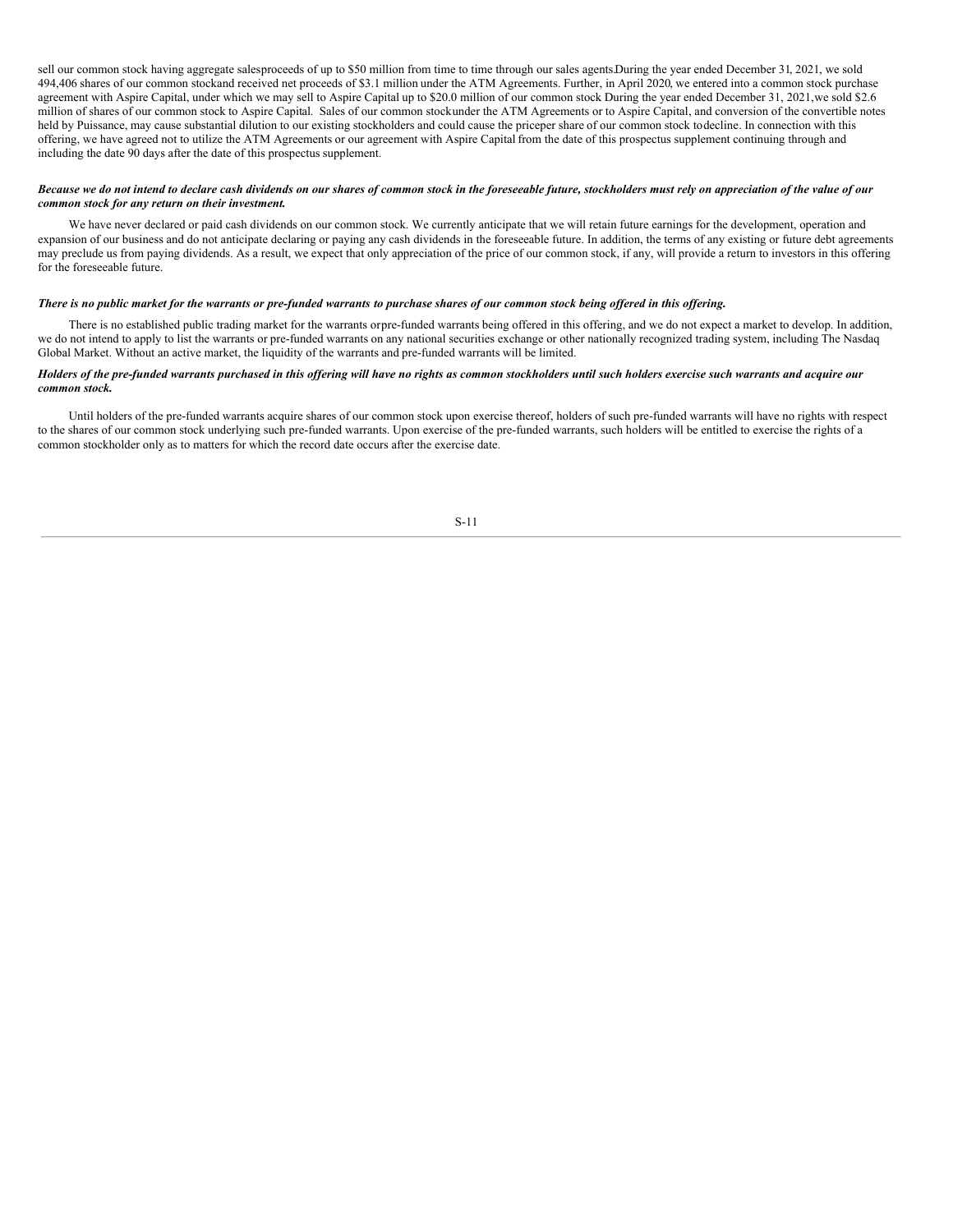#### <span id="page-14-0"></span>**SPECIAL NOTE REGARDING FORWARD-LOOKING STATEMENTS**

This prospectus supplement and accompanying prospectus and the documents we have filed with the SEC that are incorporated by reference contain "forward-looking statements" within the meaning of Section 27A of the Securities Act of 1933, as amended, or the Securities Act, and Section 21E of the Securities Exchange Act of 1934, or the Exchange Act. These statements relate to future events or to our future operating or financial performance and involve known and unknown risks, uncertainties and other factors which may cause our actual results, performance or achievements to be materially different from any future results, performances or achievements expressed or implied by the forward-looking statements. Forward-looking statements may include, but are not limited to, statements about:

- our ability to successfully commercialize BREXAFEMME;
- our ability to successfully developibrexafungerp, including an IV formulation ofibrexafungerp;
- our expectations regarding the benefits we will obtain from the oral and IV form ofibrexafungerp having been designated as a Qualified Infectious Disease Product (QIDP);
- our ability to obtain FDA approval ofibrexafungerp;
- our expectations regarding the devotion of our resources;
- our expected uses of the net proceeds to us from this offering;
- the expected costs of studies and when they will begin;
- our ability to scale up manufacturing to commercial scale;
- our reliance on third parties to conduct our clinical studies;
- our reliance on third-party contract manufacturers to manufacture and supply commercial supplies ofibrexafungerp for us;
- our expectations regarding the marketing of BREXAFEMME, as well asibrexafungerp should we receive regulatory approval;
- our ability to generate sales of BREXAFEMME/ibrexafungerp for the treatment of VVC, recurrent VVC and IC;
- our estimates of our expenses, ongoing losses, future revenue, capital requirements and our needs for or ability to obtain additional financing;
- our financial performance; and
- developments and projections relating to our competitors or our industry.

In some cases, you can identify forward-looking statements by terms such as "may," "will," "should," "could," "would," "expects," "plans," "anticipates," "believes," "estimates," "projects," "predicts," "potential" and similar expressions intended to identify forward-looking statements. These statements reflect our current views with respect to future events and are based on assumptions and are subject to risks and uncertainties. Given these uncertainties, you should not place undue reliance on these forward-looking statements. We discuss in greater detail many of these risks under the heading "Risk Factors" contained in this prospectus supplement, in any free writing prospectuses we may authorize for use in connection with a specific offering, and in our Annual Report on Form 10-K filed with the SEC on March 29, 2022, which is incorporated by reference into this prospectus supplement and accompanying prospectus in its entirety. Also, these forward-looking statements represent our estimates and assumptions only as of the date of the document containing the applicable statement. Unless required by law, we undertake no obligation to update or revise any forward-looking statements to reflect new information or future events or developments. Thus, you should not assume that our silence over time means that actual events are bearing out as expressed or implied in such forward-looking statements. You should read this prospectus supplement and accompanying prospectus together with the documents we have filed with the SEC that are incorporated by reference and any free writing prospectus that we may authorize for use in connection with this offering completely and with the understanding that our actual future results may be materially different from what we expect. We qualify all of the forward-looking statements in the foregoing documents by these cautionary statements.

In addition, statements that "we believe" and similar statements reflect our beliefs and opinions on the relevant subject. These statements are based upon information available to us as of the date of this prospectus supplement, and while we believe such information forms a reasonable basis for such statements, such information may be limited or incomplete, and our statements should not be read to indicate that we have conducted an exhaustive inquiry into, or review of, all potentially available relevant information. These statements are inherently uncertain and investors are cautioned not to unduly rely upon these statements.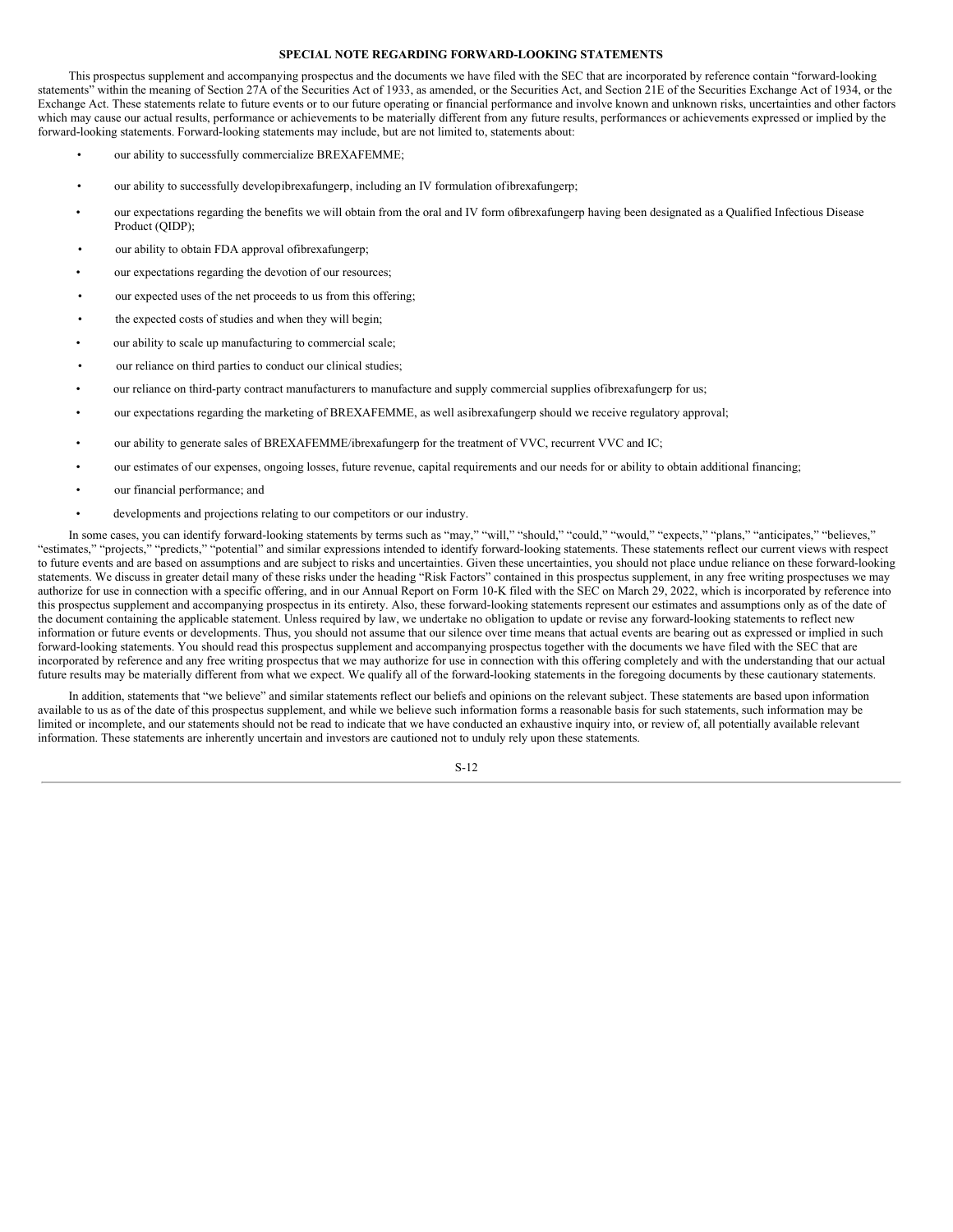# <span id="page-15-0"></span>**USE OF PROCEEDS**

We estimate that the net proceeds from the sale of the shares of common stock, thepre-funded warrants and the accompanying warrants that we are offering will be approximately \$ million, after deducting the underwriting dis million, after deducting the underwriting discount and estimated offering expenses payable by us and excluding the proceeds, if any, from the exercise of the warrants and issued pursuant to this offering.

If the underwriters exercise their option to purchase additional shares of our common stock together with accompanying warrants to purchase up to shares of our common stock in full, we estimate that our net proceeds from this offering will be approximately \$, and excluding the proceeds, if any, for the exercise of the warrants or pre-funded warrants issued pursuant to this offering, after deducting underwriting discounts and commissions and estimated offering expenses payable by us. We cannot predict when or if the warrants will be exercised. It is possible that the warrants may expire and never be exercised.

We will retain broad discretion over the use of the net proceeds from this offering. We currently expect to use the net proceeds from this offering for activities related to the commercialization of BREXAFEMME, the continued clinical development of ibrexafungerp, working capital and general corporate purposes.

Amounts and timing of our actual expenditures will depend on numerous factors, including our development and commercialization efforts, as well as the amount of cash used in our operations. We therefore cannot estimate with certainty the amount of net proceeds to be used for the purposes described above. We may find it necessary or advisable to use the net proceeds for other purposes, and we will have broad discretion in the application of the net proceeds. Pending the uses described above, we plan to invest the net proceeds from this offering in short-term, investment-grade, interest-bearing securities.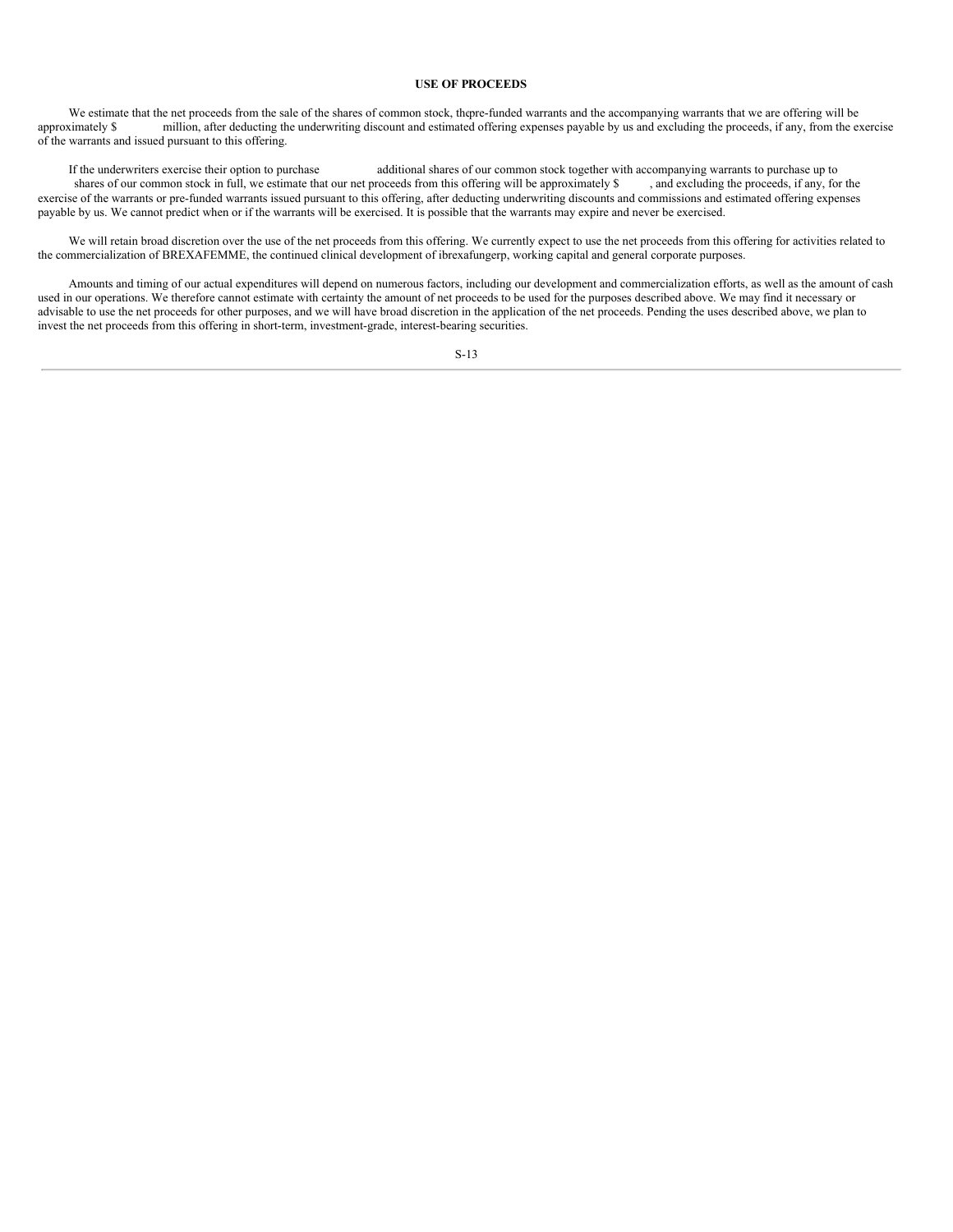# <span id="page-16-0"></span>**CAPITALIZATION**

The following table sets forth our capitalization as of December 31, 2021:

- on an actual basis; and
- on an as adjusted basis to give effect to the receipt of the estimated net proceeds of \$ million from the sale of the common stock, pre-funded warrants and warrants in this offering, after deducting the underwriting discount and estimated offering expenses payable by us as described under "Use of Proceeds" and excluding the proceeds, if any, from the exercise of the warrants issued pursuant to this offering.

You should read the data set forth in the table below in conjunction with our financial statements, including the related notes, and "Management's Discussion and Analysis of Financial Condition and Results of Operations" from our Annual Report on Form 10-K for the year ended December 31, 2021, which is incorporated by reference into this prospectus supplement and the accompanying prospectus.

|                                                                                                                                                                                | As of December 31, 2021 |                   |    |                |
|--------------------------------------------------------------------------------------------------------------------------------------------------------------------------------|-------------------------|-------------------|----|----------------|
| (In thousands, except share and per share amounts)<br>Cash and cash equivalents<br><b>Stockholders' equity:</b>                                                                |                         | Actual<br>104.484 |    | As<br>Adjusted |
| Preferred stock, par value of \$0.001 per share, 5,000,000 shares authorized; 0 shares issued and outstanding, actual and as<br>adjusted                                       |                         | $\Omega$          | -S | $\Omega$       |
| Common stock, par value of \$0.001 per share, 100,000,000 shares authorized; 28,705,334 shares issued and outstanding,<br>shares issued and outstanding as adjusted<br>actual, |                         | 32                |    |                |
| Additional paid-in capital                                                                                                                                                     |                         | 400,705           |    |                |
| Accumulated deficit                                                                                                                                                            |                         | (359, 479)        |    | (359.479)      |
| Total stockholders' equity                                                                                                                                                     |                         | 41,258            |    |                |
| Total capitalization                                                                                                                                                           |                         | 41.258            |    |                |

The number of our shares of common stock outstanding is based on28,705,334 shares of common stock outstanding as of December 31, 2021, and excludes the shares of common stock issuable upon exercise of the pre-funded warrants and warrants being offered by us in this offering and also excludes, as of December 31, 2021, the following:

- 1,542,126 shares of common stock issuable upon the exercise of stock options outstanding with a weighted average exercise price of \$14.89 per share;
- 133,834 shares of common stock issuable upon the vesting of outstanding restricted stock units;
- 7,819,220 shares of common stock issuable upon the exercise of warrants outstanding with a weighted average exercise price of \$9.41 per share;
- 3,200,000 shares of common stock issuable upon the exercise of pre-funded warrants outstanding with an exercise price of \$0.001 per share;
- 1,138,200 shares of common stock reserved for issuance upon the conversion of \$14.0 million principal amount of outstanding convertible notes;
- shares of common stock that may be issued pursuant to our common stock purchase agreement with Aspire Capital;
- 530,220 shares of common stock available for future grants under our equity incentive plans; and
- 3,893 shares of common stock available for future issuance under our employee stock purchase plan.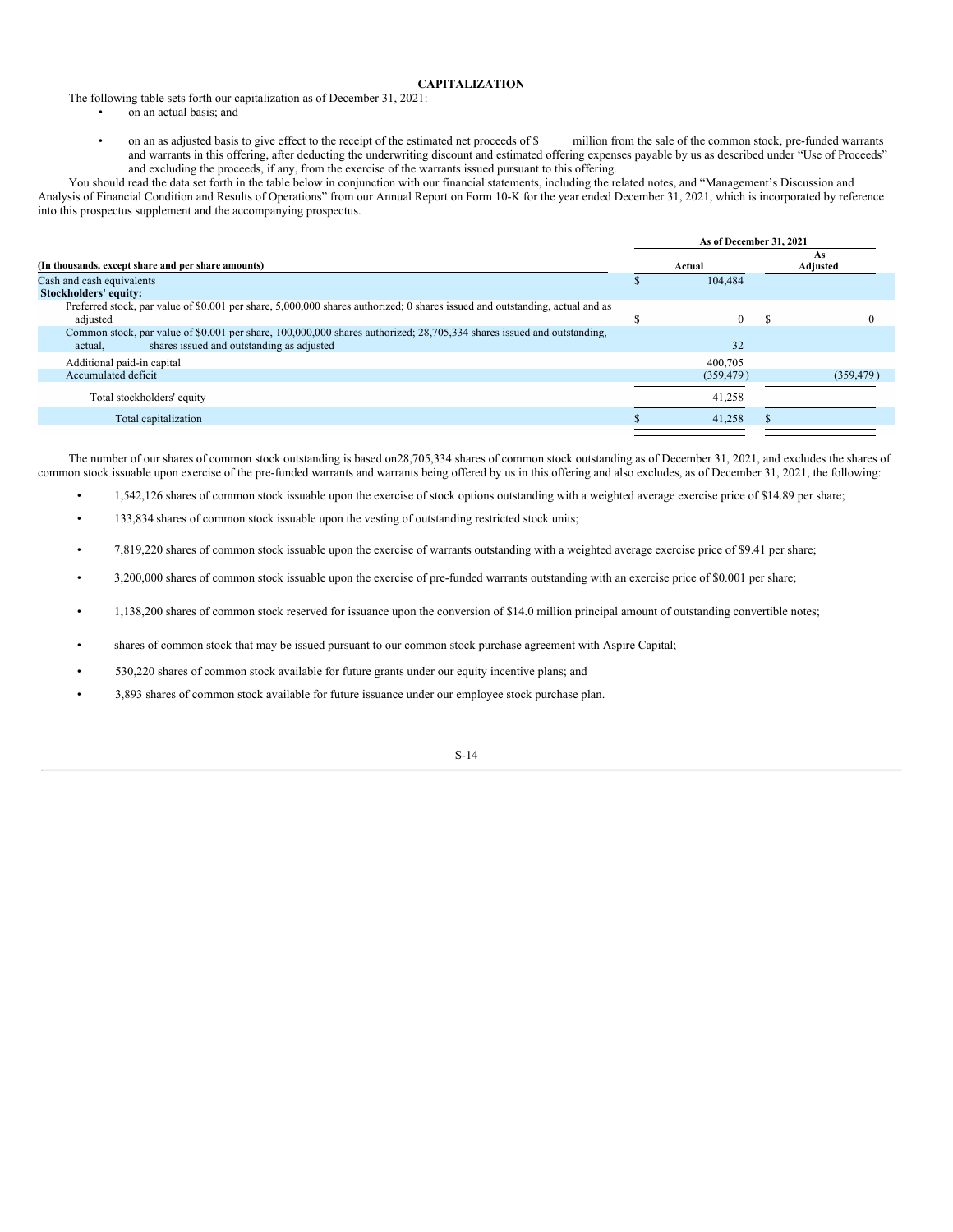# <span id="page-17-0"></span>**DILUTION**

If you invest in our common stock, your interest will be diluted immediately to the extent of the difference between the public offering price and the adjusted net tangible book value per share of our common stock after this offering, assuming no value is attributed to the pre-funded warrants, and such pre-funded warrants are accounted for and classified as equity. Net tangible book value on December 31, 2021, was approximately \$40.1 million, or \$1.40 per share. "Net tangible book value" is total assets minus the sum of liabilities and intangible assets. "Net tangible book value per share" is net tangible book value divided by the total number of shares outstanding. Net tangible book value per share after this offering gives effect to the sale of the shares of our common stock in this offering at an offering price of \$ per share and accompanying warrants, and the pre-funded warrants to purchase shares of our warrants, and the pre-funded warrants to purchase shares of our common stock in this offering at an offering price of \$ after deducting the offering discount and estimated expenses payable by us. Our as adjusted net tangible book value as of December 31, 2021, after giving effect to this offering as described above, would have been approximately \$ million, or \$ per share of common stock. This represents an immediate increase in net tangible book value of \$ per share to our existing stockholders and an immediate dilution in net tangible book value of \$ per share to investors participating in this offering. The following table illustrates this dilution per share to investors participating in this offering:

| Offering price per share and accompanying warrant                                       |  |
|-----------------------------------------------------------------------------------------|--|
| Net tangible book value per share as of December 31, 2021                               |  |
| Increase in net tangible book value per share attributable to new investors in offering |  |
| As adjusted net tangible book value per share after giving effect to the offering       |  |
| Dilution per share to new investors                                                     |  |

The discussion and table above assume (i) no exercise of the underwriters' option to purchase up to an additional shares of our common stock and/or warrants to shares of our common stock and (ii) and no exercise of the war shares of our common stock and (ii) and no exercise of the warrants or pre-funded warrants sold in this offering.

If the underwriters exercise their option to purchase additional shares of common stock together with accompanying warrants to purchase up to shares of common stock in full, our as adjusted net tangible book value after this offering would be \$ per share, representing an increase in as adjusted net tangible book value of per share to existing stockholders and immediate dilution in net tangible book value of \$ per share to new investors in this offering.

The number of our shares of common stock outstanding is based on28,705,334 shares of common stock outstanding as of December 31, 2021, and excludes the shares of common stock issuable upon exercise of the warrants being offered by us in this offering and also excludes, as of December 31, 2021, the following:

- 1,542,126 shares of common stock issuable upon the exercise of stock options outstanding with a weighted average exercise price of \$14.89 per share;
- 133,834 shares of common stock issuable upon the vesting of outstanding restricted stock units;
- 7,819,220 shares of common stock issuable upon the exercise of warrants outstanding with a weighted average exercise price of \$9.41 per share;
- 3,200,000 shares of common stock issuable upon the exercise of pre-funded warrants outstanding with an exercise price of \$0.001 per share;
- 1,138,200 shares of common stock reserved for issuance upon the conversion of \$14.0 million principal amount of outstanding convertible notes;
- shares of common stock that may be issued pursuant to our common stock purchase agreement with Aspire Capital;
- 530,220 shares of common stock available for future grants under our equity incentive plans; and
- 3,893 shares of common stock available for future issuance under our employee stock purchase plan.

To the extent that any of the outstanding options or warrants are exercised, or convertible debt converted, there will be further dilution to new investors. In addition, we may choose to raise additional capital due to market conditions or strategic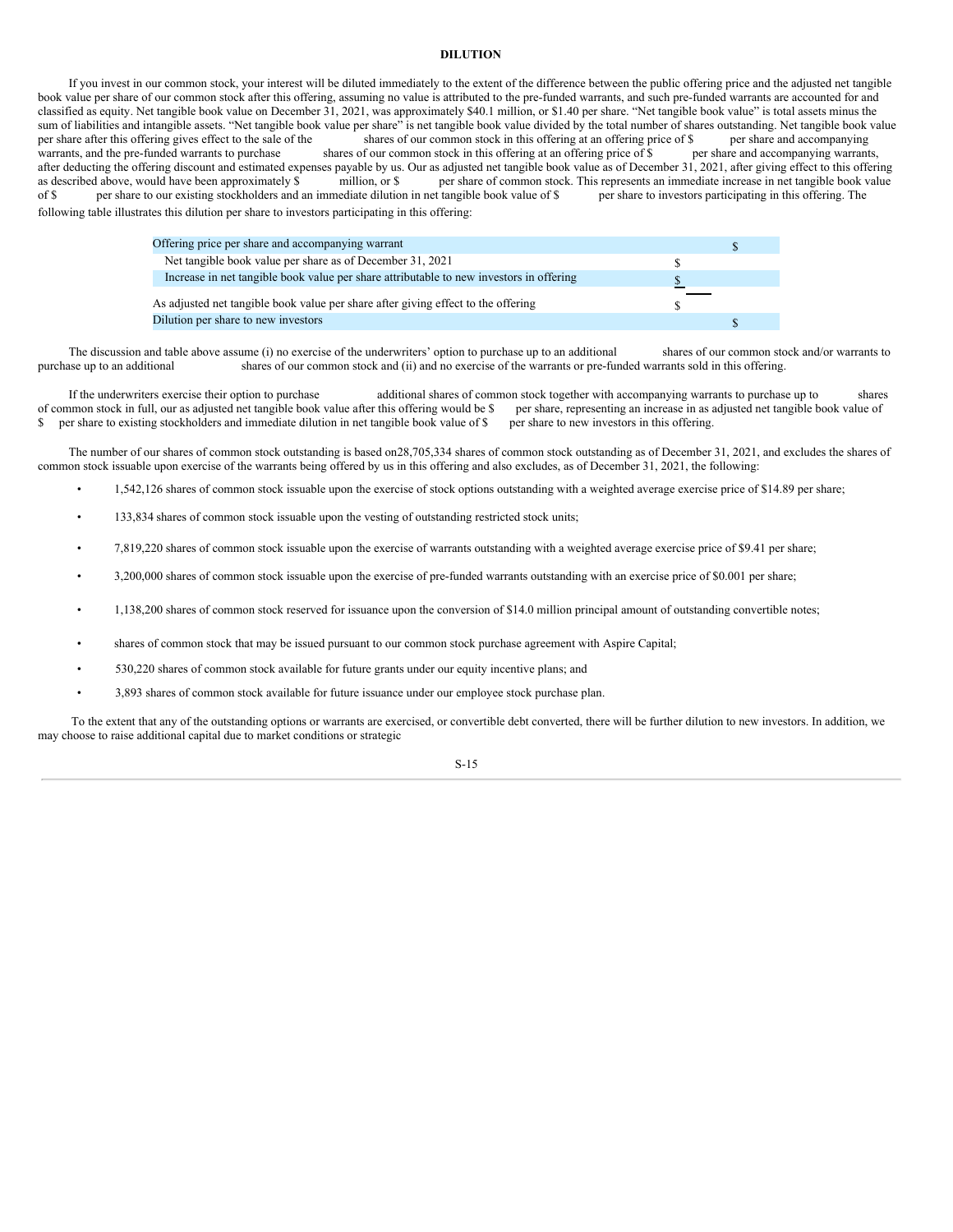considerations, even if we believe we have sufficient funds for our current or future operating plans. To the extent that additional capital is raised through the sale of equity or convertible debt securities, the issuance of these securities could result in further dilution to our stockholders.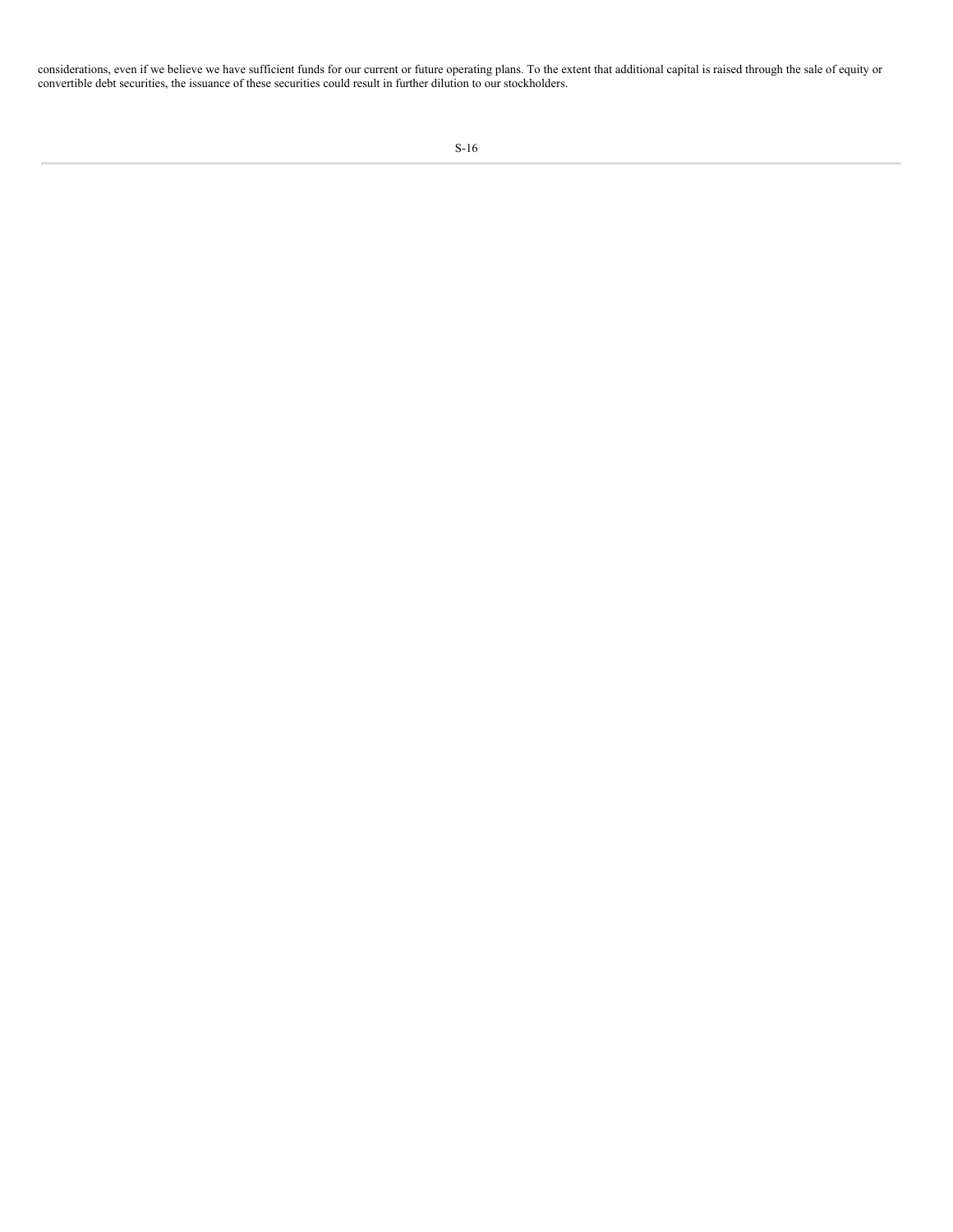# <span id="page-19-0"></span>**DESCRIPTION OF THE SECURITIES WE ARE OFFERING**

We are offering shares of our common stock, pre-funded warrants and warrants to purchase shares of our common stock (and the shares of our common stock issuable from time to time upon exercise of the offered warrants and pre-funded warrants). The common stock, warrants and pre-funded warrants will be issued separately. The common stock offered by this prospectus supplement and the accompanying prospectus is described in the accompanying prospectus under the heading "Description of Capital Stock." The warrants and pre-funded warrants offered by this prospectus supplement and the accompanying prospectus are described immediately below.

#### **Warrants**

*Form.* The warrants will be issued as individual warrant agreements to the investors. The form of warrant is attached as Annex A to this prospectus supplement.

*Duration and Exercise Price*. Each warrant represents the right to purchase of a share of common stock at an exercise price equal to \$ per share, subject to adjustment as described below. The exercise price is subject to appropriate adjustment in the event of certain stock dividends and distributions, stock splits, stock combinations, reclassifications or similar events affecting our common stock and also upon any distributions of assets, including cash, stock or other property to our stockholders. The warrants are exercisable beginning on stockholders. The warrants are exercisable beginning on the date of issuance and at any time up to the date

*Exercisability*. The warrants will be exercisable, at the option of each holder, in whole or in part, by delivering to us a duly executed exercise notice accompanied by payment in full for the number of shares of our common stock purchased upon such exercise (except in the case of a cashless exercise as discussed below). A holder (together with its affiliates) may not exercise any portion of the warrant to the extent that the holder would own more than 4.99% of the outstanding common stock immediately after exercise, except that upon at least 61 days' prior notice from the holder to us, the holder may increase the amount of ownership of outstanding stock after exercising the holder's warrants up to 9.99% of the number of shares of our common stock outstanding immediately after giving effect to the exercise, as such percentage ownership is determined in accordance with the terms of the warrants. Purchasers in this offering may also elect prior to the issuance of the warrants to have the initial exercise limitation set at 9.99% of our outstanding common stock. No fractional shares of common stock will be issued in connection with the exercise of a warrant. In lieu of fractional shares, we will either pay the holder an amount in cash equal to the fractional amount multiplied by the exercise price or round up to the next whole share.

*Cashless Exercise.* If, at the time a holder exercises its warrants, as the case may be, a registration statement registering the issuance of the shares of common stock underlying such warrants under the Securities Act is not then effective or available for the issuance of such shares, or the prospectus contained therein is not available for the issuance of such shares, then in lieu of making the cash payment to us upon such exercise in payment of the aggregate exercise price, the holder may elect instead to receive upon such exercise (either in whole or in part) the net number of shares of common stock determined according to a formula set forth in the warrants.

*Transferability.* Subject to applicable laws, a warrant may be transferred at the option of the holder upon surrender of the warrant to us together with the appropriate instruments of transfer.

*Exchange Listing.* There is no public trading market for the warrants, and we do not expect a market to develop. In addition, we do not intend to apply for listing of the warrants on any securities exchange or other trading system.

*Rights as a Stockholder.* Except as otherwise provided in the warrants or by virtue of such holder's ownership of shares of our common stock, the holder of a warrant does not have the rights or privileges of a holder of our common stock, including any voting rights, until the holder exercises the warrant.

*Fundamental Transactions*. If we consummate any fundamental transaction, as described in the warrants, and generally including any merger, consolidation, sale or other reorganization event in which our common stock is converted into or exchanged for securities, cash or other property, then at the election of the holder, the holders of the warrants will be entitled to receive, upon exercise of the warrants, the kind and amount of securities, cash or other property that such holders would have received had they exercised the warrants immediately prior to such fundamental transaction, without regard to any limitations on exercise contained in the warrants. Additionally, as more fully described in the form of warrant, in the event of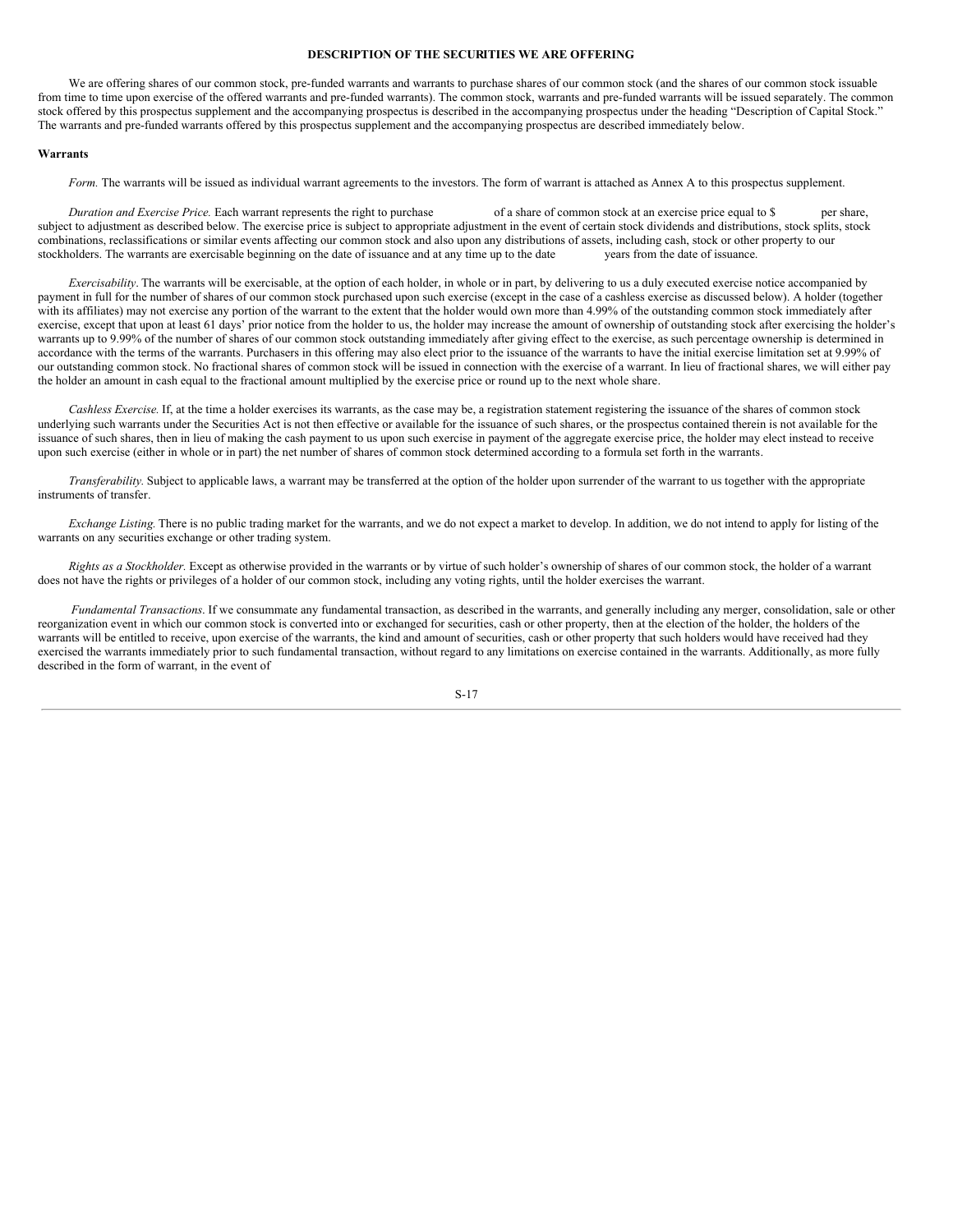certain fundamental transactions, the holders of the warrants will be entitled to receive consideration in an amount equal tothe Black Scholes value of the warrants on the date of consummation of the transaction.

*Amendment and Waiver.* No term of the warrants may be amended or waived without our written consent and the written consent of the holder of such warrants.

*Governing Law.* The warrant is governed by New York law.

#### **Pre-Funded Warrants**

*Form.* The pre-funded warrants will be issued as individual warrant agreements to the investors. The form of pre-funded warrant is attached as Annex B to this prospectus supplement.

*Duration and Exercise Price***.** Each pre-funded warrant offered hereby will have an initial exercise price per share equal to \$0.001,subject in each case to adjustment as described below, and expires only when fully exercised. The exercise price is subject to appropriate adjustment in the event of certain stock dividends and distributions, stock splits, stock combinations, reclassifications or similar events affecting our common stock and also upon any distributions of assets, including cash, stock or other property to our stockholders.

*Exercisability***.** Each pre-funded warrant is exercisable beginning on the date of issuance and expires only when fully exercised. Each pre-funded warrant will be exercisable, at the option of each holder, in whole or in part, by delivering to us a duly executed exercise notice accompanied by payment in full for the number of shares of our common stock purchased upon such exercise (except in the case of a cashless exercise as discussed below). A holder (together with its affiliates) may not exercise any portion of the pre-funded warrant to the extent that the holder would own more than 19.99% (or such lesser percentage as may be required by the investor) of the outstanding shares of common stock immediately after exercise. No fractional shares of common stock will be issued in connection with the exercise of a pre-funded warrant, but rather the number of shares of common stock to be issued shall be rounded up to the nearest whole number.

*Cashless Exercise.* In the event that a registration statement covering shares of common stock underlying the pre-funded warrants is not available for either registration of such shares of common stock underlying the pre-funded warrants or the resale of such underlying shares, the holder may, in its sole discretion, exercise the pre-funded warrant in whole or in part and, in lieu of making the cash payment otherwise contemplated to be made to us upon such exercise in payment of the aggregate exercise price, elect instead to receive upon such exercise the net number of shares of common stock determined according to the formula set forth in the pre-funded warrant.

*Transferability.* Subject to applicable laws, the pre-funded warrants may be offered for sale, sold, transferred or assigned without our consent.

*Exchange Listing.* There is no public trading market for the pre-funded warrants, and we do not expect a market to develop. In addition, we do not intend to apply for listing of the pre-funded warrants on any securities exchange or other trading system.

*Rights as a Stockholder.* Except as otherwise provided in the pre-funded warrant or by virtue of such holder's ownership of shares of our common stock, the holder of a pre-funded warrant does not have the rights or privileges of a holder of our common stock, including any voting rights, until the holder exercises thepre-funded warrant.

*Fundamental Transactions*. If we consummate any merger, consolidation, sale or other reorganization event in which our common stock is converted into or exchanged for securities, cash or other property, or if we consummate certain sales or other business combinations, then the holder of the pre-funded warrants will be entitled to receive upon exercise of the pre-funded warrant the kind and amount of securities, cash or other property that the holders would have received had they exercised the pre-funded warrants immediately prior to such fundamental transaction.

*Amendment and Waiver.* Except as otherwise provided in the pre-funded warrant, the pre-funded warrant may only be amended by us and we may take any action prohibited by the pre-funded warrant, or omit to perform any act required to be performed under thepre-funded warrant, only if we obtained the written consent of the holder of pre-funded warrant.

*Governing Law.* The pre-funded warrant is governed by New York law.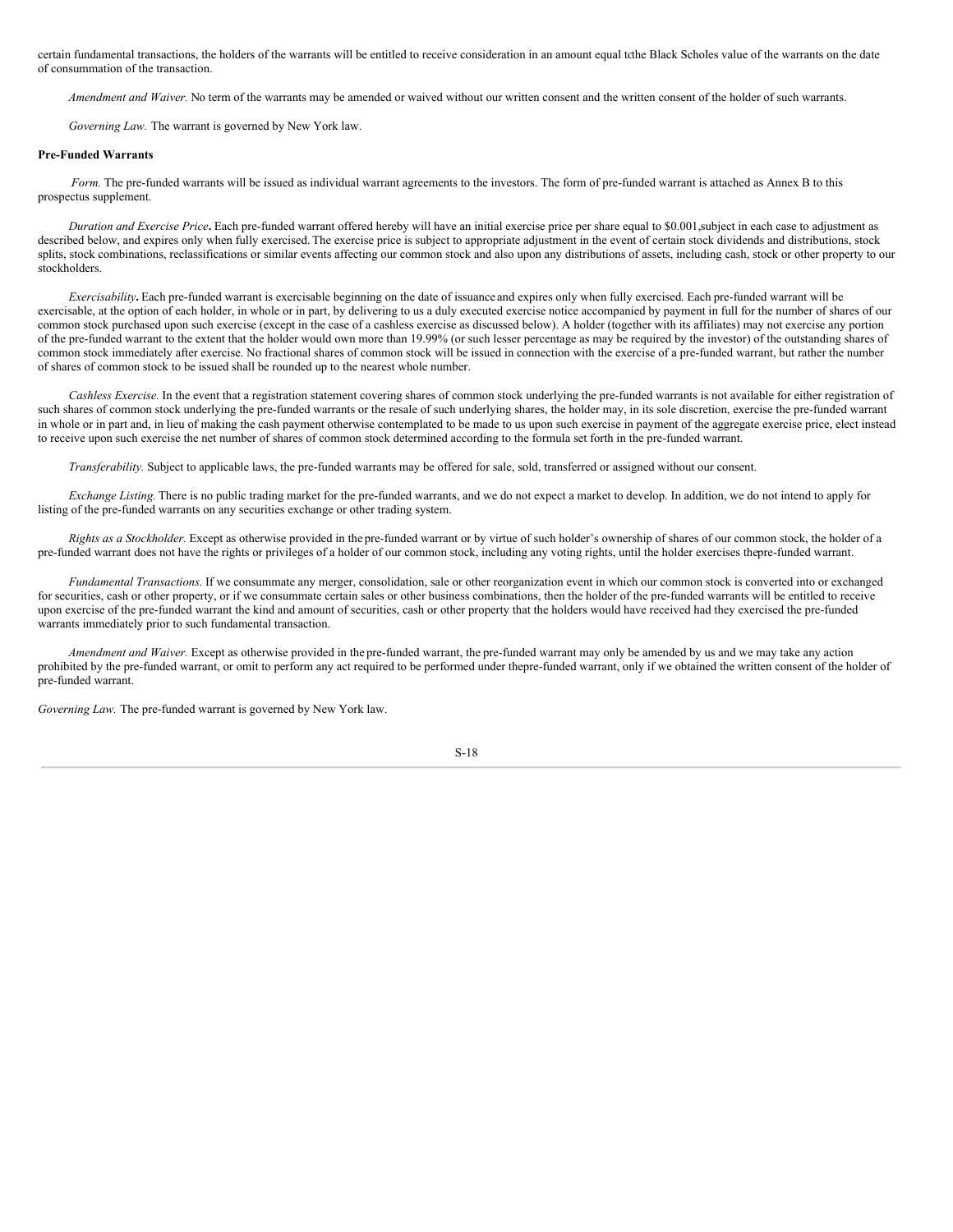#### <span id="page-21-0"></span>**UNDERWRITING**

Guggenheim Securities, LLC is acting as representative of each of the underwriters named below. Subject to the terms and conditions set forth in the underwriting agreement between us and the underwriters, each of the underwriters has agreed, severally and not jointly, to purchase from us, the respective number of shares of common stock, pre-funded warrants and accompanying warrants set forth opposite its name below.

| <b>UNDERWRITER</b>         | <b>NUMBER OF</b><br><b>SHARES</b> | <b>NUMBER OF</b><br><b>SHARES</b><br><b>UNDERLYING</b><br><b>PRE-FUNDED</b><br><b>WARRANTS</b> | <b>NUMBER OF</b><br><b>SHARES</b><br><b>UNDERLYING</b><br><b>WARRANTS</b> |
|----------------------------|-----------------------------------|------------------------------------------------------------------------------------------------|---------------------------------------------------------------------------|
| Guggenheim Securities, LLC |                                   |                                                                                                |                                                                           |
| Total                      |                                   |                                                                                                |                                                                           |

Subject to the terms and conditions set forth in the underwriting agreement, the underwriters have agreed, severally and not jointly, to purchase all of the shares of common stock, pre-funded warrants and warrants sold under the underwriting agreement if any of them are purchased. If an underwriter defaults, the underwriting agreement provides that the purchase commitments of the non-defaulting underwriters may be increased or the underwriting agreement may be terminated. We have agreed to indemnify the underwriters against certain liabilities, including liabilities under the Securities Act, or to contribute to payments the underwriters may be required to make in respect of those liabilities.

Each share of common stock is being sold together with a warrant to purchase of a share of our common stock. Each pre-funded warrant is being sold together with a warrant to purchase of a share of our common stock, with an additional provision enabling the holder thereof to purchase a pre-funded warrant rather than a share of common stock at the warrant exercise price less the exercise price of the pre-funded warrant purchased.

The shares of common stock, pre-funded warrants and warrants will be issued separately. There is no market through which the warrants or pre-funded warrants may be sold and purchasers may not be able to resell the warrants or pre-funded warrants purchased under this prospectus supplement.

The underwriters are offering the shares of common stock, pre-funded warrants and warrants subject to their acceptance of the shares of common stock, pre-funded warrants and warrants from us and subject to prior sale. The underwriters reserve the right to withdraw, cancel or modify offers to the public and to reject orders in whole or in part.

#### **Option to Purchase Additional Securities**

We have granted the underwriters an option to purchase additional securities. This option, which is exercisable for up to 30 days after the date of this prospectus, permits the underwriters to purchase up to shares of our common stock at a price of \$ per share and/or warrants to purchase up to an aggregate of shares of our common stock at a price of \$ per share underlying the warrant, less underwriting discounts and commissions.

#### **Commissions and Discounts; Expenses**

The underwriters have advised us that they propose initially to offer the shares (or pre-funded warrants) and warrants to the public at the public offering price set forth on ver of this prospectus supplement and to dealer the cover of this prospectus supplement and to dealers at that price less a concession not in excess of \$ offering, the public offering price, concession or any other term of the offering may be changed.

The underwriting discounts and commissions are equal to the public offering price per share of common stock less the amount paid by the underwriters to us per share of common stock, pre-funded warrants and related warrants. The following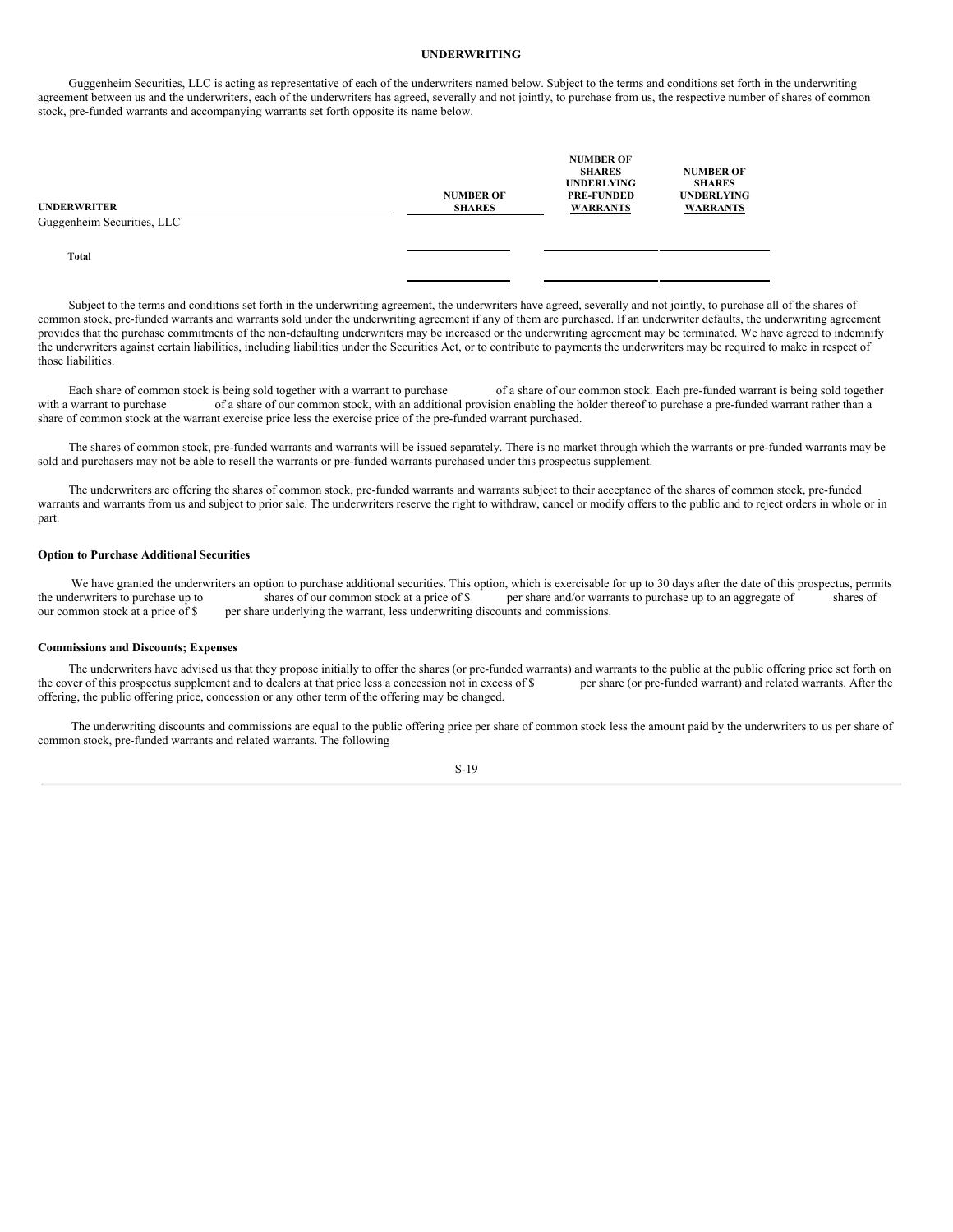table shows the public offering price, underwriting discounts and commissions and proceeds before expenses to usin connection with this offering.

|                                                         | Per Share and Related<br>Warrants | Per Pre-Funded Warrant<br>and Related Warrants | Total  |
|---------------------------------------------------------|-----------------------------------|------------------------------------------------|--------|
| Public offering price                                   |                                   |                                                |        |
| Underwriting discounts and commissions to be paid by us |                                   |                                                |        |
| Proceeds, before expenses, to us                        |                                   |                                                | $\sim$ |

We estimate expenses payable by us in connection with this offering, other than the underwriting discounts and commissions referred to above, will be approximately

\$ , which includes the fees and disbursements of outside counsel for the underwriters and other out-of-pocket expenses up to a maximum of \$

# **No Sales of Similar Securities**

Pursuant to the underwriting agreement, we have agreed that we will not, for a period of 90 days after the date of this prospectus supplement without the prior written consent of the representative:

- i. issue, sell, offer to sell (which includes any offers, issuances or sales by us under our Controlled Equity Offering Sales Agreement with Cantor Fitzgerald & Co., dated as of May 17, 2021, under our Controlled Equity Offering Sales Agreement with Ladenburg Thalmann & Co. Inc., dated as of May 17, 2021, and under our Common Stock Purchase Agreement with Aspire Capital Fund, LLC), contract or agree to sell, hypothecate, pledge, grant any option to purchase or otherwise dispose of or agree to dispose of, directly or indirectly, or establish or increase a put equivalent position or liquidate or decrease a call equivalent position within the meaning of Section 16 of the Exchange Act and the rules and regulations of the SEC promulgated thereunder, with respect to, any of our common stock or any of our other securities that are substantially similar to our common stock, or any securities convertible into or exchangeable or exercisable for, or any warrants or other rights to purchase, the foregoing;
- ii. file or cause to become effective a registration statement under the Securities Act relating to the offer and sale of any of our common stock or any of our other securities that are substantially similar to our common stock, or any securities convertible into or exchangeable or exercisable for, or any warrants or other rights to purchase, the foregoing, other than any registration statement on Form S-8 filed to register securities to be offered under any of our employee benefit or equity incentive plans disclosed or incorporated by reference into the registration statement of which this prospectus supplement forms a part;
- iii. enter into any swap or other arrangement that transfers to another, in whole or in part, any of the economic consequences of ownership of our common stock or any of our other securities that are substantially similar to our common stock, or any securities convertible into or exchangeable or exercisable for, or any warrants or other rights to purchase, the foregoing, whether any such transaction is to be settled by delivery of our common stock or any of our other securities, in cash or otherwise; and
- iv. publicly announce an intention to effect any transaction specified in clause (i), (ii) or (iii).

The foregoing shall not apply to (a) the registration of the offer and sale of the securities as contemplated by the underwriting agreement; (b) issuances of our common stock upon the conversion of securities or the exercise of options or warrants disclosed as outstanding in the registration statement of which this prospectus supplement forms a part (excluding the exhibits thereto), provided that such securities, options and warrants have not been amended since the date of this prospectus supplement to increase the number of such securities, options or warrants or to decrease the exercise price, exchange price or conversion price of such securities, options or warrants (other than in connection with stock splits or combinations) or to extend the term of such securities, options or warrants; (c) issuances of our common stock (including pursuant to restricted stock awards, restricted stock units and upon the exercise of options) and grants of equity-based awards to our employees, officers, directors or consultants pursuant to any employee stock option plan, employee stock incentive plan, employee stock purchase plan, employee dividend reinvestment plan or any other employee benefit plan described or incorporated by reference in the registration statement of which this prospectus supplement forms a part for services rendered to us; or (d) issuances of our common stock, on an arm'slength basis, to unaffiliated collaborators, vendors, manufacturers, lessors, distributors, customers or other similar parties pursuant to a collaboration, licensing agreement, strategic alliance, lease, manufacturing or distribution arrangement or similar transaction, *provided* that any such issuances shall not represent, in the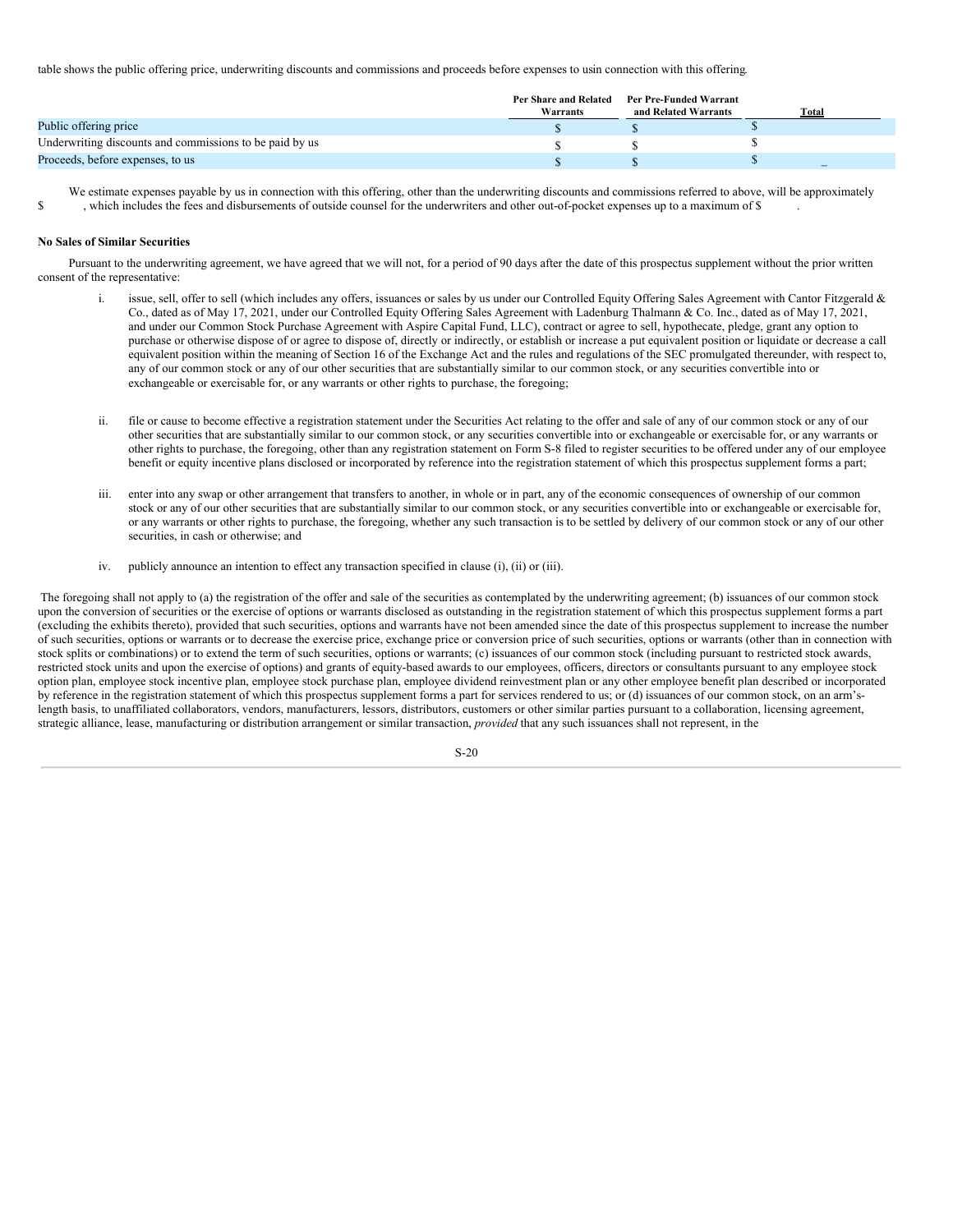aggregate, more than 5% of our issued and outstanding shares of common stock as of the date of this prospectus supplement and that the recipients of such shares agree to be bound by a lock-up agreement (described below for our executive officers and directors) until for 90 days after the date of this prospectus supplement.

In addition, pursuant to certain lock-up agreements, our executive officers and directors have agreed that they will not, for a period of 90 days after the date of this prospectus supplement (the "Restricted Period"), without the prior written consent of the representative, directly or indirectly, sell, offer, contract or grant any option to sell (including without limitation any short sale), grant any option, right or warrant to purchase, pledge, transfer, establish an open "put equivalent position" within the meaning of Rule 16a-1(h) under the Exchange Act, lend or otherwise dispose of shares of common stock, options, rights or warrants to acquire shares of common stock, or securities exchangeable or exercisable for or convertible into shares of common stock currently or hereafter owned either of record or beneficially (as defined in Rule 13d-3 under the Exchange Act) by the lock-up signatory (or such spouse or family member), including, without limitation, entering into any swap or other arrangement that transfers, in whole or in part, the economic consequences of the ownership of common stock or publicly announce an intention to do any of the foregoing. The foregoing sentence shall not apply to:

- i. transfers of shares of common stock or any security convertible into or exercisable or exchangeable for common stock as a bona fide gift;
- ii. distributions of shares of common stock or any security convertible into or exercisable or exchangeable for common stock to partners, members or stockholders of the lock-up signatory;
- iii. transfers of shares of common stock or any security convertible into or exercisable or exchangeable for common stock by will or intestate succession or to any trust or partnership for the direct or indirect benefit of such person or any member of the immediate family of the lock-up signatory;
- iv. acquisitions relating to shares of common stock or other securities acquired in open market transactions after the completion of the offering contemplated in this prospectus supplement;
- v. the exercise of, and the surrender of shares of common stock directly to us pursuant to tax withholding or net exercise provisions of, any equity awards issued pursuant to our equity incentive plans, which equity incentive plans exist as of the date of this prospectus supplement; and
- vi. the establishment of a trading plan pursuant to Rule 10b5-1 under the Exchange Act for the transfer of shares of common stock,*provided* that (a) such plan does not provide for the transfer of common stock during the Restricted Period and (b) no public announcement or filing under the Exchange Act is required of or voluntarily made by or on behalf of the lock-up signatory or us regarding the establishment of such plan,

*provided*, that (A) in the case of clauses (i), (ii) and (iii) above, each donee, distributee and transferee shall sign and deliver a lock-up agreement; (B) in the case of clauses (i),  $(i)$ ,  $(iii)$  and  $(iv)$  above, no filing under Section 16(a) of the Exchange Act shall be required or shall be voluntarily made during the Restricted Period in connection with such event; and (C) in the case of clause (v) above, that if a Form 4 is required in connection with such exercise, such Form 4 shall indicate by footnote disclosure the nature of such transfer.

These restrictions terminate after the close of trading of the common stock on and including the 90th day after the date of this prospectus supplement. The representative may, in its sole discretion and at any time or from time to time before the termination of the 90-day period release all or any portion of the securities subject to lockup agreements. There are no existing agreements between the underwriters and any of our stockholders who will execute a lock-up agreement providing consent to the sale of shares prior to the expiration of the lock-up period.

#### **The Nasdaq Global Market Listing**

Our common stock is listed on The Nasdaq Global Market under the symbol "SCYX."

#### **Price Stabilization and Short Positions**

Until the distribution of the shares is completed, SEC rules may limit underwriters and selling group members from bidding for and purchasing our common stock. However, the representative may engage in transactions that stabilize the price of the common stock, such as bids or purchases to peg, fix or maintain that price.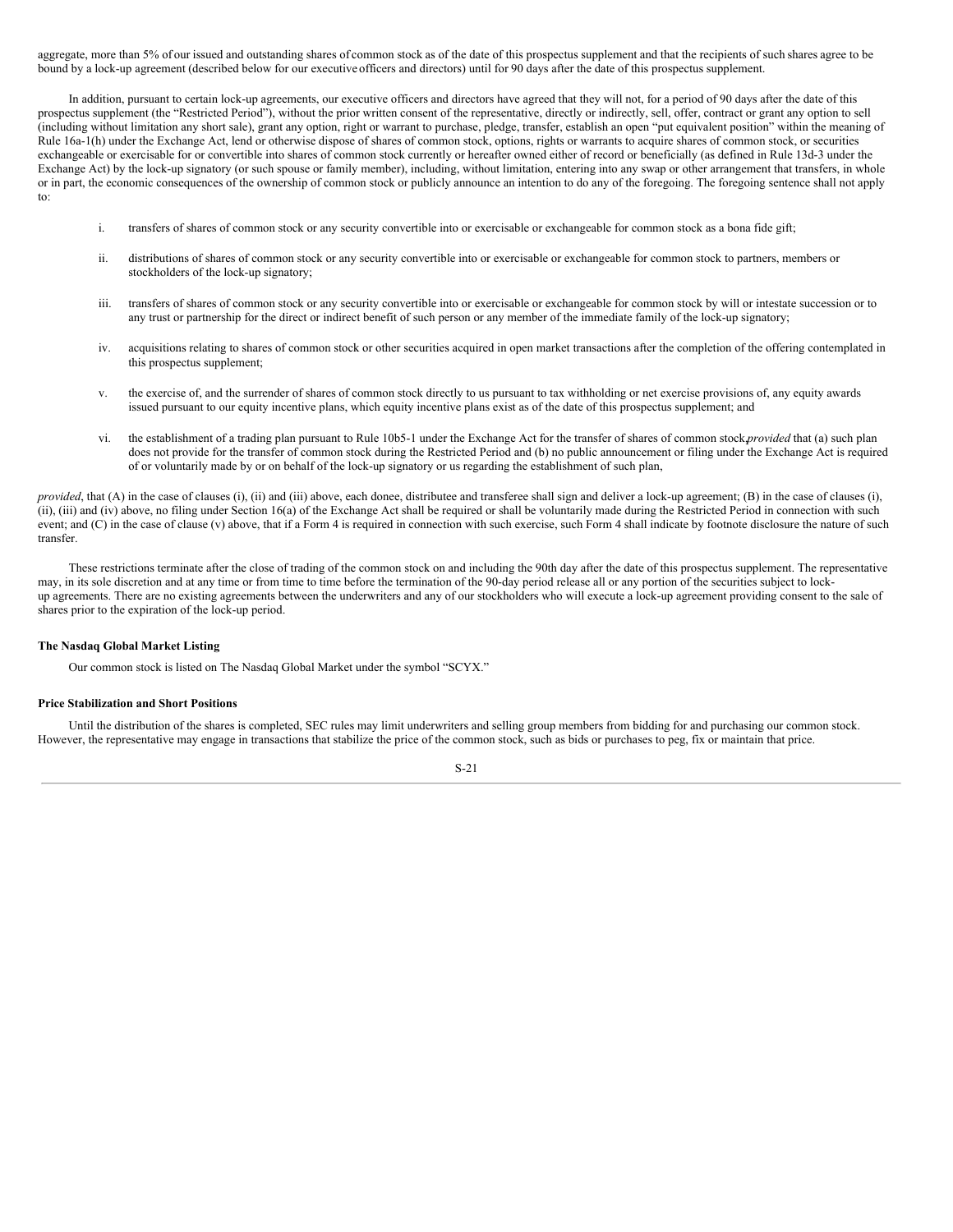In connection with the offering, the underwriters may purchase and sell our common stock in the open market. These transactions mayinclude short sales, purchases on the open market to cover positions created by short sales and stabilizing transactions. Short sales involve the sale by the underwriters of a greater number of shares than they are required to purchase in the offering. Stabilizing transactions consist of various bids for or purchases of shares of common stock made by the underwriters in the open market prior to the closing of the offering. Covered short sales are short sales made in an amount not greater than the underwrites' option to purchase additional shares of common stock in this offering described above. The underwriters may close out any covered short position either by exercising its option or by purchasing securities of common stock in the open market. To determine how they will close the covered short position, the underwriters will consider, among other things, the price per share of common stock available for purchase in the open market, as compared to the price at which they may purchase shares of common stock through the underwriters' option to purchase additional securities. Naked short sales are short sales in excess of the option to purchase additional shares of common stock. The underwriters must close out any naked short position by purchasing shares of common stock in the open market. A naked short position is more likely to be created if the underwriters are concerned that, in the open market after pricing, there may be downward pressure on the price per share of common stock that could adversely affect investors who purchase shares of common stock in this offering.

Similar to other purchase transactions, the underwriters' purchases to cover the syndicate short sales may have the effect of raising or maintaining the market price of our common stock or preventing or retarding a decline in the market price of our common stock. As a result, the price of our common stock may be higher than the price that might otherwise exist in the open market. The underwriters may conduct these transactions on The Nasdaq Global Market, in the over-the-counter market or otherwise.

Neither we nor any of the underwriters make any representation or prediction as to the direction or magnitude of any effect that the transactions described above may have on the price of our common stock. In addition, neither we nor any of the underwriters make any representation that the representative will engage in these transactions or that these transactions, once commenced, will not be discontinued without notice.

#### **Passive Market Making**

Any underwriters who are qualified market makers on The Nasdaq Global Market may engage in passive market making transactions in the securities on The Nasdaq Global Market in accordance with Rule 103 of Regulation M, during the business day prior to the pricing of the offering, before the commencement of offers or sales of the securities. Passive market makers must comply with applicable volume and price limitations and must be identified as passive market makers. In general, a passive market maker must display its bid at a price not in excess of the highest independent bid for such security; if all independent bids are lowered below the passive market maker's bid, however, the passive market maker's bid must then be lowered when certain purchase limits are exceeded. Passive market making may stabilize the market price of the securities at a level above that which might otherwise prevail in the open market and, if commenced, may be discontinued at any time.

#### **Electronic Distribution**

In connection with the offering, certain of the underwriters or securities dealers may distribute prospectuses by electronic means, such as e-mail.

#### **Other Relationships**

The underwriters and certain of their affiliates are full service financial institutions engaged in various activities, which may include securities trading, commercial and investment banking, financial advisory, investment management, investment research, principal investment, hedging, financing and brokerage activities. Some of the underwriters and certain of their affiliates may in the future engage in investment banking and other commercial dealings in the ordinary course of business with us and our affiliates, for which they may in the future receive customary fees, commissions and expenses.

In addition, in the ordinary course of their business activities, the underwriters and their affiliates may make or hold a broad array of investments and actively trade debt and equity securities (or related derivative securities) and financial instruments (including bank loans) for their own account and for the accounts of their customers.

Such investments and securities activities may involve securities and/or instruments of ours or our affiliates. The underwriters and their affiliates may also make investment recommendations and/or publish or express independent research views in respect of such securities or financial instruments and may hold, or recommend to clients that they acquire, long and/or short positions in such securities and instruments.

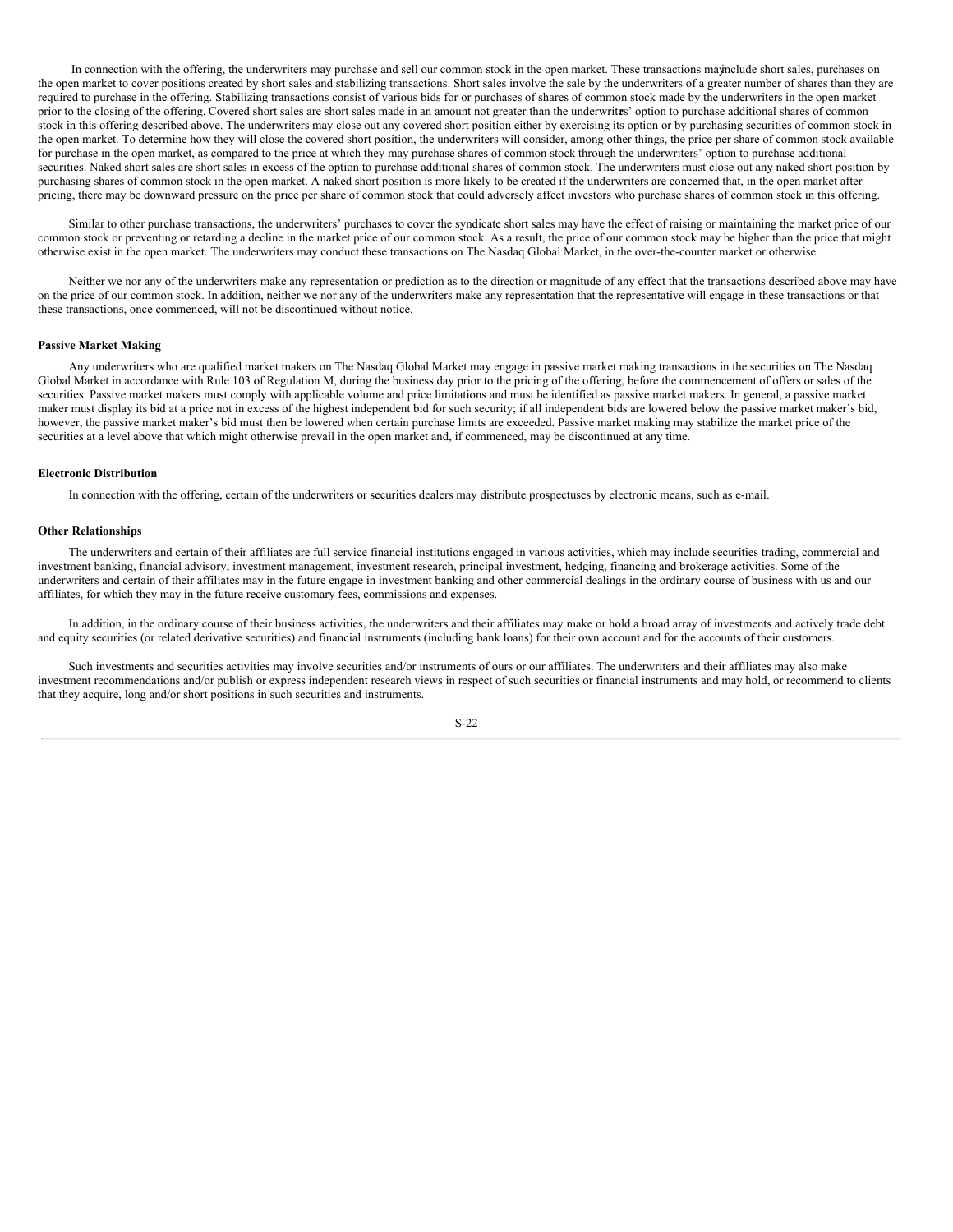#### **Selling Restrictions**

#### *Notice to Prospective Investors in the European Economic Area*

In relation to each Member State of the European Economic Area, or a Member State, no securities have been offered or will be offered pursuant to the offering to the public in that Member State prior to the publication of a prospectus in relation to the securities which has been approved by the competent authority in that Member State or, where appropriate, approved in another Member State and notified to the competent authority in that Member State, all in accordance with the Prospectus Regulation, except that offers of securities may be made to the public in that Member State at any time under the following exemptions under the Prospectus Regulation:

- A. to any legal entity which is a qualified investor as defined under the Prospectus Regulation;
- B. to fewer than 150 natural or legal persons (other than qualified investors as defined under the Prospectus Regulation), subject to obtaining the prior consent of the underwriters; or
- C. in any other circumstances falling within Article 1(4) of the Prospectus Regulation,

provided that no such offer of securities shall require the Company or any underwriter to publish a prospectus pursuant to Article 3 of the Prospectus Regulation or supplement a prospectus pursuant to Article 23 of the Prospectus Regulation and each person who initially acquires any securities or to whom any offer is made will be deemed to have represented, acknowledged and agreed to and with each of the underwriters and the Company that it is a "qualified investor" within the meaning of Article 2(e) of the Prospectus Regulation.

In the case of any securities being offered to a financial intermediary as that term is used in Prospectus Regulation, each such financial intermediary will be deemed to have represented, acknowledged and agreed that the securities acquired by it in the offer have not been acquired on a non-discretionary basis on behalf of, nor have they been acquired with a view to their offer or resale to, persons in circumstances which may give rise to an offer of any securities to the public other than their offer or resale in a Member State to qualified investors as so defined or in circumstances in which the prior consent of the underwriters have been obtained to each such proposed offer or resale.

For the purposes of this provision, the expression an "offer to the public" in relation to securities in any Member State means the communication in any form and by any means of sufficient information on the terms of the offer and any securities to be offered so as to enable an investor to decide to purchase or subscribe for any securities, and the expression "Prospectus Regulation" means Regulation (EU) 2017/1129.

#### *Notice to Prospective Investors in the United Kingdom*

In addition, in the United Kingdom, this document is being distributed only to, and is directed only at, and any offer subsequently made may only be directed at persons who are "qualified investors" (as defined in the Prospectus Regulation) (i) who have professional experience in matters relating to investments falling within Article 19(5) of the Financial Services and Markets Act 2000 (Financial Promotion) Order 2005, as amended, or the Order, and/or (ii) who are high net worth companies (or persons to whom it may otherwise be lawfully communicated) falling within Article 49(2)(a) to (d) of the Order (all such persons together being referred to as "relevant persons") or otherwise in circumstances which have not resulted and will not result in an offer to the public of the securities in the United Kingdom within the meaning of the Financial Services and Markets Act 2000.

Any person in the United Kingdom that is not a relevant person should not act or rely on the information included in this document or use it as basis for taking any action. In the United Kingdom, any investment or investment activity that this document relates to may be made or taken exclusively by relevant persons.

#### *Notice to Prospective Investors in Canada*

The securities may be sold only to purchasers purchasing, or deemed to be purchasing, as principal that are accredited investors, as defined in National Instrument 45-106 Prospectus Exemptions or subsection 73.3(1) of the Securities Act (Ontario), and are permitted clients, as defined in National Instrument 31-103 Registration Requirements, Exemptions and

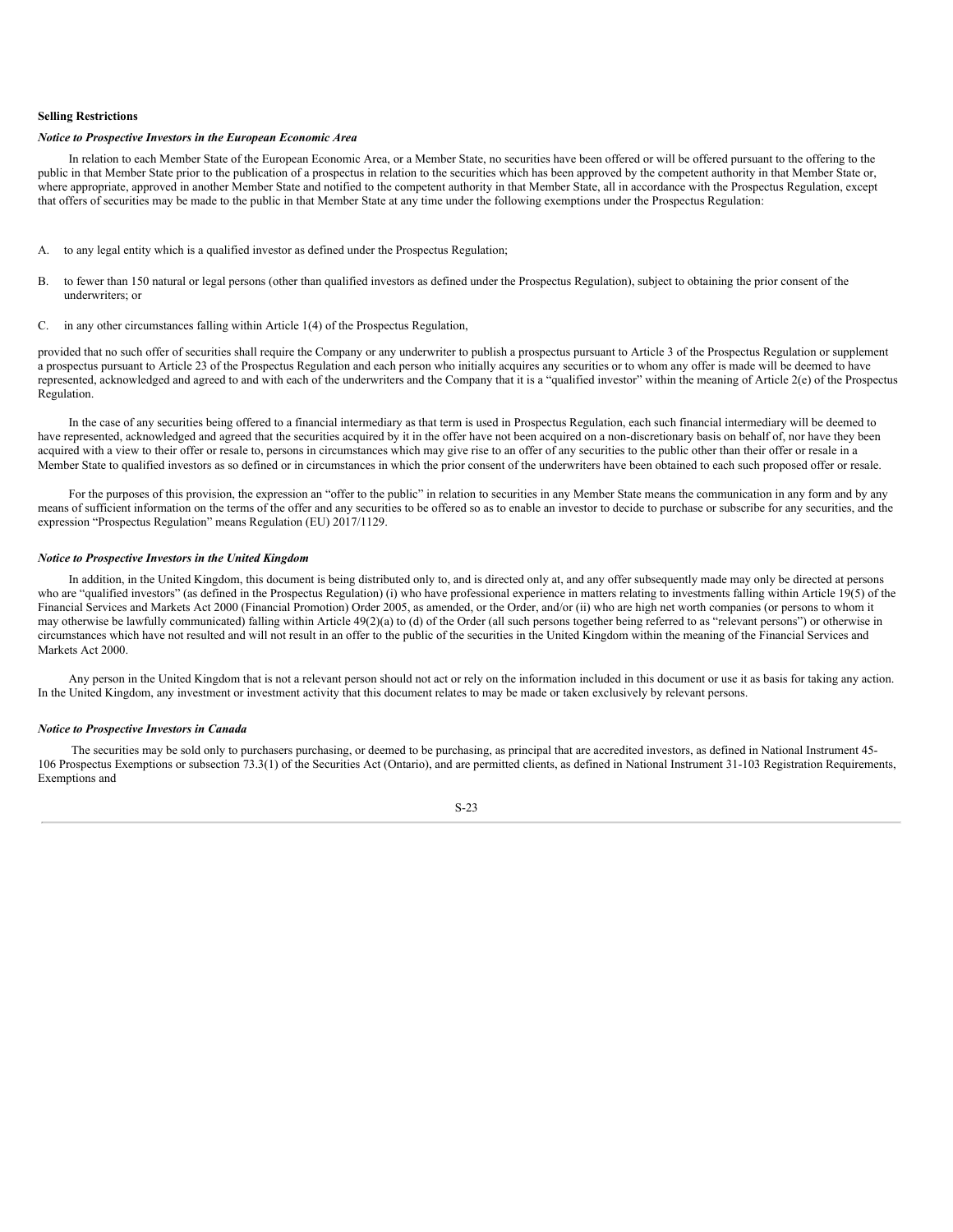Ongoing Registrant Obligations. Any resale of thesecurities must be made in accordance with an exemption from, or in a transaction not subject to, the prospectus requiements of applicable securities laws.

Securities legislation in certain provinces or territories of Canada may provide a purchaser with remedies for rescission or damages if this prospectus supplement (including any amendment thereto) contains a misrepresentation, provided that the remedies for rescission or damages are exercised by the purchaser within the time limit prescribed by the securities legislation of the purchaser's province or territory. The purchaser should refer to any applicable provisions of the securities legislation of the purchaser's province or territory for particulars of these rights or consult with a legal advisor.

Pursuant to section 3A.3 of National Instrument 33-105 Underwriting Conflicts (NI 33-105), the underwriters are not required to comply with the disclosure requirements of NI 33-105 regarding underwriter conflicts of interest in connection with this offering.

# *Notice to Prospective Investors in Switzerland*

The securities may not be publicly offered in Switzerland and will not be listed on the SIX Swiss Exchange ("SIX") or on any other stock exchange or regulated trading facility in Switzerland. This document does not constitute a prospectus within the meaning of, and has been prepared without regard to the disclosure standards for issuance prospectuses under art. 652a or art. 1156 of the Swiss Code of Obligations or the disclosure standards for listing prospectuses under art. 27 ff. of the SIX Listing Rules or the listing rules of any other stock exchange or regulated trading facility in Switzerland. Neither this document nor any other offering or marketing material relating to the securities or the offering may be publicly distributed or otherwise made publicly available in Switzerland.

Neither this document nor any other offering or marketing material relating to the offering, the Company or the securities have been or will be filed with or approved by any Swiss regulatory authority. In particular, this document will not be filed with, and the offer of securities will not be supervised by, the Swiss Financial Market Supervisory Authority ("FINMA"), and the offer of securities has not been and will not be authorized under the Swiss Federal Act on Collective Investment Schemes ("CISA"). The investor protection afforded to acquirers of interests in collective investment schemes under the CISA does not extend to acquirers of securities.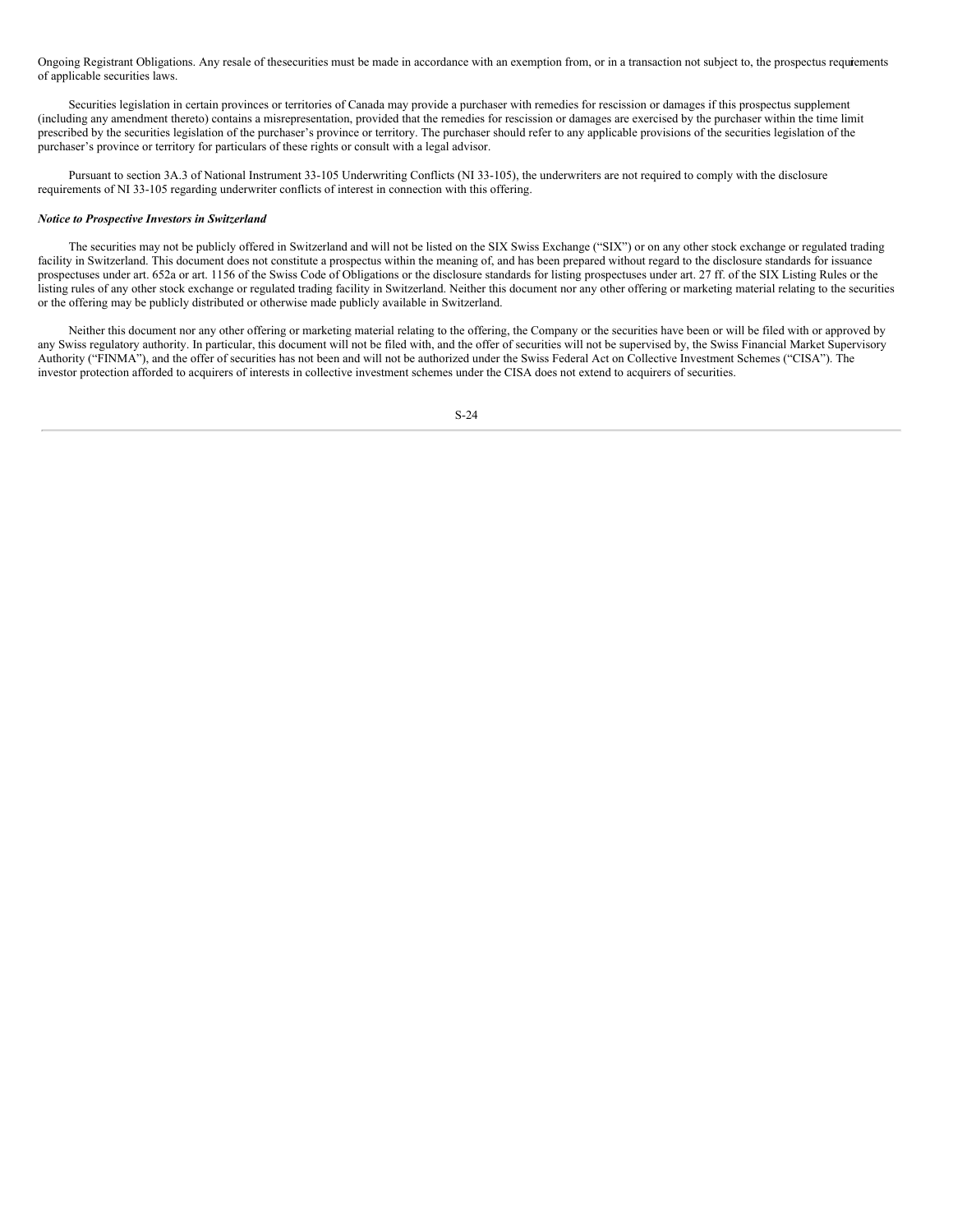#### <span id="page-27-0"></span>**LEGAL MATTERS**

Cooley LLP will pass upon the validity of the common stock, pre-funded warrants and warrants offered by this prospectus supplement. The underwriters are being represented in connection with this offering by White & Case LLP.

#### <span id="page-27-1"></span>**EXPERTS**

The financial statements of SCYNEXIS, Inc. as of December 31, 2021 and 2020, and for each of the two years in the period ended December 31, 2021, incorporated by reference in this prospectus supplement, have been audited by Deloitte  $&$  Touche LLP, an independent registered public accounting firm, as stated in their report. Such financial statements are incorporated by reference in reliance upon the report of such firm given their authority as experts in accounting and auditing.

#### <span id="page-27-2"></span>**WHERE YOU CAN FIND MORE INFORMATION**

This prospectus supplement and accompanying prospectus is part of the registration statement on Form S-3 we filed with the SEC under the Securities Act and does not contain all the information set forth in the registration statement. Whenever a reference is made in this prospectus supplement and accompanying prospectus to any of our contracts, agreements or other documents, the reference may not be complete and you should refer to the exhibits that are a part of the registration statement or the exhibits to the reports or other documents incorporated by reference into this prospectus supplement and accompanying prospectus for a copy of such contract, agreement or other document. Because we are subject to the information and reporting requirements of the Exchange Act, we file annual, quarterly and current reports, proxy statements and other information with the SEC. Our SEC filings are available to the public over the Internet at the SEC's website at http://www.sec.gov.

### <span id="page-27-3"></span>**INCORPORATION OF CERTAIN INFORMATION BY REFERENCE**

The SEC allows us to "incorporate by reference" information from other documents that we file with it, which means that we can disclose important information to you by referring you to those documents. The information incorporated by reference is considered to be part of this prospectus supplement and accompanying prospectus. Information in this prospectus supplement supersedes information in the accompanying prospectus or incorporated by reference that we filed with the SEC prior to the date of this prospectus supplement, while information that we file later with the SEC will automatically update and supersede the information in this prospectus supplement and accompanying prospectus. We incorporate by reference into this prospectus supplement, the accompanying prospectus and the registration statement of which this prospectus supplement is a part the information or documents listed below that we have filed with the SEC (Commission File No. 001-36365):

- our Annual Report on [Form](http://www.sec.gov/Archives/edgar/data/1178253/000156459020009875/scyx-10k_20191231.htm) 10-K for the year ended December 31, 2021, filed with the SEC on March 29, 2022;
- our Current Reports on Form 8-K filed with the SEC o[nFebruary](https://www.sec.gov/ix?doc=/Archives/edgar/data/1178253/000156459022004229/scyx-8k_20220204.htm) 8, 2022, and [March](https://www.sec.gov/ix?doc=/Archives/edgar/data/1178253/000156459022009487/scyx-8k_20220309.htm) 10, 2022; and
- the description of our common stock contained in our registration statement o[nForm](http://www.sec.gov/Archives/edgar/data/1178253/000119312514106556/d695245d8a12b.htm) 8-A filed with the SEC on March 19, 2014 (File No. 001-36365), including any amendments or reports filed for the purposes of updating this description, including [Exhibit](http://www.sec.gov/Archives/edgar/data/1178253/000156459022012199/scyx-ex42_10.htm) 4.2 to our Annual Report on Form 10-K for the year ended December 31, 2021, filed with the SEC on March 29, 2022.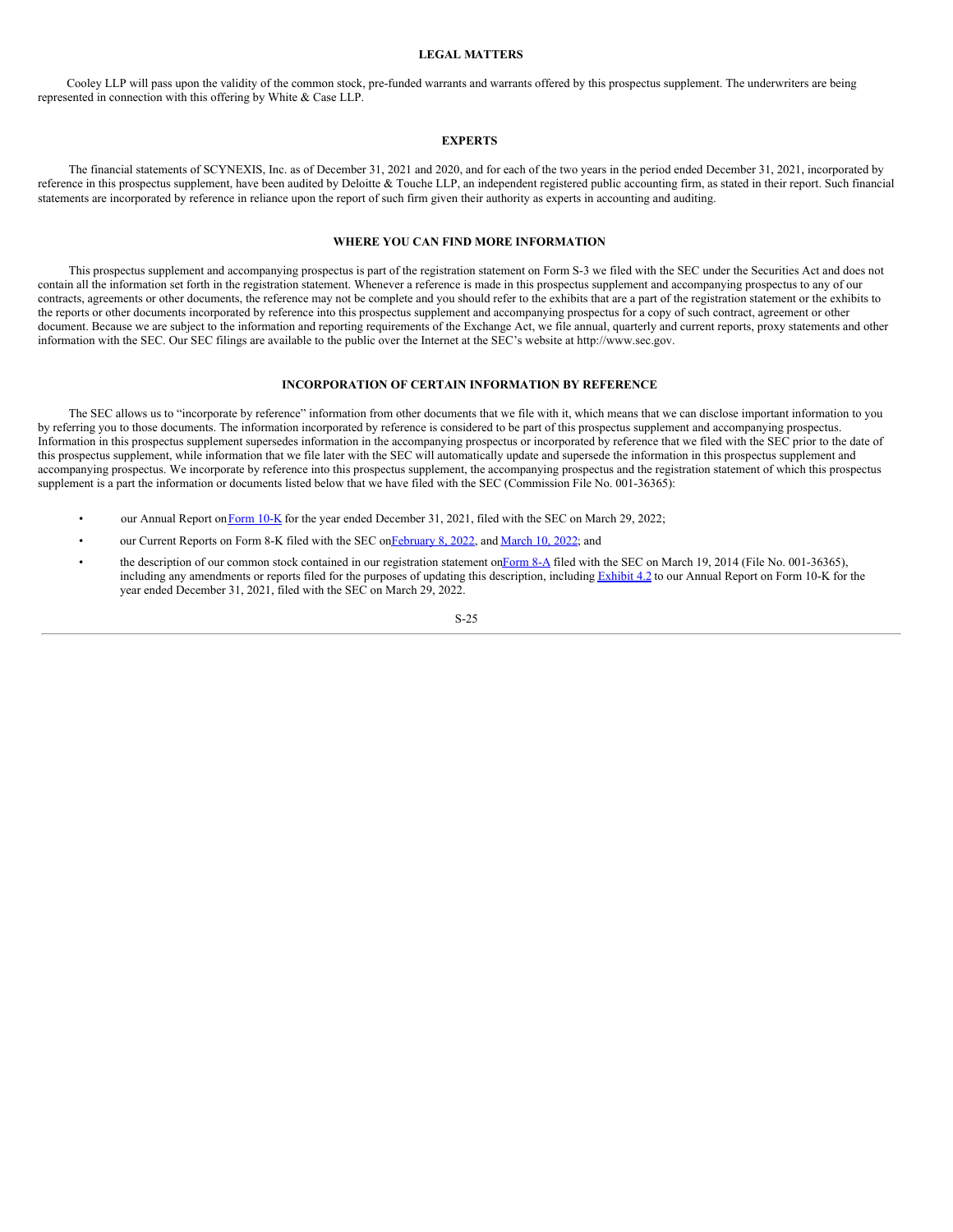We also incorporate by reference any future filings (other thancurrent reports furnished under Item 2.02 or Item 7.01 of Form 8-K and exhibits filed on such form that are related to such items unless such Form 8-K expressly provides to the contrary) made with the SEC pursuant to Sections 13(a), 13(c), 14 or 15(d) of the Exchange Act until we file a post-effective amendment that indicates the termination of the offering of the securities made by this prospectus supplement and accompanying prospectus and will become a part of this prospectus supplement and accompanying prospectus from the date that such documents are filed with the SEC. Information in such future filings updates and supplements the information provided in this prospectus supplement and accompanying prospectus. Any statements in any such future filings will automatically be deemed to modify and supersede any information in any document we previously filed with the SEC that is incorporated or deemed to be incorporated herein by reference to the extent that statements in the later filed document modify or replace such earlier statements. You can request a copy of these filings, at no cost, by writing or telephoning us at the following address or telephone number:

> SCYNEXIS, Inc. 1 Evertrust Plaza, 13th Floor Jersey City, NJ 07302-6548 (201) 884-5485 Attn: Secretary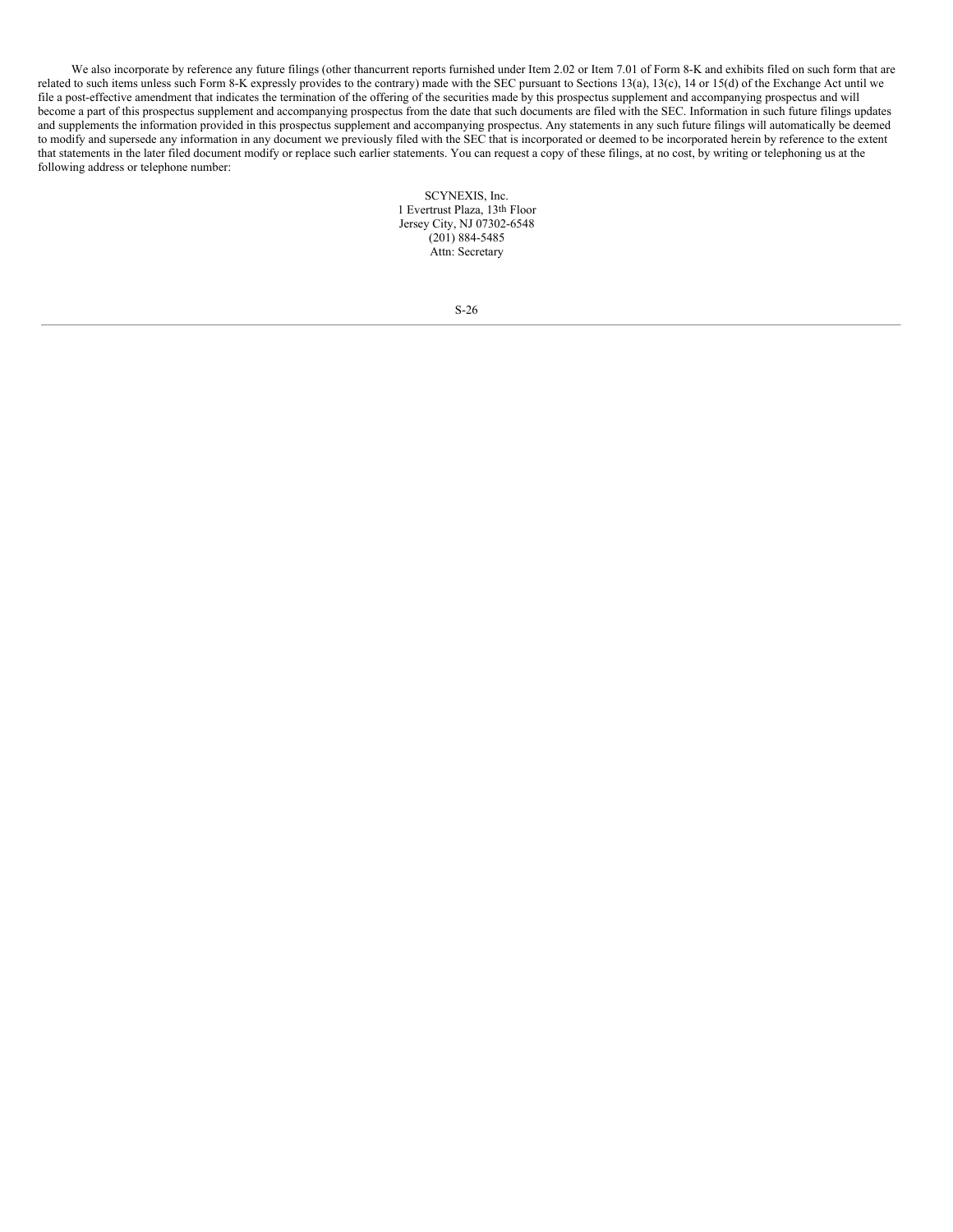### <span id="page-29-0"></span>**ANNEX A**

# **COMMON STOCK PURCHASE WARRANT**

# **SCYNEXIS, INC.**

Warrant Shares: Shares:  $\frac{1}{2}$  Shares:  $\frac{1}{2}$  Share Date:  $\frac{1}{2}$  Share Date:  $\frac{1}{2}$  3022 Initial Exercise Date: , 2022

THIS COMMON STOCK PURCHASE WARRANT (the "**Warrant**") of SCYNEXIS, Inc., a Delaware corporation (the "**Company**"), certifies that, for value received, or its assigns (the "**Holder**") is entitled, upon the terms and subject to the limitations on exercise and the conditions hereinafter set forth, at any time on or after the date set forth above (the "**Initial Exercise Date**") and on or prior to 5:00 p.m. (New York City time) on the Termination Date (as defined below), to subscribe for and shares (as subject to adjustment hereunder, shares (as subject to adjustment hereunder, the "Warrant Shares") of the Company's Common Stock. The purchase price of one share of Common Stock under this Warrant shall be equal to the Exercise Price, as defined in Section 2(b).

Definitions. In addition to the terms defined elsewhere in this Warrant, the following terms have the meanings indicated in this Section 1:

"**Affiliate**" means any Person that, directly or indirectly through one or more intermediaries, controls or is controlled by or is under common control with a Person, as such terms are used in and construed under Rule 405 under the Securities Act.

"**Bid Price**" means, for any date, the price determined by the first of the following clauses that applies: (a) if the Common Stock is then listed or quoted on a Trading Market, the bid price of the Common Stock for the time in question (or the nearest preceding date) on the Trading Market on which the Common Stock is then listed or quoted as reported by Bloomberg L.P. (based on a Trading Day from 9:30 a.m. (New York City time) to 4:02 p.m. (New York City time)), (b) if OTCQB or OTCQX is not a Trading Market, the volume weighted average price of the Common Stock for such date (or the nearest preceding date) on OTCQB or OTCQX as applicable, (c) if the Common Stock is not then listed or quoted for trading on OTCQB or OTCQX and if prices for the Common Stock are then reported on The Pink Open Market (or a similar organization or agency succeeding to its functions of reporting prices), the most recent bid price per share of the Common Stock so reported, or (d) in all other cases, the fair market value of a share of Common Stock as determined by an independent appraiser selected in good faith by the Holders of a majority in interest of the Warrants then outstanding and reasonably acceptable to the Company, the fees and expenses of which shall be paid by the Company.

"**Board of Directors**" means the board of directors of the Company.

"**Commission**" means the United States Securities and Exchange Commission.

"**Common Stock**" means the common stock of the Company, par value \$0.001 per share, and any other class of securities into which such securities may hereafter be reclassified or changed.

"**Common Stock Equivalents**" means any securities of the Company or the Subsidiaries which would entitle the holder thereof to acquire at any time shares of Common Stock, including, without limitation, any debt, preferred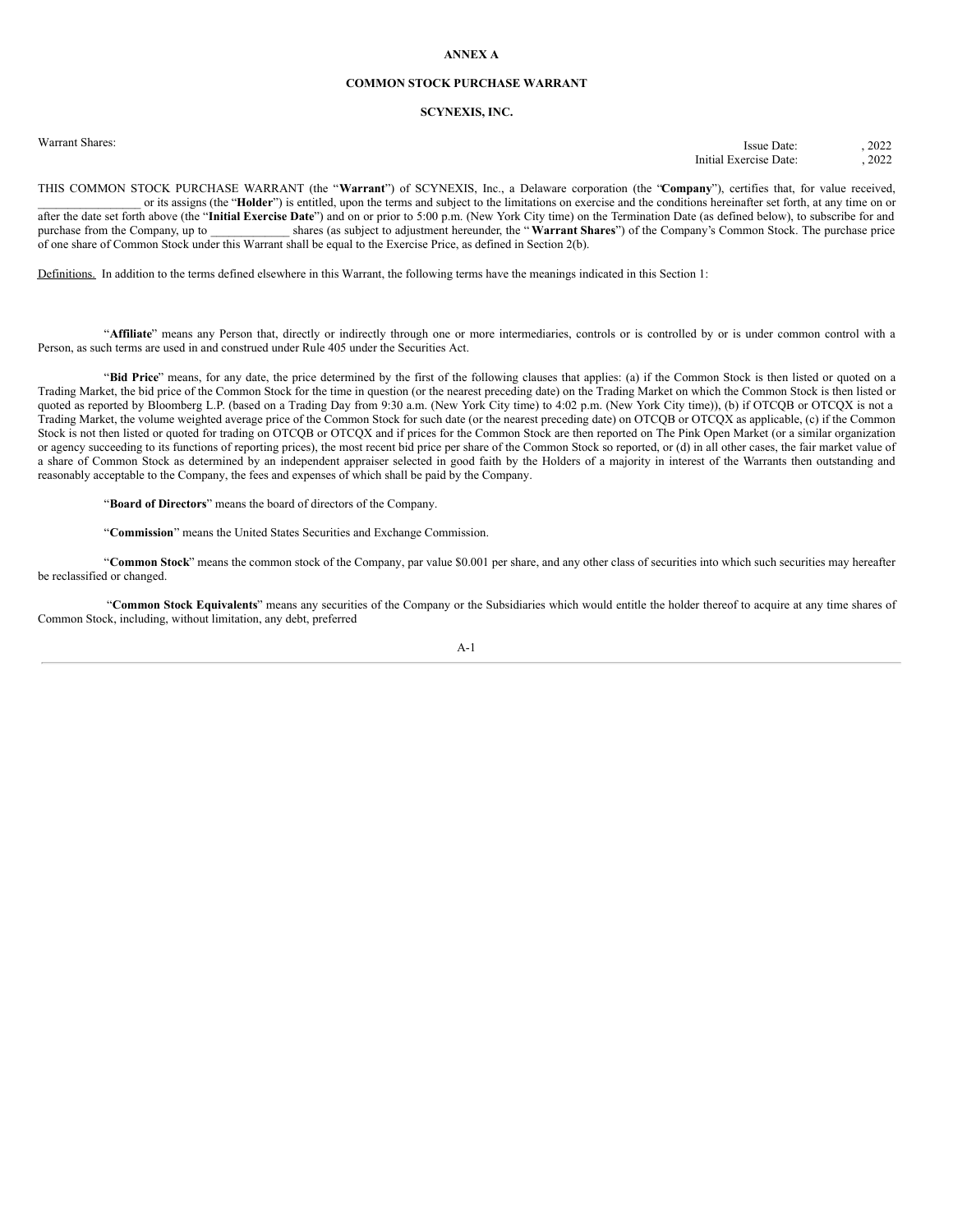stock, right, option, warrant or other instrument that is at any time convertible into or exercisable or exchangeable for, or otherwise entitles the holder thereof to receive, Common Stock.

"**Exchange Act**" means the Securities Exchange Act of 1934, as amended, and the rules and regulations promulgated thereunder.

"**Person**" means an individual or corporation, partnership, trust, incorporated or unincorporated association, joint venture, limited liability company, joint stock company, government (or an agency or subdivision thereof) or other entity of any kind.

"**Principal Market**" means The Nasdaq Global Market.

"**Registration Statement**" means the Company's registration statement on Form S-3 (File No. 333-251851), including the prospectus supplement filed in connection with the transaction contemplated by the Underwriting Agreement.

"**Securities Act**" means the Securities Act of 1933, as amended, and the rules and regulations promulgated thereunder.

"**Subsidiary**" means the subsidiaries of the Company set forth on Exhibit 21.1 to the Registration Statement and shall, where applicable, also include any direct or indirect subsidiary of the Company formed or acquired after the date hereof.

"**Termination Date**" means the [●]-year anniversary of the Issuance Date or, if such date falls on a day other than a Trading Day or on which trading does not take place on the Principal Market, or, if the Principal Market is not the principal trading market for the Common Stock, then on the principal securities exchange or securities market on which the Common Stock is then traded (a "**Holiday**"), the next date that is not a Holiday.

"**Trading Day**" means a day on which the Common Stock is traded on a Trading Market.

"**Trading Market**" means any of the following markets or exchanges on which the Common Stock is listed or quoted for trading on the date in question: the NYSE American, the Nasdaq Capital Market, the Nasdaq Global Market, the Nasdaq Global Select Market or the New York Stock Exchange (or any successors to any of the foregoing).

"Transfer Agent" means American Stock Transfer & Trust Co. LLC, the current transfer agent of the Company, with a mailing address of 6201 15th Ave, Brooklyn, NY 11219, and any successor transfer agent of the Company.

"**Underwriting Agreement**" means that certain Underwriting Agreement, dated as of April 21, 2022, by and among the Company and Guggenheim Securities, LLC, as representative of the several underwriters named therein, as amended, modified or supplemented from time to time in accordance with its terms.

"**VWAP**" means, for any date, the price determined by the first of the following clauses that applies: (a) if the Common Stock is then listed or quoted on a Trading Market, the daily volume weighted average price of the Common Stock for such date (or the nearest preceding date) on the Trading Market on which the Common Stock is then listed or quoted as reported by Bloomberg L.P. (based on a Trading Day from 9:30 a.m. (New York City time) to 4:02 p.m. (New York City time)), (b) if OTCQB or OTCQX is not a Trading Market, the volume weighted average price of the Common Stock for such date (or the nearest preceding date) on OTCQB or OTCQX as applicable, (c) if the Common Stock is not then listed or quoted for trading on OTCQB or OTCQX and if prices for the Common Stock are then reported on The Pink Open Market (or a similar organization or agency succeeding to its functions of reporting prices), the most recent bid price per share of the Common Stock so reported, or (d) in all other cases, the fair market value of a share of Common Stock as determined by an independent appraiser selected in good faith by the Holders of a majority in interest of the Warrants then outstanding and reasonably acceptable to the Company, the fees and expenses of which shall be paid by the Company.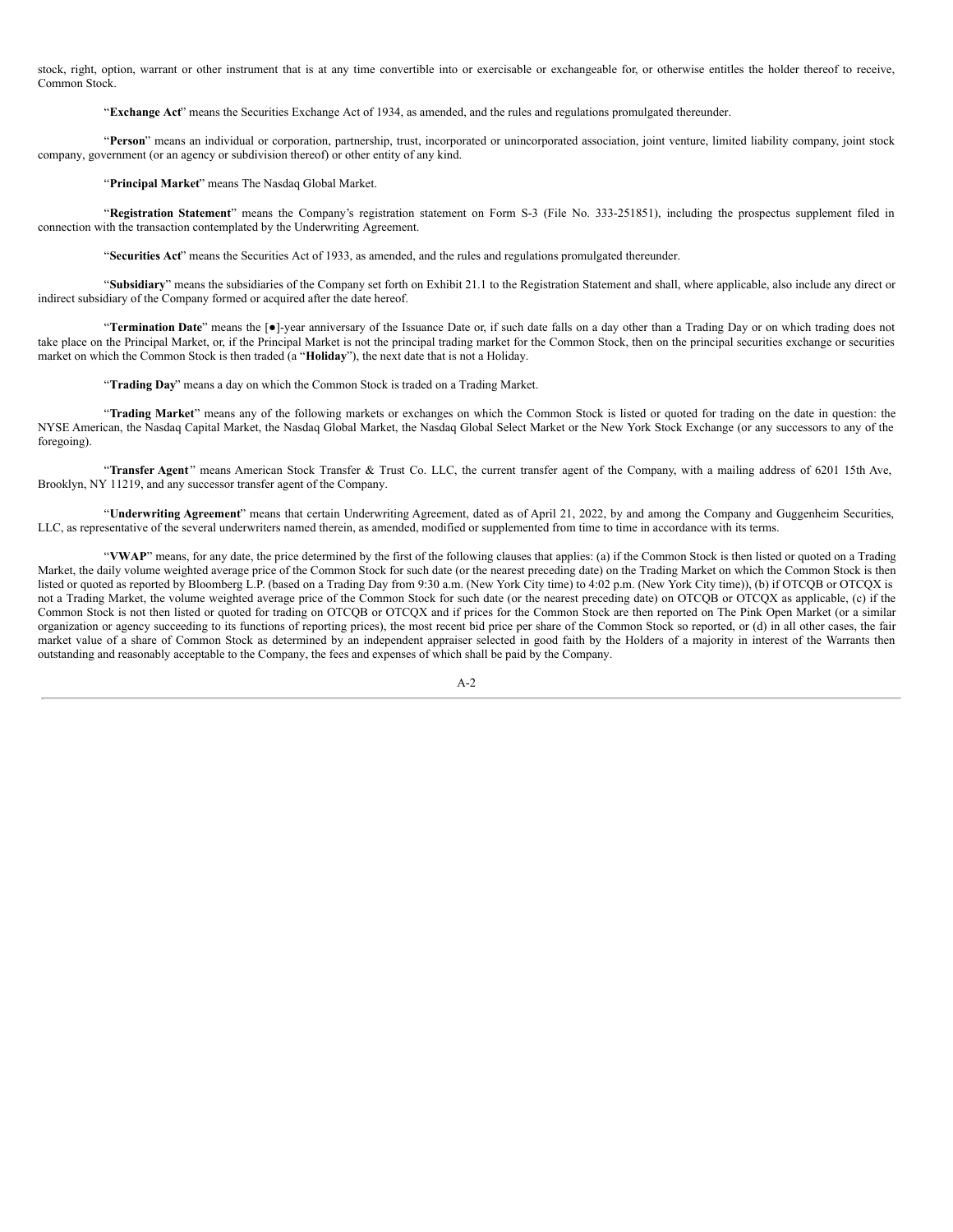"**Warrants**" means this Warrant and other Common Stock purchase warrants issued by the Company pursuantto the Underwriting Agreement and the Registration Statement.

# 2. EXERCISE.

(a) Exercise of Warrant. Exercise of the purchase rights represented by this Warrant may be made, in whole or in part, at any time or times on or after the Initial Exercise Date and on or before the Termination Date by delivery to the Company of a duly executed facsimile copy or PDF copy submitted by e-mail (or e-mail attachment) of the Notice of Exercise in the form attached hereto as Exhibit A (the "**Notice of Exercise**"). Within the earlier of (i) two (2) Trading Days and (ii) the number of Trading Days comprising the Standard Settlement Period (as defined in Section 2(d)(i) herein) following the date of exercise as aforesaid, the Holder shall deliver the aggregate Exercise Price for the Warrant Shares specified in the applicable Notice of Exercise by wire transfer or cashier's check drawn on a United States bank unless there is no effective registration statement registering, or the prospectus contained therein is not available for the issuance of the Warrant Shares to the Holder, then, and only then, shall the cashless exercise procedure specified in Section 2(c) below be specified in the applicable Notice of Exercise. No ink-original Notice of Exercise shall be required, nor shall any medallion guarantee (or other type of guarantee or notarization) of any Notice of Exercise be required. Notwithstanding anything herein to the contrary, the Holder shall not be required to physically surrender this Warrant to the Company until the Holder has purchased all of the Warrant Shares available hereunder and the Warrant has been exercised in full, in which case, the Holder shall surrender this Warrant to the Company for cancellation within three (3) Trading Days of the date on which the final Notice of Exercise is delivered to the Company. Partial exercises of this Warrant resulting in purchases of a portion of the total number of Warrant Shares available hereunder shall have the effect of lowering the outstanding number of Warrant Shares purchasable hereunder in an amount equal to the applicable number of Warrant Shares purchased. The Holder and the Company shall maintain records showing the number of Warrant Shares purchased and the date of such purchases. The Company shall deliver any objection to any Notice of Exercise within one (1) Trading Day of receipt of such notice. The Holder and any assignee, by acceptance of this Warrant, acknowledge and agree that, by reason of the provisions of this paragraph, following the purchase of a portion of the Warrant Shares hereunder, the number of Warrant Shares available for purchase hereunder **at any given time may be less than the amount stated on the face hereof.**

(b) Exercise Price. The exercise price per share of Common Stock under this Warrant shall be \$\_\_\_, subject to adjustment hereunder (the "**Exercise Price**").

(c) Cashless Exercise. If at the time of exercise hereof there is no effective registration statement registering, or the prospectus contained therein is not available for the issuance or resale of the Warrant Shares to or by the Holder, then this Warrant may also be exercised, in whole or in part, at such time by means of a "cashless exercise" in which the Holder shall be entitled to receive a number of Warrant Shares equal to the quotient obtained by dividing [(A-B) (X)] by (A), where:

- (A) = as applicable: (i) the VWAP on the Trading Day immediately preceding the date of the applicable Notice of Exercise if such Notice of Exercise is (1) both executed and delivered pursuant to Section 2(a) hereof on a day that is not a Trading Day or (2) both executed and delivered pursuant to Section 2(a) hereof on a Trading Day prior to the opening of "regular trading hours" (as defined in Rule 600(b)(68) of Regulation NMS promulgated under the federal securities laws) on such Trading Day, (ii) at the option of the Holder, either (y) the VWAP on the Trading Day immediately preceding the date of the applicable Notice of Exercise or (z) the Bid Price of the Common Stock on the principal Trading Market as reported by Bloomberg L.P. as of the time of the Holder's execution of the applicable Notice of Exercise if such Notice of Exercise is executed during "regular trading hours" on a Trading Day and is delivered within two (2) hours thereafter (including until two (2) hours after the close of "regular trading hours" on a Trading Day) pursuant to Section 2(a) hereof or (iii) the VWAP on the date of the applicable Notice of Exercise if the date of such Notice of Exercise is a Trading Day and such Notice of Exercise is both executed and delivered pursuant to Section 2(a) hereof after the close of "regular trading hours" on such Trading Day;
- (B) = the Exercise Price of this Warrant, as adjusted hereunder; and

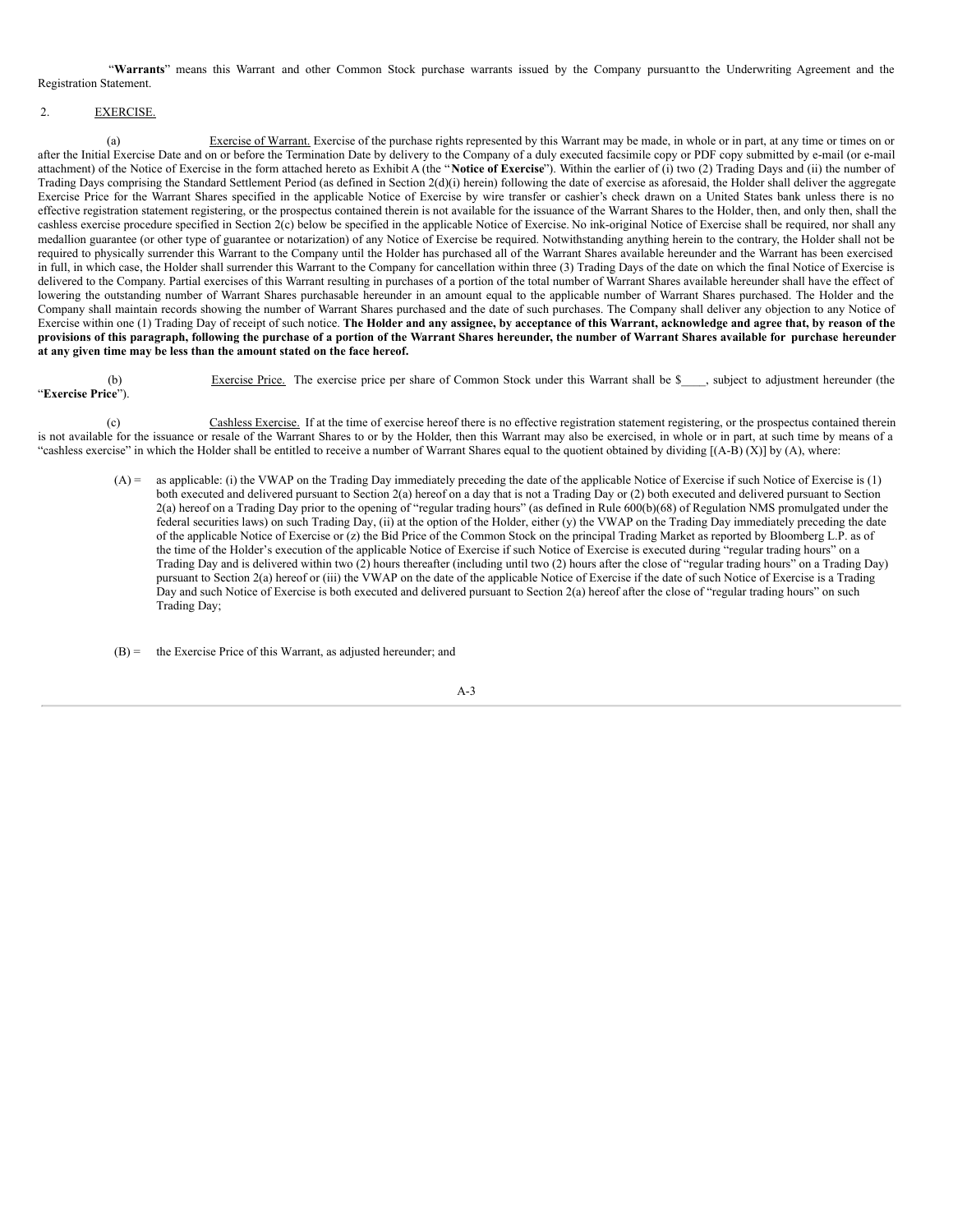$(X)$  = the number of Warrant Shares that would be issuable upon exercise of this Warrant in accordance with the terms of this Warrant if such exercise were by means of a cash exercise rather than a cashless exercise.

If Warrant Shares are issued in such a cashless exercise, the parties acknowledge and agree that in accordance with Section 3(a)(9) of the Securities Act, the Warrant Shares shall take on the registered characteristics of the Warrants being exercised. The Company agrees not to take any position contrary to this Section 2(c).

### (d) Mechanics of Exercise.

(i) Delivery of Warrant Shares Upon Exercise. The Company shall cause the Warrant Shares purchased hereunder to be transmitted by the Transfer Agent to the Holder by crediting the account of the Holder's or its designee's balance account with The Depository Trust Company through its Deposit or Withdrawal at Custodian system ("**DWAC**") if the Company is then a participant in such system and either (A) there is an effective registration statement permitting the issuance of the Warrant Shares to or resale of the Warrant Shares by the Holder or (B) this Warrant is being exercised via cashless exercise, and otherwise by physical delivery of a certificate, registered in the Company's share register in the name of the Holder or its designee, for the number of Warrant Shares to which the Holder is entitled pursuant to such exercise to the address specified by the Holder in the Notice of Exercise by the date that is the earlier of (A) the earlier of (i) two (2) Trading Days and (ii) the number of days comprising the Standard Settlement Period, in each case subject to the delivery to the Company of the Notice of Exercise and delivery of the aggregate Exercise Price to the Company and (B) one (1) Trading Day after delivery of the aggregate Exercise Price to the Company (such date, the "Warrant Share Delivery Date"). Upon delivery of the Notice of Exercise, the Holder shall be deemed for all corporate purposes to have become the holder of record of the Warrant Shares with respect to which this Warrant has been exercised, irrespective of the date of delivery of the Warrant Shares, provided that payment of the aggregate Exercise Price (other than in the case of a cashless exercise) is received by the Warrant Share Delivery Date. If the Company fails for any reason to deliver to the Holder the Warrant Shares subject to a Notice of Exercise by the Warrant Share Delivery Date, the Company shall pay to the Holder, in cash, as liquidated damages and not as a penalty, for each \$1,000 of Warrant Shares subject to such exercise (based on the VWAP of the Common Stock on the date of the applicable Notice of Exercise), \$10 per Trading Day (increasing to \$20 per Trading Day on the fifth Trading Day after such liquidated damages begin to accrue) for each Trading Day after such Warrant Share Delivery Date until such Warrant Shares are delivered or Holder rescinds such exercise. The Company agrees to maintain a transfer agent that is a participant in the FAST program so long as this Warrant remains outstanding and exercisable. As used herein, "**Standard Settlement Period**" means the standard settlement period, expressed in a number of Trading Days, on the Company's primary Trading Market with respect to the Common Stock as in effect on the date of delivery of the Notice of Exercise.

(ii) Delivery of New Warrants Upon Exercise. If this Warrant shall have been exercised in part, the Company shall, at the request of a Holder and upon surrender of this Warrant certificate, at the time of delivery of the Warrant Shares, deliver to the Holder a new Warrant evidencing the rights of the Holder to purchase the unpurchased Warrant Shares called for by this Warrant, which new Warrant shall in all other respects be identical with this Warrant.

(iii) Rescission Rights. If the Company fails to cause the Transfer Agent to transmit to the Holder the Warrant Shares pursuant to Section 2(d)(i) by the Warrant Share Delivery Date, then the Holder will have the right to rescind such exercise.

(iv) Compensation for Buy-In on Failure to Timely Deliver Warrant Shares Upon Exercise. In addition to any other rights available to the Holder, if the Company fails to cause the Transfer Agent to transmit to the Holder the Warrant Shares in accordance with the provisions of Section  $2(d)(i)$  above pursuant to an exercise on or before the Warrant Share Delivery Date, and if after such date the Holder is required by its broker to purchase (in an open market transaction or otherwise) or the Holder's brokerage firm otherwise purchases, shares of Common Stock to deliver in satisfaction of a sale by the Holder of the Warrant Shares which the Holder anticipated receiving upon such exercise (a "**Buy-In**"), then the Company shall (A) pay in cash to the Holder the amount, if any, by which (x) the Holder's total purchase price (including brokerage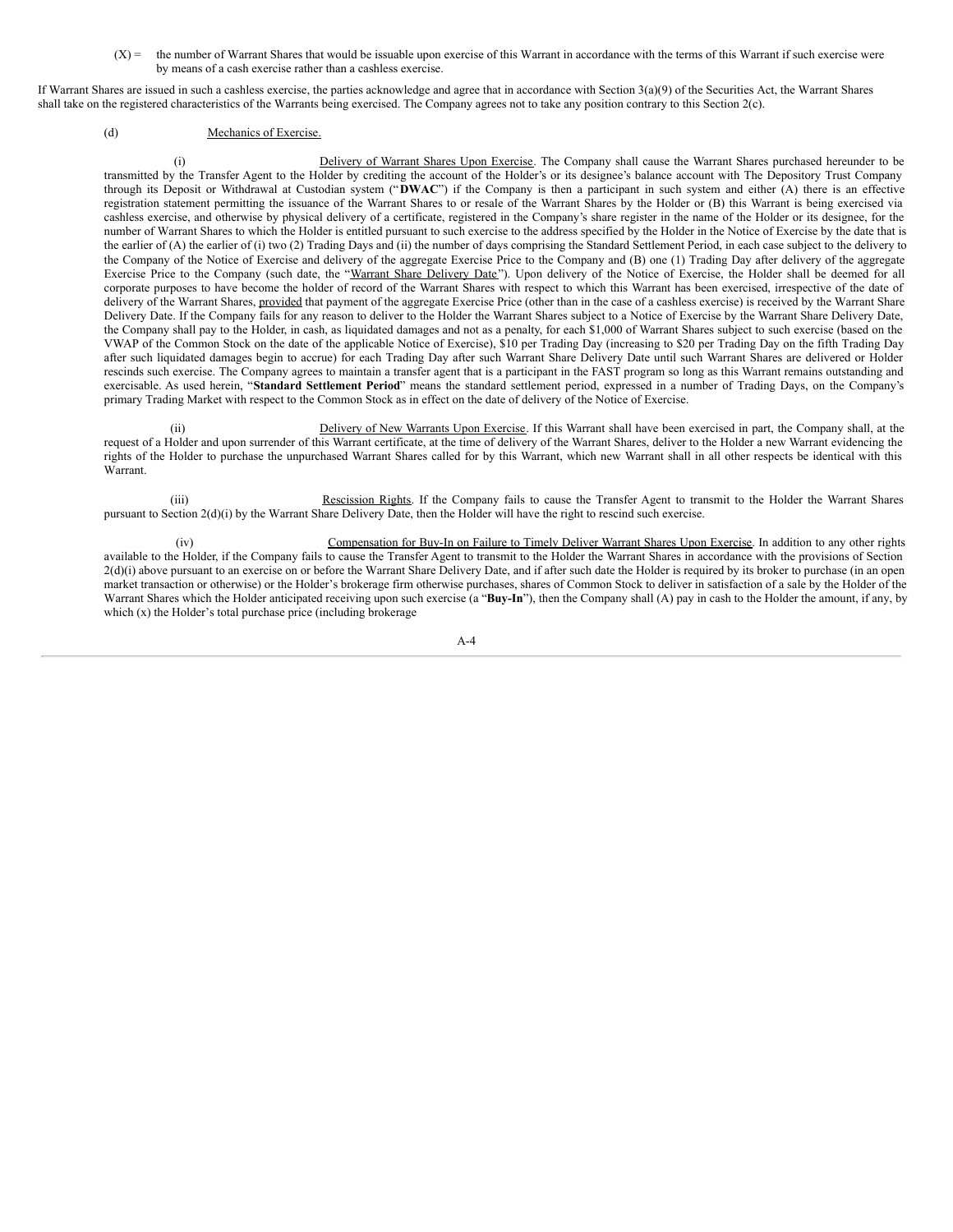commissions, if any) for the shares of Common Stock so purchased exceeds (y) the amount obtained by multiplying (1) the number of Warrant Shares that the Company was required to deliver to the Holder in connection with the exercise at issue times (2) the price at which the sell order giving rise to such purchase obligation was executed, and (B) at the option of the Holder, either reinstate the portion of the Warrant and equivalent number of Warrant Shares for which such exercise was not honored (in which case such exercise shall be deemed rescinded) or deliver to the Holder the number of shares of Common Stock that would have been issued had the Company timely complied with its exercise and delivery obligations hereunder. For example, if the Holder purchases Common Stock having a total purchase price of \$11,000 to cover a Buy-In with respect to an attempted exercise of shares of Common Stock with an aggregate sale price giving rise to such purchase obligation of \$10,000, under clause (A) of the immediately preceding sentence the Company shall be required to pay the Holder \$1,000. The Holder shall provide the Company written notice indicating the amounts payable to the Holder in respect of the Buy-In and, upon request of the Company, evidence of the amount of such loss. Nothing herein shall limit a Holder's right to pursue any other remedies available to it hereunder, at law or in equity including, without limitation, a decree of specific performance and/or injunctive relief with respect to the Company's failure to timely deliver shares of Common Stock upon exercise of the Warrant as required pursuant to the terms hereof.

(v) No Fractional Shares or Scrip. No fractional shares or scrip representing fractional shares shall be issued upon the exercise of this Warrant. As to any fraction of a share which the Holder would otherwise be entitled to purchase upon such exercise, the Company shall, at its election, either pay a cash adjustment in respect of such final fraction in an amount equal to such fraction multiplied by the Exercise Price or round up to the next whole share.

(vi) Charges, Taxes and Expenses. Issuance of Warrant Shares shall be made without charge to the Holder for any issue or transfer tax or other incidental expense in respect of the issuance of such Warrant Shares, all of which taxes and expenses shall be paid by the Company, and such Warrant Shares shall be issued in the name of the Holder or in such name or names as may be directed by the Holder; provided, however, that in the event that Warrant Shares are to be issued in a name other than the name of the Holder, this Warrant when surrendered for exercise shall be accompanied by the Assignment Form attached hereto as Exhibit B duly executed by the Holder and the Company may require, as a condition thereto, the payment of a sum sufficient to reimburse it for any transfer tax incidental thereto. The Company shall pay all Transfer Agent fees required for same-day processing of any Notice of Exercise and all fees to the Depository Trust Company (or another established clearing corporation performing similar functions) required for same-day electronic delivery of the Warrant Shares.

(vii) Closing of Books. The Company will not close its stockholder books or records in any manner which prevents the timely exercise of this Warrant, pursuant to the terms hereof.

(e) Holder's Exercise Limitations. The Company shall not effect any exercise of this Warrant, and a Holder shall not have the right to exercise any portion of this Warrant, pursuant to Section 2 or otherwise, to the extent that after giving effect to such issuance after exercise as set forth on the applicable Notice of Exercise, the Holder (together with the Holder's Affiliates, and any other Persons acting as a group together with the Holder or any of the Holder's Affiliates (such Persons, "**Attribution Parties**")), would beneficially own in excess of the Beneficial Ownership Limitation (as defined below). For purposes of the foregoing sentence, the number of shares of Common Stock beneficially owned by the Holder and its Affiliates and Attribution Parties shall include the number of shares of Common Stock issuable upon exercise of this Warrant with respect to which such determination is being made, but shall exclude the number of shares of Common Stock which would be issuable upon (i) exercise of the remaining, nonexercised portion of this Warrant beneficially owned by the Holder or any of its Affiliates or Attribution Parties and (ii) exercise or conversion of the unexercised or nonconverted portion of any other securities of the Company (including, without limitation, any other Common Stock Equivalents) subject to a limitation on conversion or exercise analogous to the limitation contained herein beneficially owned by the Holder or any of its Affiliates or Attribution Parties. Except as set forth in the preceding sentence, for purposes of this Section 2(e), beneficial ownership shall be calculated in accordance with Section 13(d) of the Exchange Act and the rules and regulations promulgated thereunder, it being acknowledged by the Holder that the Company is not representing to the Holder that such calculation is in compliance with Section 13(d) of the Exchange Act and the Holder is solely responsible for any schedules required to be filed in accordance therewith. To the extent that the limitation contained in this Section 2(e) applies, the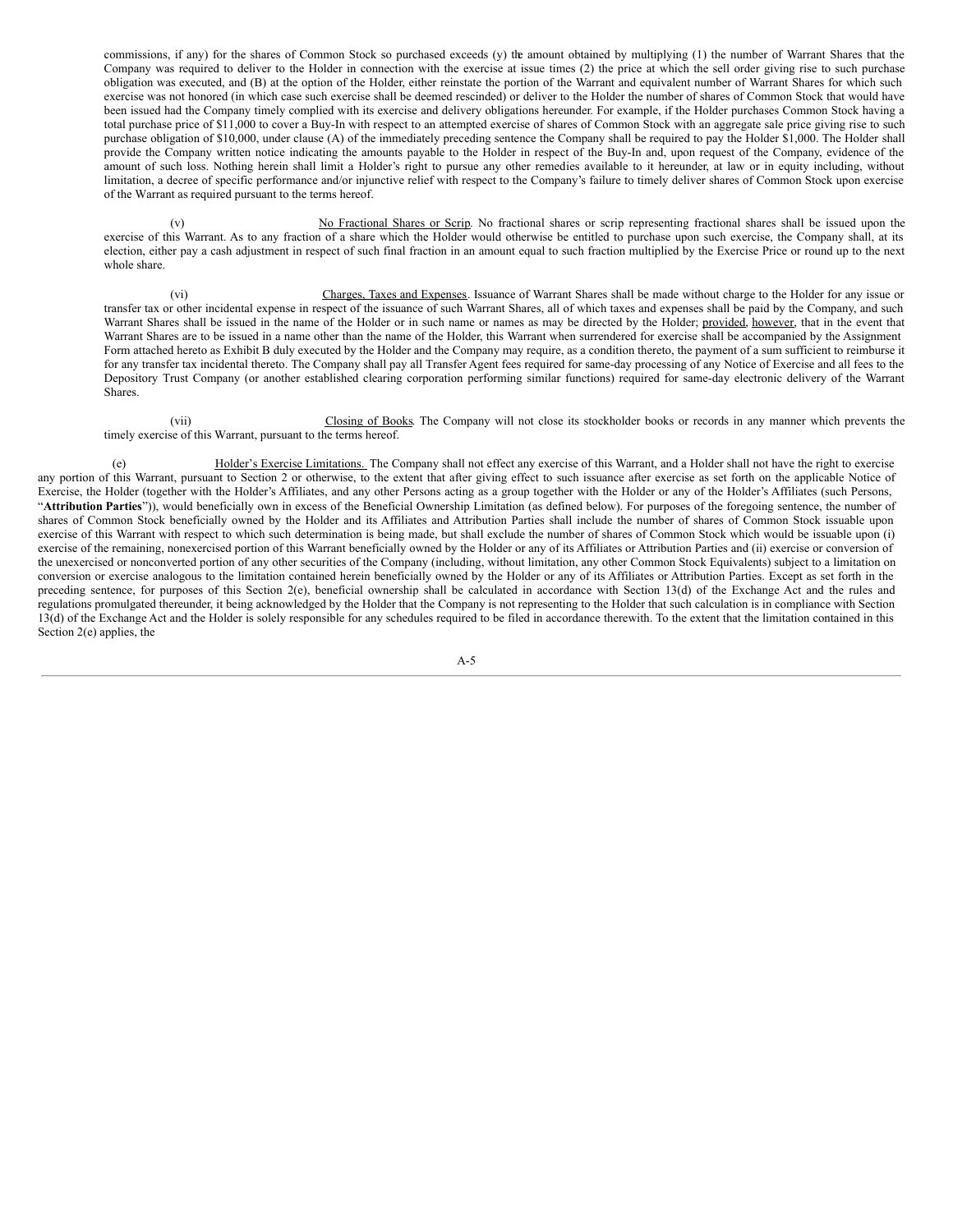determination of whether this Warrant is exercisable (in relation to other securities owned by the Holder together with any Affiliates and Attribution Parties) and of which portion of this Warrant is exercisable shall be in the sole discretion of the Holder, and the submission of a Notice of Exercise shall be deemed to be the Holder's determination of whether this Warrant is exercisable (in relation to other securities owned by the Holder together with any Affiliates and Attribution Parties) and of which portion of this Warrant is exercisable, in each case subject to the Beneficial Ownership Limitation, and the Company shall have no obligation to verify or confirm the accuracy of such determination. In addition, a determination as to any group status as contemplated above shall be determined in accordance with Section 13(d) of the Exchange Act and the rules and regulations promulgated thereunder. For purposes of this Section 2(e), in determining the number of outstanding shares of Common Stock, a Holder may rely on the number of outstanding shares of Common Stock as reflected in (A) the Company's most recent periodic or annual report filed with the Commission, as the case may be, (B) a more recent public announcement by the Company or (C) a more recent written notice by the Company or the Transfer Agent setting forth the number of shares of Common Stock outstanding. Upon the written or oral request of a Holder, the Company shall within one (1) Trading Day confirm orally and in writing to the Holder the number of shares of Common Stock then outstanding. In any case, the number of outstanding shares of Common Stock shall be determined after giving effect to the conversion or exercise of securities of the Company, including this Warrant, by the Holder or its Affiliates or Attribution Parties since the date as of which such number of outstanding shares of Common Stock was reported. The "Beneficial Ownership Limitation" shall be 4.99%/9.99% of the number of shares of the Common Stock outstanding immediately after giving effect to the issuance of shares of Common Stock issuable upon exercise of this Warrant. The Holder, upon notice to the Company, may increase or decrease the Beneficial Ownership Limitation provisions of this Section 2(e), provided that the Beneficial Ownership Limitation in no event exceeds 9.99% of the number of shares of the Common Stock outstanding immediately after giving effect to the issuance of shares of Common Stock upon exercise of this Warrant held by the Holder and the provisions of this Section 2(e) shall continue to apply. Any increase in the Beneficial Ownership Limitation will not be effective until the 61 st day after such notice is delivered to the Company. The provisions of this paragraph shall be construed and implemented in a manner otherwise than in strict conformity with the terms of this Section 2(e) to correct this paragraph (or any portion hereof) which may be defective or inconsistent with the intended Beneficial Ownership Limitation herein contained or to make changes or supplements necessary or desirable to properly give effect to such limitation. The limitations contained in this paragraph shall apply to a successor holder of this Warrant. Notwithstanding the foregoing, in the event that the exercise of this Warrant would cause the Holder to beneficially own in excess of 9.99% of the shares of Common Stock outstanding immediately after giving effect to such exercise, then, in lieu of receiving shares upon such exercise, such Holder would be able to require the Company to issue to such Holder a pre-funded warrant in the form of Annex A hereto (the "Pre-Funded Warrant"). In such event, the Exercise Price shall be reduced by \$0.001 per share of Common Stock, and the exercise price of the Pre-Funded Warrant shall be \$0.001 per share. The provisions of this paragraph shall be construed and implemented in a manner otherwise than in strict conformity with the terms of this Section 2(e) to correct this paragraph (or any portion hereof) which may be defective or inconsistent with the intended Beneficial Ownership Limitation herein contained or to make changes or supplements necessary or desirable to properly give effect to such limitation.

### 3. CERTAIN ADJUSTMENTS.

(a) Stock Dividends and Splits. If the Company, at any time while this Warrant is outstanding: (i) pays a stock dividend or otherwise makes a distribution or distributions on shares of its Common Stock or any other equity or equity equivalent securities payable in shares of Common Stock (which, for avoidance of doubt, shall not include any shares of Common Stock issued by the Company upon exercise of this Warrant), (ii) subdivides outstanding shares of Common Stock into a larger number of shares, (iii) combines (including by way of reverse stock split) outstanding shares of Common Stock into a smaller number of shares, or (iv) issues by reclassification of shares of the Common Stock any shares of capital stock of the Company, then in each case the Exercise Price shall be multiplied by a fraction of which the numerator shall be the number of shares of Common Stock (excluding treasury shares, if any) outstanding immediately before such event and of which the denominator shall be the number of shares of Common Stock outstanding immediately after such event, and the number of shares issuable upon exercise of this Warrant shall be proportionately adjusted such that the aggregate Exercise Price of this Warrant shall remain unchanged. Any adjustment made pursuant to this Section 3(a) shall become effective immediately after the record date for the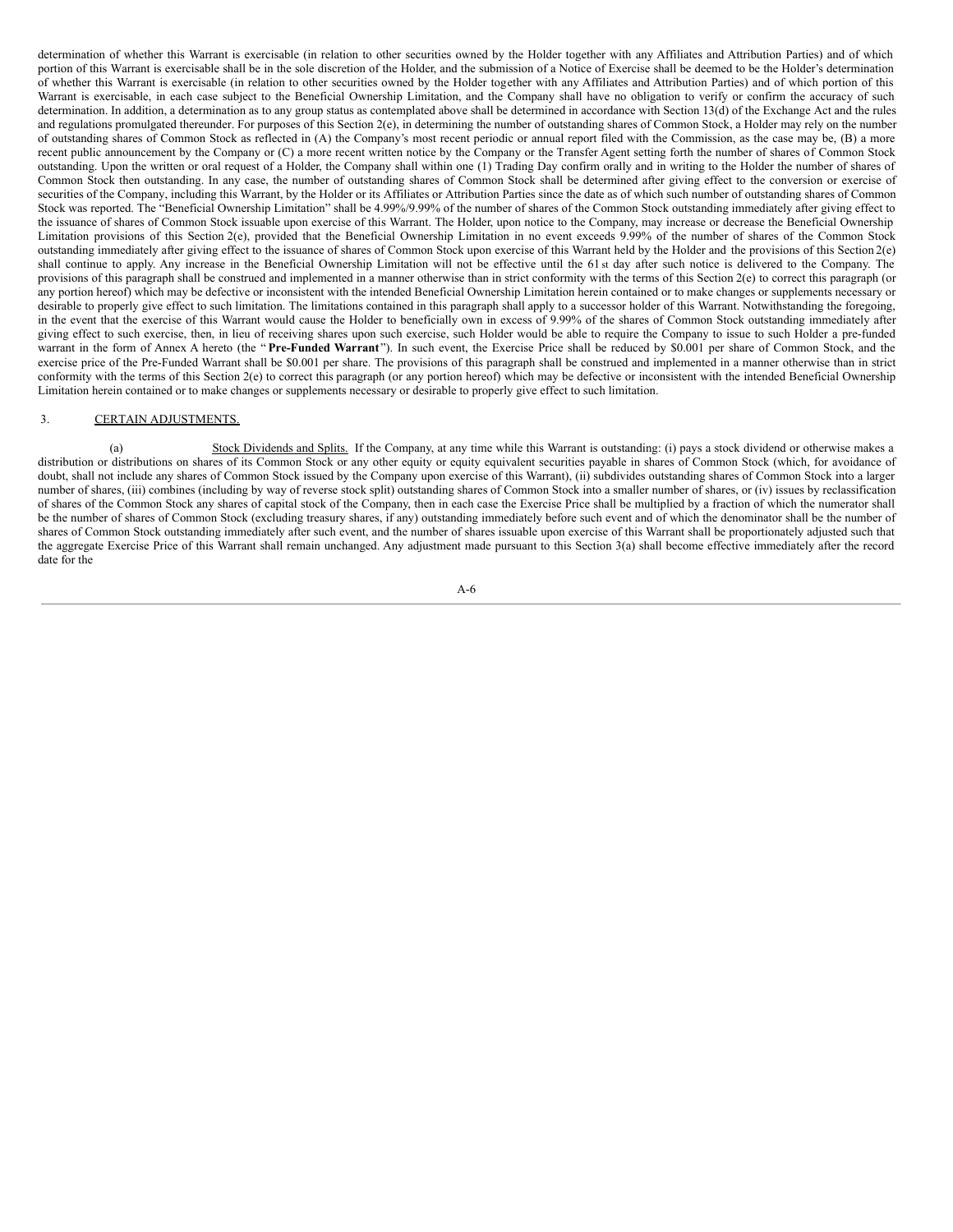determination of stockholders entitled to receive such dividend or distribution and shall become effective immediately after the effective date in the case of a subdivision, combination or re-classification.

Subsequent Rights Offerings. In addition to any adjustments pursuant to Section 3(a) above, if at any time the Company grants, issues or sells any Common Stock Equivalents or rights to purchase stock, warrants, securities or other property pro rata to the record holders of any class of shares of Common Stock (the "**Purchase Rights**"), then the Holder will be entitled to acquire, upon the terms applicable to such Purchase Rights, the aggregate Purchase Rights which the Holder could have acquired if the Holder had held the number of shares of Common Stock acquirable upon complete exercise of this Warrant (without regard to any limitations on exercise hereof, including without limitation, the Beneficial Ownership Limitation) immediately before the date on which a record is taken for the grant, issuance or sale of such Purchase Rights, or, if no such record is taken, the date as of which the record holders of shares of Common Stock are to be determined for the grant, issue or sale of such Purchase Rights (provided, however, that to the extent that the Holder's right to participate in any such Purchase Right would result in the Holder exceeding the Beneficial Ownership Limitation, then the Holder shall not be entitled to participate in such Purchase Right to such extent (or beneficial ownership of such shares of Common Stock as a result of such Purchase Right to such extent) and such Purchase Right to such extent shall be held in abeyance for the Holder until such time, if ever, as its right thereto would not result in the Holder exceeding the Beneficial Ownership Limitation).

Pro Rata Distributions. During such time as this Warrant is outstanding, if the Company shall declare or make any dividend or other distribution of its assets (or rights to acquire its assets) to holders of shares of Common Stock, by way of return of capital or otherwise (including, without limitation, any distribution of cash, stock or other securities, property or options by way of a dividend, spin off, reclassification, corporate rearrangement, scheme of arrangement or other similar transaction) (a "Distribution"), at any time after the issuance of this Warrant, then, in each such case, the Holder shall be entitled to participate in such Distribution to the same extent that the Holder would have participated therein if the Holder had held the number of shares of Common Stock acquirable upon complete exercise of this Warrant (without regard to any limitations on exercise hereof, including without limitation, the Beneficial Ownership Limitation) immediately before the date of which a record is taken for such Distribution, or, if no such record is taken, the date as of which the record holders of shares of Common Stock are to be determined for the participation in such Distribution (provided, however, that to the extent that the Holder's right to participate in any such Distribution would result in the Holder exceeding the Beneficial Ownership Limitation, then the Holder shall not be entitled to participate in such Distribution to such extent (or in the beneficial ownership of any shares of Common Stock as a result of such Distribution to such extent) and the portion of such Distribution shall be held in abeyance for the benefit of the Holder until such time, if ever, as its right thereto would not result in the Holder exceeding the Beneficial Ownership Limitation).

(d) Fundamental Transaction. If, at any time while this Warrant is outstanding, (i) the Company, directly or indirectly, in one or more related transactions effects any merger or consolidation of the Company with or into another Person, (ii) the Company, directly or indirectly, effects any sale, lease, license, assignment, transfer, conveyance or other disposition of all or substantially all of its assets in one or a series of related transactions, (iii) any, direct or indirect, purchase offer, tender offer or exchange offer (whether by the Company or another Person) is completed pursuant to which holders of Common Stock are permitted to sell, tender or exchange their shares for other securities, cash or property and has been accepted by the holders of 50% or more of the outstanding Common Stock, (iv) the Company, directly or indirectly, in one or more related transactions effects any reclassification, reorganization or recapitalization of the Common Stock or any compulsory share exchange pursuant to which the Common Stock is effectively converted into or exchanged for other securities, cash or property, or (v) the Company, directly or indirectly, in one or more related transactions consummates a stock or share purchase agreement or other business combination (including, without limitation, a reorganization, recapitalization, spin-off, merger or scheme of arrangement) with another Person or group of Persons whereby such other Person or group acquires more than 50% of the outstanding shares of Common Stock or 50% or more of the voting power of the common equity of the Company (each a "**Fundamental Transaction**"), then, upon any subsequent exercise of this Warrant, the Holder shall have the right to receive, for each Warrant Share that would have been issuable upon such exercise immediately prior to the occurrence of such Fundamental Transaction, at the option of the Holder (without regard to any limitation in Section 2(e) on the exercise of this Warrant), the number of shares of Common Stock of the successor or acquiring corporation or of the Company, if it is the surviving corporation, and any additional consideration (the "**Alternate Consideration**") receivable as a result of such Fundamental Transaction by a holder of the number of shares of Common Stock for which this Warrant is exercisable immediately prior to such Fundamental Transaction (without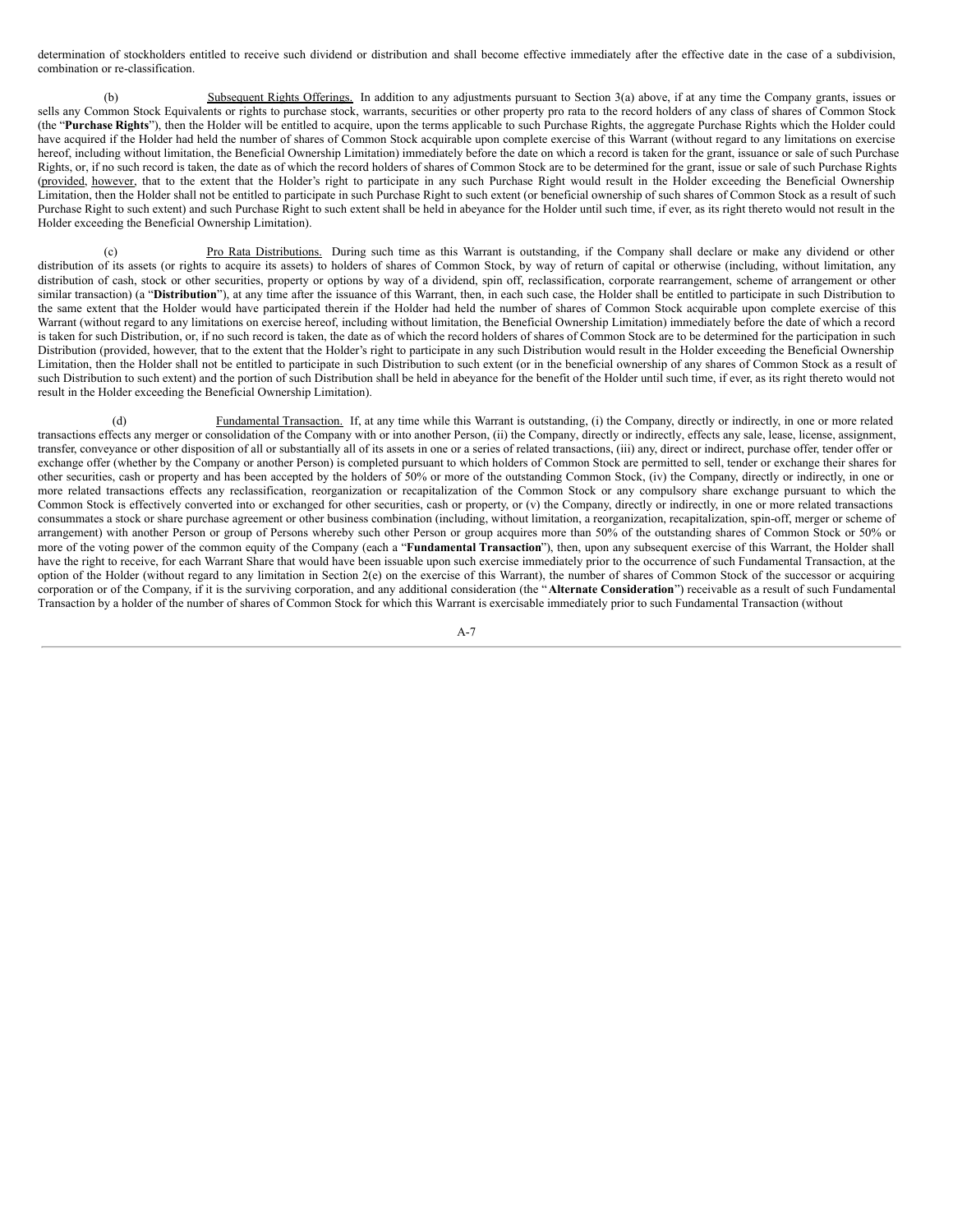regard to any limitation in Section 2(e) on the exercise of this Warrant). For purposes of any such exercise, the determination of the Exercise Price shall be appropriately adjusted to apply to such Alternate Consideration based on the amount of Alternate Consideration issuable in respect of one share of Common Stock in such Fundamental Transaction, and the Company shall apportion the Exercise Price among the Alternate Consideration in a reasonable manner reflecting the relative value of any different components of the Alternate Consideration. If holders of Common Stock are given any choice as to the securities, cash or property to be received in a Fundamental Transaction, then the Holder shall be given the same choice as to the Alternate Consideration it receives upon any exercise of this Warrant following such Fundamental Transaction. Notwithstanding anything to the contrary, in the event of a Fundamental Transaction, the Company or any Successor Entity (as defined below) shall, at the Holder's option, exercisable at any time concurrently with, or within 30 days after, the consummation of the Fundamental Transaction (or, if later, the date of the public announcement of the applicable Fundamental Transaction), purchase this Warrant from the Holder by paying to the Holder an amount of cash equal to the Black Scholes Value (as defined below) of the remaining unexercised portion of this Warrant on the date of the consummation of such Fundamental Transaction; provided, however, that, if the Fundamental Transaction is not within the Company's control, including not approved by the Company's board of directors, Holder shall only be entitled to receive from the Company or any Successor Entity the same type or form of consideration (and in the same proportion), at the Black Scholes Value of the unexercised portion of this Warrant, that is being offered and paid to the holders of Common Stock of the Company in connection with the Fundamental Transaction, whether that consideration be in the form of cash, stock or any combination thereof, or whether the holders of Common Stock are given the choice to receive from among alternative forms of consideration in connection with the Fundamental Transaction; provided, further, that if holders of Common Stock of the Company are not offered or paid any consideration in such Fundamental Transaction, such holders of Common Stock will be deemed to have received common stock of the Successor Entity (which Entity may be the Company following such Fundamental Transaction) in such Fundamental Transaction. "**Black Scholes Value**" means the value of this Warrant based on the Black Scholes Option Pricing Model obtained from the "OV" function on Bloomberg, L.P. ("**Bloomberg**") determined as of the day of consummation of the applicable Fundamental Transaction for pricing purposes and reflecting (A) a risk-free interest rate corresponding to the U.S. Treasury rate for a period equal to the time between the date of the public announcement of the applicable Fundamental Transaction and the Termination Date, (B) an expected volatility equal to the greater of 100% and the 100 day volatility obtained from the HVT function on Bloomberg (determined utilizing a 365 day annualization factor) as of the Trading Day immediately following the public announcement of the applicable Fundamental Transaction, (C) the underlying price per share used in such calculation shall be the greater of (i) the sum of the price per share being offered in cash, if any, plus the value of any non-cash consideration, if any, being offered in such Fundamental Transaction and (ii) the highest VWAP during the period beginning on the Trading Day immediately preceding the announcement of the applicable Fundamental Transaction (or the consummation of the applicable Fundamental Transaction, if earlier) and ending on the Trading Day of the Holder's request pursuant to this Section 3(d) and (D) a remaining option time equal to the time between the date of the public announcement of the applicable Endamental Transaction and the Termination Date and (E) a zero cost of borrow. The payment of the Black Scholes Value will be made by wire transfer of immediately available funds (or such other consideration) within five (5) Trading Days of the Holder's election (or, if later, on the date of consummation of the Fundamental Transaction). The Company shall cause any successor entity in a Fundamental Transaction in which the Company is not the survivor (the "**Successor Entity**") to assume in writing all of the obligations of the Company under this Warrant in accordance with the provisions of this Section 3(d) pursuant to written agreements in form and substance reasonably satisfactory to the Holder and approved by the Holder (without unreasonable delay) prior to such Fundamental Transaction and shall, at the option of the Holder, deliver to the Holder in exchange for this Warrant a security of the Successor Entity evidenced by a written instrument substantially similar in form and substance to this Warrant which is exercisable for a corresponding number of shares of capital stock of such Successor Entity (or its parent entity) equivalent to the shares of Common Stock acquirable and receivable upon exercise of this Warrant (without regard to any limitations on the exercise of this Warrant) prior to such Fundamental Transaction, and with an exercise price which applies the exercise price hereunder to such shares of capital stock (but taking into account the relative value of the shares of Common Stock pursuant to such Fundamental Transaction and the value of such shares of capital stock, such number of shares of capital stock and such exercise price being for the purpose of protecting the economic value of this Warrant immediately prior to the consummation of such Fundamental Transaction), and which is reasonably satisfactory in form and substance to the Holder. Upon the occurrence of any such Fundamental Transaction, the Successor Entity shall succeed to, and be substituted for (so that from and after the date of such Fundamental Transaction, the provisions of this Warrant referring to the "Company" shall refer instead to the Successor Entity), and may exercise every right and power of the Company and shall assume all of the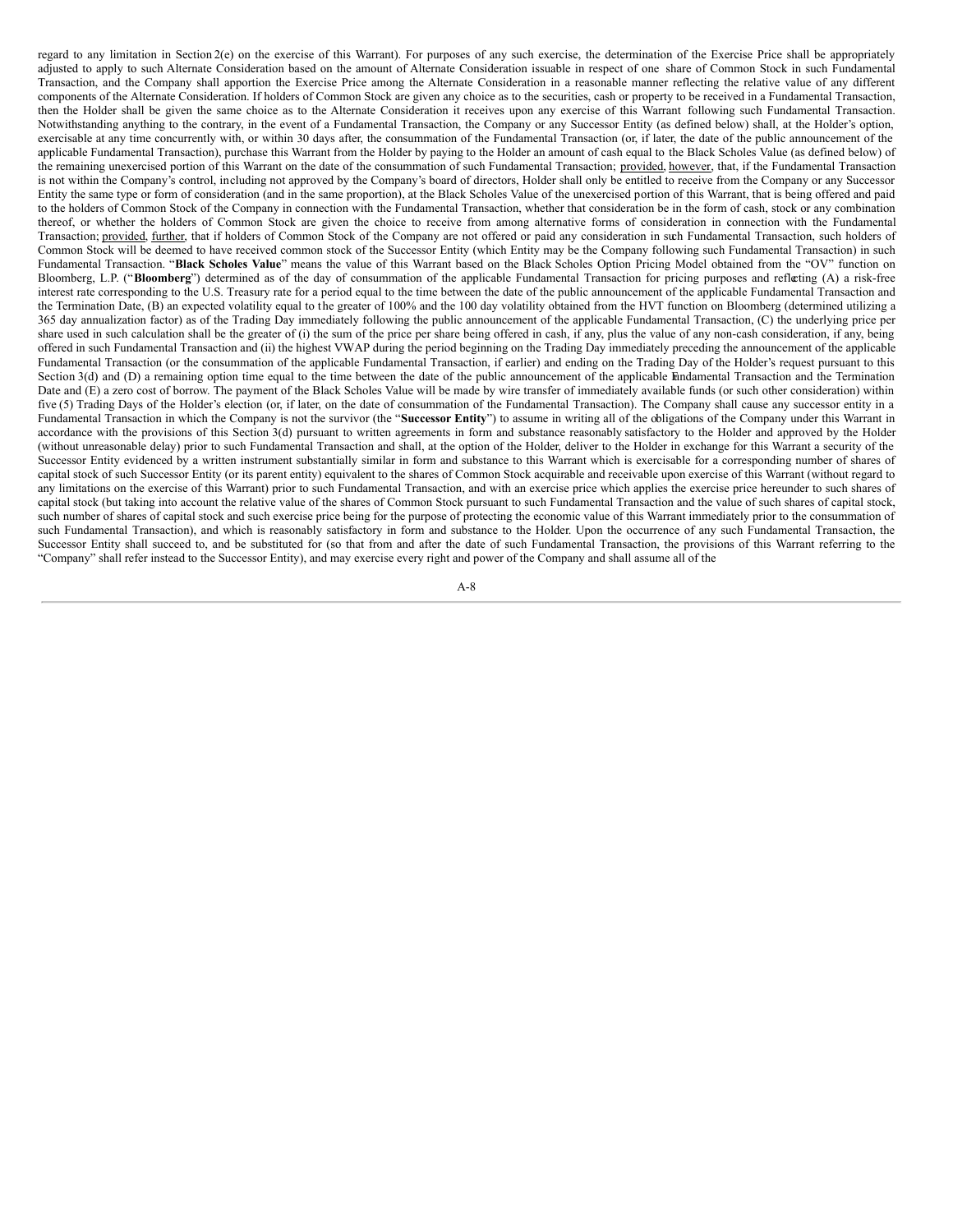obligations of the Company under this Warrant with the same effect as if such Successor Entity had been named as the Company herein.

(e) Calculations. All calculations under this Section 3 shall be made to the nearest cent or the nearest 1/100th of a share, as the case may be. For purposes of this Section 3, the number of shares of Common Stock deemed to be issued and outstanding as of a given date shall be the sum of the number of shares of Common Stock (excluding treasury shares, if any) issued and outstanding.

## (f) Notice to Holder.

(i) Adjustment to Exercise Price. Whenever the Exercise Price is adjusted pursuant to any provision of this Section 3, the Company shall promptly deliver to the Holder by facsimile or email a notice setting forth the Exercise Price after such adjustment and any resulting adjustment to the number of Warrant Shares and setting forth a brief statement of the facts requiring such adjustment.

Notice to Allow Exercise by Holder. If (A) the Company shall declare a dividend (or any other distribution in whatever form) on the Common Stock, (B) the Company shall declare a special nonrecurring cash dividend on or a redemption of the Common Stock, (C) the Company shall authorize the granting to all holders of the Common Stock rights or warrants to subscribe for or purchase any shares of capital stock of any class or of any rights, (D) the approval of any stockholders of the Company shall be required in connection with any reclassification of the Common Stock, any consolidation or merger to which the Company is a party, any sale or transfer of all or substantially all of the assets of the Company, or any compulsory share exchange whereby the Common Stock is converted into other securities, cash or property or (E) the Company shall authorize the voluntary or involuntary dissolution, liquidation or winding up of the affairs of the Company, then, in each case, the Company shall cause to be delivered by facsimile or email to the Holder at its last facsimile number or email address as it shall appear upon the Warrant Register of the Company, at least 20 calendar days prior to the applicable record or effective date hereinafter specified, a notice stating (x) the date on which a record is to be taken for the purpose of such dividend, distribution, redemption, rights or warrants, or if a record is not to be taken, the date as of which the holders of the Common Stock of record to be entitled to such dividend, distributions, redemption, rights or warrants are to be determined or (y) the date on which such reclassification, consolidation, merger, sale, transfer or share exchange is expected to become effective or close, and the date as of which it is expected that holders of the Common Stock of record shall be entitled to exchange their shares of the Common Stock for securities, cash or other property deliverable upon such reclassification, consolidation, merger, sale, transfer or share exchange; provided that the failure to deliver such notice or any defect therein or in the delivery thereof shall not affect the validity of the corporate action required to be specified in such notice. To the extent that any notice provided in this Warrant constitutes, or contains, material, non-public information regarding the Company or any of the Subsidiaries, the Company shall simultaneously file such notice with the Commission pursuant to a Current Report on Form 8-K. The Holder shall remain entitled to exercise this Warrant during the period commencing on the date of such notice to the effective date of the event triggering such notice except as may otherwise be expressly set forth herein.

(g) Voluntary Adjustment By Company. Subject to the rules and regulations of the Trading Market, the Company may at any time during the term of this Warrant, subject to the prior written consent of the Holder, reduce the then current Exercise Price to any amount and for any period of time deemed appropriate by the Board of Directors of the Company.

## 4. TRANSFER OF WARRANT.

(a) Transferability. This Warrant and all rights hereunder (including, without limitation, any registration rights) are transferable, in whole or in part, upon surrender of this Warrant at the principal office of the Company or its designated agent, together with a written assignment of this Warrant substantially in the form attached hereto duly executed by the Holder or its agent or attorney and funds sufficient to pay any transfer taxes payable upon the making of such transfer. Upon such surrender and, if required, such payment, the Company shall execute and deliver a new Warrant or Warrants in the name of the assignee or assignees, as applicable, and in the denomination or denominations specified in such instrument of assignment, and shall issue to the assignor a new Warrant evidencing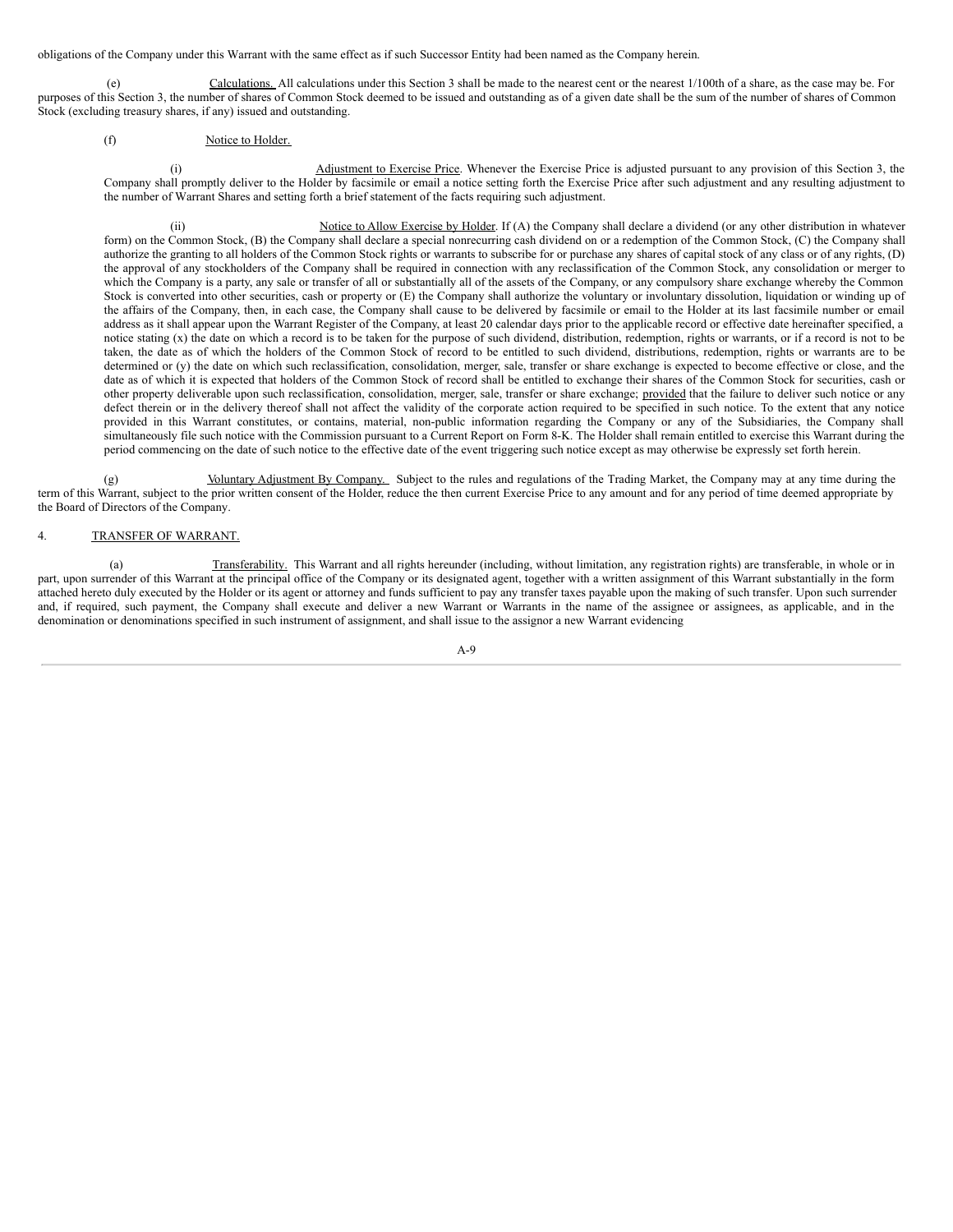the portion of this Warrant not so assigned, and this Warrant shall promptly be cancelled. Notwithstanding anything herein to the contrary, the Holder shall not be required to physically surrender this Warrant to the Company unless the Holder has assigned this Warrant in full, in which case, the Holder shall surrender this Warrant to the Company within three (3) Trading Days of the date on which the Holder delivers an assignment form to the Company assigning this Warrant in full. The Warrant, if properly assigned in accordance herewith, may be exercised by a new holder for the purchase of Warrant Shares without having a new Warrant issued.

New Warrants. This Warrant may be divided or combined with other Warrants upon presentation hereof at the aforesaid office of the Company, together with a written notice specifying the names and denominations in which new Warrants are to be issued, signed by the Holder or its agent or attorney. Subject to compliance with Section 4(a), as to any transfer which may be involved in such division or combination, the Company shall execute and deliver a new Warrant or Warrants in exchange for the Warrant or Warrants to be divided or combined in accordance with such notice. All Warrants issued on transfers or exchanges shall be dated the Issue Date of this Warrant and shall be identical with this Warrant except as to the number of Warrant Shares issuable pursuant thereto.

(c) Warrant Register. The Company shall register this Warrant, upon records to be maintained by the Company for that purpose (the "**Warrant Register**"), in the name of the record Holder hereof from time to time. The Company may deem and treat the registered Holder of this Warrant as the absolute owner hereof for the purpose of any exercise hereof or any distribution to the Holder, and for all other purposes, absent actual notice to the contrary.

## 5. MISCELLANEOUS.

(a) No Rights as Stockholder Until Exercise; No Settlement in Cash. This Warrant does not entitle the Holder to any voting rights, dividends or other rights as a stockholder of the Company prior to the exercise hereof as set forth in Section 2(d)(i), except as expressly set forth in Section 3. Without limiting the rights of a Holder to receive Warrant Shares on a "cashless exercise" pursuant to Section 2(c) or to receive the cash payments contemplated pursuant to Sections 2(d)(i) and 2(d)(iv), in no event will the Company be required to net cash settle an exercise of this Warrant.

(b) Loss, Theft, Destruction or Mutilation of Warrant. The Company covenants that upon receipt by the Company of evidence reasonably satisfactory to it of the loss, theft, destruction or mutilation of this Warrant or any stock certificate relating to the Warrant Shares, and in case of loss, theft or destruction, of indemnity or security reasonably satisfactory to it (which, in the case of the Warrant, shall not include the posting of any bond), and upon surrender and cancellation of such Warrant or stock certificate, if mutilated, the Company will make and deliver a new Warrant or stock certificate of like tenor and dated as of such cancellation, in lieu of such Warrant or stock certificate.

(c) Saturdays, Sundays, Holidays, etc. If the last or appointed day for the taking of any action or the expiration of any right required or granted herein shall not be a Trading Day, then, such action may be taken or such right may be exercised on the next succeeding Trading Day.

## (d) Authorized Shares.

The Company covenants that, during the period the Warrant is outstanding, it will reserve from its authorized and unissued Common Stock a sufficient number of shares to provide for the issuance of the Warrant Shares upon the exercise of any purchase rights under this Warrant. The Company further covenants that its issuance of this Warrant shall constitute full authority to its officers who are charged with the duty of issuing the necessary Warrant Shares upon the exercise of the purchase rights under this Warrant. The Company will take all such reasonable action as may be necessary to assure that such Warrant Shares may be issued as provided herein without violation of any applicable law or regulation, or of any requirements of the Trading Market upon which the Common Stock may be listed. The Company covenants that all Warrant Shares which may be issued upon the exercise of the purchase rights represented by this Warrant will, upon exercise of the purchase rights represented by this Warrant and payment for such Warrant Shares in accordance herewith, be duly authorized, validly issued, fully paid and nonassessable and free from all taxes,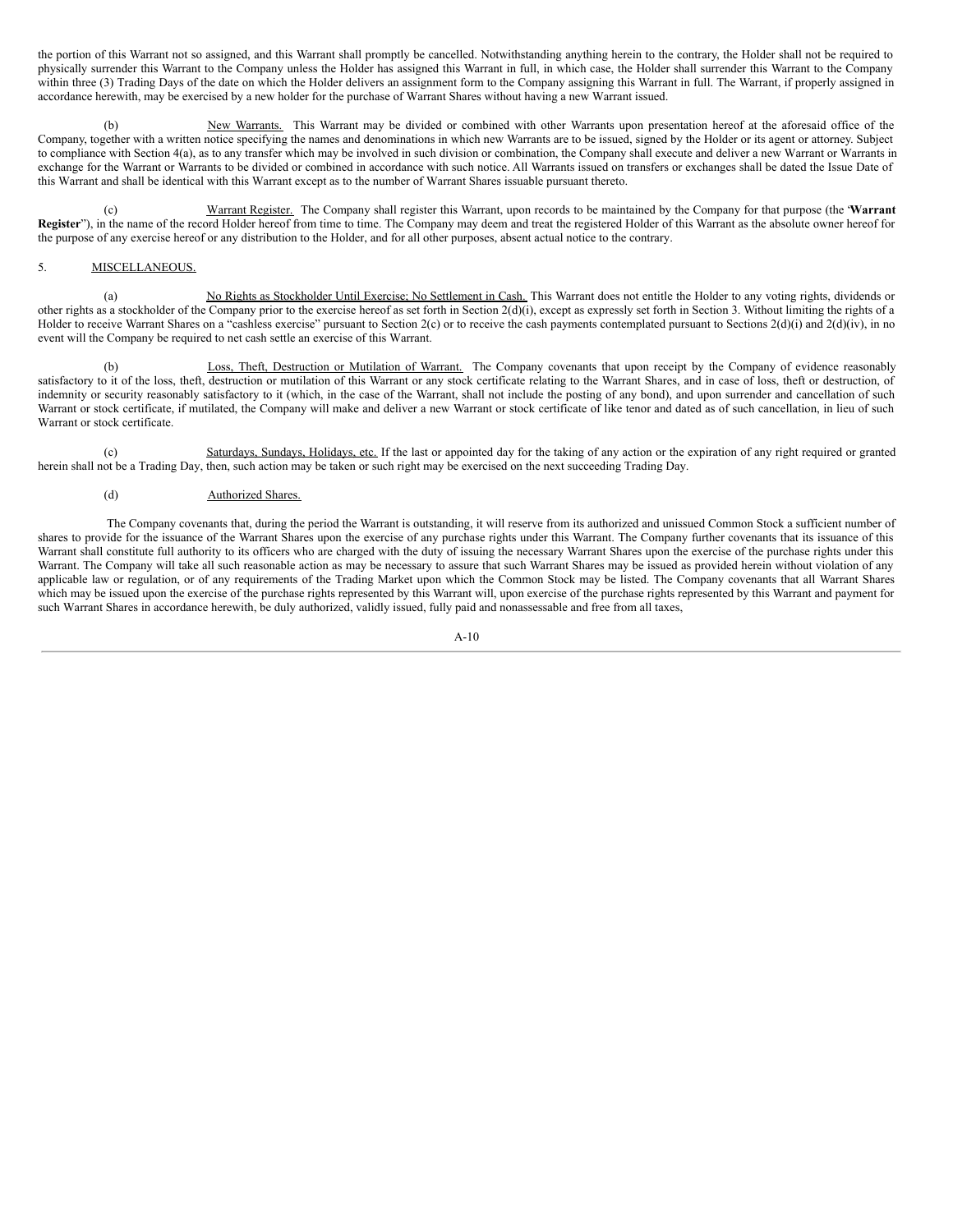liens and charges created by the Company in respect of the issue thereof (other than taxes in respect of any transfer occurring contemporaneously with such issue).

Except and to the extent as waived or consented to by the Holder, the Company shall not by any action, including, without limitation, amending its certificate of incorporation or through any reorganization, transfer of assets, consolidation, merger, dissolution, issue or sale of securities or any other voluntary action, avoid or seek to avoid the observance or performance of any of the terms of this Warrant, but will at all times in good faith assist in the carrying out of all such terms and in the taking of all such actions as may be necessary or appropriate to protect the rights of Holder as set forth in this Warrant against impairment. Without limiting the generality of the foregoing, the Company will (i) not increase the par value of any Warrant Shares above the amount payable therefor upon such exercise immediately prior to such increase in par value, (ii) take all such action as may be necessary or appropriate in order that the Company may validly and legally issue fully paid and nonassessable Warrant Shares upon the exercise of this Warrant and (iii) use commercially reasonable efforts to obtain all such authorizations, exemptions or consents from any public regulatory body having jurisdiction thereof, as may be, necessary to enable the Company to perform its obligations under this Warrant.

Before taking any action which would result in an adjustment in the number of Warrant Shares for which this Warrant is exercisable or in the Exercise Price, the Company shall obtain all such authorizations or exemptions thereof, or consents thereto, as may be necessary from any public regulatory body or bodies having jurisdiction thereof.

(e) Governing Law. All questions concerning the construction, validity, enforcement and interpretation of this Warrant shall be governed by and construed and enforced in accordance with the internal laws of the State of New York, without regard to the principles of conflicts of law thereof. Each party agrees that all legal proceedings concerning the interpretations, enforcement and defense of the transactions contemplated by this Warrant (whether brought against a party hereto or their respective affiliates, directors, officers, shareholders, partners, members, employees or agents) shall be commenced exclusively in the state and federal courts sitting in the City of New York. Each party hereby irrevocably submits to the exclusive jurisdiction of the state and federal courts sitting in the City of New York, Borough of Manhattan for the adjudication of any dispute hereunder or in connection herewith or with any transaction contemplated hereby or discussed herein, and hereby irrevocably waives, and agrees not to assert in any suit, action or proceeding, any claim that it is not personally subject to the jurisdiction of any such court, that such suit, action or proceeding is improper or is an inconvenient venue for such proceeding. Each party hereby irrevocably waives personal service of process and consents to process being served in any such suit, action or proceeding by mailing a copy thereof via registered or certified mail or overnight delivery (with evidence of delivery) to such party at the address in effect for notices to it under this Warrant and agrees that such service shall constitute good and sufficient service of process and notice thereof. Nothing contained herein shall be deemed to limit in any way any right to serve process in any other manner permitted by law. If either party shall commence an action, suit or proceeding to enforce any provisions of this Warrant, the prevailing party in such action, suit or proceeding shall be reimbursed by the other party for their reasonable attorneys' fees and other costs and expenses incurred with the investigation, preparation and prosecution of such action or proceeding.

Restrictions. The Holder acknowledges that the Warrant Shares acquired upon the exercise of this Warrant, if not registered, and the Holder does not utilize cashless exercise, will have restrictions upon resale imposed by state and federal securities laws.

(g) Nonwaiver and Expenses. No course of dealing or any delay or failure to exercise any right hereunder on the part of Holder shall operate as a waiver of such right or otherwise prejudice the Holder's rights, powers or remedies, notwithstanding the fact that the right to exercise this Warrant terminates on the Termination Date. Without limiting any other provision of this Warrant, if the Company willfully and knowingly fails to comply with any provision of this Warrant, which results in any material damages to the Holder, the Company shall pay to the Holder such amounts as shall be sufficient to cover any costs and expenses including, but not limited to, reasonable attorneys' fees, including those of appellate proceedings, incurred by the Holder in collecting any amounts due pursuant hereto or in otherwise enforcing any of its rights, powers or remedies hereunder.

(h) Notices. Any and all notices or other communications or deliveries to be provided by the holders hereunder including, without limitation, any Notice of Exercise, shall be in writing and delivered personally, by facsimile or e-mail, or sent by a nationally recognized overnight courier service, addressed to the Company, at

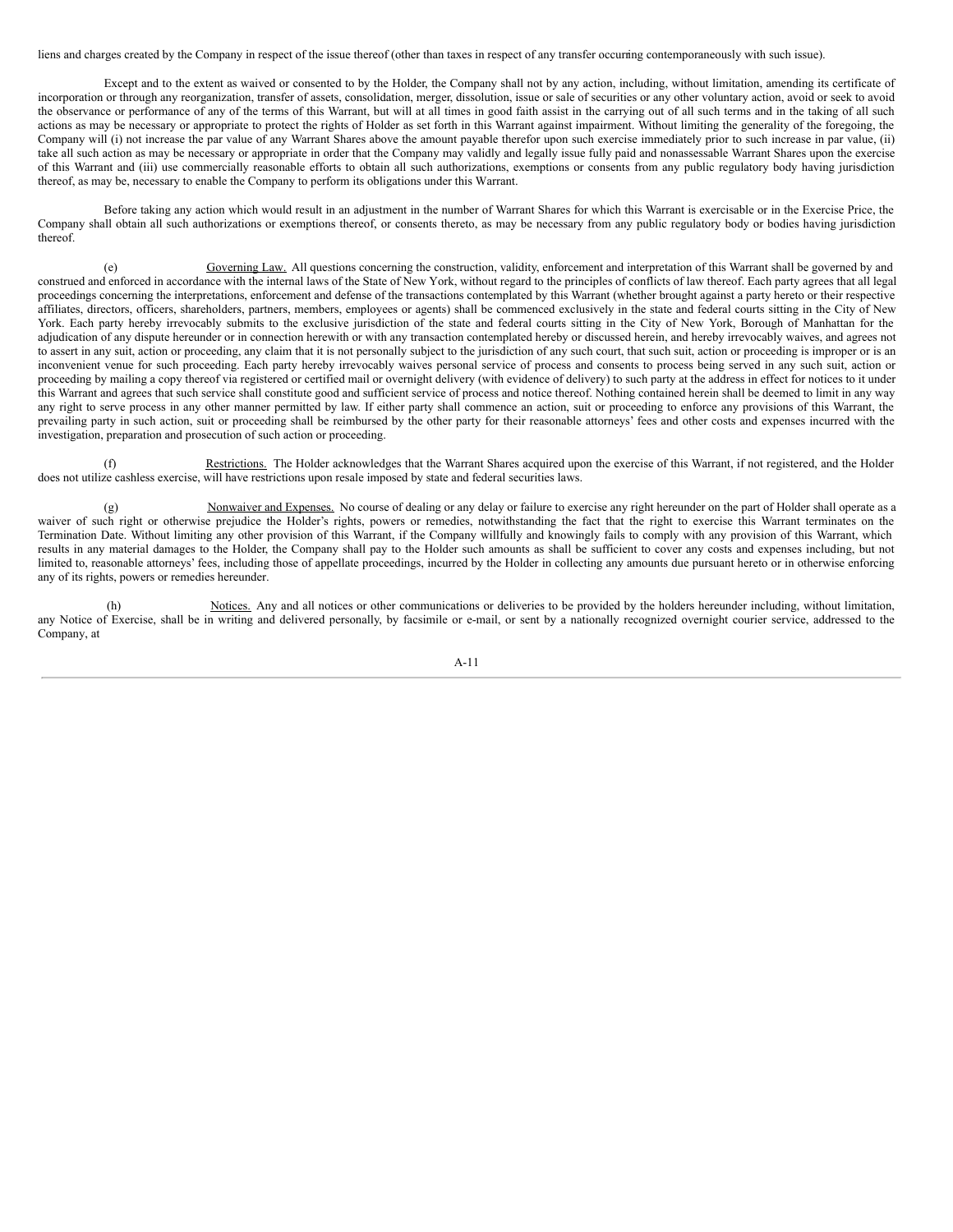Scynexis, Inc., 1 Evertrust Plaza, 13th Floor, Jersey City, NJ 07302-6548, Attention: Scott Sukenick, email address: scott.sukenick@scynexis.com, , or such other email address or address as the Company may specify for such purposes by notice to the Holders. Any and all notices or other communications or deliveries to be provided by the Company hereunder shall be in writing and delivered personally, by facsimile or e-mail, or sent by a nationally recognized overnight courier service addressed to each Holder at the facsimile number, e-mail address or address of such Holder appearing on the books of the Company. Any notice or other communication or deliveries hereunder shall be deemed given and effective on the earliest of (i) the time of transmission, if such notice or communication is delivered via facsimile at the facsimile number or via e-mail at the e-mail address set forth in this Section prior to 5:30 p.m. (New York City time) on any date, (ii) the next Trading Day after the date of transmission, if such notice or communication is delivered via facsimile at the facsimile number or via e-mail at the e-mail address set forth in this Section on a day that is not a Trading Day or later than 5:30 p.m. (New York City time) on any Trading Day, (iii) the second Trading Day following the date of mailing, if sent b y U.S. nationally recognized overnight courier service, or (iv) upon actual receipt by the party to whom such notice is required to be given. To the extent that any notice provided hereunder constitutes, or contains, material, non-public information regarding the Company or any subsidiaries, the Company shall simultaneously file such notice with the Commission pursuant to a Current Report on Form 8-K.

(i) Limitation of Liability. No provision hereof, in the absence of any affirmative action by the Holder to exercise this Warrant to purchase Warrant Shares, and no enumeration herein of the rights or privileges of the Holder, shall give rise to any liability of the Holder for the purchase price of any Common Stock or as a stockholder of the Company, whether such liability is asserted by the Company or by creditors of the Company.

(j) Remedies. The Holder, in addition to being entitled to exercise all rights granted by law, including recovery of damages, will be entitled to specific performance of its rights under this Warrant. The Company agrees that monetary damages would not be adequate compensation for any loss incurred by reason of a breach by it of the provisions of this Warrant and hereby agrees to waive and not to assert the defense in any action for specific performance that a remedy at law would be adequate.

(k) Successors and Assigns. Subject to applicable securities laws, this Warrant and the rights and obligations evidenced hereby shall inure to the benefit of and be binding upon the successors and permitted assigns of the Company and the successors and permitted assigns of Holder. The provisions of this Warrant are intended to be for the benefit of any Holder from time to time of this Warrant and shall be enforceable by the Holder or holder of Warrant Shares.

(l) **Amendment.** This Warrant may be modified or amended or the provisions hereof waived with the written consent of the Company, on the one hand, and the Holder, on the other hand.

(m) Severability. Wherever possible, each provision of this Warrant shall be interpreted in such manner as to be effective and valid under applicable law, but if any provision of this Warrant shall be prohibited by or invalid under applicable law, such provision shall be ineffective to the extent of such prohibition or invalidity, without invalidating the remainder of such provisions or the remaining provisions of this Warrant.

(n) Headings. The headings used in this Warrant are for the convenience of reference only and shall not, for any purpose, be deemed a part of this Warrant.

[*Signature Page Follows*]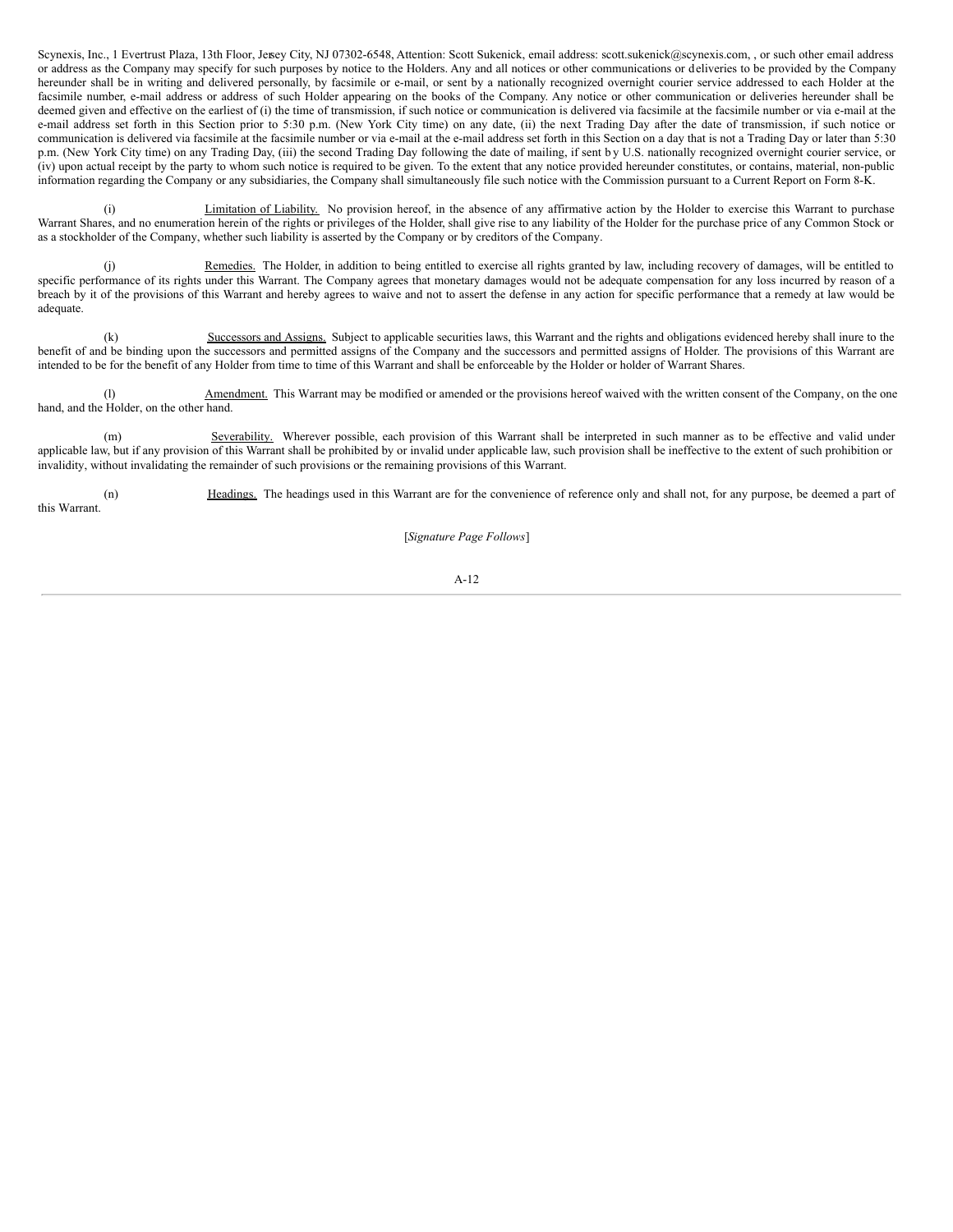IN WITNESS WHEREOF, the Company has caused this Warrant to be executed by its officer thereunto duly authorized as of the date first above indicated.

**SCYNEXIS, INC.**

**By: Name: Title:**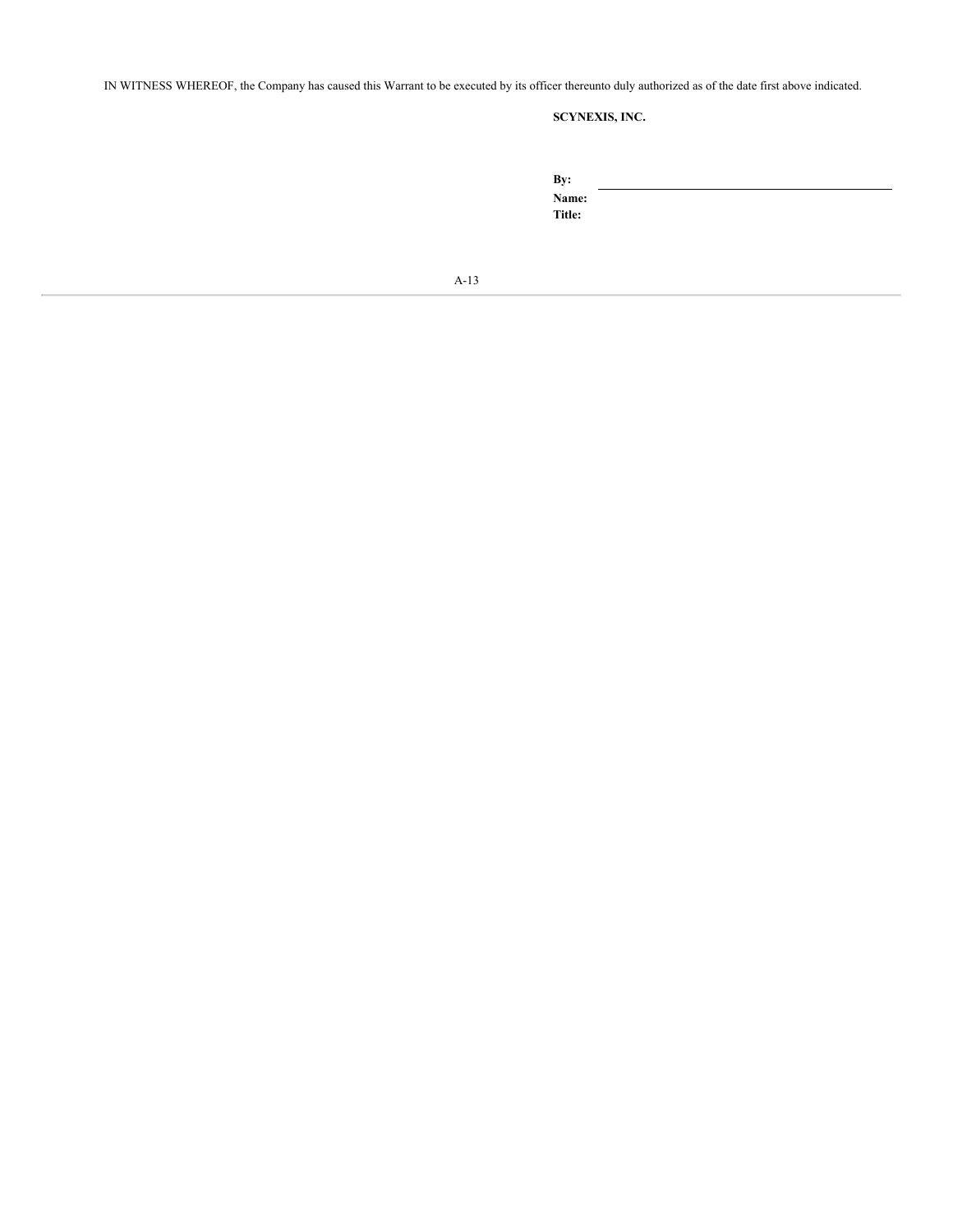## TO: **SCYNEXIS, INC.**

(1) The undersigned hereby elects to purchase \_\_\_\_\_\_\_\_\_\_\_\_\_\_ Warrant Shares of the Company pursuant to the terms of the attached Warrant (only if exercised in full), and tenders herewith payment of the exercise price in full, together with all applicable transfer taxes, if any.

(2) Payment shall take the form of (check applicable box):

[ ] in lawful money of the United States; or

[ ] if permitted the cancellation of such number of Warrant Shares as is necessary, in accordance with the formula set forth in subsection 2(c), to exercise this Warrant with respect to the maximum number of Warrant Shares purchasable pursuant to the cashless exercise procedure set forth in subsection 2(c).

(3) Please issue said Warrant Shares in the name of the undersigned or in such other name as is specified below:

(4) The time of day this Notice of Exercise is being executed is:

The Warrant Shares shall be delivered to the following DWAC Account Number:

[SIGNATURE OF HOLDER]

Name of Investing Entity: *Signature of Authorized Signatory of Investing Entity*: Name of Authorized Signatory: Title of Authorized Signatory: Date: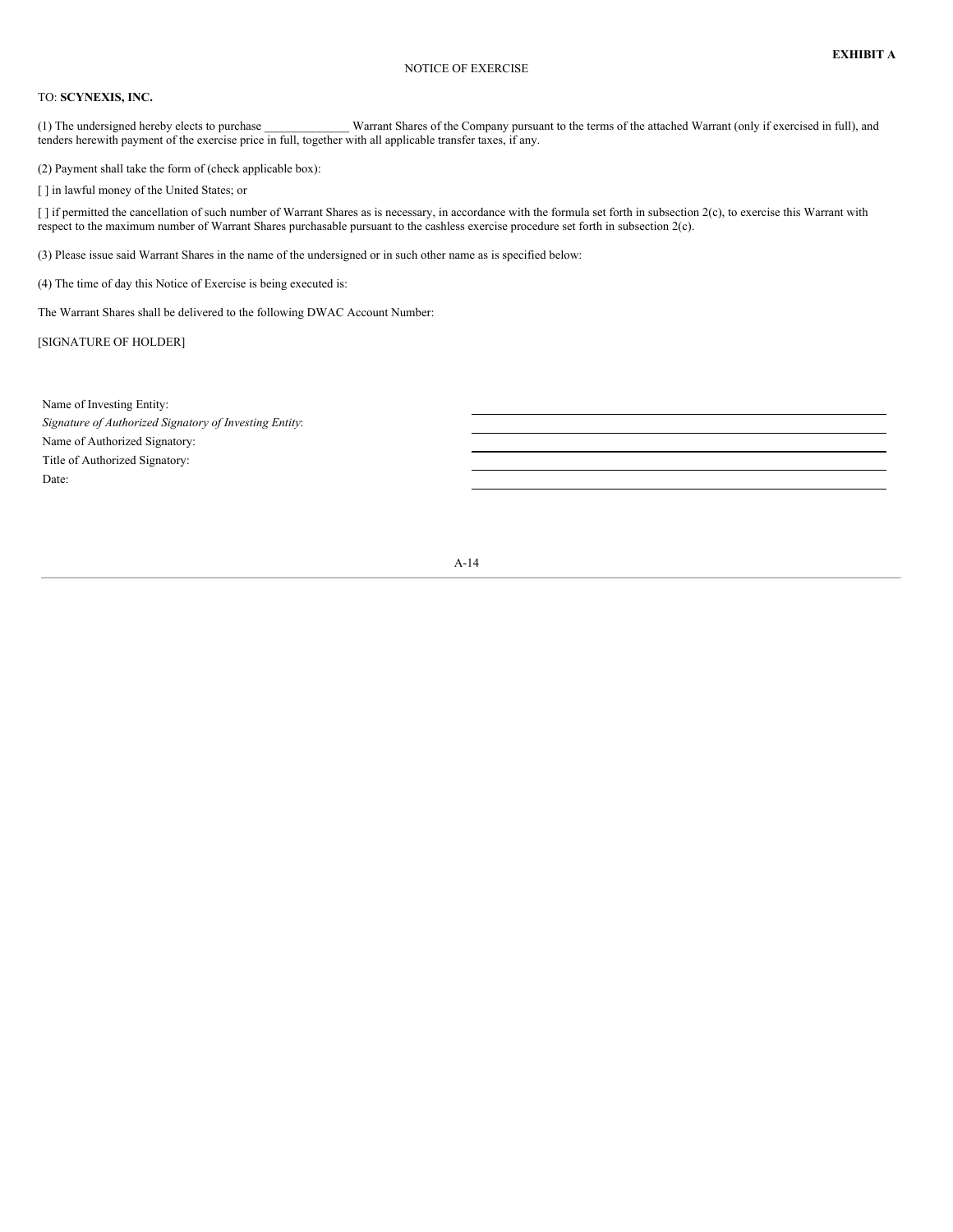## ASSIGNMENT FORM

(To assign the foregoing Warrant, execute this form and supply required information. Do not use this form to exercise the Warrant to purchase shares.)

FOR VALUE RECEIVED, the foregoing Warrant and all rights evidenced thereby are hereby assigned to

| Name:               |                |
|---------------------|----------------|
|                     | (Please Print) |
| Address:            |                |
|                     | (Please Print) |
| Phone Number:       |                |
| Email Address:      |                |
| Dated:,             |                |
| Holder's Signature: |                |
| Holder's Address:   |                |
|                     |                |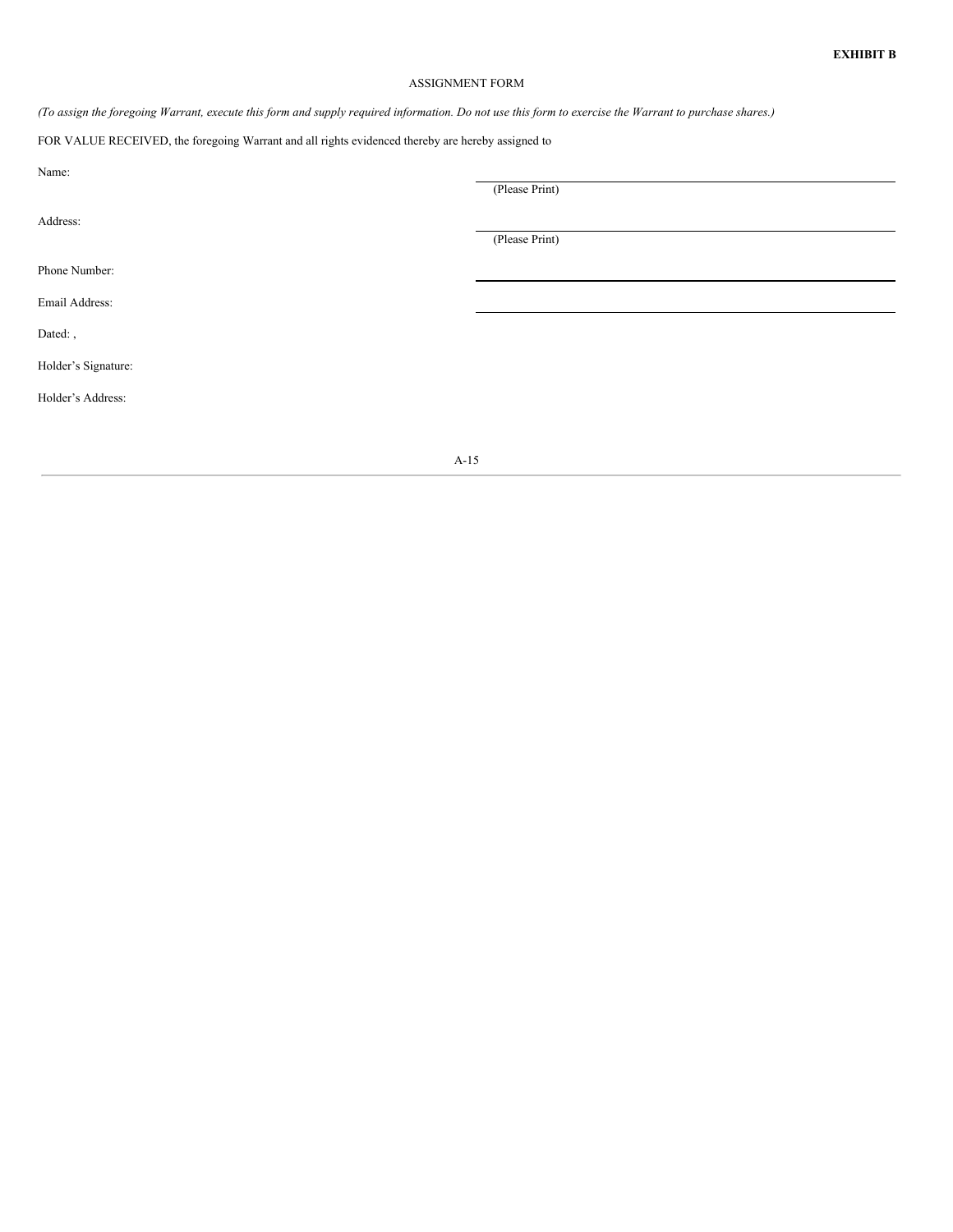# **ANNEX A**

# **FORM OF PRE-FUNDED WARRANT**

[See attached]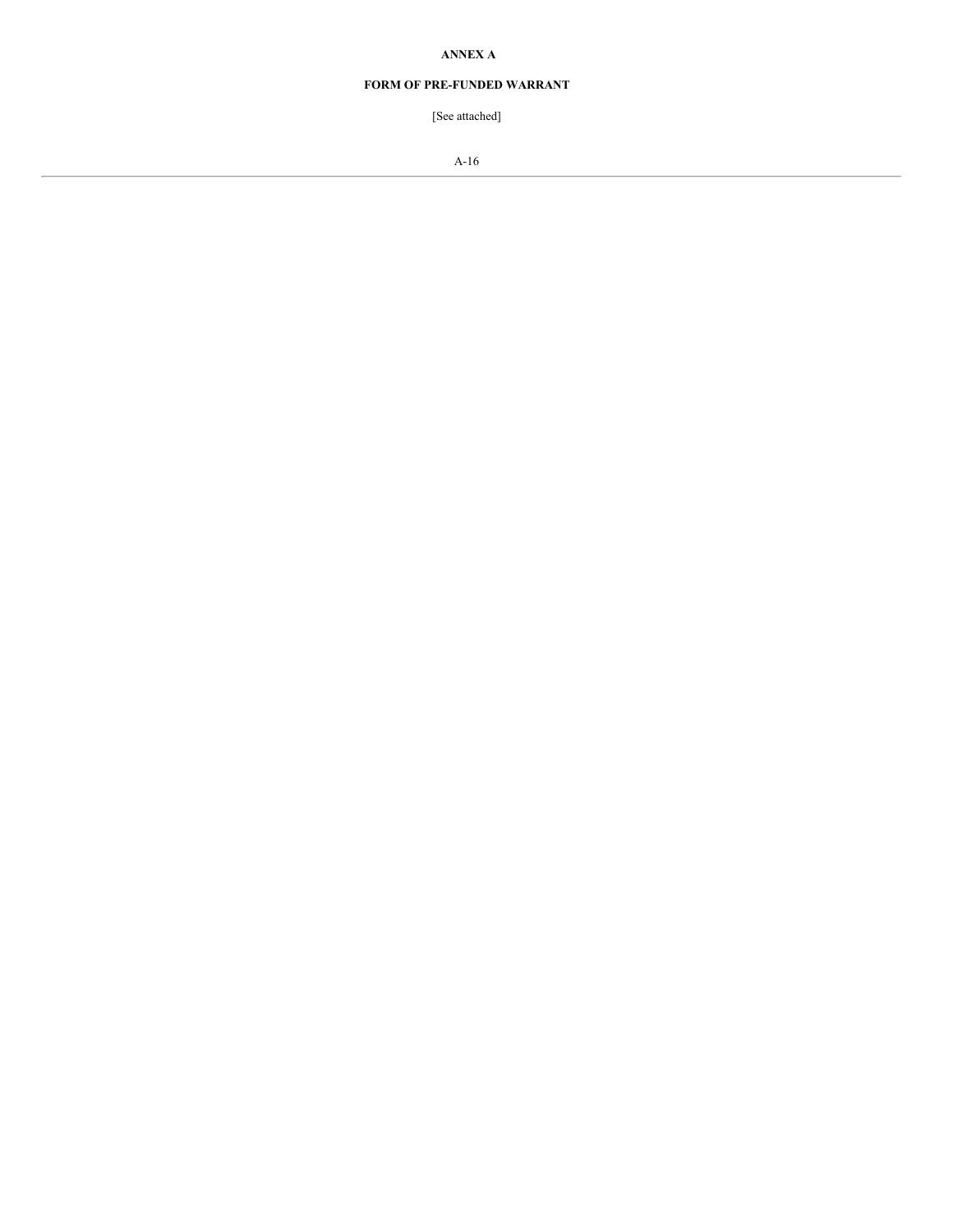## **ANNEX B**

PURSUANT TO THE TERMS OF SECTION 1 OF THIS WARRANT, ALL OR A PORTION OF THIS WARRANT MAY HAVE BEEN EXERCISED OR CANCELED, AND THEREFORE THE ACTUAL NUMBER OF WARRANT SHARES REPRESENTED BY THIS WARRANT MAY BE LESS THAN THE AMOUNTS SET FORTH ON THE FACE HEREOF. ANY TRANSFEREE OF THIS WARRANT SHOULD CONTACT SCYNEXIS, INC. IN ADVANCE OF ACQUIRING THIS WARRANT TO BE APPRISED OF THE ACTUAL NUMBER OF SHARES THAT MAY BE ACQUIRED PURSUANT TO THE EXERCISE **OF THIS WARRANT**

## **SCYNEXIS, INC.**

#### **Pre-Funded Warrant To Purchase Common Stock**

Warrant No.: Number of Shares of Common Stock: Date of Issuance: [●], 2022 ("**Issuance Date**")

SCYNEXIS, Inc., a Delaware corporation (the "**Company**"), hereby certifies that, for good and valuable consideration, the receipt and sufficiency of which are hereby acknowledged, [HOLDER], the registered holder hereof or its permitted assigns (the "**Holder**"), is entitled, subject to the terms set forth below, to purchase from the Company, at the Exercise Price (as defined below) then in effect, at any time or times on or after [●], 2022 (the "**Initial Exercisability Date**"), until exercised in full (the "**Termination Date**"), \_\_\_\_\_\_\_\_\_\_\_\_\_\_ (\_\_\_\_\_\_\_\_\_\_\_\_\_) fully paid non-assessable shares of Common Stock (as defined below), subject to adjustment as provided herein(the "**Warrant Shares**"). Except as otherwise defined herein, capitalized terms in this Pre-Funded Warrant to Purchase Common Stock (including any Pre-Funded Warrants to Purchase Common Stock issued in exchange, transfer or replacement hereof, this "**Warrant**"), shall have the meanings set forth in Section 16. This Warrant is one of the Warrants to Purchase Common Stock (the "**Warrants**") issued pursuant to (i) that certain Underwriting Agreement (the "**Underwriting Agreement**"), dated as of April 21, 2022 (the "**Subscription Date**") by and between the Company and Guggenheim Securities, LLC, as the representative of the several underwriters named therein, (ii) the Company's Registration Statement on Form S-3 (File number 333-251851) (the "**Registration Statement**") and (iii) the Company's prospectus supplement dated as of April 21, 2022.

## 1. EXERCISE OF WARRANT.

Mechanics of Exercise. Subject to the terms and conditions hereof (including, without limitation, the limitations set forth in Section 1(f)), this Warrant may be exercised by the Holder at any time or times on or after the Initial Exercisability Date, in whole or in part, by delivery (whether via facsimile, electronic mail or otherwise) of a written notice, in the form attached hereto as Exhibit A (the "**Exercise Notice**"), of the Holder's election to exercise this Warrant. Notwithstanding the foregoing, with respect to any Exercise Notice(s) delivered on or prior to the Initial Exercisability Date, which may be delivered at any time after the execution of the Underwriting Agreement, the Company agrees to deliver the Warrant Shares subject to such Exercise Notice(s) by 5 p.m. (New York time) on the Initial Exercisability Date. Within one (1) Trading Day following the delivery of the Exercise Notice, the Holder shall make payment to the Company of an amount equal to the Exercise Price in effect on the date of such exercise multiplied by the number of Warrant Shares as to which this Warrant is being exercised (the " **Aggregate Exercise Price**") in cash by wire transfer of immediately available funds or, if the provisions of Section 1(d) are applicable, by notifying the Company that this Warrant is being exercised pursuant to a Cashless Exercise (as defined in Section 1(d)). The Holder shall not be required to deliver the original Warrant in order to effect an exercise hereunder (until the Holder has purchased all of the Warrant Shares available hereunder and the Warrant has been exercised in full), nor shall any ink-original signature or medallion guarantee (or other type of guarantee or notarization) with respect to any Exercise Notice be required. Execution and delivery of the Exercise Notice with respect to less than all of the Warrant Shares shall have the same effect as cancellation of the original Warrant and issuance of a new Warrant evidencing the right to purchase the remaining number of Warrant Shares and the Holder shall not be required to physically surrender this Warrant to the Company until the Holder has purchased all of the Warrant Shares available hereunder and the Warrant has been exercised in full, in which case, the Holder shall surrender this Warrant to the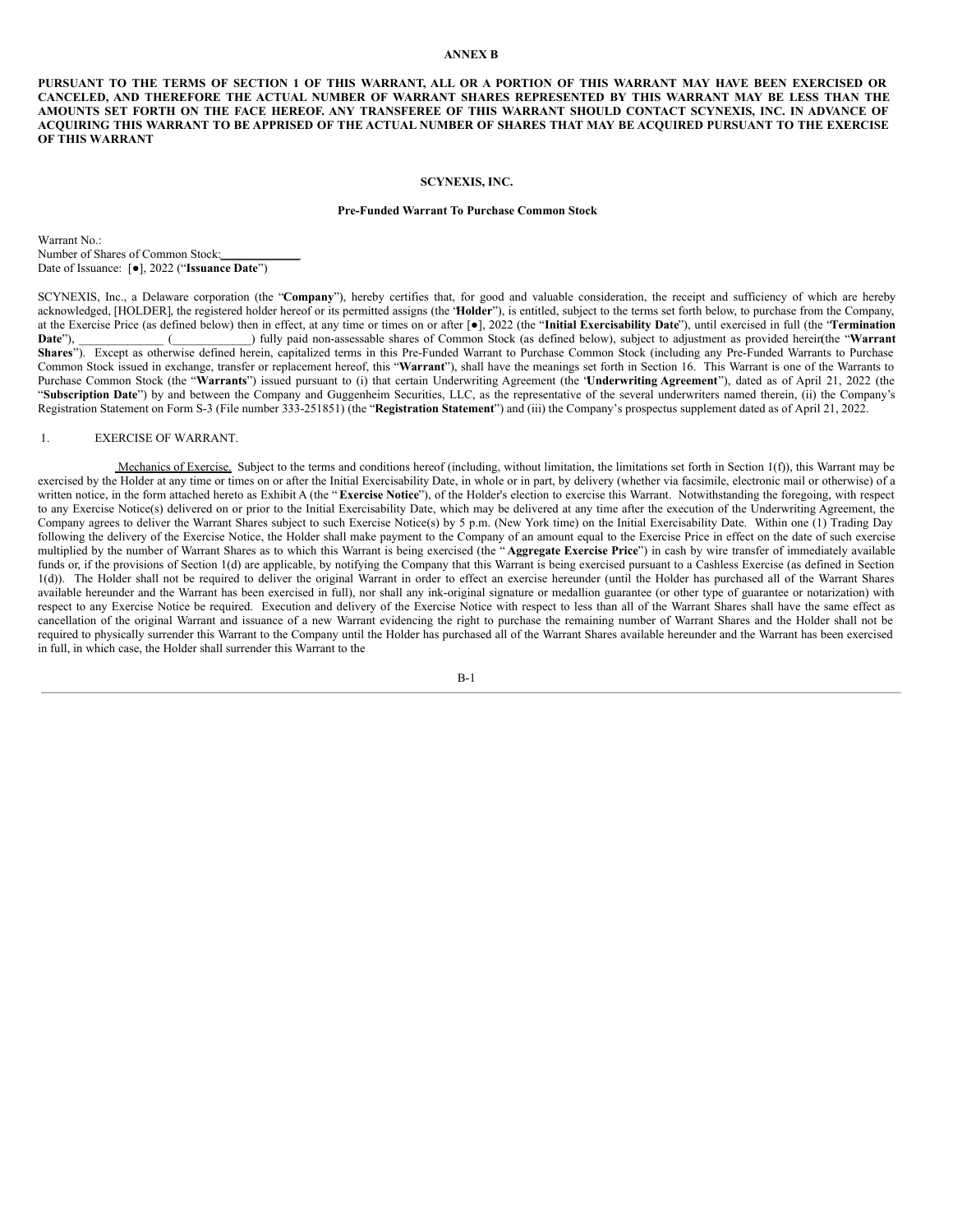Company for cancellation within three (3) Trading Days of the date on which the final Exercise Notice of Exercise is delivered to the Company. On or before the first (1st) Trading Day following the date on which the Holder has delivered the applicable Exercise Notice, the Company shall transmit by facsimile or electronic mail an acknowledgment of confirmation of receipt of the Exercise Notice, in the form attached to the Exercise Notice, to the Holder and the Company's transfer agent (the "**Transfer** Agent"). So long as the Holder delivers the Aggregate Exercise Price (or notice of a Cashless Exercise, if applicable) on or prior to the first (kt) Trading Day following the date on which the Exercise Notice has been delivered to the Company, then on or prior to the earlier of (i) the second (2nd) Trading Day and (ii) the number of Trading Days comprising the Standard Settlement Period, in each case following the date on which the Exercise Notice has been delivered to the Company, or, if the Holder does not deliver the Aggregate Exercise Price (or notice of a Cashless Exercise, if applicable) on or prior to the first (kt) Trading Day following the date on which the Exercise Notice has been delivered to the Company, then on or prior to the first (1st) Trading Day following the date on which the Aggregate Exercise Price (or notice of a Cashless Exercise, if applicable) is delivered (such earlier date, or if later, the earliest day on which the Company is required to deliver Warrant Shares pursuant to this Section 1(a), the "**Share Delivery Date**"), the Company shall (X) provided that the Transfer Agent is participating in The Depository Trust Company ("**DTC**") Fast Automated Securities Transfer Program, credit such aggregate number of Warrant Shares to which the Holder is entitled pursuant to such exercise to the Holder's or its designee's balance account with DTC through its Deposit / Withdrawal At Custodian system, or (Y) if the Transfer Agent is not partic ipating in the DTC Fast Automated Securities Transfer Program, issue and dispatch by overnight courier to the address as specified in the Exercise Notice, a certificate, registered in the name of the Holder or its designee, for the number of Warrant Shares to which the Holder is entitled pursuant to such exercise. The Company shall be responsible for all fees and expenses of the Transfer Agent and all fees and expenses with respect to the issuance of Warrant Shares via DTC, if any, including without limita tion for same day processing. Upon delivery of the Exercise Notice, the Holder shall be deemed for all corporate purposes to have become the holder of record and beneficial owner of the Warrant Shares with respect to which this Warrant has been exercised, irrespective of the date such Warrant Shares are credited to the Holder's DTC account or the date of delivery of the certificates evidencing such Warrant Shares, as the case may be. If this Warrant is physically delivered to the Company in connection with any exercise pursuant to this Section 1(a) and the number of Warrant Shares represented by this Warrant submitted for exercise is greater than the number of Warrant Shares being acquired upon an exercise, then the Company shall as soon as practicable and in no event later than three (3) Trading Days after any exercise and at its own expense, issue and deliver to the Holder (or its designee) a new Warrant (in accordance with Section 7(d)) representing the right to purchase the number of Warrant Shares issuable immediately prior to such exercise under this Warrant, less the number of Warrant Shares with respect to which this Warrant is exercised. No fractional Warrant Shares are to be issued upon the exercise of this Warrant, but rather the number of Warrant Shares to be issued shall be rounded to the nearest whole number. The Company shall pay any and all transfer, stamp, issuance and similar taxes, costs and expenses (including, without limitation, fees and expenses of the Transfer Agent) which may be payable with respect to the issuance and delivery of Warrant Shares upon exercise of this Warrant. The Company's obligations to issue and deliver Warrant Shares in accordance with the terms and subject to the conditions hereof are absolute and unconditional, irrespective of any action or inaction by the Holder to enforce the same, any waiver or consent with respect to any provision hereof, the recovery of any judgment against any Person or any action to enforce the same, or any setoff, counterclaim, recoupment, limitation or termination; provided, however, that the Company shall not be required to deliver Warrant Shares with respect to an exercise prior to the Holder's delivery of the Aggregate Exercise Price (or notice of a Cashless Exercise, if applicable) with respect to such exercise.

Exercise Price. The aggregate exercise price of this Warrant, except for a nominal exercise price of \$0.001 per Warrant Share, was pre-funded to the Company on or prior to the Issuance Date and, consequently, no additional consideration (other than the nominal exercise price of \$0.001 per Warrant Share) shall be required to be paid by the Holder to any Person to effect any exercise of this Warrant. The Holder shall not be entitled to the return or refund of all, or any portion, of such pre-paid aggregate Exercise Price under any circumstance or for any reason whatsoever, including in the event this Warrant shall not have been exercised prior to the Termination Date. The remaining unpaid exercise price per share of Common Stock under this Warrant shall be \$0.001, subject to adjustment hereunder (the "**Exercise Price**").

Company's Failure to Timely Deliver Securities. In addition to any other rights available to the Holder, if the Company fails to cause the Transfer Agent to transmit to the Holder the Warrant Shares in accordance with the provisions of Section 1(a) above pursuant to an exercise on or before the Share Delivery Date, and if after such date the Holder is required by its broker to purchase (in an open market transaction or otherwise) or the Holder's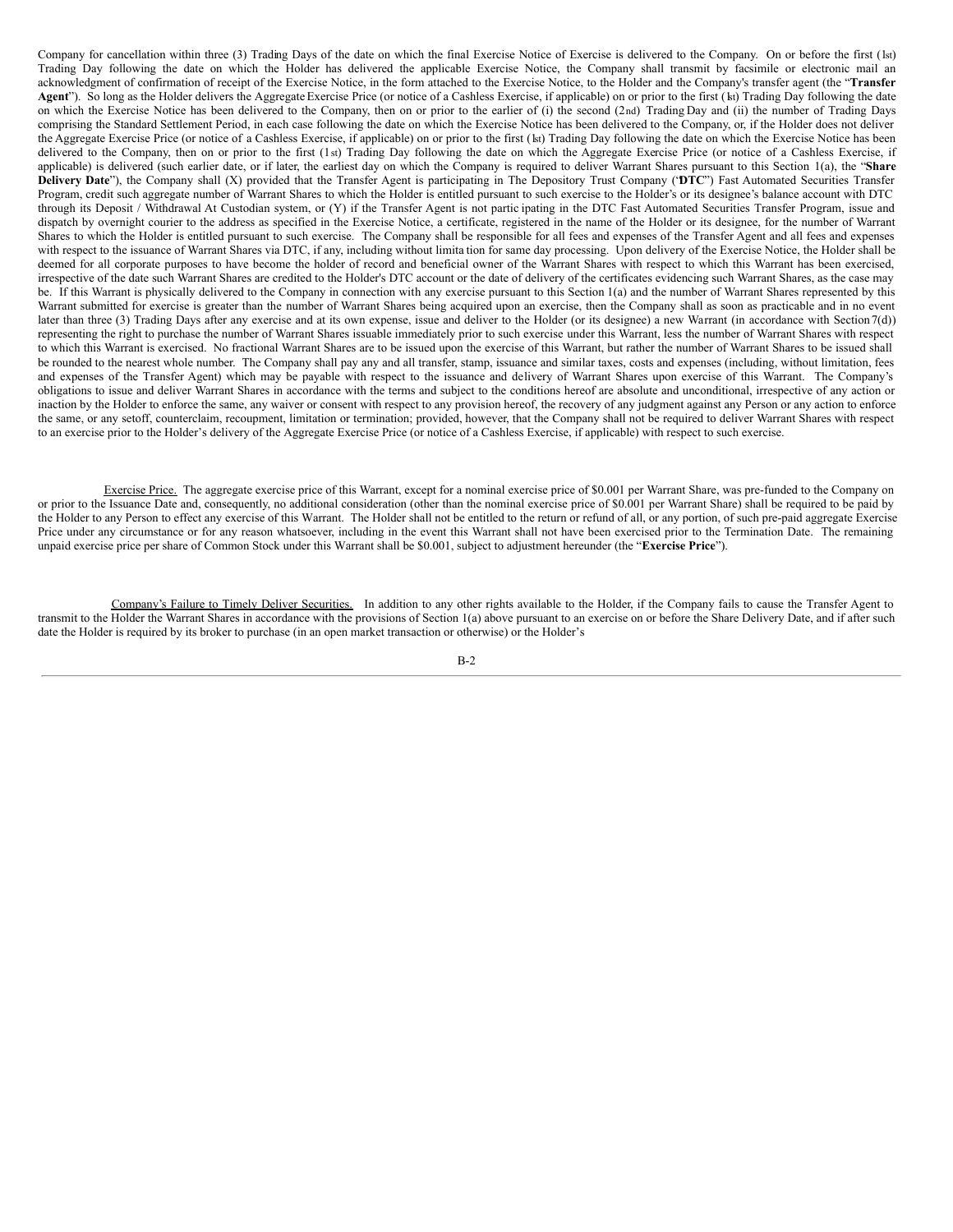brokerage firm otherwise purchases, shares of Common Stock to deliver in satisfaction of a sale by the Holder of the Warrant Shares which the Holder anticipated receiving upon such exercise (a "Buy-In"), then the Company shall (A) pay in cash to the Holder the amount, if any, by which (x) the Holder's total purchase price (including brokerage commissions, if any) for the shares of Common Stock so purchased exceeds (y) the amount obtained by multiplying (1) the number of Warrant Shares that the Company was required to deliver to the Holder in connection with the exercise at issue times (2) the price at which the sell order giving rise to such purchase obligation was executed, and (B) at the option of the Holder, either reinstate the portion of the Warrant a nd equivalent number of Warrant Shares for which such exercise was not honored (in which case such exercise shall be deemed rescinded) or deliver to the Holder the number of shares of Common Stock that would have been issued had the Company timely complied with its exercise and delivery obligations hereunder. For example, if the Holder purchases Common Stock having a total purchase price of \$11,000 to cover a Buy-In with respect to an attempted exercise of shares of Common Stock with an aggregate sale price giving rise to such purchase obligation of \$10,000, under clause (A) of the immediately preceding sentence the Company shall be required to pay the Holder \$1,000. The Holder shall provide the Company written notice indicating the amounts payable to the Holder in respect of the Buy-In and, upon request of the Company, evidence of the amount of such loss. Nothing herein shall limit a Holder's right to pursue any other remedies available to it hereunder, at law or in equity including, without limitation, a decree of specific performance and/or injunctive relief with respect to the Company's failure to timely deliver shares of Common Stock upon exercise of the Warrant as required pursuant to the terms hereof.

Cashless Exercise. Notwithstanding anything contained herein to the contrary, if a registration statement registering the issuance of the Warrant Shares under the Securities Act is not effective or available for the issuance of the Warrant Shares, the Holder may, in its sole discretion, exercise this Warrant in whole or in part and, in lieu of making the cash payment otherwise contemplated to be made to the Company upon such exercise in payment of the Aggregate Exercise Price, elect instead to receive upon such exercise the "Net Number" of shares of Common Stock determined according to the following formula (a "**Cashless Exercise**"):

Net Number =  $(A \times B) - (A \times C)$ 

B

For purposes of the foregoing formula:

A= the total number of shares with respect to which this Warrant is then being exercised.

B= as applicable: (i) the Closing Sale Price of the Common Stock on the Trading Day immediately preceding the date of the applicable Exercise Notice if such Exercise Notice is (1) both executed and delivered pursuant to Section 1(a) hereof on a day that is not a Trading Day or (2) both executed and delivered pursuant to Section 1(a) hereof on a Trading Day prior to the opening of "regular trading hours" (as defined in Rule 600(b)(64) of Regulation NMS promulgated under the federal securities laws) on such Trading Day, (ii) the Bid Price of the Common Stock as of the time of the Holder's execution of the applicable Exercise Notice if such Exercise Notice is executed during "regular trading hours" on a Trading Day and is delivered within two (2) hours thereafter (including until two (2) hours after the close of "regular trading hours" on a Trading Day) pursuant to Section 1(a) hereof or (iii) the Closing Sale Price of the Common Stock on the date of the applicable Exercise Notice if the date of such Exercise Notice is a Trading Day and such Exercise Notice is both executed and delivered pursuant to Section 1(a) hereof after the close of "regular trading hours" on such Trading Day.

C= \$0.001, as adjusted hereunder.

If Warrant Shares are issued in such a cashless exercise, the Company acknowledges and agrees that in accordance with Section 3(a)(9) of the Securities Act of 1933, as amended, the Warrant Shares shall take on the registered characteristics of the Warrants being exercised, and the holding period of the Warrants being exercised may be tacked on to the holding period of the Warrant Shares. The Company agrees not to take any position contrary to this Section 1(d).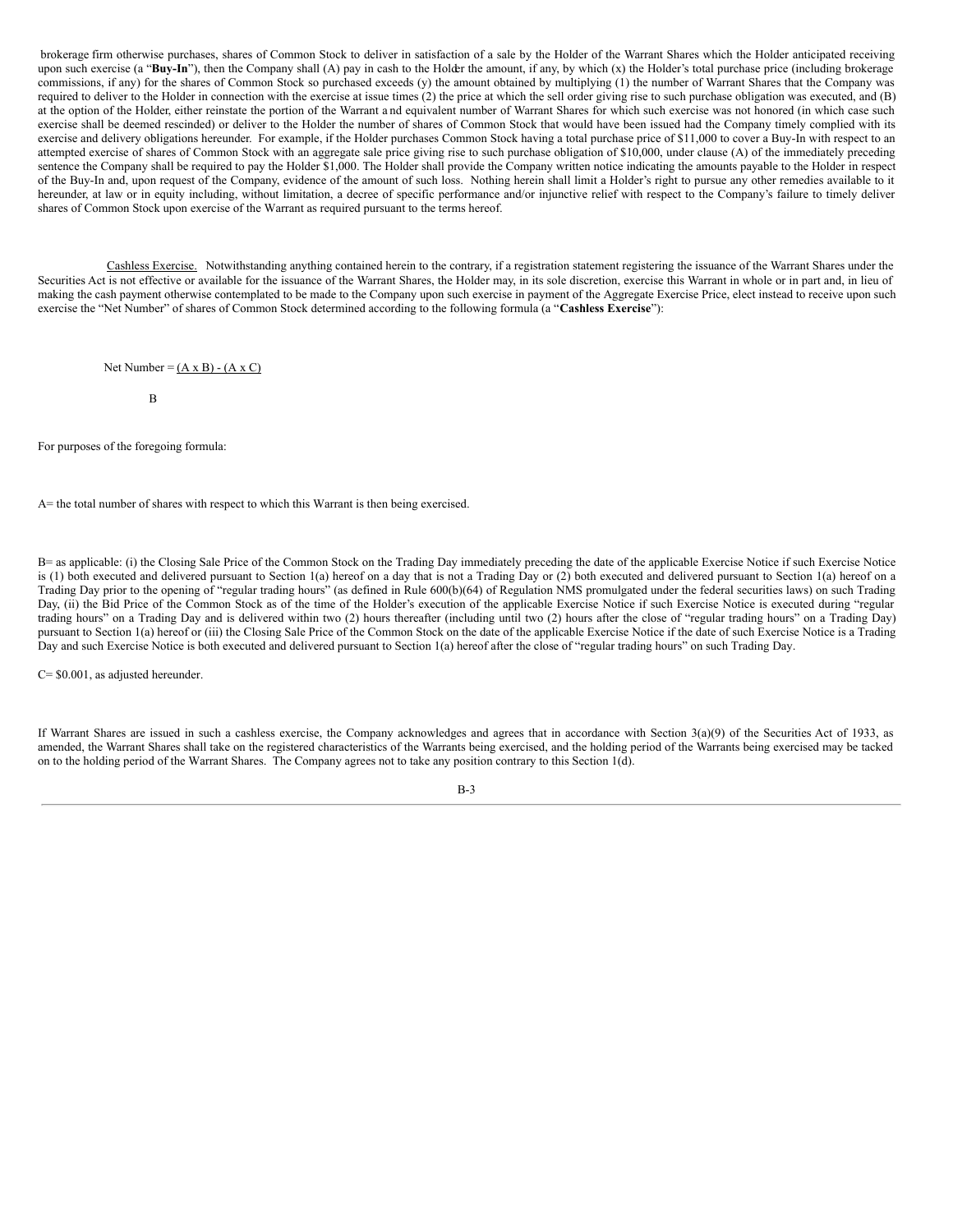(e) Disputes. In the case of a dispute as to the determination of the Exercise Price or the arithmetic calculation of the Warrant Shares, the Company shall promptly issue to the Holder the number of Warrant Shares that are not disputed and resolve such dispute in accordance with Section 11.

Beneficial Ownership. Notwithstanding anything to the contrary contained herein, the Company shall not effect the exercise of any portion of this Warrant, and the Holder shall not have the right to exercise any portion of this Warrant, pursuant to the terms and conditions of this Warrant and any such exercise shall be null and void and treated as if never made, to the extent that after giving effect to such exercise, the Holder together with the other Attribution Parties collectively would beneficially own in excess of [19.99%] (the "**Maximum Percentage**") of the number of shares of Common Stock outstanding immediately after giving effect to such exercise. For purposes of the foregoing sentence, the aggregate number of shares of Common Stock beneficially owned by the Holder and the other Attribution Parties shall include the number of shares of Common Stock held by the Holder and all other Attribution Parties plus the number of shares of Common Stock issuable upon exercise of this Warrant with respect to which the determination of such sentence is being made, but shall exclude the number of shares of Common Stock which would be issuable upon (A) exercise of the remaining, unexercised portion of this Warrant beneficially owned by the Holder or any of the other Attribution Parties and (B) exercise or conversion of the unexercised or unconverted portion of any other securities of the Company (including, without limitation, any convertible notes or convertible preferred stock or warrants, including the other Warrants) beneficially owned by the Holder or any other Attribution Party subject to a limitation on conversion or exercise analogous to the limitation contained in this Section 1(f). For purposes of this Section 1(f), beneficial ownership shall be calculated in accordance with Section 13(d) of the Securities Exchange Act of 1934, as amended (the "1934 Act"), it being acknowledged by the Holder that the Company is not representing to the Holder that such calculation is in compliance with Section 13(d) of the Exchange Act and the Holder is solely responsible for any schedules required to be filed in accordance therewith. To the extent that the limitation contained in this Section 1(f) applies, the determination of whether this Warrant is exercisable (in relation to other securities owned by the Holder together with any Affiliates and Attribution Parties) and of which portion of this Warrant is exercisable shall be in the sole discretion of the Holder, and the Company shall have no obligation to verify or confirm the accuracy of such determination. In addition, a determination as to any group status as contemplated above shall be determined in accordance with Section 13(d) of the Exchange Act and the rules and regulations promulgated thereunder. For purposes of this Warrant, in determining the number of outstanding shares of Common Stock the Holder may acquire upon the exercise of this Warrant without exceeding the Maximum Percentage, the Holder may rely on the number of outstanding shares of Common Stock as reflected in (x) the Company's most recent Annual Report on Form 10-K, Quarterly Report on Form 10-Q and Current Reports on Form 8-K or other public filing with the Securities and Exchange Commission (the "SEC"), as the case may be, (y) a more recent public announcement by the Company or (z) any other written notice by the Company or the Transfer Agent setting forth the number of shares of Common Stock outstanding (the "**Reported Outstanding Share Number**"). If the Company receives an Exercise Notice from the Holder at a time when the actual number of outstanding shares of Common Stock is less than the Reported Outstanding Share Number, the Company shall (i) notify the Holder in writing of the number of shares of Common Stock then outstanding and, to the extent that such Exercise Notice would otherwise cause the Holder's beneficial ownership, as determined pursuant to this Section 1(f), to exceed the Maximum Percentage, the Holder must notify the Company of a reduced number of Warrant Shares to be purchased pursuant to such Exercise Notice (the number of shares by which such purchase is reduced, the "**Reduction Shares**") and (ii) as soon as reasonably practicable, the Company shall return to the Holder any exercise price paid by the Holder for the Reduction Shares. For any reason at any time, upon the written or oral request of the Holder, the Company shall within one (1) Business Day confirm orally and in writing or by electronic mail to the Holder the number of shares of Common Stock then outstanding. In any case, the number of outstanding shares of Common Stock shall be determined after giving effect to the conversion or exercise of securities of the Company, including this Warrant, by the Holder and any other Attribution Party since the date as of which the Reported Outstanding Share Number was reported. In the event that the issuance of Common Stock to the Holder upon exercise of this Warrant results in the Holder and the other Attribution Parties being deemed to beneficially own, in the aggregate, more than the Maximum Percentage of the number of outstanding shares of Common Stock (as determined under Section 13(d) of the 1934 Act), the number of shares so issued by which the Holder's and the other Attribution Parties' aggregate beneficial ownership exceeds the Maximum Percentage (the "**Excess Shares**") shall be deemed null and void and shall be cancelled ab initio, and the Holder shall not have the power to vote or to transfer the Excess Shares. As soon as reasonably practicable after the issuance of the Excess Shares has been deemed null and void, the Company shall return to the Holder the exercise price paid by the Holder for the Excess Shares. For purposes of clarity, the shares of Common Stock issuable pursuant to the terms of this Warrant in excess of the Maximum Percentage shall not be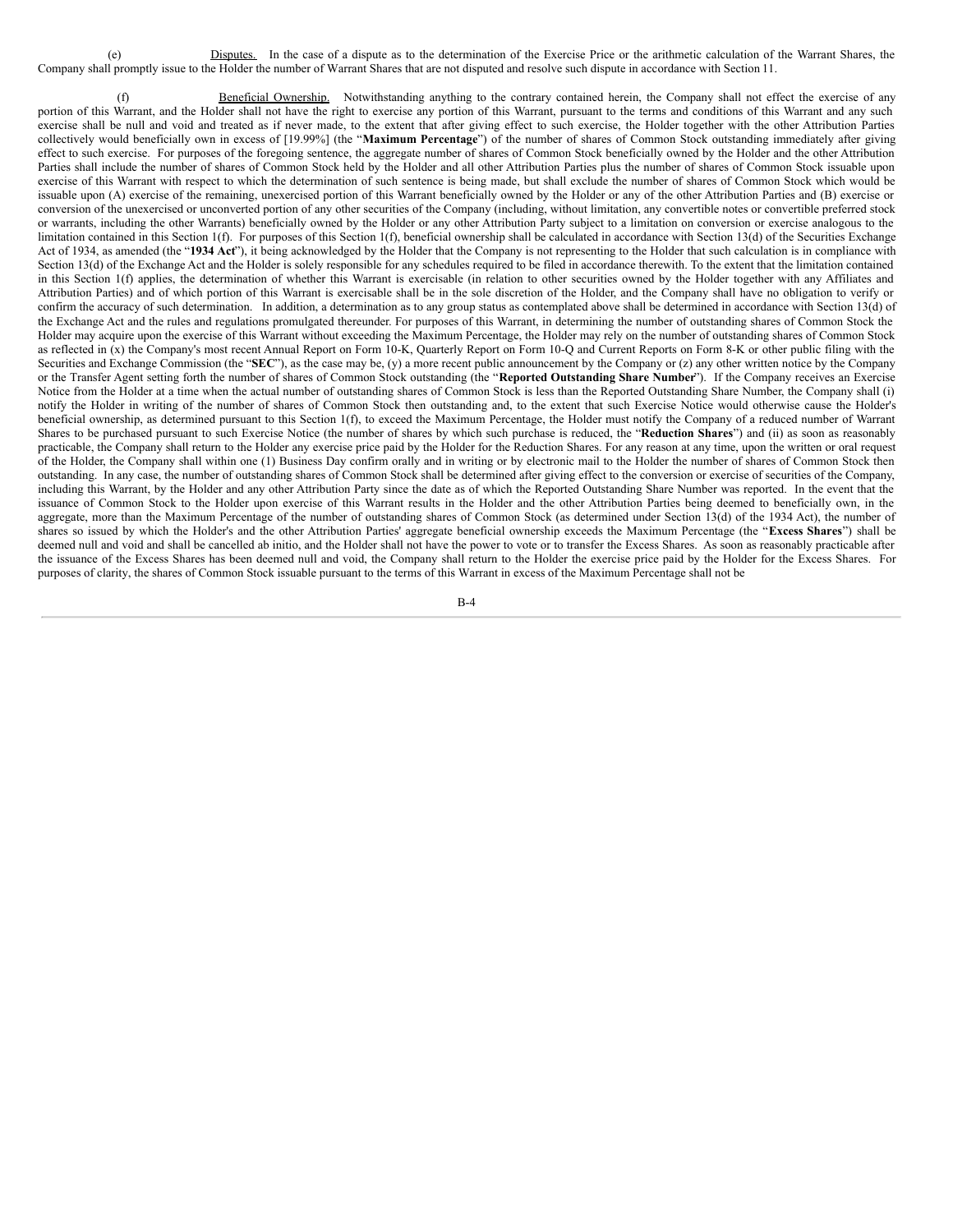deemed to be beneficially owned by the Holder for any purpose including for purposes of Section 13(d) or Rule 16a-1(a)(1) of the 1934 Act. No prior inability to exercise this Warrant pursuant to this paragraph shall have any effect on the applicability of the provisions of this paragraph with respect to any subsequent determination of exercisability. The provisions of this paragraph shall be construed and implemented in a manner otherwise than in strict conformity with the terms of this Section1(f) to the extent necessary to correct this paragraph or any portion of this paragraph which may be defective or inconsistent with the intended beneficial ownership limitation contained in this Section 1(f) or to make changes or supplements necessary or desirable to properly give effect to such limitation. The limitation contained in this paragraph may not be waived and shall apply to a successor holder of this Warrant.

Required Reserve Amount. So long as this Warrant remains outstanding, the Company shall at all times keep reserved for issuance under this Warrant a number of shares of Common Stock at least equal to 100% of the maximum number of shares of Common Stock as shall be necessary to satisfy the Company's obligation to issue shares of Common Stock under the Warrants then outstanding (without regard to any limitations on exercise) (the "**Required Reserve Amount**"); provided that at no time shall the number of shares of Common Stock reserved pursuant to this Section 1(g) be reduced other than in connection with any exercise of Warrants or such other event covered by Section 2 below. The Required Reserve Amount (including, without limitation, each increase in the number of shares so reserved) shall be allocated pro rata among the holders of the Warrants based on the number of shares of Common Stock issuable upon exercise of Warrants held by each holder thereof on the Issuance Date (without regard to any limitations on exercise) (the "**Authorized Share Allocation**"). In the event that a holder shall sell or otherwise transfer any of such holder's Warrants, each transferee shall be allocated a pro rata portion of such holder's Authorized Share Allocation. Any shares of Common Stock reserved and allocated to any Person which ceases to hold any Warrants shall be allocated to the remaining holders of Warrants, pro rata based on the number of shares of Common Stock issuable upon exercise of the Warrants then held by such holders thereof (without regard to any limitations on exercise).

(h) Insufficient Authorized Shares. If at any time while this Warrant remains outstanding the Company does not have a sufficient number of authorized and unreserved shares of Common Stock to satisfy its obligation to reserve for issuance the Required Reserve Amount (an "**Authorized Share Failure**"), then the Company shall promptly take all action reasonably necessary to increase the Company's authorized shares of Common Stock to an amount sufficient to allow the Company to reserve the Required Reserve Amount for this Warrant then outstanding. Without limiting the generality of the foregoing sentence, as soon as practicable after the date of the occurrence of an Authorized Share Failure, but in no event later than ninety (90) days after the occurrence of such Authorized Share Failure, the Company shall hold a meeting of its stockholders for the approval of an increase in the number of authorized shares of Common Stock. In connection with such meeting, the Company shall provide each stockholder with a proxy statement and shall use its reasonable best efforts to solicit its stockholders' approval of such increase in authorized shares of Common Stock and to cause its board of directors to recommend to the stockholders that they approve such proposal. Notwithstanding the foregoing, if any such time of an Authorized Share Failure, the Company is able to obtain the written consent of a majority of the shares of its issued and outstanding shares of Common Stock to approve the increase in the number of authorized shares of Common Stock, the Company may satisfy this obligation by obtaining such consent and submitting for filing with the SEC an Information Statement on Schedule 14C.

ADJUSTMENT OF EXERCISE PRICE AND NUMBER OF WARRANT SHARES Upon Subdivision or Combination of Common Stock. If the Company at any time on or after the Subscription Date subdivides (by any stock split, stock dividend, recapitalization or otherwise) one or more classes of its outstanding shares of Common Stock into a greater number of shares, the Exercise Price in effect immediately prior to such subdivision will be proportionately reduced and the number of Warrant Shares will be proportionately increased. If the Company at any time on or after the Subscription Date combines (by combination, reverse stock split or otherwise) one or more classes of its outstanding shares of Common Stock into a smaller number of shares, the Exercise Price in effect immediately prior to such combination will be proportionately increased and the number of Warrant Shares will be proportionately decreased. Any adjustment under this Section 2 shall become effective at the close of business on the date the subdivision or combination becomes effective.

RIGHTS UPON DISTRIBUTION OF ASSETS. In addition to any adjustments pursuant to Section 2 above, if, on or after the Subscription Date and on or prior to the Termination Date, the Company shall declare or make any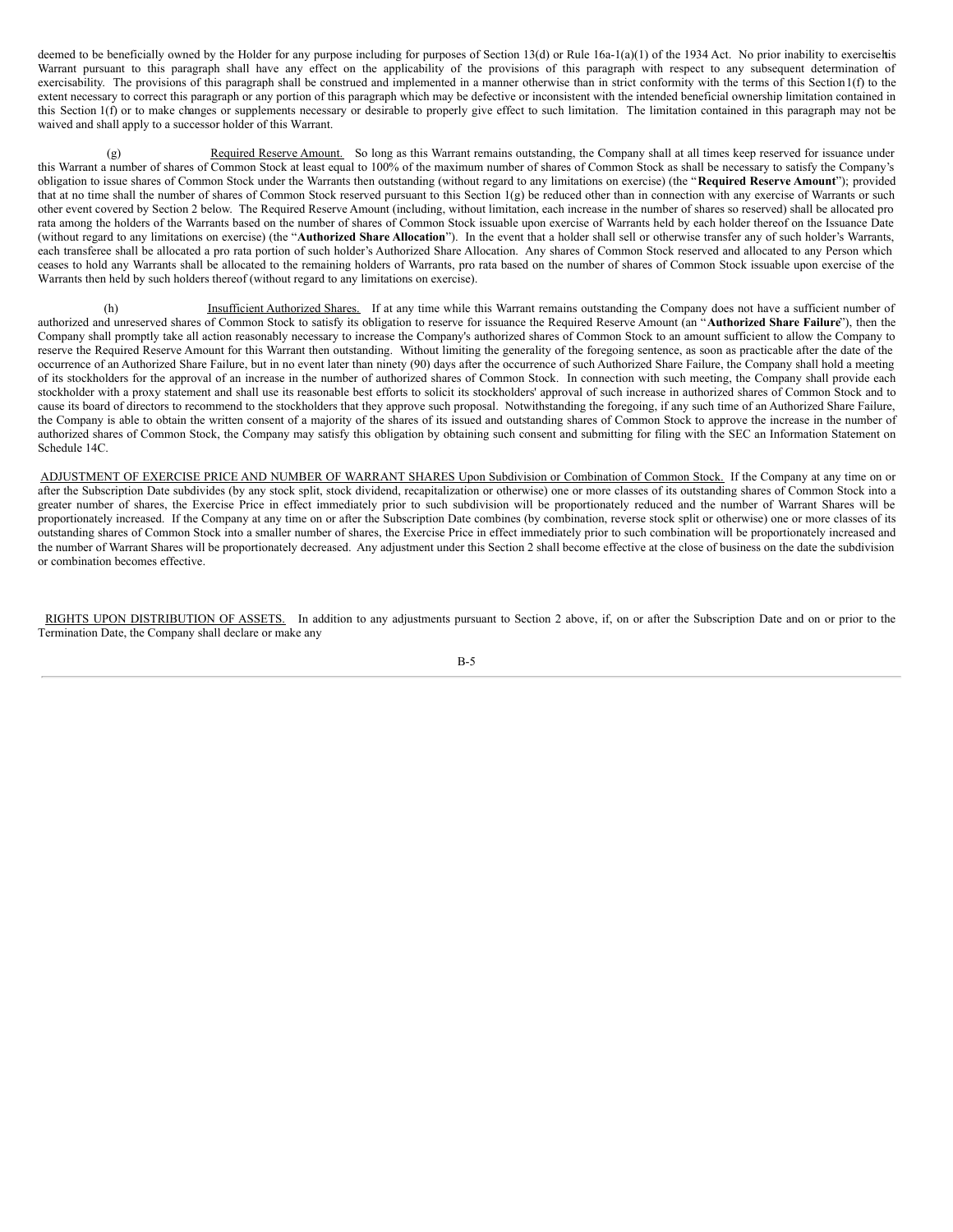dividend or other distribution of its assets (or rights to acquire its assets) to holders of shares of Common Stock, by way of return of capital or otherwise (including, without limitation, any distribution of cash, stock or other securities, property, options, evidence of indebtedness or any other assets by way of a dividend, spin off, reclassification, corporate rearrangement, scheme of arrangement or other similar transaction) (a "**Distribution**"), at any time after the issuance of this Warrant, then, in each such case, the Holder shall be entitled to participate in such Distribution to the same extent that the Holder would have participated therein if the Holder had held the number of shares of Common Stock acquirable upon complete exercise of this Warrant (without regard to any limitations or restrictions on exercise of this Warrant, including without limitation, the Maximum Percentage) immediately before the date on which a record is taken for such Distribution, or, if no such record is taken, the date as of which the record holders of shares of Common Stock are to be determined for the participation in such Distribution (provided, however, that to the extent that the Holder's right to participate in any such Distribution would result in the Holder and the other Attribution Parties exceeding the Maximum Percentage, then the Holder shall not be entitled to participate in such Distribution to such extent (and shall not be entitled to beneficial ownership of such shares of Common Stock as a result of such Distribution (and beneficial ownership) to such extent) and the portion of such Distribution shall be held in abeyance for the benefit of the Holder until such time or times as its right thereto would not result in the Holder and the other Attribution Parties exceeding the Maximum Percentage, at which time or times the Holder shall be granted such Distribution (and any Distributions declared or made on such initial Distribution or on any subsequent Distribution held similarly in abeyance) to the same extent as if there had been no such limitation).

## 4. PURCHASE RIGHTS; FUNDAMENTAL TRANSACTIONS.

Purchase Rights. In addition to any adjustments pursuant to Section 2 above, if at any time on or after the Subscription Date and on or prior to the Termination Date the Company grants, issues or sells any Options, Convertible Securities or rights to purchase stock, warrants, securities or other property pro rata to the record holders of any class of Common Stock (the "**Purchase Rights**"), then the Holder will be entitled to acquire, upon the terms applicable to such Purchase Rights, the aggregate Purchase Rights which the Holder could have acquired if the Holder had held the number of shares of Common Stock acquirable upon complete exercise of this Warrant (without regard to any limitations or restrictions on exercise of this Warrant, including without limitation, the Maximum Percentage) immediately before the date on which a record is taken for the grant, issuance or sale of such Purchase Rights, or, if no such record is taken, the date as of which the record holders of Common Stock are to be determined for the grant, issuance or sale of such Purchase Rights (provided, however, that to the extent that the Holder's right to participate in any such Purchase Right would result in the Holder and the other Attribution Parties exceeding the Maximum Percentage, then the Holder shall not be entitled to participate in such Purchase Right to such extent (and shall not be entitled to beneficial ownership of such Common Stock as a result of such Purchase Right (and beneficial ownership) to such extent) and such Purchase Right to such extent shall be held in abeyance for the benefit of the Holder until such time or times as its right thereto would not result in the Holder and the other Attribution Parties exceeding the Maximum Percentage, at which time or times the Holder shall be granted such right (and any Purchase Right granted, issued or sold on such initial Purchase Right or on any subsequent Purchase Right to be held similarly in abeyance) to the same extent as if there had been no such limitation).

(b) Fundamental Transaction. The Company shall not enter into or be party to a Fundamental Transaction unless the Successor Entity assumes in writing all of the obligations of the Company under this Warrant in accordance with the provisions of this Section 4(b), including agreements to deliver to the Holder in exchange for this Warrant a security of the Successor Entity evidenced by a written instrument substantially similar in form and substance to this Warrant, including, without limitation, which is exercisable for a corresponding number of shares of capital stock equivalent to the shares of Common Stock acquirable and receivable upon exercise of this Warrant (without regard to any limitations on the exercise of this Warrant) prior to such Fundamental Transaction, and with an exercise price which applies the exercise price hereunder to such shares of capital stock (but taking into account the relative value of the shares of Common Stock pursuant to such Fundamental Transaction and the value of such shares of capital stock, such adjustments to the number of shares of capital stock and such exercise price being for the purpose of protecting the economic value of this Warrant immediately prior to the consummation of such Fundamental Transaction). Upon the consummation of each Fundamental Transaction, the Successor Entity shall succeed to, and be substituted for the Company (so that from and after the date of the applicable Fundamental Transaction, the provisions of this Warrant and the other Transaction Documents referring to the "Company" shall refer instead to the Successor Entity), and may exercise every right and power of the Company and shall assume all of the obligations of the Company under this Warrant with the same effect as if such Successor Entity had been named as the Company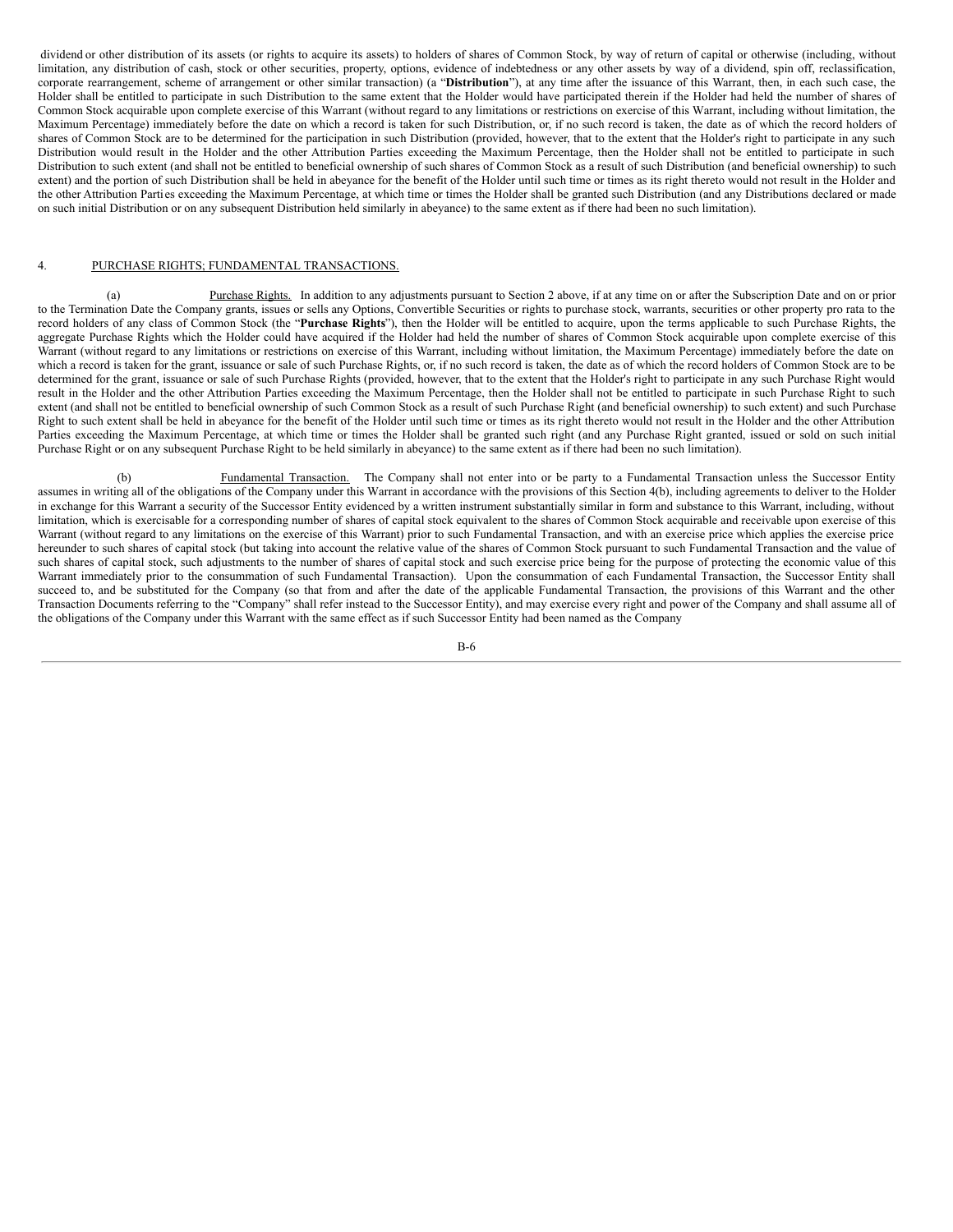herein. Notwithstanding the foregoing, and without limiting Section 1(f) hereof, the Holder may elect, at its sole option, by delivery of written notice to the Company to waive this Section 4(b) to permit the Fundamental Transaction without the assumption of this Warrant. In addition to and not in substitution for any other rights hereunder, prior to the consummation of each Fundamental Transaction pursuant to which holders of shares of Common Stock are entitled to receive securities or other assets with respect to or in exchange for shares of Common Stock (a "Corporate Event"), the Company shall make appropriate provision to insure that the Holder will thereafter have the right to receive upon an exercise of this Warrant within 90 days after the consummation of the Fundamental Transaction, in lieu of the shares of the Common Stock (or other securities, cash, assets or other property (except such items still issuable under Sections 3 and 4(a) above, which shall continue to be receivable thereafter)) issuable upon the exercise of the Warrant prior to such Fundamental Transaction, such shares of stock, securities, cash, assets or any other property whatsoever (including warrants or other purchase or subscription rights) (collectively, the "Corporate Event Consideration") which the Holder would have been entitled to receive upon the happening of the applicable Fundamental Transaction had this Warrant been exercised immediately prior to the applicable Fundamental Transaction (without regard to any limitations on the exercise of this Warrant). The provision made pursuant to the preceding sentence shall be in a form and substance reasonably satisfactory to the Holder. The provisions of this Section 4(b) shall apply similarly and equally to successive Fundamental Transactions and Corporate Events.

5. NONCIRCUMVENTION. The Company hereby covenants and agrees that the Company will not, by amendment of its Certificate of Incorporation or Bylaws, or through any reorganization, transfer of assets, consolidation, merger, scheme of arrangement, dissolution, issuance or sale of securities, or any other voluntary action, avoid or seek to avoid the observance or performance of any of the terms of this Warrant, and will at all times in good faith carry out all of the provisions of this Warrant and take all action as may be required to protect the rights of the Holder. Without limiting the generality of the foregoing, the Company (i) shall not increase the par value of any shares of Common Stock receivable upon the exercise of this Warrant above the Exercise Price then in effect, (ii) shall take all such actions as may be necessary or appropriate in order that the Company may validly and legally issue fully paid and nonassessable shares of Common Stock upon the exercise of this Warrant, and (iii) shall, so long as any of the Warrants are outstanding, take all action necessary to reserve and keep available out of its authorized and unissued shares of Common Stock, solely for the purpose of effecting the exercise of the Warrants, the number of shares of Common Stock as shall from time to time be necessary to effect the exercise of the Warrants then outstanding (without regard to any limitations on exercise).

6. WARRANT HOLDER NOT DEEMED A STOCKHOLDER. Except as otherwise specifically provided herein, the Holder, solely in such Person's capacity as a holder of this Warrant, shall not be entitled to vote or receive dividends or be deemed the holder of capital stock of the Company for any purpose, nor shall anything contained in this Warrant be construed to confer upon the Holder, solely in such Person's capacity as the Holder of this Warrant, any of the rights of a stockholder of the Company or any right to vote, give or withhold consent to any corporate action (whether any reorganization, issue of stock, reclassification of stock, consolidation, merger, conveyance or otherwise), receive notice of meetings, receive dividends or subscription rights, or otherwise, prior to the issuance to the Holder of the Warrant Shares which such Person is then entitled to receive upon the due exercise of this Warrant. In addition, nothing contained in this Warrant shall be construed as imposing any liabilities on the Holder to purchase any securities (upon exercise of this Warrant or otherwise) or as a stockholder of the Company, whether such liabilities are asserted by the Company or by creditors of the Company. Notwithstanding this Section 6, the Company shall provide the Holder with copies of the same notices and other information given to the stockholders of the Company generally, contemporaneously with the giving thereof to the stockholders; provided that the failure to deliver such notice or any defect therein or in the delivery thereof shall not affect the validity of any corporate action required to be specified in such notice.

## 7. REISSUANCE OF WARRANTS.

(a) Transfer of Warrant. If this Warrant is to be transferred, the Holder shall surrender this Warrant to the Company, whereupon the Company will forthwith issue and deliver upon the order of the Holder a new Warrant (in accordance with Section 7(d)), registered as the Holder may request, representing the right to purchase the number of Warrant Shares being transferred by the Holder and, if less than the total number of Warrant Shares then underlying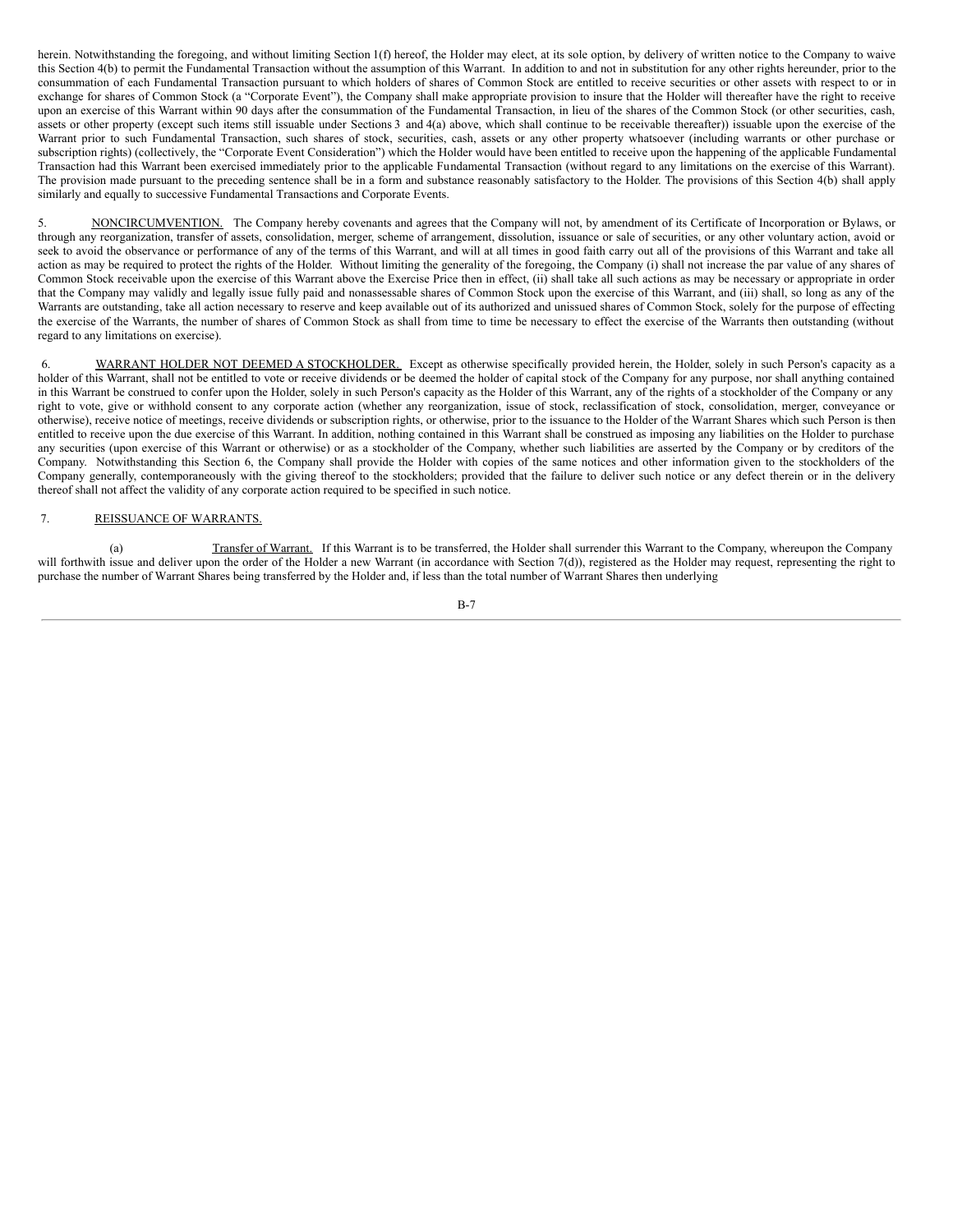this Warrant is being transferred, a new Warrant (in accordance with Section 7(d)) to the Holder representing the right to purchase the number of Warrant Shares not being transferred.

(b) Lost, Stolen or Mutilated Warrant. Upon receipt by the Company of evidence reasonably satisfactory to the Company of the loss, theft, destruction or mutilation of this Warrant, and, in the case of loss, theft or destruction, of any indemnification undertaking by the Holder to the Company in customary form (but without the obligation to post a bond) and, in the case of mutilation, upon surrender and cancellation of this Warrant, the Company shall execute and deliver to the Holder a new Warrant (in accordance with Section 7(d)) representing the right to purchase the Warrant Shares then underlying this Warrant.

(c) Exchangeable for Multiple Warrants. This Warrant is exchangeable, upon the surrender hereof by the Holder at the principal office of the Company, for a new Warrant or Warrants (in accordance with Section 7(d)) representing in the aggregate the right to purchase the number of Warrant Shares then underlying this Warrant, and each such new Warrant will represent the right to purchase such portion of such Warrant Shares as is designated by the Holder at the time of such surrender.

Issuance of New Warrants. Whenever the Company is required to issue a new Warrant pursuant to the terms of this Warrant, such new Warrant (i) shall be of like tenor with this Warrant, (ii) shall represent, as indicated on the face of such new Warrant, the right to purchase the Warrant Shares then underlying this Warrant (or in the case of a new Warrant being issued pursuant to Section 7(a) or Section 7(c), the Warrant Shares designated by the Holder which, when added to the number of shares of Common Stock underlying the other new Warrants issued in connection with such issuance, does not exceed the number of Warrant Shares then underlying this Warrant), (iii) shall have an issuance date, as indicated on the face of such new Warrant which is the same as the Issuance Date, and (iv) shall have the same rights and conditions as this Warrant.

8. NOTICES. Whenever notice is required to be given under this Warrant, including, without limitation, an Exercise Notice, unless otherwise provided herein, such notice shall be given in writing, (i) if delivered (a) from within the domestic United States, by first-class registered or certified airmail, or nationally recognized overnight express courier, postage prepaid, electronic mail or by facsimile or (b) from outside the United States, by International Federal Express, electronic mail or facsimile, and (ii) will be deemed given (A) if delivered by first-class registered or certified mail domestic, three (3) Business Days after so mailed, (B) if delivered by nationally recognized overnight carrier, one (1) Business Day after so mailed, (C) if delivered by International Federal Express, two (2) Business Days after so mailed and (D) on the date of transmission, if delivered by electronic mail to each of the email addresses specified in this Section 8 prior to 5:00 p.m. (New York time) on a Trading Day, (E) the next Trading Day after the date of transmission, if delivered by electronic mail to each of the email addresses specified in this Section 8 on a day that is not a Trading Day or later than 5:00 p.m. (New York time) on any Trading Day and (F) if delivered by facsimile, upon electronic confirmation of delivery of such facsimile, and will be delivered and addressed as follows:

- (i) if to the Company, to: SCYNEXIS, Inc. 1 Evertrust Plaza, 13th Floor Jersey City, NJ 07302-6548 Attention: [ Facsimile: [ ]<br>Email: [ ] Email: [
- 

(ii) if to the Holder, at such address or other contact information delivered by the Holder to Company or as is on the books and records of the Company.

The Company shall provide the Holder with prompt written notice of all actions taken pursuant to this Warrant, including in reasonable detail a description of such action and the reason therefor. Without limiting the generality of the foregoing, the Company will give written notice to the Holder (i) immediately upon any adjustment of the Exercise Price, setting forth in reasonable detail, and certifying, the calculation of such adjustment and (ii) at least fifteen (15)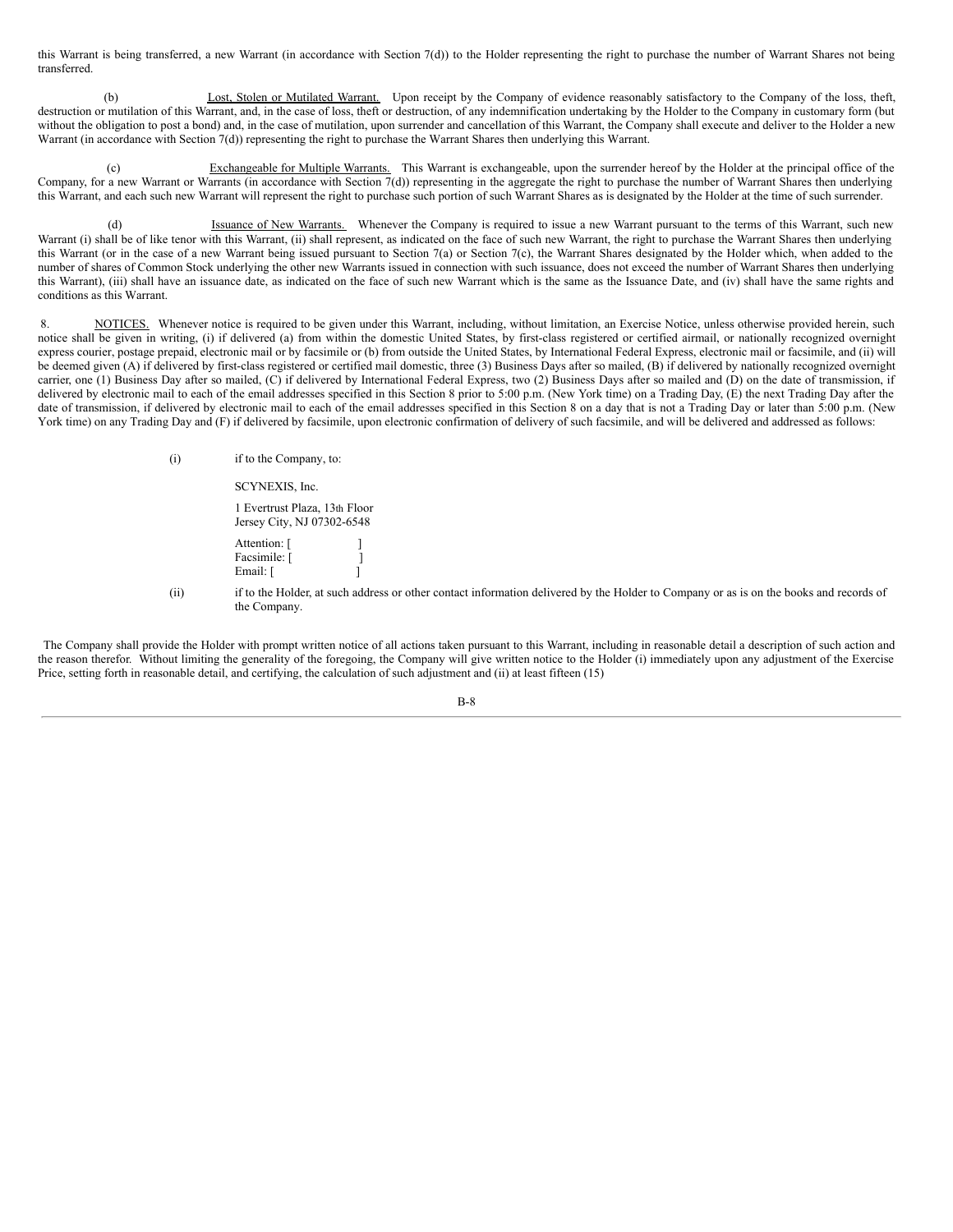days prior to the date on which the Company closes its books or takes a record (A) with respect to any dividend or distribution upon the shares of Common Stock, (B) with respect to any grants, issuances or sales of any Options, Convertible Securities or rights to purchase stock, warrants, securities or other property pro rata to the record holders of any class of Common Stock or (C) for determining rights to vote with respect to any Fundamental Transaction, dissolution or liquidation; provided in each case that such information shall be made known to the public prior to or in conjunction with such notice being provided to the Holder;provided, further, that the failure to deliver such notice or any defect therein or in the delivery thereof shall not affect the validity of the corporate action required to be specified in such notice. It is expressly understood and agreed that the time of exercise specified by the Holder in each Exercise Notice shall be definitive and may not be disputed or challenged by the Company.

9. AMENDMENT AND WAIVER. Except as otherwise provided herein, the provisions of this Warrant may be amended or waived and the Company may take any action herein prohibited, or omit to perform any act herein required to be performed by it, only if the Company has obtained the written consent of the Holder.

10. GOVERNING LAW; JURISDICTION; JURY TRIAL. This Warrant shall be governed by and construed and enforced in accordance with, and all questions concerning the construction, validity, interpretation and performance of this Warrant shall be governed by, the internal laws of the State of New York, without giving effect to any choice of law or conflict of law provision or rule (whether of the State of New York or any other jurisdictions) that would cause the application of the laws of any jurisdictions other than the State of New York.

11. DISPUTE RESOLUTION. In the case of a dispute as to the determination of the Exercise Price or the arithmetic calculation of the Warrant Shares, the Company shall submit the disputed determinations or arithmetic calculations via facsimile or electronic mail within two (2) Business Days of receipt of the Exercise Notice or other event giving rise to such dispute, as the case may be, to the Holder. If the Holder and the Company are unable to agree upon such determination or calculation of the Exercise Price or the Warrant Shares within three (3) Business Days of such disputed determination or arithmetic calculation being submitted to the Holder, then the Company shall, within two (2) Business Days submit via facsimile or electronic mail (a) the disputed determination of the Exercise Price to an independent, reputable investment bank selected by the Company and approved by the Holder or (b) the disputed arithmetic calculation of the Warrant Shares to the Company's independent, outside accountant. The Company shall cause at its expense the investment bank or the accountant, as the case may be, to perform the determinations or calculations and notify the Company and the Holder of the results no later than ten (10) Business Days from the time it receives the disputed determinations or calculations. Such investment bank's or accountant's determination or calculation, as the case may be, shall be binding upon all parties absent demonstrable error.

12. REMEDIES, OTHER OBLIGATIONS, BREACHES AND INJUNCTIVE RELIEF. The remedies provided in this Warrant shall be cumulative and in addition to all other remedies available under this Warrant and any other Transaction Documents, at law or in equity (including a decree of specific performance and/or other injunctive relief), and nothing herein shall limit the right of the Holder to pursue actual damages for any failure by the Company to comply with the terms of this Warrant. The Company acknowledges that a breach by it of its obligations hereunder will cause irreparable harm to the Holder and that the remedy at law for any such breach may be inadequate. The Company therefore agrees that, in the event of any such breach or threatened breach, the holder of this Warrant shall be entitled, in addition to all other available remedies, to an injunction restraining any breach, without the necessity of showing economic loss and without any bond or other security being required. Notwithstanding the foregoing or anything else herein to the contrary, other than as expressly provided in Section 1(c) hereof, if the Company is for any reason unable to issue and deliver Warrant Shares upon exercise of this Warrant as required pursuant to the terms hereof, the Company shall have no obligation to pay to the Holder any cash or other consideration or otherwise "net cash settle" this Warrant.

13. TRANSFER. This Warrant and the Warrant Shares may be offered for sale, sold, transferred, pledged or assigned without the consent of the Company.

14. SEVERABILITY; CONSTRUCTION; HEADINGS. If any provision of this Warrant is prohibited by law or otherwise determined to be invalid or unenforceable by a court of competent jurisdiction, the provision that would otherwise be prohibited, invalid or unenforceable shall be deemed amended to apply to the broadest extent that it would be valid and enforceable, and the invalidity or unenforceability of such provision shall not affect the validity of the remaining provisions of this Warrant so long as this Warrant as so modified continues to express, without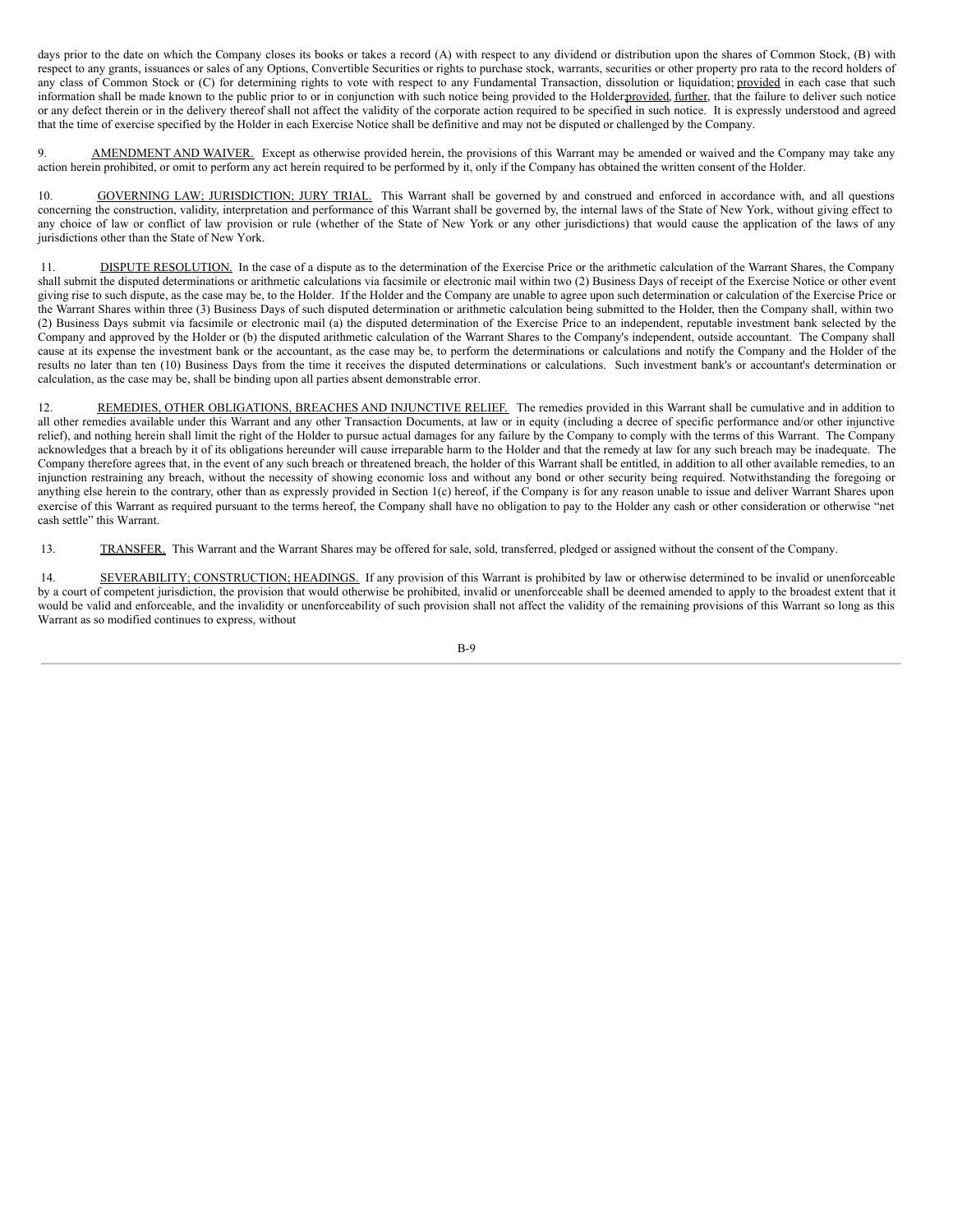material change, the original intentions of the parties as to the subject matter hereof and the prohibited nature, invalidity or unenforceability of the provision(s) in question does not substantially impair the respective expectations or reciprocal obligations of the parties or the practical realization of the benefits that would otherwise be conferred upon the parties. The parties will endeavor in good faith negotiations to replace the prohibited, invalid or unenforceable provision(s) with a valid provision(s), the effect of which comes as close as possible to that of the prohibited, invalid or unenforceable provision(s). This Warrant shall be deemed to be jointly drafted by the Company and the Holder and shall not be construed against any Person as the drafter hereof. The headings of this Warrant are for convenience of reference and shall not form part of, or affect the interpretation of, this Warrant.

15. DISCLOSURE. Upon receipt or delivery by the Company of any notice in accordance with the terms of this Warrant, unless the Company has in good faith determined that the matters relating to such notice do not constitute material, nonpublic information relating to the Company or its subsidiaries, the Company shall contemporaneously with any such receipt or delivery publicly disclose such material, nonpublic information on a Current Report on Form 8-K or otherwise. In the event that the Company believes that a notice contains material, nonpublic information relating to the Company or its subsidiaries, the Company so shall indicate to such Holder contemporaneously with delivery of such notice, and in the absence of any such indication, the Holder shall be allowed to presume that all matters relating to such notice do not constitute material, nonpublic information relating to the Company or its subsidiaries.

16. CERTAIN DEFINITIONS. For purposes of this Warrant, the following terms shall have the following meanings:

(a) "**Affiliate**" means any Person that, directly or indirectly through one or more intermediaries, controls or is controlled by or is under common control with a Person, as such terms are used in and construed under Rule 405 under the Securities Act of 1933, as amended.

(b) "**Attribution Parties**" means, collectively, the following Persons and entities: (i) any investment vehicle, including, any funds, feeder funds or managed accounts, currently, or from time to time after the Subscription Date, directly or indirectly managed or advised by the Holder's investment manager or any of its Affiliates or principals, (ii) any direct or indirect Affiliates of the Holder or any of the foregoing, (iii) any Person acting or who could be deemed to be acting as a Group together with the Holder or any of the foregoing and (iv) any other Persons whose beneficial ownership of the Company's Common Stock would or could be aggregated with the Holder's and the other Attribution Parties for purposes of Section 13(d) of the 1934 Act. For clarity, the purpose of the foregoing is to subject collectively the Holder and all other Attribution Parties to the Maximum Percentage.

(c) "**Bid Price**" means, for any security as of the particular time of determination, the bid price for such security on the Principal Market as reported by Bloomberg as of such time of determination, or, if the Principal Market is not the principal securities exchange or trading market for such security, the bid price of such security on the principal securities exchange or trading market where such security is listed or traded as reported by Bloomberg as of such time of determination, or if the foregoing does not apply, the bid price of such security in the over-the-counter market on the electronic bulletin board for such security as reported by Bloomberg as of such time of determination, or, if no bid price is reported for such security by Bloomberg as of such time of determination, the average of the bid prices of any market makers for such security as reported in the "pink sheets" by OTC Markets Group Inc. (formerly Pink Sheets LLC) as of such time of determination. If the Bid Price cannot be calculated for a security as of the particular time of determination on any of the foregoing bases, the Bid Price of such security as of such time of determination shall be the fair market value as mutually determined by the Company and the Holder. If the Company and the Holder are unable to agree upon the fair market value of such security, then such dispute shall be resolved in accordance with the procedures in Section 11. All such determinations shall be appropriately adjusted for any stock dividend, stock split, stock combination or other similar transaction during such period.

(d) "**Bloomberg**" means Bloomberg Financial Markets.

(e) "**Business Day**" means any day other than Saturday, Sunday or other day on which commercial banks in The City of New York are authorized or required by law to remain closed.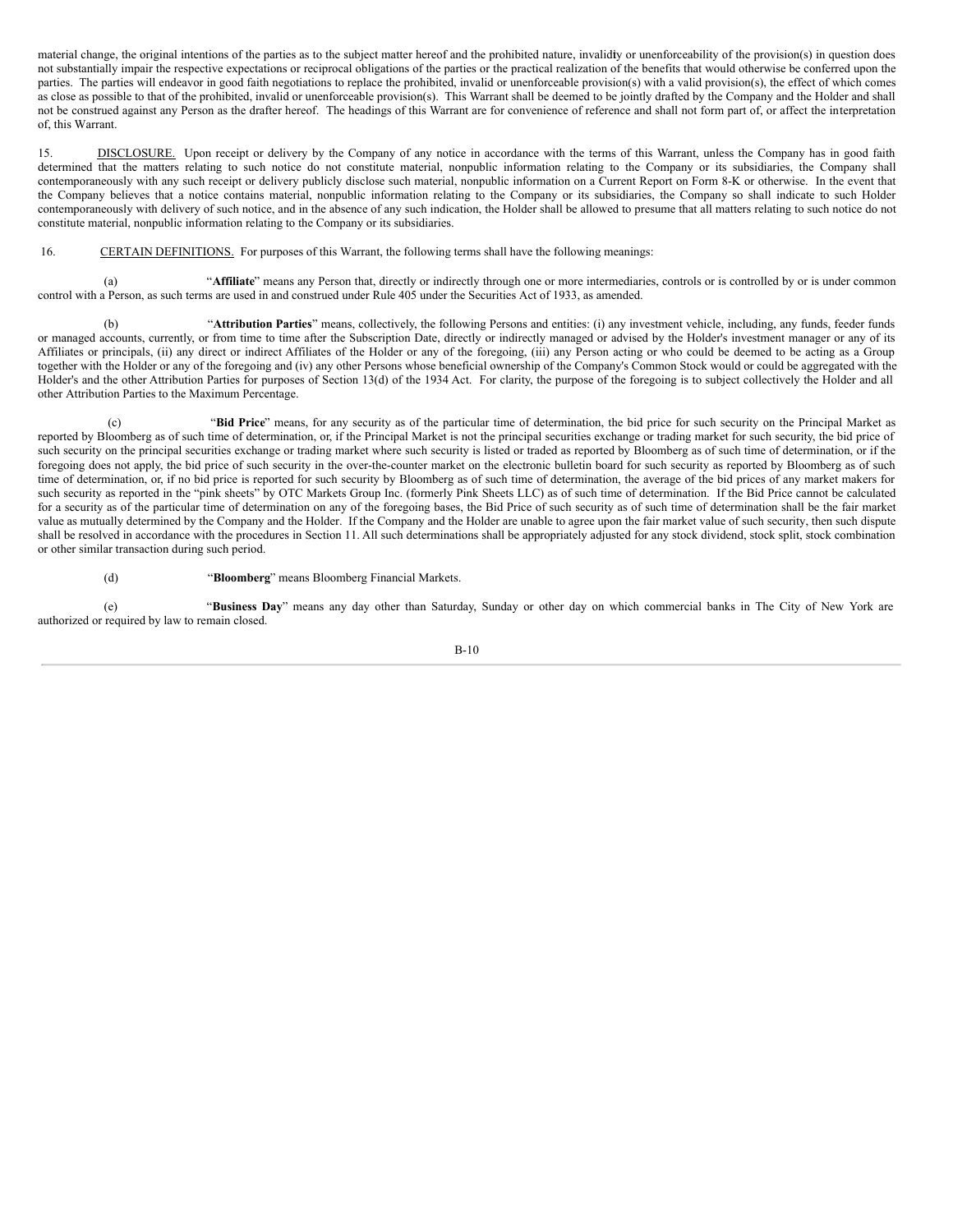(f) "**Closing Bid Price**" and "**Closing Sale Price**" means, for any security as of any date, the last closing bid price and last closing trade price, respectively, for such security on the Principal Market, as reported by Bloomberg, or, if the Principal Market begins to operate on an extended hours basis and does not designate the closing bid price or the closing trade price, as the case may be, then the last bid price or the last trade price, respectively, of such security prior to 4:00:00 p.m., New York time, as reported by Bloomberg, or, if the Principal Market is not the principal securities exchange or trading market for such security, the last closing bid price or last trade price, respectively, of such security on the principal securities exchange or trading market where such security is listed or traded as reported by Bloomberg, or if the foregoing do not apply, the last closing bid price or last trade price, respectively, of such security in the over-the-count er market on the electronic bulletin board for such security as reported by Bloomberg, or, if no closing bid price or last trade price, respectively, is reported for such security by Bloomberg, the average of the bid prices, or the ask prices, respectively, of any market makers for such security as reported in the OTC Link or "pink sheets" by OTC Markets Group Inc. (formerly Pink OTC Markets Inc.). If the Closing Bid Price or the Closing Sale Price cannot be calculated for a security on a particular date on any of the foregoing bases, the Closing Bid Price or the Closing Sale Price, as the case may be, of such security on such date shall be the fair market value as mutually determined by the Company and the Holder. If the Company and the Holder are unable to agree upon the fair market value of such security, then such dispute shall be resolved pursuant to Section11. All such determinations to be appropriately adjusted for any stock dividend, stock split, stock combination, reclassification or other similar transaction during the applicable calculation period.

(g) "**Common Stock**" means (i) the Company's Common Stock, par value \$0.001 per share, and (ii) any capital stock into which such Common Stock shall have been changed or any capital stock resulting from a reclassification of such Common Stock.

(h) "**Convertible Securities**" means any stock or securities (other than Options) directly or indirectly convertible into or exercisable or exchangeable for shares of Common Stock.

(i) "**Eligible Market**" means The Nasdaq Capital Market, The Nasdaq Global Select Market, The Nasdaq Global Market, the NYSE American LLC or The New York Stock Exchange, Inc.

(j) "**Fundamental Transaction**" means that the Company shall, directly or indirectly, in one or more related transactions, (i) consolidate or merge with or into another Person, (ii) sell, assign, transfer, convey or otherwise dispose of all or substantially all of the properties or assets of the Company to another Person, (iii) allow another Person to make a purchase, tender or exchange offer that is accepted by the holders of more than 50% of either the outstanding shares of Common Stock (not including any shares of Common Stock held by the Person or Persons making or party to, or associated or affiliated with the Persons making or party to, such purchase, tender or exchange offer), (iv) consummate a stock purchase agreement or other business combination (including, without limitation, a reorganization, recapitalization, spin-off or scheme of arrangement) with another Person whereby such other Person acquires more than 50% of the outstanding shares of Common Stock (not including any shares of Common Stock held by the other Person or other Persons making or party to, or associated or affiliated with the other Persons making or party to, such stock purchase agreement or other business combination), (v) reorganize, recapitalize or reclassify its Common Stock or (vi) any "person" or "group" (as these terms are used for purposes of Sections 13(d) and 14(d) of the Exchange Act) is or shall become the "beneficial owner" (as defined in Rule 13d-3 under the Exchange Act), directly or indirectly, of 50% of the aggregate ordinary voting power represented by issued and outstanding Common Stock.

(k) "**Group**" means a "group" as that term is used in Section 13(d) of the 1934 Act and as defined in Rule 13d-5 thereunder.

(l) "**Options**" means any rights, warrants or options to subscribe for or purchase shares of Common Stock or Convertible Securities.

(m) "**Parent Entity**" of a Person means an entity that, directly or indirectly, controls the applicable Person, including such entity whose common stock or equivalent equity security is quoted or listed on an Eligible Market (or, if so elected by the Holder, any other market, exchange or quotation system), or, if there is more than one such Person or such entity, the Person or such entity designated by the Holder or in the absence of such designation,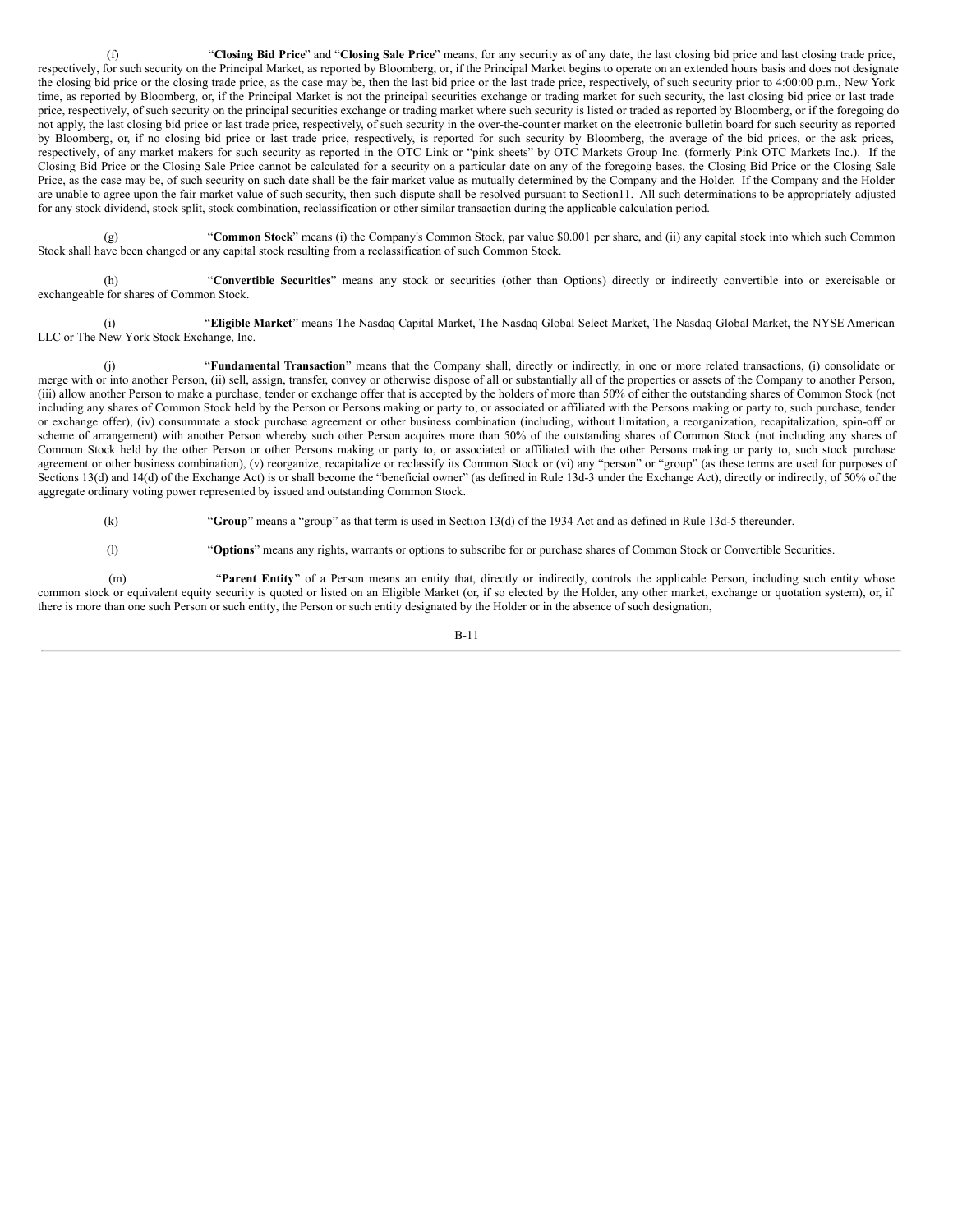such Person or entity with the largest public market capitalization as of the date of consummation of the Fundamental Transaction.

(n) "**Person**" means an individual, a limited liability company, a partnership, a joint venture, a corporation, a trust, an unincorporated organization, any other entity and a government or any department or agency thereof.

(o) "**Principal Market**" means The Nasdaq Global Market.

(p) **"Standard Settlement Period"** means the standard settlement period, expressed in a number of Trading Days, for the Company's primary trading market or quotation system with respect to the Common Stock that is in effect on the date of delivery of an applicable Exercise Notice.

(q) "**Subject Entity**" means any Person, Persons or Group or any Affiliate or associate of any such Person, Persons or Group.

(r) "**Successor Entity**" means one or more Person or Persons (or, if so elected by the Holder, the Company or Parent Entity) formed by, resulting from or surviving any Fundamental Transaction or one or more Person or Persons (or, if so elected by the Holder, the Company or the Parent Entity) with which such Fundamental Transaction shall have been entered into.

(s) "**Trading Day**" means any day on which the Common Stock is traded on the Principal Market, or, if the Principal Market is not the principal trading market for the Common Stock, then on the principal securities exchange or securities market on which the Common Stock is then traded.

(t) "**Transaction Documents**" means any agreement entered into by and between the Company and the Holder, as applicable.

(u) "**Weighted Average Price** " " means, for any security as of any date, the dollar volume-weighted average price for such security on the Principal Market, or, if the Principal Market is not the principal trading market for the Common Stock, then on the principal securities exchange on which the Common Stock is then traded, during the period beginning at 9:30:01 a.m., New York City time, and ending at 4:00:00 p.m., New York City time, as reported by Bloomberg through its "Volume at Price" function or, if the foregoing does not apply, the dollar volume-weighted average price of such security in the over-the-counter market on the electronic bulletin board for such security during the period beginning at 9:30:01 a.m., New York City time, and ending at 4:00:00 p.m., New York City time, as reported by Bloomberg, or, if no dollar volume-weighted average price is reported for such security by Bloomberg for such hours, the average of the highest closing bid price and the lowest closing ask price of any of the market makers for such security as reported in the "pink sheets" by OTC Markets Inc. If the Weighted Average Price cannot be calculated for such security on such date on any of the foregoing bases, the Weighted Average Price of such security on such date shall be the fair market value as mutually determined by the Company and the Holder. If the Company and the Holder are unable to agree upon the fair market value of such security, then such dispute shall be resolved pursuant to Section 11 with the term "Weighted Average Price" being substituted for the term "Exercise Price." All such determinations shall be appropriately adjusted for any stock dividend, stock split or other similar transaction during such period.

[*Signature Page Follows* ]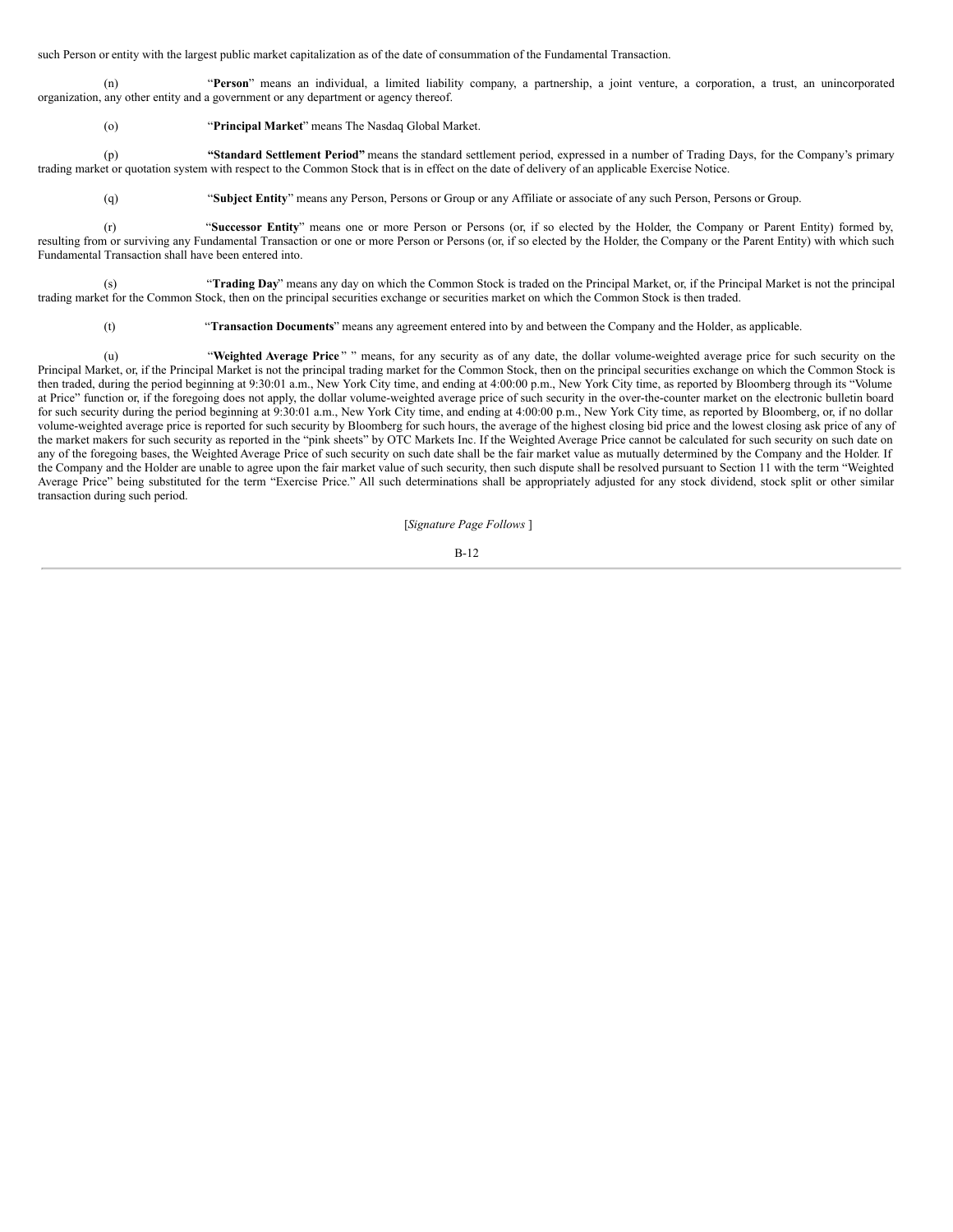# **SCYNEXIS, INC.**

By: Name: Title: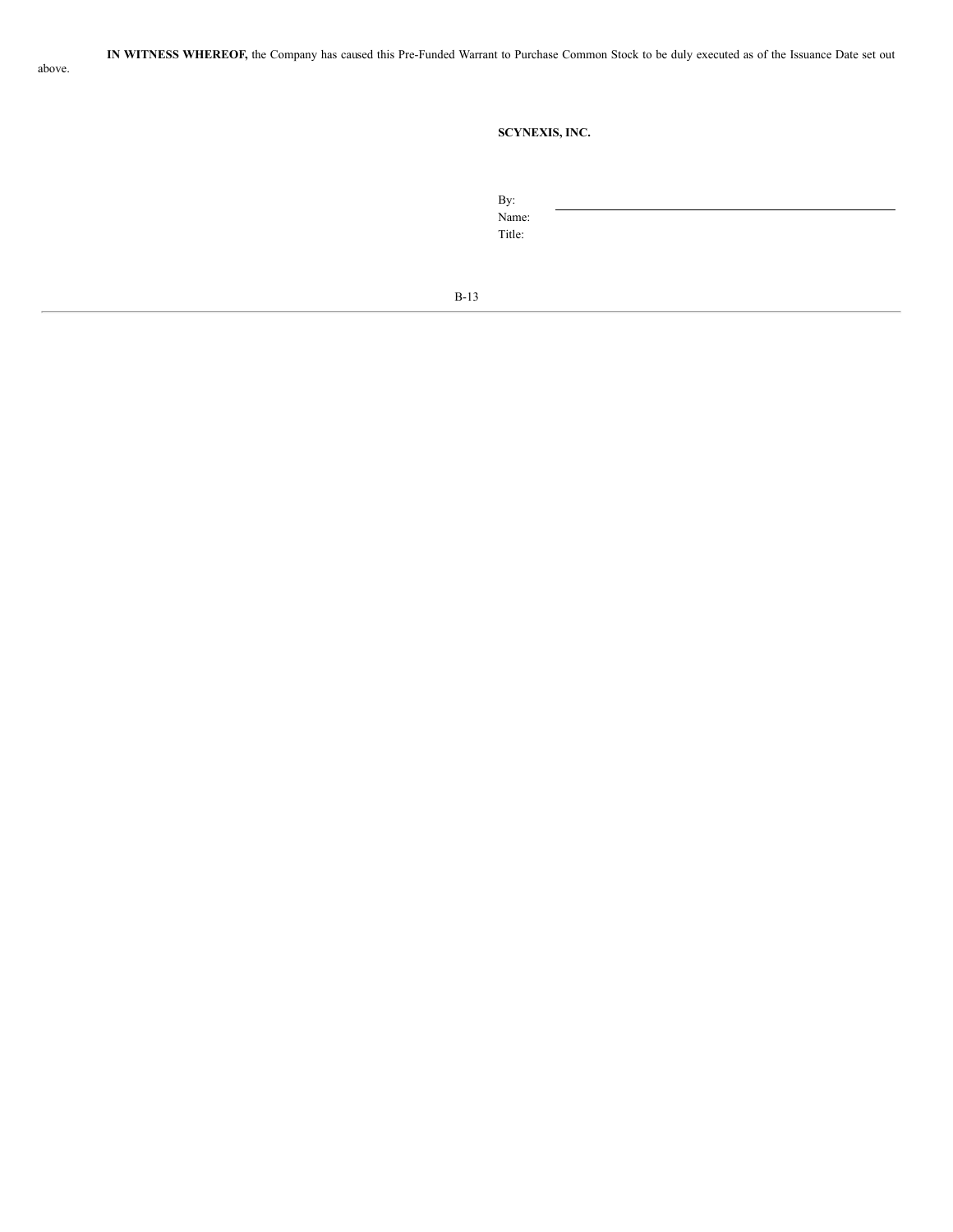## **EXERCISE NOTICE**

## **TO BE EXECUTED BY THE REGISTERED HOLDER TO EXERCISE THIS WARRANT TO PURCHASE COMMON STOCK**

## **SCYNEXIS, INC.**

The undersigned holder hereby exercises the right to purchase \_\_\_\_\_\_\_\_\_\_\_\_ of the shares of Common Stock ("**Warrant Shares**") of SCYNEXIS, Inc., a Delaware corporation (the "**Company**"), evidenced by the attached Warrant to Purchase Common Stock (the "**Warrant**"). Capitalized terms used herein and not otherwise defined shall have the respective meanings set forth in the Warrant.

1. Exercise Price. The Holder intends that payment of the Exercise Price shall be made as (check one):

 $\Box$  Cash Exercise under Section 1(a).

 $\Box$  Cashless Exercise under Section 1(d) (provided the conditions therein are satisfied).

2. Cash Exercise. If the Holder has elected a Cash Exercise, the Holder shall pay the sum of \$ to the Company in accordance with the terms of the Warrant.

3. Delivery of Warrant Shares. The Company shall deliver to the holder \_\_\_\_\_\_\_\_\_ Warrant Shares in accordance with the terms of the Warrant.

4. Representations and Warranties. By its delivery of this Exercise Notice, the undersigned represents and warrants to the Company that in giving effect to the exercise evidenced hereby the Holder will not beneficially own in excess of the number of shares of Common Stock (determined in accordance with Section 13(d) of the Securities Exchange Act of 1934, as amended) permitted to be owned under Section 1(f) of this Warrant to which this notice relates.

Date: ,

Name of Registered Holder

By:

Name: Title :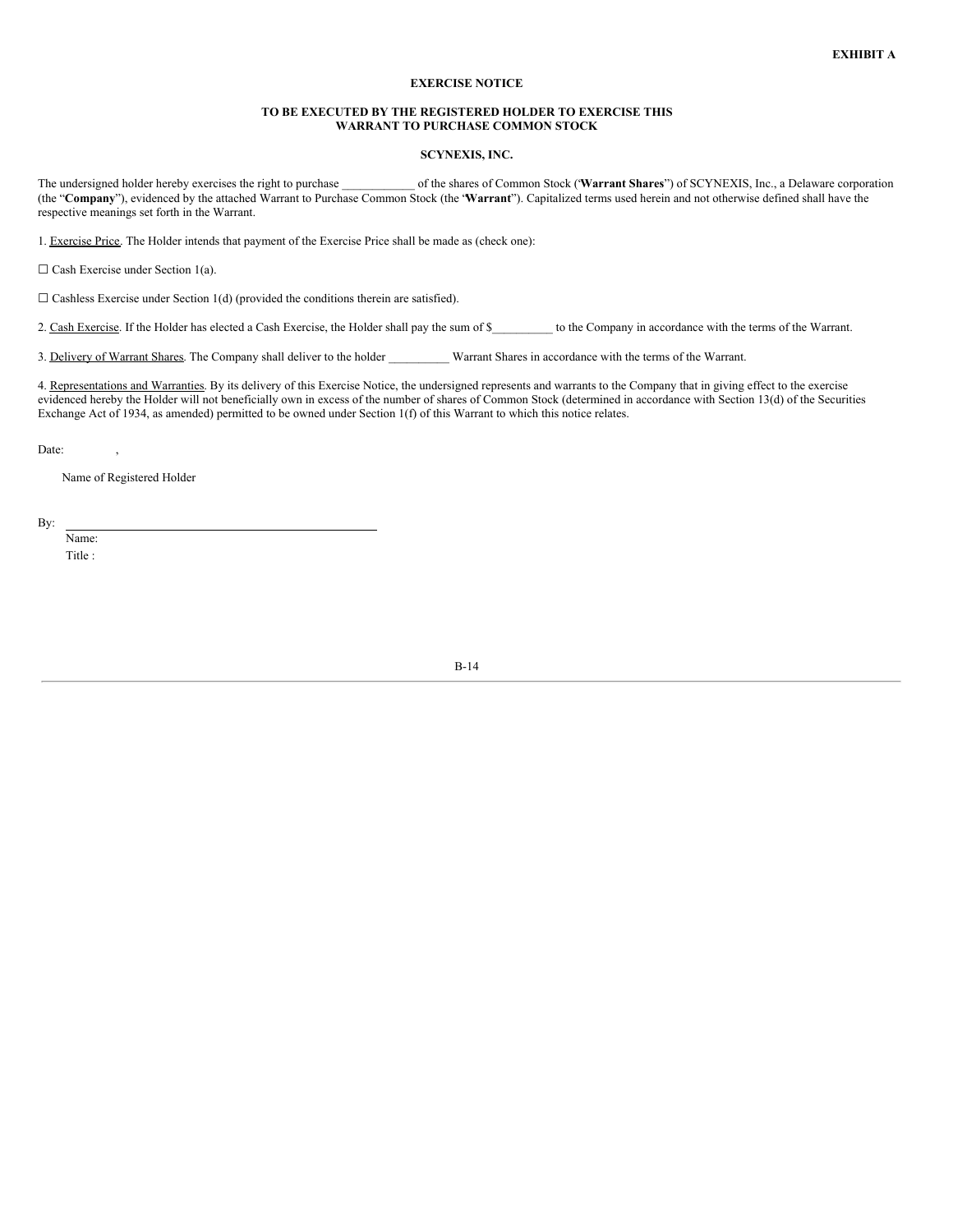**\$200,000,000**

# **SCYNEXIS**

**Common Stock Preferred Stock Debt Securities Warrants**

 $\mathcal{L}=\mathcal{L}^{\mathcal{L}}$  , where  $\mathcal{L}^{\mathcal{L}}$  , we have the set of the set of the set of the set of the set of the set of the set of the set of the set of the set of the set of the set of the set of the set of the set of

From time to time, we may offer and sell up to an aggregate amount of \$200,000,000 any combination of the securities described in this prospectus, either individually or in combination. We may also offer common stock or preferred stock upon conversion of debt securities, common stock upon conversion of preferred stock, or common stock, preferred stock or debt securities upon the exercise of warrants.

We will provide the specific terms of these offerings and securities in one or more supplements to this prospectus. We may also authorize one or more free writing prospectuses to be provided to you in connection with these offerings. The prospectus supplement and any related free writing prospectus may also add, update or change information contained in this prospectus. You should carefully read this prospectus, the applicable prospectus supplement and any related free writing prospectus, as well as any documents incorporated by reference, before buying any of the securities being offered.

Our common stock is listed on The Nasdaq Global Market under the trading symbol "SCYX." OnDecember 30, 2020, the last reported sale price of our common stock was \$7.28 per share. The applicable prospectus supplement will contain information, where applicable, as to other listings, if any, on The Nasdaq Global Market or other securities exchange of the securities covered by the applicable prospectus supplement.

Investing in our securities involves a high degree of risk. You should review carefully the risks and uncertainties described under the heading "Risk Factors" contained in the applicable prospectus supplement and in any free writing prospectuses we have authorized for use in connection with a specific offering, and under **similar headings in the other documents that are incorporated by reference into this prospectus.**

This prospectus may not be used to consummate a sale of securities unless accompanied by a prospectus supplement.

The securities may be sold directly by us to investors, through agents designated from time to time or to or through underwriters or dealers, on a continuous or delayed basis. The supplements to this prospectus will provide the specific terms of the plan of distribution. If any agents or underwriters are involved in the sale of any securities with respect to which this prospectus is being delivered, the names of such agents or underwriters and any applicable fees, commissions, discounts and over-allotment options will be set forth in a prospectus supplement. The price to the public of such securities and the net proceeds that we expect to receive from such sale will also be set forth in a prospectus supplement.

Neither the Securities and Exchange Commission nor any state securities commission has approved or disapproved of these securities or determined if this **prospectus is truthful or complete. Any representation to the contrary is a criminal offense.**

> **\_\_\_\_\_\_\_\_\_\_\_\_\_\_\_\_\_\_\_\_\_ The date of this prospectus is January 8, 2021.**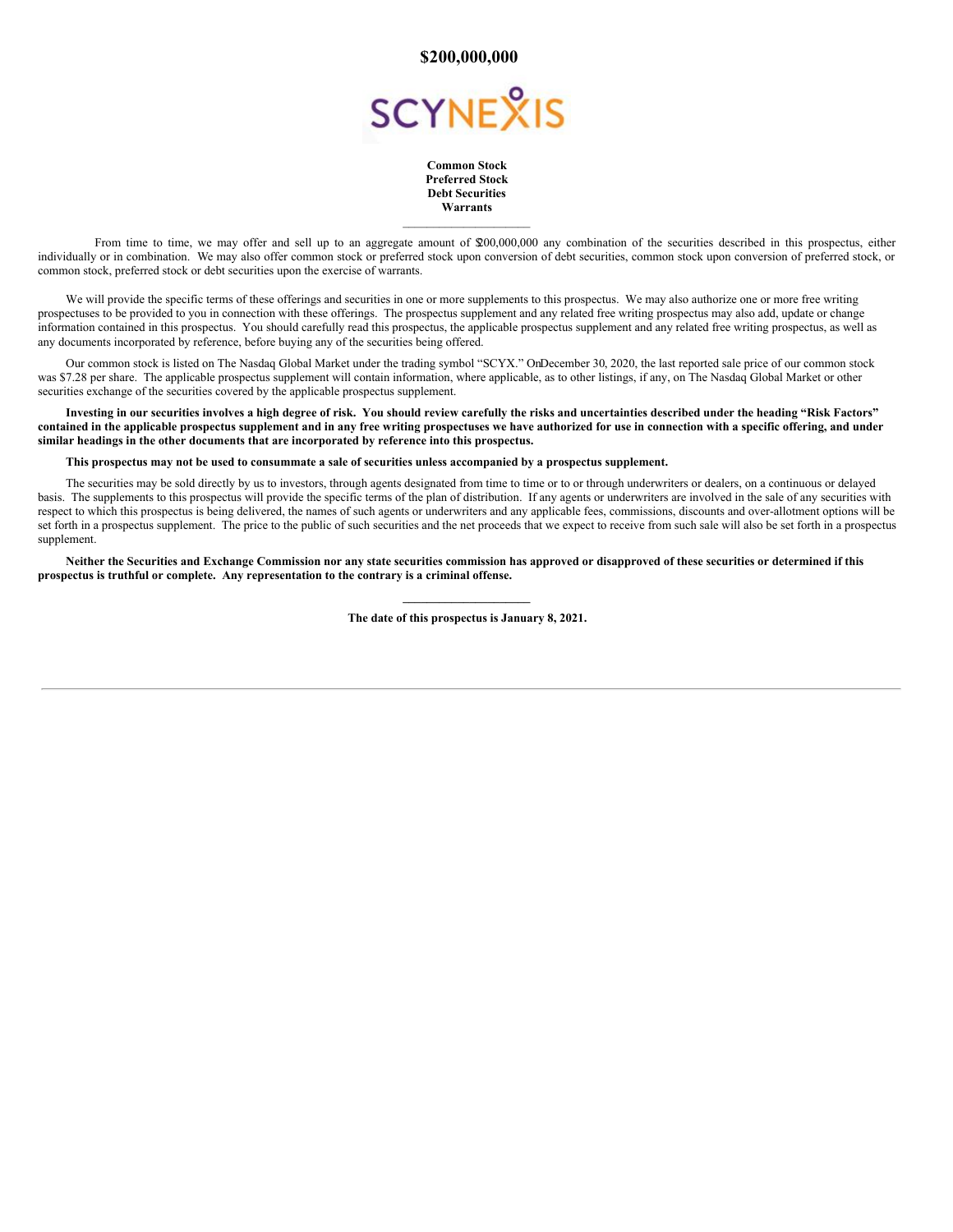| 6  |
|----|
| 8  |
| 10 |
| 11 |
| 15 |
| 22 |
| 24 |
| 28 |
| 30 |
| 30 |
| 30 |
| 30 |
|    |

# <span id="page-60-0"></span> $\mathcal{L}_\text{max}$ **ABOUT THIS PROSPECTUS**

This prospectus is part of a registration statement on Form S-3 that we filed with the Securities and Exchange Commission, or SEC, utilizing a "shelf" registration process. Under this shelf registration statement, we may, from time to time, offer and sell, either individually or in combination, in one or more offerings, up to a total dollar amount of \$200,000,000 any of the securities described in this prospectus. This prospectus provides you with a general description of the securities we may offer.

Each time we offer securities under this prospectus, we will provide a prospectus supplement that will contain more specific information about the terms of that offering. We may also authorize one or more free writing prospectuses to be provided to you that may contain material information relating to these offerings. The prospectus supplement and any related free writing prospectus that we may authorize to be provided to you may also add, update or change any of the information contained in this prospectus or in the documents that we have incorporated by reference into this prospectus. We urge you to read carefully this prospectus, any applicable prospectus supplement and any free writing prospectuses we have authorized for use in connection with a specific offering, together with the information incorporated herein by reference as described under the heading "Incorporation of Certain Information by Reference," before buying any of the securities being offered.

## This prospectus may not be used to consummate a sale of securities unless it is accompanied by a prospectus supplement.

You should rely only on the information contained in, or incorporated by reference into, this prospectus and any applicable prospectus supplement, along with the information contained in any free writing prospectuses we have authorized for use in connection with a specific offering. We have not authorized anyone to provide you with different or additional information. This prospectus is an offer to sell only the securities offered hereby, but only under circumstances and in jurisdictions where it is lawful to do so.

The information appearing in this prospectus, any applicable prospectus supplement or any related free writing prospectus is accurate only as of the date on the front of the document and any information we have incorporated by reference is accurate only as of the date of the document incorporated by reference, regardless of the time of delivery of this prospectus, any applicable prospectus supplement or any related free writing prospectus, or any sale of a security. Our business, financial condition, results of operations and prospects may have changed since those dates.

This prospectus contains summaries of certain provisions contained in some of the documents described herein, but reference is made to the actual documents for complete information. All of the summaries are qualified in their entirety by the actual documents. Copies of some of the documents referred to herein have been filed, will be filed or will be incorporated by reference as exhibits to the registration statement of which this prospectus is a part, and you may obtain copies of those documents as described below under the section entitled "Where You Can Find More Information."

i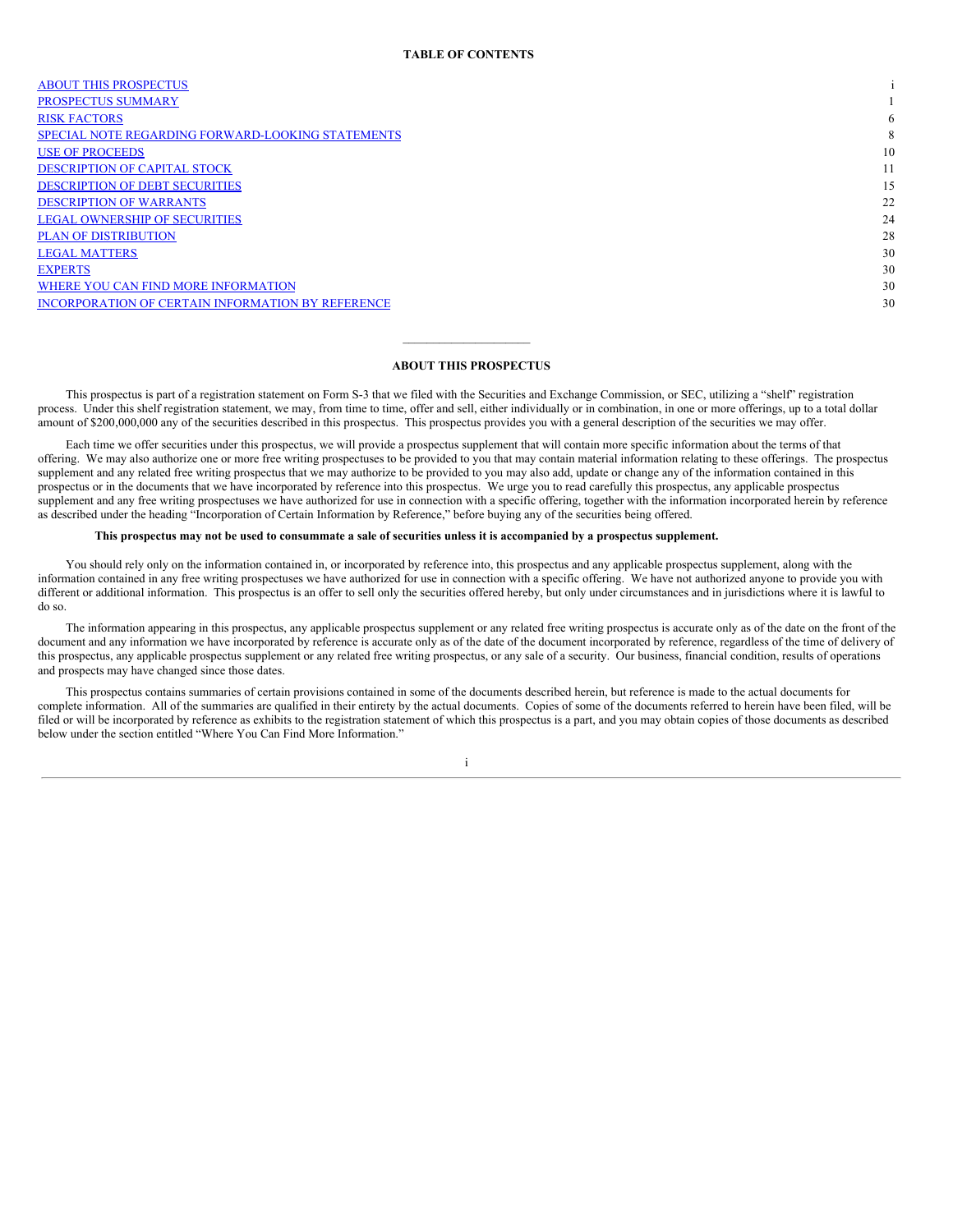This prospectus contains and incorporates by reference market dataand industry statistics and forecasts that are based on independent industry publications and other publicly available information. Although we believe these sources are reliable, we do not guarantee the accuracy or completeness of this information and we have not independently verified this information. Although we are not aware of any misstatements regarding the market and industry data presented in this prospectus and the documents incorporated herein by reference, these estimates involve risks and uncertainties and are subject to change based on various factors, including those discussed under the heading "Risk Factors" contained in the applicable prospectus supplement and any related free writing prospectus, and under similar headings in the other documents that are incorporated by reference into this prospectus. Accordingly, investors should not place undue reliance on this information.

This prospectus and the information incorporated herein by reference include trademarks, service marks and trade names owned by us or other companies. All trademarks, service marks and trade names included or incorporated by reference into this prospectus, any applicable prospectus supplement or any related free writing prospectus are the property of their respective owners.

| ٠<br>٠ |  |  |
|--------|--|--|
|        |  |  |
|        |  |  |
|        |  |  |
|        |  |  |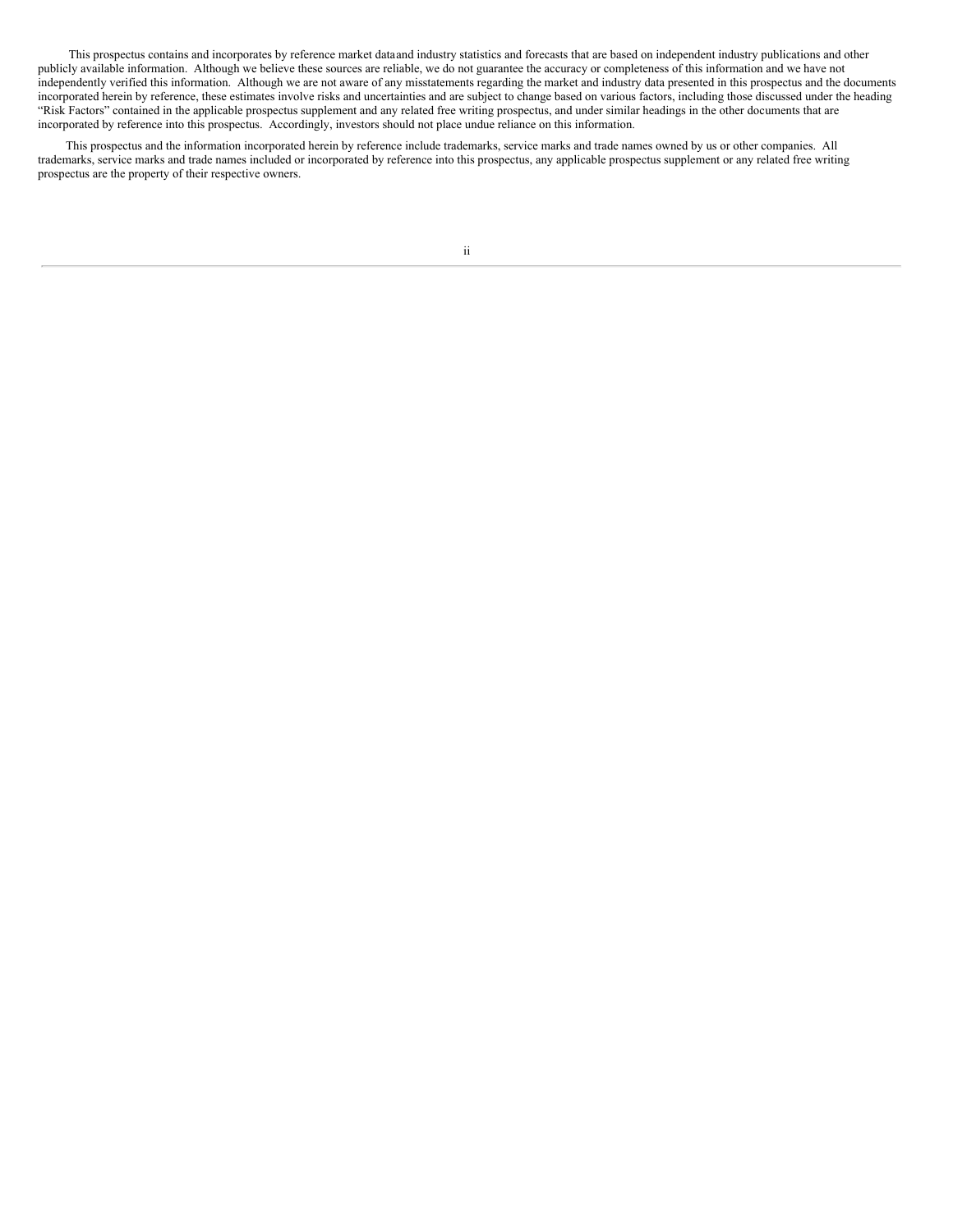## <span id="page-62-0"></span>**PROSPECTUS SUMMARY**

This summary highlights selected information contained elsewhere in this prospectus or incorporated by reference in this prospectus, and does not contain all of the information that you need to consider in making your investment decision. You should carefully read the entire prospectus, the applicable prospectus supplement and any related free writing prospectus, including the risks of investing in our securities discussed under the heading "Risk Factors" contained in the applicable prospectus supplement and any related free writing prospectus, and under similar headings in the other documents that are incorporated by reference into this prospectus. You should also carefully read the information incorporated by reference into this prospectus, including our financial statements, and the exhibits to the *registration statement of which this prospectus is a part.*

References in this prospectus to "SCYNEXIS", "the Company," "we", "us" and "our" refer to SCYNEXIS, Inc., a Delaware corporation, and its consolidated *subsidiaries, if any, unless otherwise specified.*

## **SCYNEXIS, Inc.**

## **Overview**

SCYNEXIS, Inc. is pioneering innovative medicines to potentially help millions of patients worldwide in need of new options to overcome and prevent difficult-to-treat and drug resistant infections. We are developing our lead product candidate, ibrexafungerp, as a broad-spectrum, intravenous (IV)/oral agent for multiple indications in both the community and hospital settings. We recently received the acceptance letter from the U.S. Food and Drug Administration (FDA) for our New Drug Application (NDA) for ibrexafungerp for the treatment of vulvovaginal candidiasis (VVC, also known as vaginal yeast infection). We are also continuing latestage clinical development for the prevention of recurrent VVC as well as the treatment of life-threatening invasive fungal infections in hospitalized patients.

Ibrexafungerp, the first representative of a novel class of antifungal agents called triterpenoids and designated by the suffix "-fungerp", is a structurally distinct glucan synthase inhibitor that has shown *in vitro* and *in vivo* activity against a broad range of human fungal pathogens such as*Candida* and *Aspergillus* species, including multidrug-resistant strains, as well as *Pneumocystis, Coccidioides, Histoplasma* and *Blastomyces* species. *Candida* and *Aspergillus* species are the fungi responsible for approximately 85% of all invasive fungal infections in the United States (U.S.) and Europe. To date, we have characterized the antifungal activity, pharmacokinetics, and safety profile of the oral and IV formulations of ibrexafungerp in multiple *in vitro*, *in vivo*, and clinical studies. The FDA has granted Qualified Infectious Disease Product (QIDP) and Fast Track designations for the formulations of ibrexafungerp for the indications of VVC (including prevention of recurrent VVC), invasive candidiasis (IC) (including candidemia), and invasive aspergillosis (IA), and has granted Orphan Drug designations for the IC and IA indications. These designations may provide us with additional market exclusivity and expedited regulatory paths.

We recently announced that the FDA has accepted for filing our NDA for ibrexafungerp for the treatment of VVC, also known as vaginal yeast infections. The FDA has granted this application Priority Review, a designation which is granted to applications for potential drugs that, if approved, would be significant improvements in the safety or effectiveness of the treatment of serious conditions when compared to standard applications. Under the Prescription Drug User Fee Act (PDUFA), the FDA has set a target action date of June 1, 2021. Additionally, the FDA has communicated that it is not currently planning to hold an advisory committee meeting to discuss the application. The NDA is supported by positive results from two Phase 3, randomized, double-blind, placebo-controlled, multi-center studies (VANISH-303 and VANISH-306), in which oral ibrexafungerp demonstrated statistically superior efficacy and a favorable tolerability profile in women with VVC.

## **Company Information**

We were originally incorporated in Delaware in November 1999 as ScyRex, Inc. We subsequently changed our name to SCYNEXIS Chemistry & Automation, Inc. in April 2000 and to SCYNEXIS, Inc. in June 2002. Our principal executive offices are located at 1 Evertrust Plaza, 13th Floor, Jersey City, NJ 07302-6548, and our telephone number is (201) 884-5485. Our website address is *www.scynexis.com*. The information contained on our website is not incorporated by reference into this prospectus, and you should not consider any information contained on, or that can be accessed through, our website as part of this prospectus or in deciding whether to purchase our securities.

## **Risk Factors Associated with Our Business**

Our business is subject to numerous risks, as more fully described in the section entitled "Risk Factors" immediately following this prospectus summary. You should read these risks, and the risks incorporated by reference into this prospectus, before you invest in our common stock. In particular, our risks include, but are not limited to, the following:

• We believe our current cash and cash equivalents will be sufficient to fund our business only for a limited amount of time, and if we are not able to raise additional funds, we may be unable to continue as a going concern;

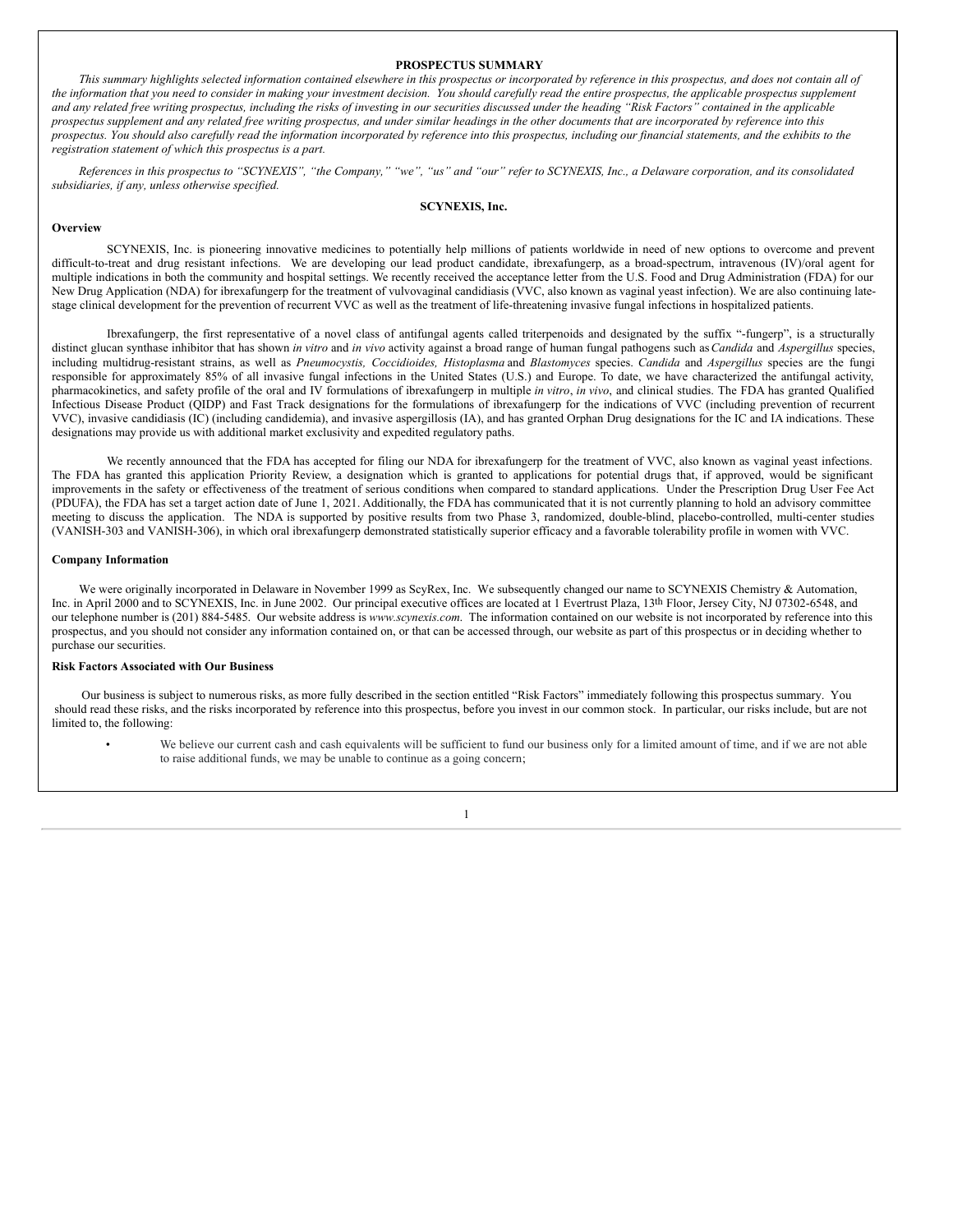- Our business could be adversely affected by the COVID-19 outbreak, in regions where we orthird parties on which we rely have significant concentrations of clinical trial sites, manufacturing facilities, or other business operations;
- We have never been profitable, we have no products approved for commercial sale, and to date we have not generated any revenue from product sales. As a result, our ability to curtail our losses and reach profitability is unproven, and we may never achieve or sustain profitability;
- Our operating activities may be restricted as a result of covenants related to the indebtedness under our senior convertible notes and we may be required to repay the notes in an event of default, which could have a materially adverse effect on our business;
- We cannot be certain that ibrexafungerp will receive regulatory approval, and without regulatory approval we will not be able to market ibrexafungerp. Regulatory approval is a lengthy, expensive and uncertain process;
- Although both the oral and IV formulations ofibrexafungerp have been granted Qualified Infectious Disease Product status and Fast Track designation, this does not guarantee that the length of the FDA review process will be significantly shorter than otherwise, or that ibrexafungerp will ultimately be approved by the FDA;
- Delays in the commencement, enrollment and completion of clinical trials could result in increased costs to us and delay or limit our ability to obtain regulatory approval for ibrexafungerp or any future product candidates;
- Clinical failure can occur at any stage of clinical development. Because the results of earlier clinical trials are not necessarily predictive of future results, any product candidate we or our current or potential future partners advance through clinical trials may not have favorable results in later clinical trials or receive regulatory approval;
- The environment in which our regulatory submissions may be reviewed changes over time, which may make it more difficult to obtain regulatory approval of any of our product candidates we may seek to develop or commercialize; and
- Sales of our common stock to Aspire Capital may cause substantial dilution to our existing stockholders and the sale of the shares of our common stock acquired by Aspire Capital could cause the price of our common stock to decline.

## **The Securities We May Offer**

We may offer shares of our common stock and preferred stock, various series of debt securities and/or warrants to purchase any of such securities, either individually or in combination, up to a total dollar amount of \$200,000,000, from time to time under this prospectus, together with the applicable prospectus supplement and any related free writing prospectus, at prices and on terms to be determined by market conditions at the time of any offering. We may also offer common stock, preferred stock and/or debt securities upon the exercise of warrants. This prospectus provides you with a general description of the securities we may offer. Each time we offer a type or series of securities under this prospectus, we will provide a prospectus supplement that will describe the specific amounts, prices and other important terms of the securities, including, to the extent applicable:

- designation or classification;
- aggregate principal amount or aggregate offering price;
- maturity date, if applicable;
- original issue discount, if any;
- rates and times of payment of interest or dividends, if any;
- redemption, conversion, exercise, exchange or sinking fund terms, if any;
- conversion or exchange prices or rates, if any, and, if applicable, any provisions for changes to or adjustments in the conversion or exchange prices or rates and in the securities or other property receivable upon conversion or exchange;
- ranking;

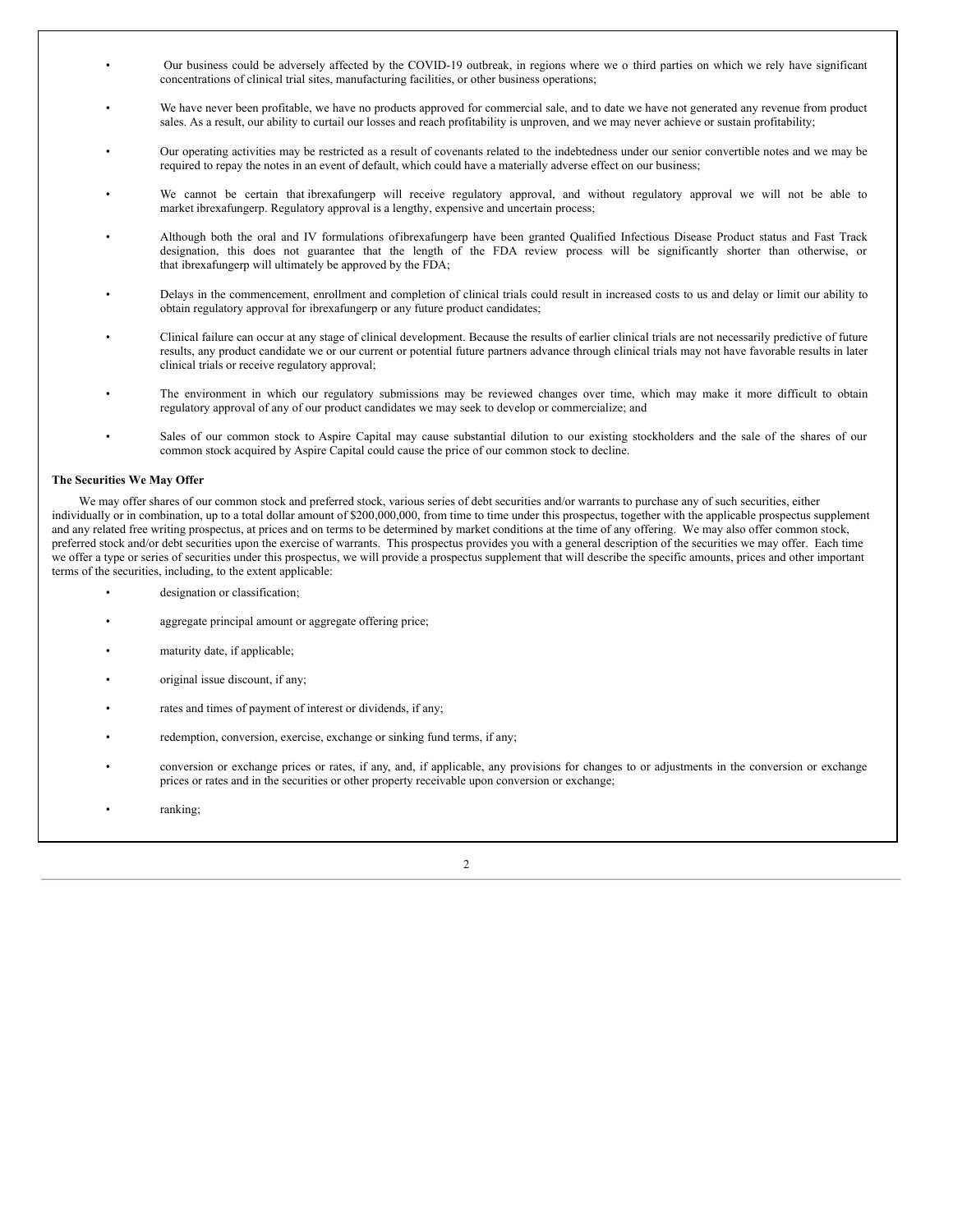- restrictive covenants, if any;
- voting or other rights, if any; and
- material or special U.S. federal income tax considerations, if any.

The applicable prospectus supplement and any related free writing prospectus that we may authorize to be provided to you may also add, update or change any of the information contained in this prospectus or in the documents we have incorporated by reference. However, no prospectus supplement or free writing prospectus will offer a security that is not registered and described in this prospectus at the time of the effectiveness of the registration statement of which this prospectus is a part.

We may sell the securities directly to investors or to or through agents, underwriters or dealers. We, and our agents or underwriters, reserve the right to accept or reject all or part of any proposed purchase of securities. If we do offer securities to or through agents or underwriters, we will include in the applicable prospectus supplement:

- the names of those agents or underwriters;
- applicable fees, discounts and commissions to be paid to them;
- details regarding over-allotment options, if any; and
- the net proceeds to us.

## THIS PROSPECTUS MAY NOT BE USED TO CONSUMMATE A SALE OF SECURITIES UNLESS IT IS ACCOMPANIED BY A PROSPECTUS **SUPPLEMENT.**

*Common Stock*. We may issue shares of our common stock from time to time. The holders of our common stock are entitled to one vote for each share held of record on all matters submitted to a vote of stockholders. Subject to preferences that may be applicable to any outstanding shares of preferred stock, the holders of common stock are entitled to receive ratably such dividends as may be declared by our board of directors out of legally available funds. Upon our liquidation, dissolution or winding up, holders of our common stock are entitled to share ratably in all assets remaining after payment of liabilities and the liquidation preferences of any outstanding shares of preferred stock. Holders of common stock have no preemptive rights and no right to convert their common stock into any other securities. There are no redemption or sinking fund provisions applicable to our common stock. In this prospectus, we have summarized certain general features of our common stock under "Description of Capital Stock — Common Stock." We urge you, however, to read the applicable prospectus supplement (and any related free writing prospectus that we may authorize to be provided to you) related to any common stock being offered.

*Preferred Stock.* We may issue shares of our preferred stock from time to time, in one or more series. Our board of directors will determine the designations, voting powers, preferences and rights of the preferred stock, as well as the qualifications, limitations or restrictions thereof, including dividend rights, conversion rights, preemptive rights, terms of redemption or repurchase, liquidation preferences, sinking fund terms and the number of shares constituting any series or the designation of any series. Convertible preferred stock will be convertible into our common stock or exchangeable for other securities. Conversion may be mandatory or at the holders' option and would be at prescribed conversion rates.

If we sell any series of preferred stock under this prospectus, we willfix the designations, voting powers, preferences and rights of the preferred stock of each series we issue under this prospectus, as well as the qualifications, limitations or restrictions thereof, in the certificate of designation relating to that series. We will file as an exhibit to the registration statement of which this prospectus is a part, or will incorporate by reference from reports that we file with the SEC, the form of any certificate of designation that contains the terms of the series of preferred stock we are offering. In this prospectus, we have summarized certain general features of the preferred stock under "Description of Capital Stock — Preferred Stock." We urge you, however, to read the applicable prospectus supplement (and any related free writing prospectus that we may authorize to be provided to you) related to the series of preferred stock being offered, as well as the complete certificate of designation that contains the terms of the applicable series of preferred stock.

*Debt Securities.* We may issue debt securities from time to time, in one or more series, as either senior or subordinated debt or as senior or subordinated convertible debt. The senior debt securities will rank equally with any other unsecured and unsubordinated debt. The subordinated debt securities will be subordinate and junior in right of payment, to the extent and in the manner described in the instrument governing the debt, to all of our senior indebtedness. Convertible debt securities will be convertible into or exchangeable for our common stock or other securities. Conversion may be mandatory or at the holders' option and would be at prescribed conversion rates.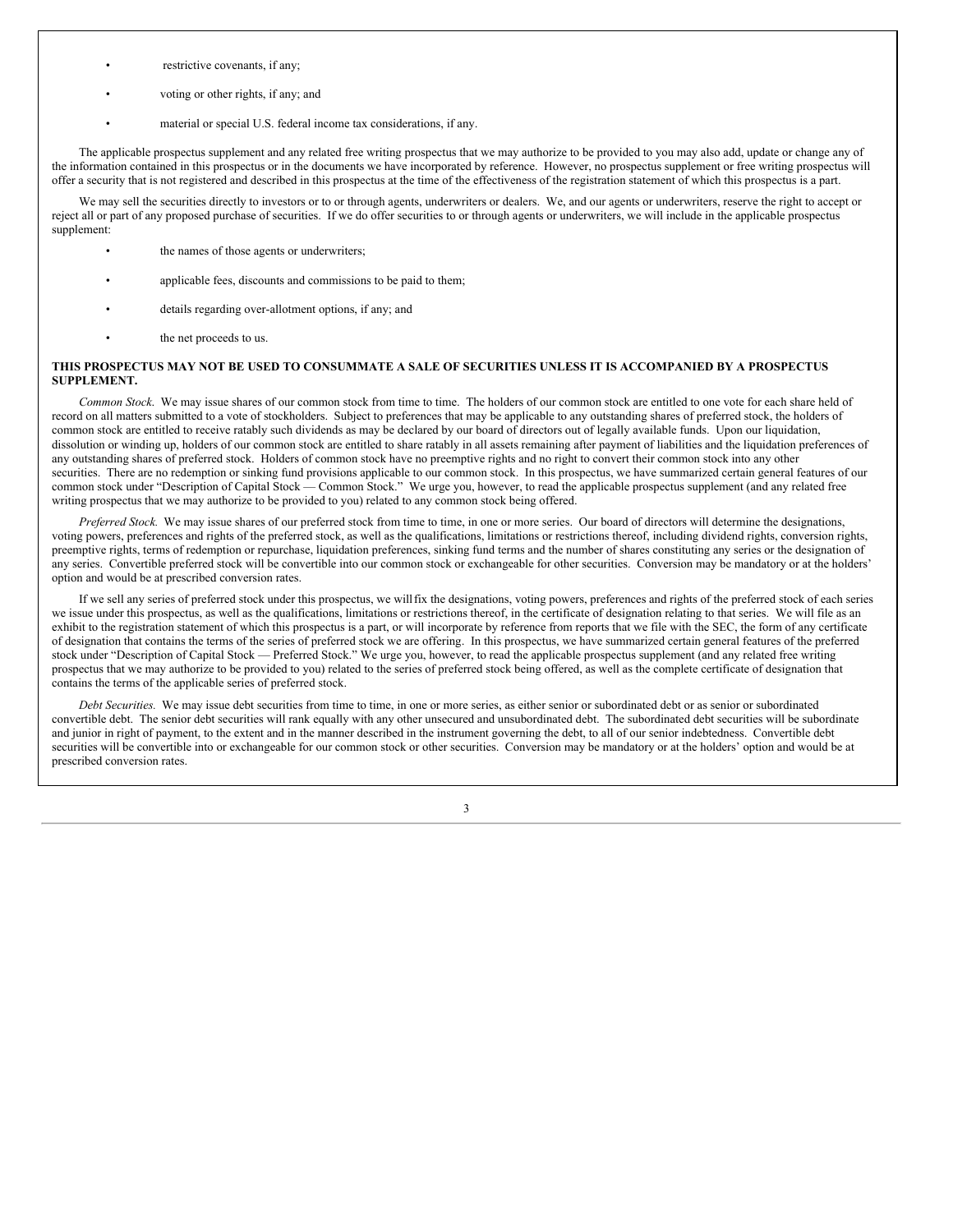Any debt securities issued under this prospectus will be issued under one or more documents called indentures, which are contracts between us and a national banking association or other eligible party, as trustee. In this prospectus, we have summarized certain general features of the debt securities under "Description of Debt Securities." We urge you, however, to read the applicable prospectus supplement (and any free writing prospectus that we may authorize to be provided to you) related to the series of debt securities being offered, as well as the complete indentures that contain the terms of the debt securities. We have filed the form of indenture as an exhibit to the registration statement of which this prospectus is a part, and supplemental indentures and forms of debt securities containing the terms of the debt securities being offered will be filed as exhibits to the registration statement of which this prospectus is a part or will be incorporated by reference from reports that we file with the SEC.

*Warrants.* We may issue warrants for the purchase of common stock, preferred stock and/or debt securities in one or more series. We may issue warrants independently or in combination with common stock, preferred stock and/or debt securities. In this prospectus, we have summarized certain general features of the warrants under "Description of Warrants." We urge you, however, to read the applicable prospectus supplement (and any related free writing prospectus that we may authorize to be provided to you) related to the particular series of warrants being offered, as well as any warrant agreements and warrant certificates that contain the terms of the warrants. We have filed forms of the warrant agreements and forms of warrant certificates containing the terms of the warrants that may be offered as exhibits to the registration statement of which this prospectus is a part. We will file as exhibits to the registration statement of which this prospectus is a part, or will incorporate by reference from reports that we file with the SEC, the form of warrant and/or the warrant agreement and warrant certificate, as applicable, that contain the terms of the particular series of warrants we are offering, and any supplemental agreements, before the issuance of such warrants.

Any warrants issued under this prospectus may be evidenced by warrant certificates. Warrants also may be issued under an applicable warrant agreement that we enter into with a warrant agent. We will indicate the name and address of the warrant agent, if applicable, in the prospectus supplement relating to the particular series of warrants being offered.

## **Use of Proceeds**

Except as described in any applicable prospectus supplement or in any free writing prospectuses we have authorized for use in connection with a specific offering, we currently intend to use the net proceeds from the sale of the securities offered by us hereunder, if any, for working capital and general corporate purposes. See "Use of Proceeds" in this prospectus.

## **The Nasdaq Global Market Listing**

Our common stock is listed on TheNasdaq Global Market under the symbol "SCYX." The applicable prospectus supplement will contain information, where applicable, as to other listings, if any, on The Nasdaq Global Market or any other securities market or other exchange of the securities covered by the applicable prospectus supplement.

## **Reverse Stock Split**

In July 2020, we implemented a 1-for-10 reverse stock split of our common stock and decreased the number of authorized shares of our common stock from 250,000,000 shares to 100,000,000 shares (the Reverse Stock Split). The par value per common share remained unchanged. Except where the context otherwise requires, share numbers in this prospectus reflect the 1-for-10 reverse stock split of our common stock.

## **Selected Financial Data**

The following selected financial data has been derived from our audited financial statements included in our Annual Report on Form 10-K filed with the SEC on March 11, 2020, and our unaudited financial statements included in our Quarterly Report on Form 10-Q filed with the SEC on May 11, 2020, as adjusted to reflect the Reverse Stock Split for all periods presented. Our historical results are not indicative of the results that may be expected in the future and results of interim periods are not indicative of the results for the entire year.

**Years Ended December 31,**

## **AS REPORTED (in thousands, except share and per share amounts):**

|                                                        |   | 2019       | 2018       |
|--------------------------------------------------------|---|------------|------------|
| Net loss                                               | S | (53.710)   | (12, 468)  |
| Net loss per share, basic and diluted                  |   | (0.96)     | (0.28)     |
| Weighted-average shares outstanding, basic and diluted |   | 56,081,384 | 43,883,995 |
| Common shares outstanding at year-end                  |   | 97,413,721 | 47,971,989 |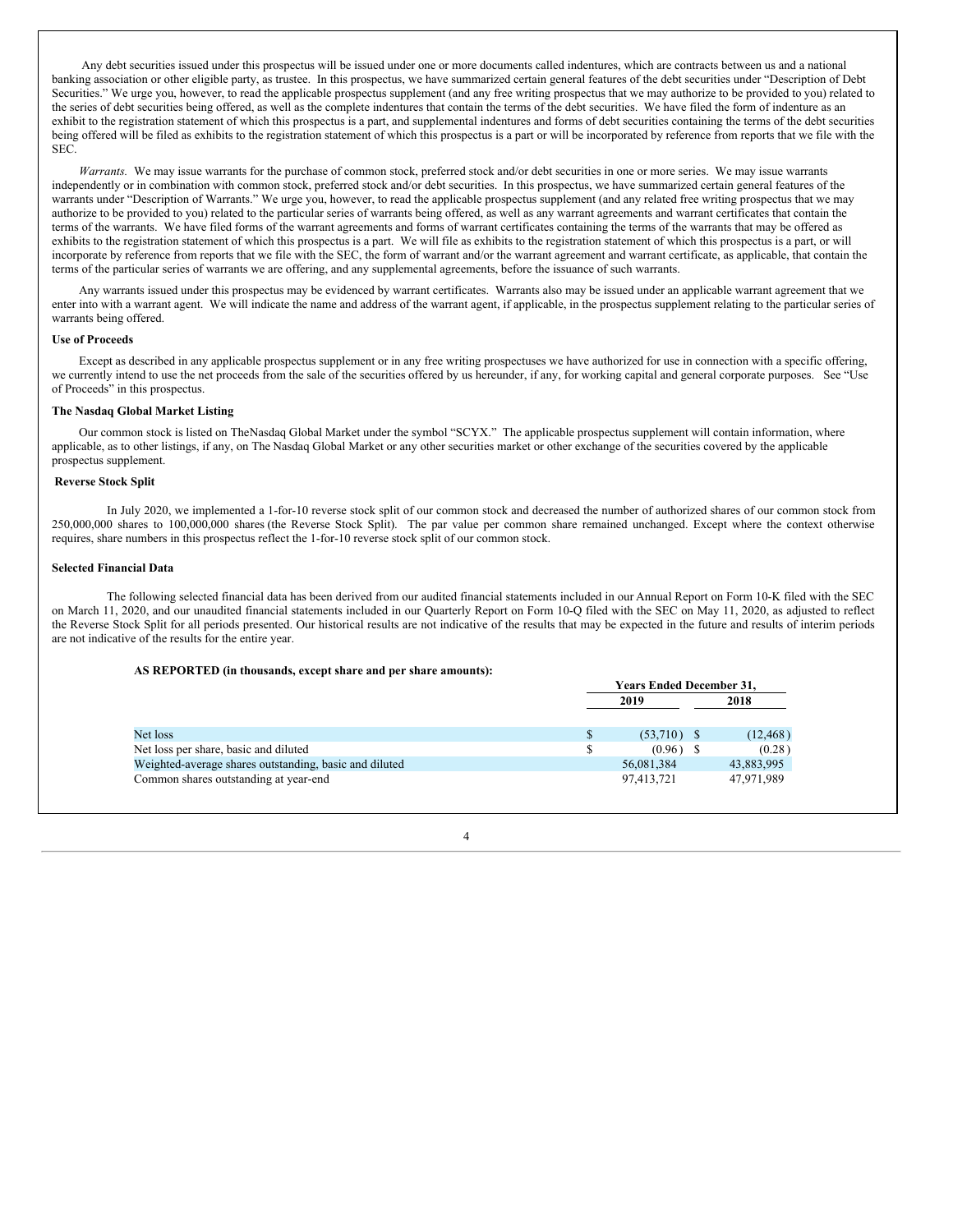|                                                        |    | <b>Three Months Ended</b><br>March 31. |  |              |
|--------------------------------------------------------|----|----------------------------------------|--|--------------|
|                                                        |    | 2020                                   |  | 2019         |
|                                                        |    | (unaudited)                            |  |              |
| Net loss                                               | \$ | (7.002)                                |  | (22,908)     |
| Net loss per share, basic and diluted                  | S  | (0.07)                                 |  | (0.46)       |
| Weighted-average shares outstanding, basic and diluted |    | 97,445,775                             |  | 49, 317, 575 |
| Common shares outstanding at period end                |    | 97.876.042                             |  | 50.232.429   |

## **AS ADJUSTED FOR ONE-FOR-TEN REVERSE STOCK**

**SPLIT (unaudited, in thousands, except share and per share amounts):**

| <u>De est e l'assaucurant en chomometrol</u> circologia denne a meta loca desarta metrologia |                                                 |             |  |           |
|----------------------------------------------------------------------------------------------|-------------------------------------------------|-------------|--|-----------|
|                                                                                              | <b>Years Ended December 31.</b><br>2019<br>2018 |             |  |           |
|                                                                                              |                                                 |             |  |           |
|                                                                                              |                                                 | (unaudited) |  |           |
| Net loss                                                                                     |                                                 | (53.710)    |  | (12, 468) |
| Net loss per share, basic and diluted                                                        | S                                               | (9.58)      |  | (2.84)    |
| Weighted-average shares outstanding, basic and diluted                                       |                                                 | 5,608,138   |  | 4,388,399 |
| Common shares outstanding at year-end                                                        |                                                 | 9,741,372   |  | 4,797,198 |

|                                                        |   | <b>Three Months Ended</b><br>March 31. |           |  |
|--------------------------------------------------------|---|----------------------------------------|-----------|--|
|                                                        |   | 2020                                   | 2019      |  |
|                                                        |   | (unaudited)                            |           |  |
| Net loss                                               | S | (7,002)                                | (22,908)  |  |
| Net loss per share, basic and diluted                  | S | $(0.72)$ \$                            | (4.64)    |  |
| Weighted-average shares outstanding, basic and diluted |   | 9,744,577                              | 4,931,757 |  |
| Common shares outstanding at period end                |   | 9,787,604                              | 5,023,242 |  |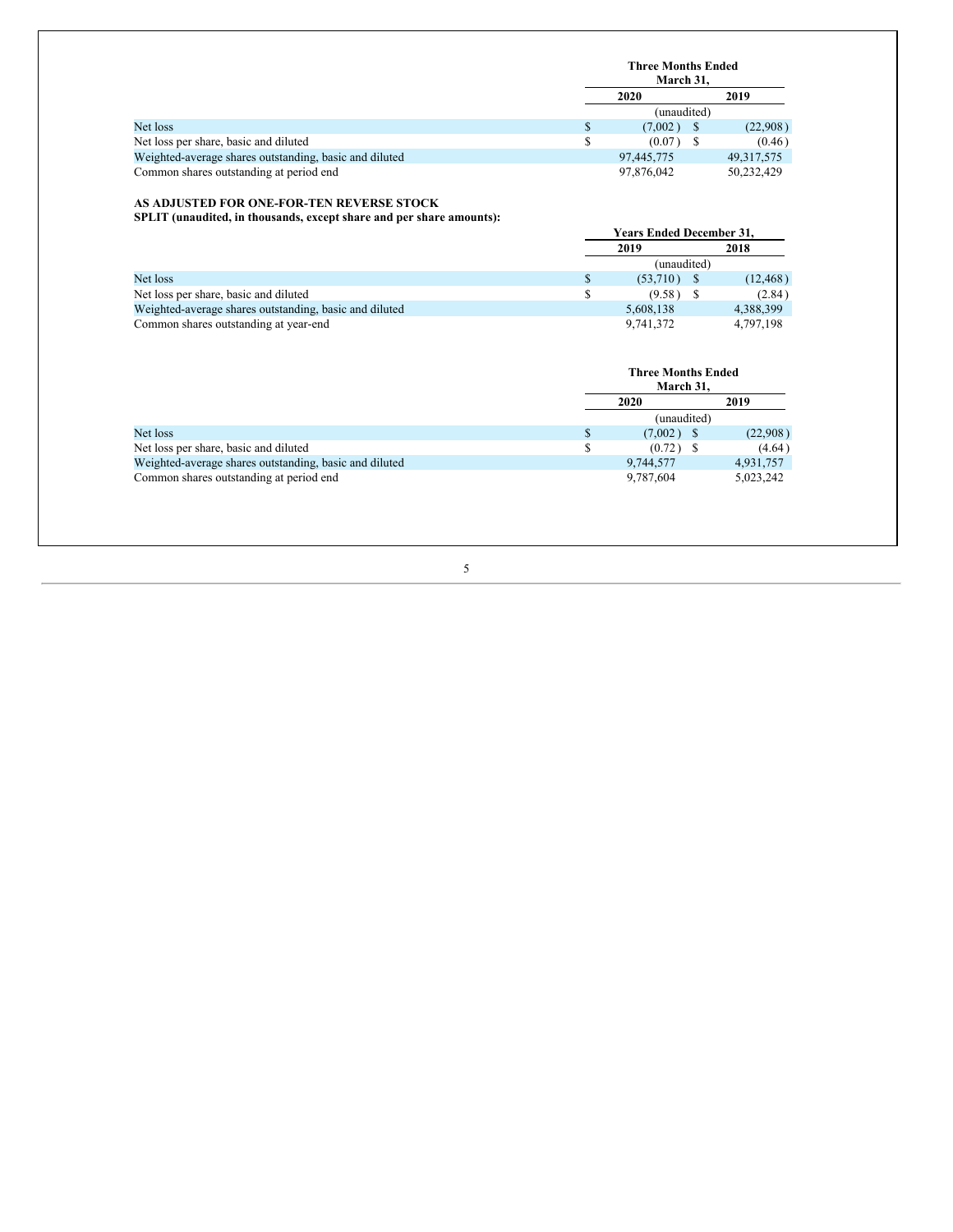## <span id="page-67-0"></span>**RISK FACTORS**

Investing in our securities involves a high degree of risk. Before deciding whether to invest in our securities, you should consider carefully the risks and uncertainties described under the heading "Risk Factors" contained in the applicable prospectus supplement and any related free writing prospectus,and discussed under the section entitled "Risk Factors" contained in our most recent Annual Report on Form 10-K and in our most recent Quarterly Report on Form 10-Q, as well as any amendments thereto reflected in subsequent filings with the SEC, which are incorporated by reference into this prospectus in their entirety, together with other information in this prospectus, the documents incorporated by reference and any free writing prospectus that we may authorize for use in connection with this offering. The risks described in these documents are not the only ones we face, but those that we consider to be material. There may be other unknown or unpredictable economic, business, competitive, regulatory or other factors that could have material adverse effects on our future results. Past financial performance may not be a reliable indicator of future performance, and historical trends should not be used to anticipate results or trends in future periods. If any of these risks actually occurs, our business, financial condition, results of operations or cash flow could be seriously harmed. This could cause the trading price of our common stock to decline, resulting in a loss of all or part of your investment. Please also read carefully the section below entitled "Special Note Regarding Forward-Looking Statements." Below is a summary of the risks we face:

- We believe our current cash and cash equivalents will be sufficient to fund our business only for a limited amount of time, and if we are not able to raise additional funds, we may be unable to continue as a going concern;
- Our business could be adversely affected by the COVID-19 outbreak, in regions where we or third parties on which we rely have significant concentrations of clinical trial sites, manufacturing facilities, or other business operations;
- We have never been profitable, we have no products approved for commercial sale, and to date we have not generated any revenue from product sales. As a result, our ability to curtail our losses and reach profitability is unproven, and we may never achieve or sustain profitability;
- Our operating activities may be restricted as a result of covenants related to the indebtedness under our senior convertible notes and we may be required to repay the notes in an event of default, which could have a materially adverse effect on our business;
- We cannot be certain that ibrexafungerp will receive regulatory approval, and without regulatory approval we will not be able to market ibrexafungerp. Regulatory approval is a lengthy, expensive and uncertain process;
- Although both the oral and IV formulations ofibrexafungerp have been granted Qualified Infectious Disease Product status and Fast Track designation, this does not guarantee that the length of the FDA review process will be significantly shorter than otherwise, or that ibrexafungerp will ultimately be approved by the FDA;
- Delays in the commencement, enrollment and completion of clinical trials could result in increased costs to us and delay or limit our ability to obtain regulatory approval for ibrexafungerp or any future product candidates;
- Clinical failure can occur at any stage of clinical development. Because the results of earlier clinical trials are not necessarily predictive of future results, any product candidate we or our current or potential future partners advance through clinical trials may not have favorable results in later clinical trials or receive regulatory approval;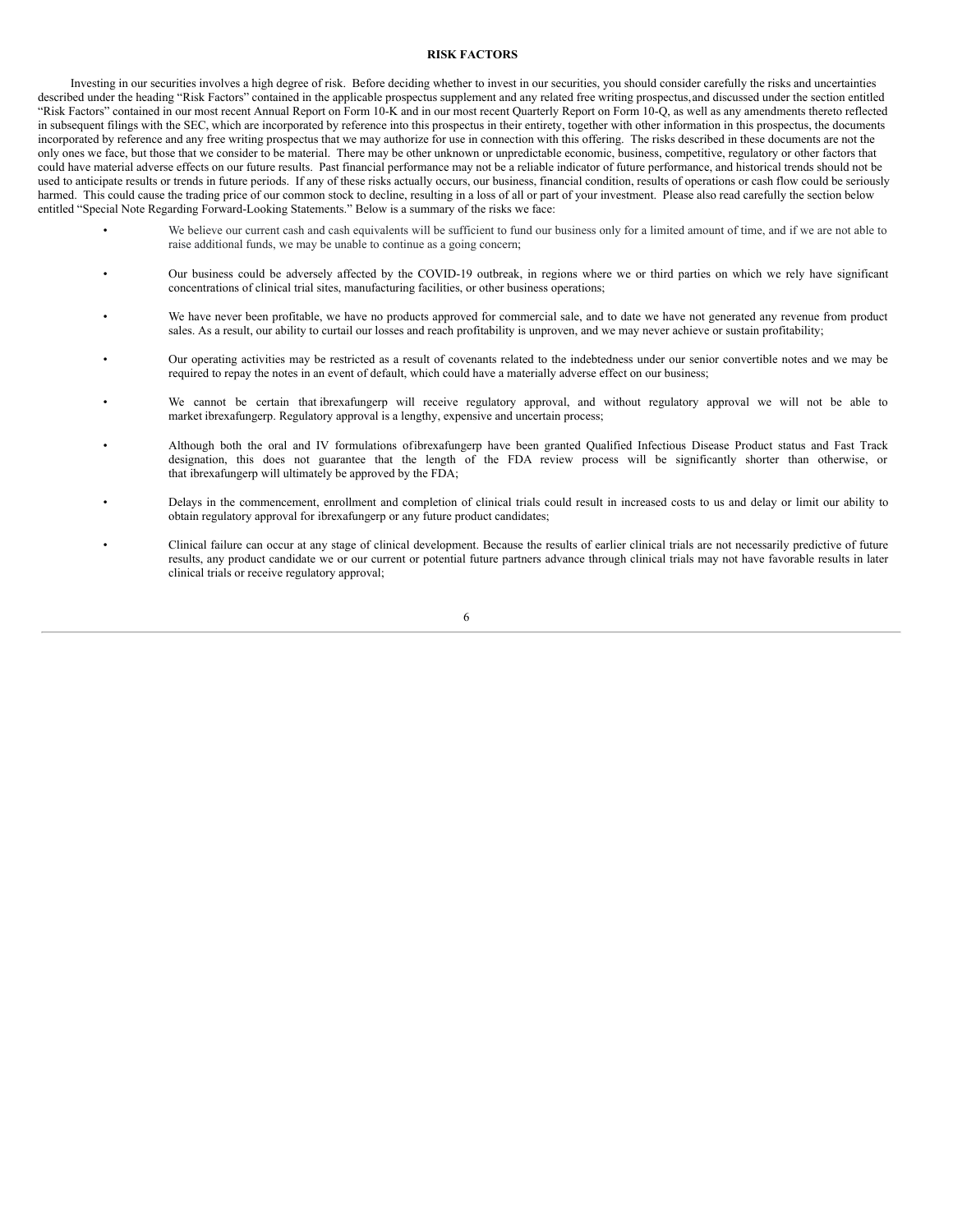- The environment in which our regulatorysubmissions may be reviewed changes over time, which may make it more difficult to obtain regulatory approval of any of our product candidates we may seek to develop or commercialize; and
- Sales of our common stock to Aspire Capital may cause substantial dilution to our existing stockholders and the sale of the shares of our common stock acquired by Aspire Capital could cause the price of our common stock to decline.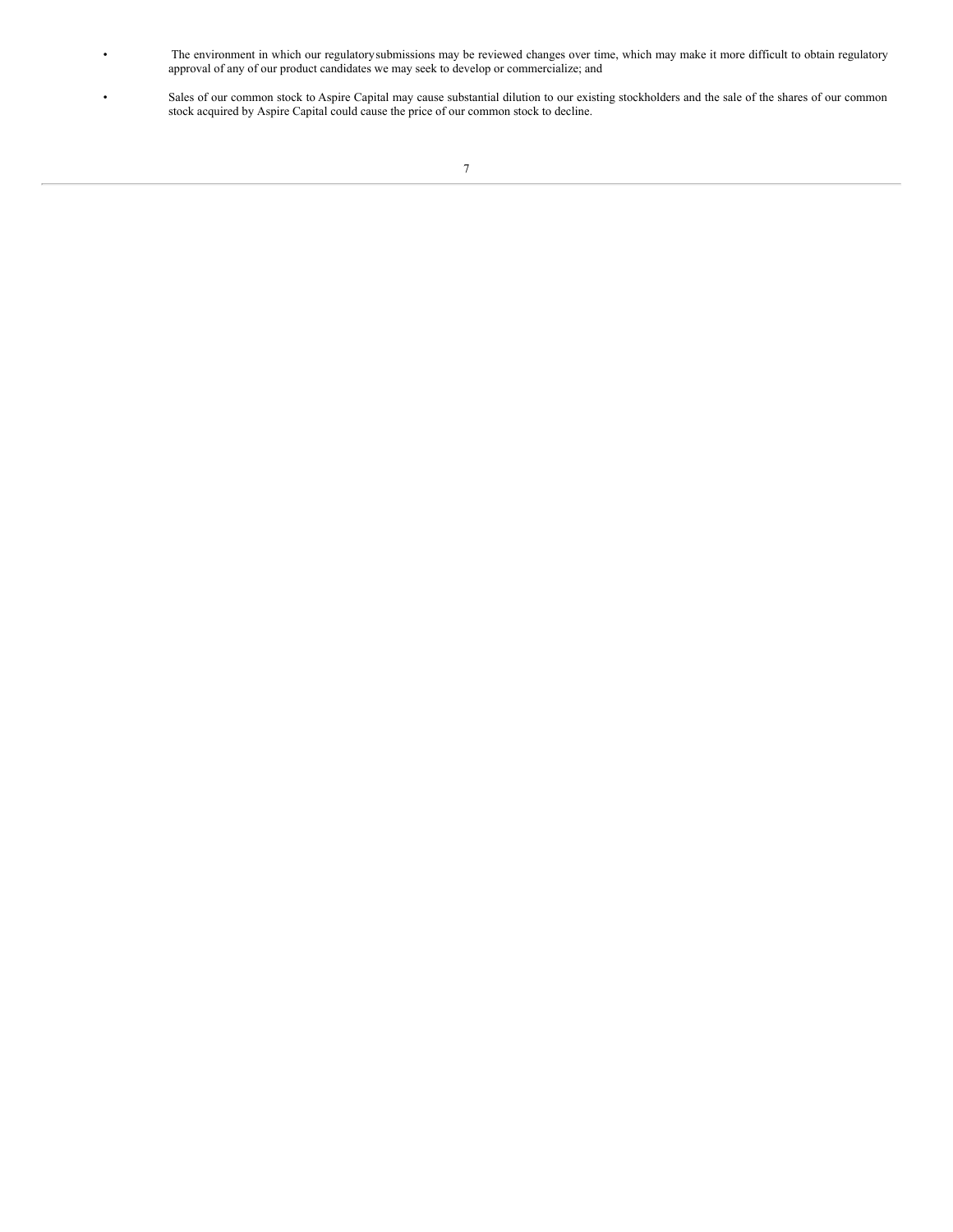## <span id="page-69-0"></span>**SPECIAL NOTE REGARDING FORWARD-LOOKING STATEMENTS**

This prospectus and the documents we have filed with the SEC that are incorporated by reference contain "forward-looking statements" within the meaning of Section 27A of the Securities Act of 1933, as amended, or the Securities Act, and Section 21E of the Securities Exchange Act of 1934, as amended, or the Exchange Act. These statements relate to future events or to our future operating or financial performance and involve known and unknown risks, uncertainties and other factors which may cause our actual results, performance or achievements to be materially different from any future results, performances or achievements expressed or implied by the forward-looking statements. Forward-looking statements include, but are not limited to, statements about:

- our ability to successfully develop ibrexafungerp, including an IV formulation of ibrexafungerp;
- our expectations regarding the benefits we will obtain from the oral and IV form of ibrexafungerp having been designated as a QIDP;
- our ability to obtain FDA approval of ibrexafungerp;
- our expectations regarding the devotion of our resources;
- our expected uses of the net proceeds to us from any specific offering;
- the expected costs of studies and when they will begin;
- our ability to scale up manufacturing to commercial scale;
- our reliance on third parties to conduct our clinical studies;
- our reliance on third-party contract manufacturers to manufacture and supply commercial supplies of ibrexafungerp for us;
- our expectations regarding the marketing of ibrexafungerp should we receive regulatory approval;
- our estimates of our expenses, ongoing losses, future revenue, capital requirements and our needs for or ability to obtain additional financing;
- our financial performance; and
- developments and projections relating to our competitors or our industry.

In some cases, you can identify forward-looking statements by terms such as "may," "will," "should," "could," "would," "expect," "plan," "anticipate," "believe," "estimate," "project," "predict," "potential" and similar expressions intended to identify forward-looking statements. These statements reflect our current views with respect to future events and are based on assumptions and are subject to risks and uncertainties. Given these uncertainties, you should not place undue reliance on these forward-looking statements. We discuss in greater detail many of these risks under the heading "Risk Factors" contained in the applicable prospectus supplement, in any free writing prospectuses we may authorize for use in connection with a specific offering, and in our most recent annual report on Form 10-K and in our most recent quarterly report on Form 10-Q, as well as any amendments thereto reflected in subsequent filings with the SEC, which are incorporated by reference into this prospectus in their entirety. Also, these forward-looking statements represent our estimates and assumptions only as of the date of the document containing the applicable statement. Unless required by law, we undertake no obligation to update or revise any forward-looking statements to reflect new information or future events or developments. Thus, you should not assume that our silence over time means that actual events are bearing out as expressed or implied in such forward-looking statements. You should read this prospectus, any applicable prospectus supplement, together with the documents we have filed with the SEC that are incorporated by reference and any free writing prospectus that we may authorize for use in connection with this offering completely and with the understanding that our actual future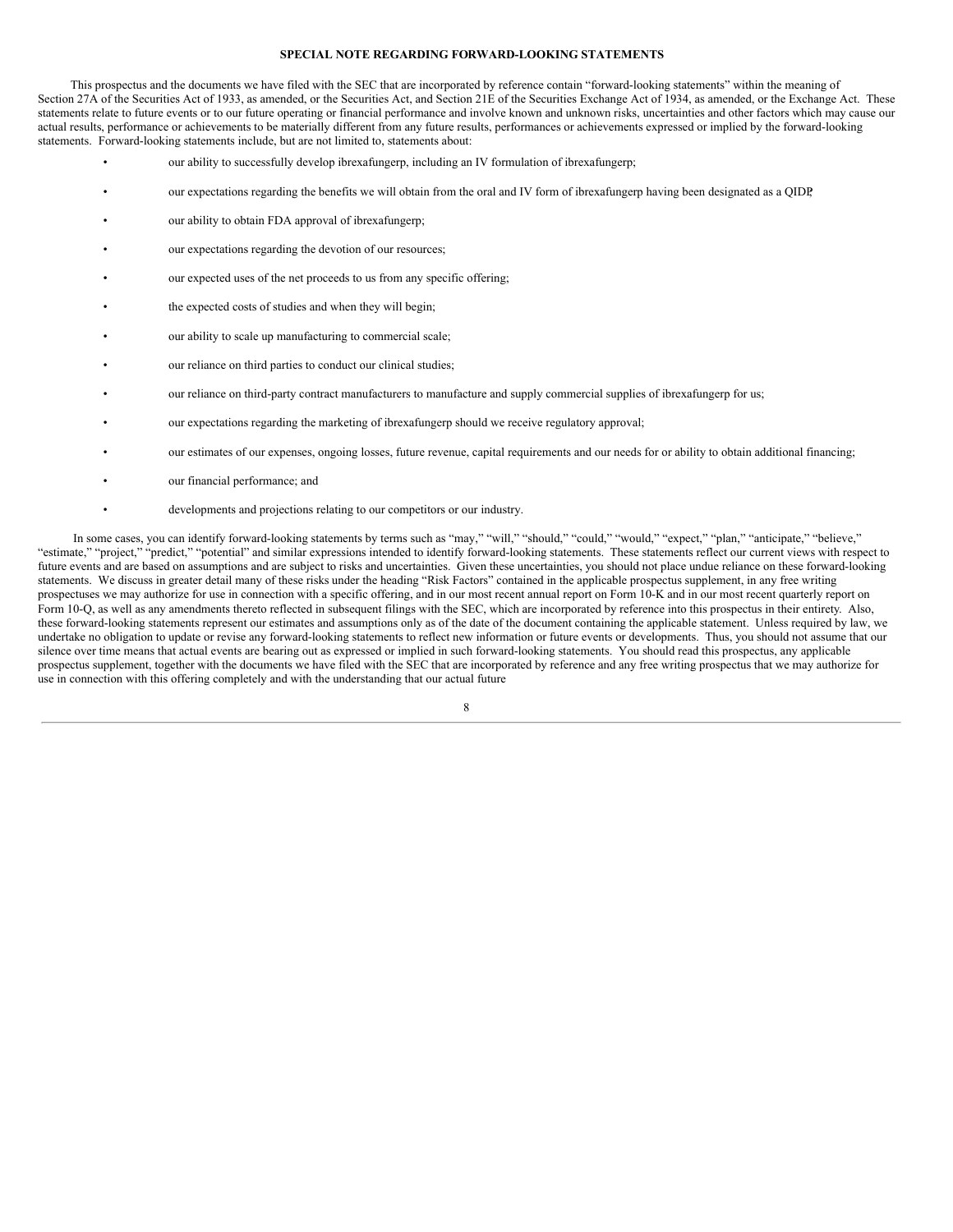results may be materially different from what we expect. We qualify all of the forward-looking statements in the foregoing documents by these cautionary statements.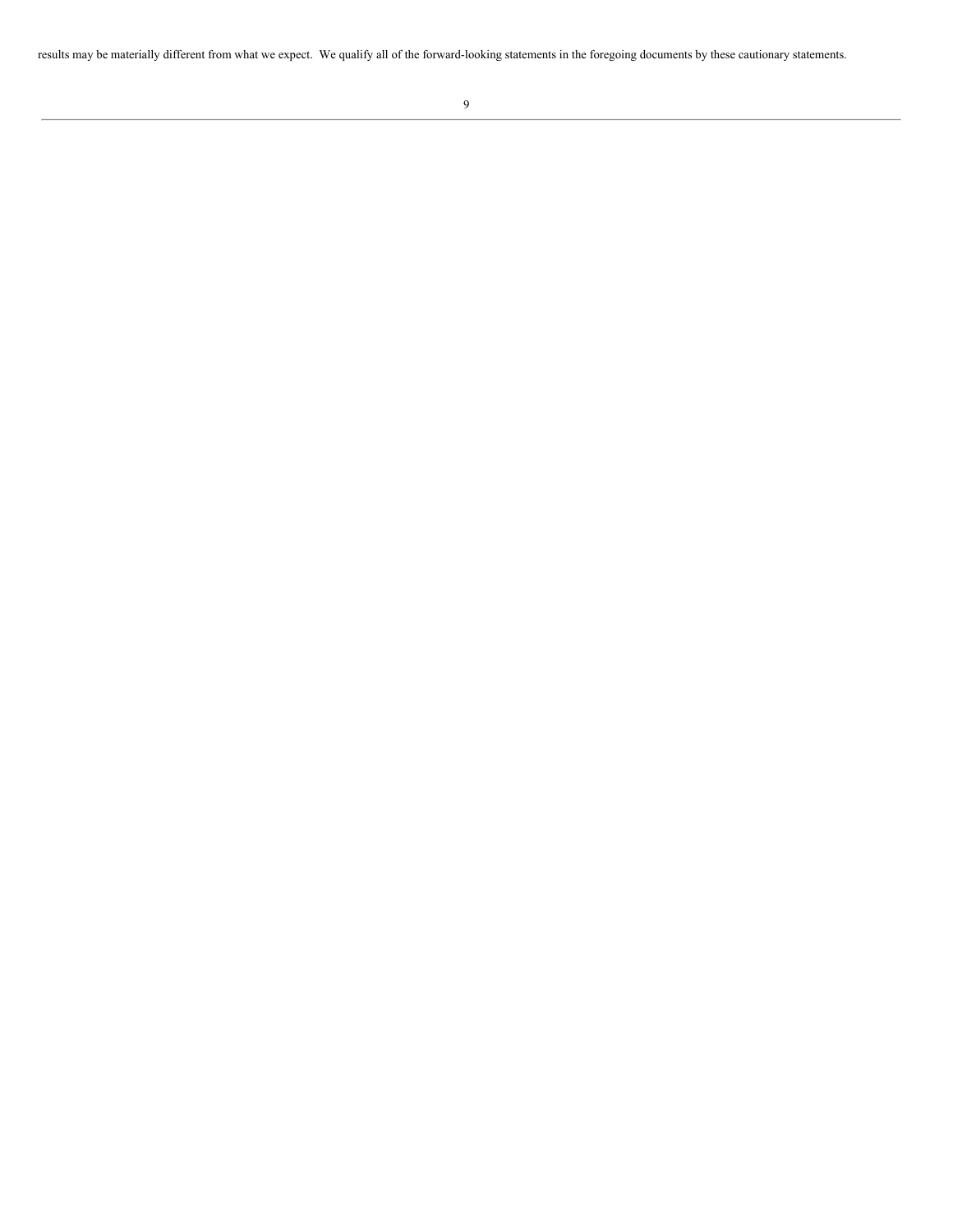## <span id="page-71-0"></span>**USE OF PROCEEDS**

Except as described in any applicable prospectus supplement or in any free writing prospectuses we have authorized for use in connection with a specific offering, we currently intend to use the net proceeds from the sale of the securities offered by us hereunder, if any, for working capital and general corporate purposes.

The amounts and timing of our use of the net proceeds from this offering will depend on a number of factors, such as the timing and progress of our research and development efforts and clinical trials, the timing and progress of any partnering and commercialization efforts, technological advances and the competitive environment for our products. As of the date of this prospectus, we cannot specify with certainty all of the particular uses for the net proceeds to us from the sale of the securities offered by us hereunder. Accordingly, our management will have broad discretion in the timing and application of these proceeds. Pending application of the net proceeds as described above, we intend to temporarily invest the proceeds in short-term, interest-bearing instruments.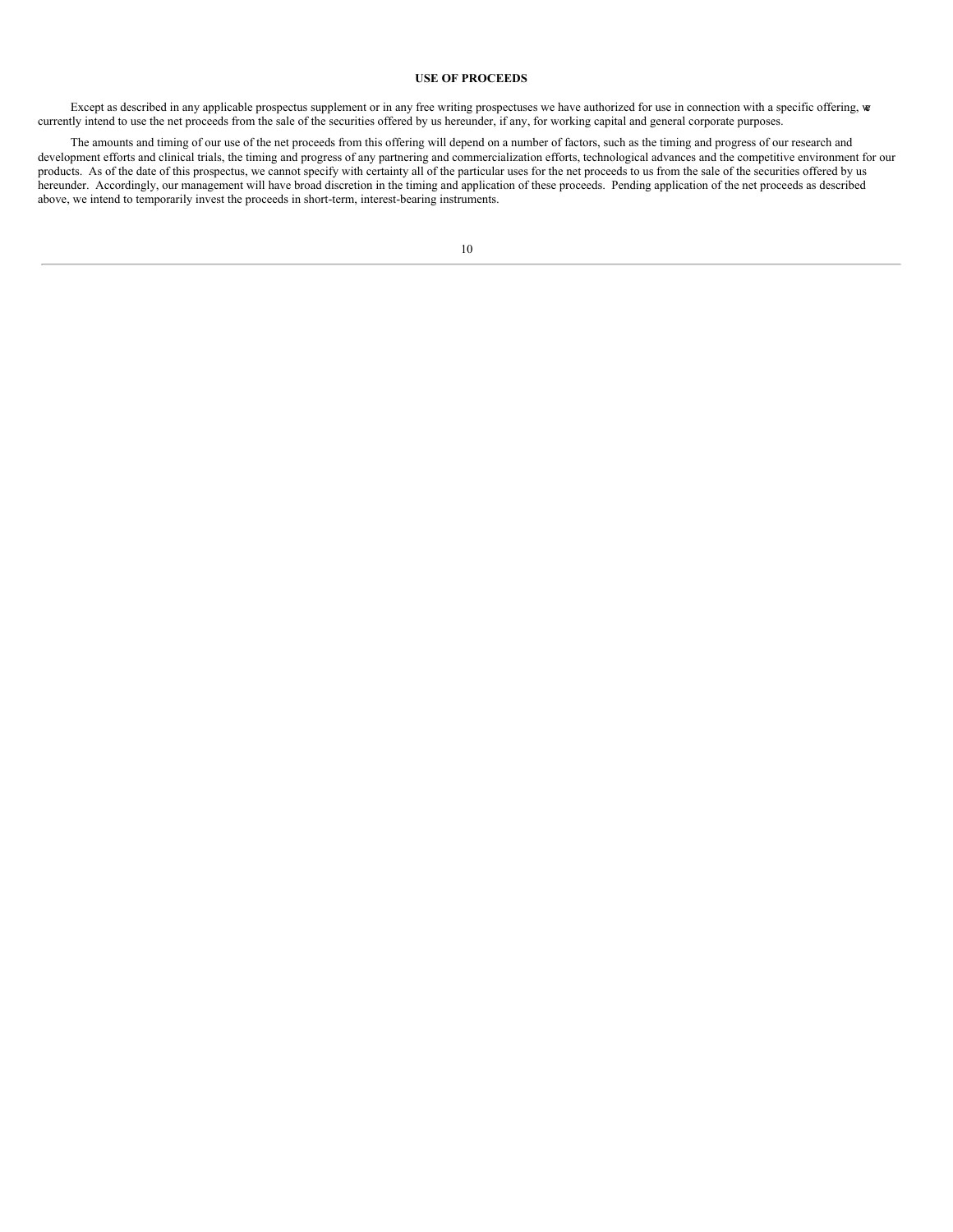# **DESCRIPTION OF CAPITAL STOCK**

The following description of our capital stock does not purport to be complete and is subject in all respects to applicable Delaware law and to the provisions of our amended and restated certificate of incorporation, and our amended and restated bylaws.

## **General**

Our amended and restated certificate of incorporation provides for common stock and authorized shares of undesignated preferred stock, the rights, preferences and privileges of which may be designated from time to time by our board of directors. Our authorized capital stock consists of 105,000,000 shares, all with a par value of \$0.001 per share, of which 100,000,000 shares are designated as common stock and 5,000,000 shares are designated as preferred stock.

#### **Common Stock**

*Voting Rights.* Each holder of our common stock is entitled to one vote for each share of common stock held on all matters submitted to a vote of stockholders, except as otherwise expressly provided in our amended and restated certificate of incorporation or required by applicable law. Cumulative voting for the election of directors is not provided for in our amended and restated certificate of incorporation, which means that the holders of a majority of our shares of common stock can elect all of the directors then standing for election.

*Dividends and Distributions.* Subject to preferences that may apply to any shares of preferred stock outstanding at the time, the holders of outstanding shares of our common stock are entitled to receive dividends out of funds legally available at the times and in the amounts that our board of directors may determine.

*Liquidation Rights.* Upon our liquidation, dissolution or winding-up, the assets legally available for distribution to our stockholders would be distributable ratably among the holders of our common stock and any participating preferred stock outstanding at that time after payment of liquidation preferences, if any, on any outstanding shares of preferred stock and payment of other claims of creditors. The rights, preferences, and privileges of holders of our common stock are subject to, and may be adversely affected by, the rights of holders of shares of any series of preferred stock that we may designate and issue in the future.

*Preemptive or Similar Rights*. Our common stock is not entitled to preemptive rights and is not subject to conversion, redemption or sinking fund provisions.

#### **Preferred Stock**

Our board of directors is authorized, subject to limitations prescribed by Delaware law, to issue up to 5,000,000 shares of preferred stock in one or more series, to establish from time to time the number of shares to be included in each series and to fix the designation, powers, preferences and rights of the shares of each series and any of its qualifications, limitations or restrictions. Our board of directors can also increase or decrease the number of shares of any series of preferred stock, but not below the number of shares of that series then outstanding, without any further vote or action by our stockholders. Our board of directors may authorize the issuance of preferred stock with voting or conversion rights that could adversely affect the voting power or other rights of the holders of our common stock. The issuance of preferred stock, while providing flexibility in connection with possible acquisitions and other corporate purposes, could, among other things, have the effect of delaying, deferring, discouraging or preventing a change in control or other corporate action and may adversely affect the market price of our common stock and the voting and other rights of the holders of our common stock.

We will fix the designations, voting powers, preferences and rights of the preferred stock of each series we issue under this prospectus, as well as the qualifications, limitations or restrictions thereof, in the certificate of designation relating to that series. We will file as an exhibit to the registration statement of which this prospectus is a part, or will incorporate by reference from reports that we file with the SEC, the form of any certificate of designation that contains the terms of the series of preferred stock we are offering. We will describe in the applicable prospectus supplement the terms of the series of preferred stock being offered, including, to the extent applicable:

the title and stated value;

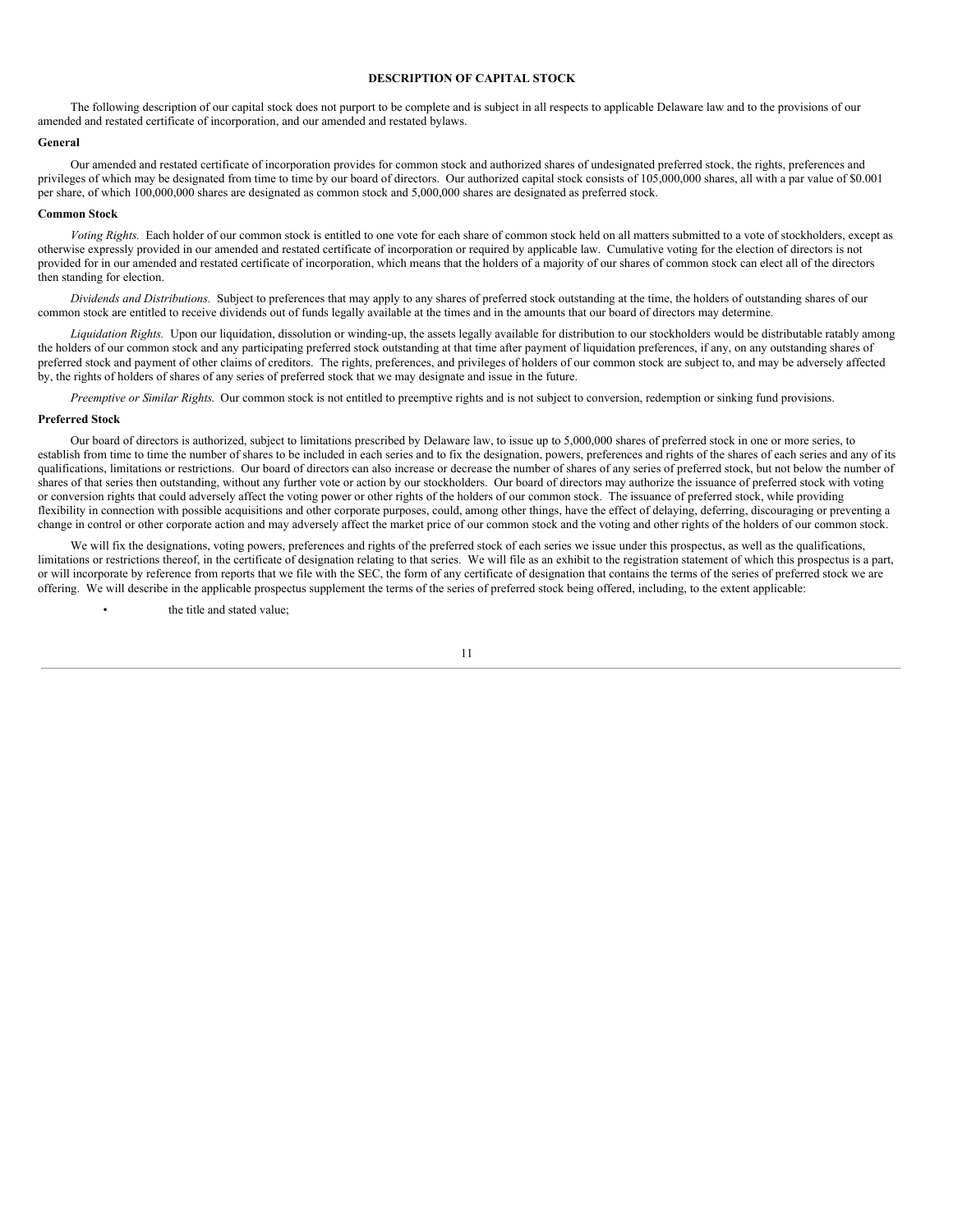- the number of shares we are offering:
- the liquidation preference per share;
- the purchase price;
- the dividend rate, period and payment date and method of calculation for dividends;
- whether dividends will be cumulative or non-cumulative and, if cumulative, the date from which dividends will accumulate;
- the procedures for any auction and remarketing, if applicable;
- the provisions for a sinking fund, if applicable;
- the provisions for redemption or repurchase, if applicable, and any restrictions on our ability to exercise those redemption and repurchase rights;
- any listing of the preferred stock on any securities exchange or market;
- whether the preferred stock will be convertible into our common stock, and, if applicable, the conversion price, or how it will be calculated, and the conversion period;
- whether the preferred stock will be exchangeable into debt securities, and, if applicable, the exchange price, or how it will be calculated, and the exchange period;
- voting rights of the preferred stock;
- preemptive rights, if any;
- restrictions on transfer, sale or other assignment;
- whether interests in the preferred stock will be represented by depositary shares;
- a discussion of material United States federal income tax considerations applicable to the preferred stock;
- the relative ranking and preferences of the preferred stock as to dividend rights and rights if we liquidate, dissolve or wind up our affairs;
- any limitations on the issuance of any class or series of preferred stock ranking senior to or on a parity with the series of preferred stock as to dividend rights and rights if we liquidate, dissolve or wind up our affairs; and
- any other specific terms, preferences, rights or limitations of, or restrictions on, the preferred stock.

#### **Anti-Takeover Provisions**

#### *Certificate of Incorporation and Bylaws*

Because our stockholders do not have cumulative voting rights, our stockholders holding a majority of the voting power of our shares of common stock outstanding will be able to elect all of our directors. Our amended and restated certificate of incorporation and amended and restated bylaws provide that all stockholder actions must be effected at a duly called meeting of stockholders and not by consent in writing. A special meeting of stockholders may be called only by a majority of our whole board of directors, the chair of our board of directors, or our chief executive officer.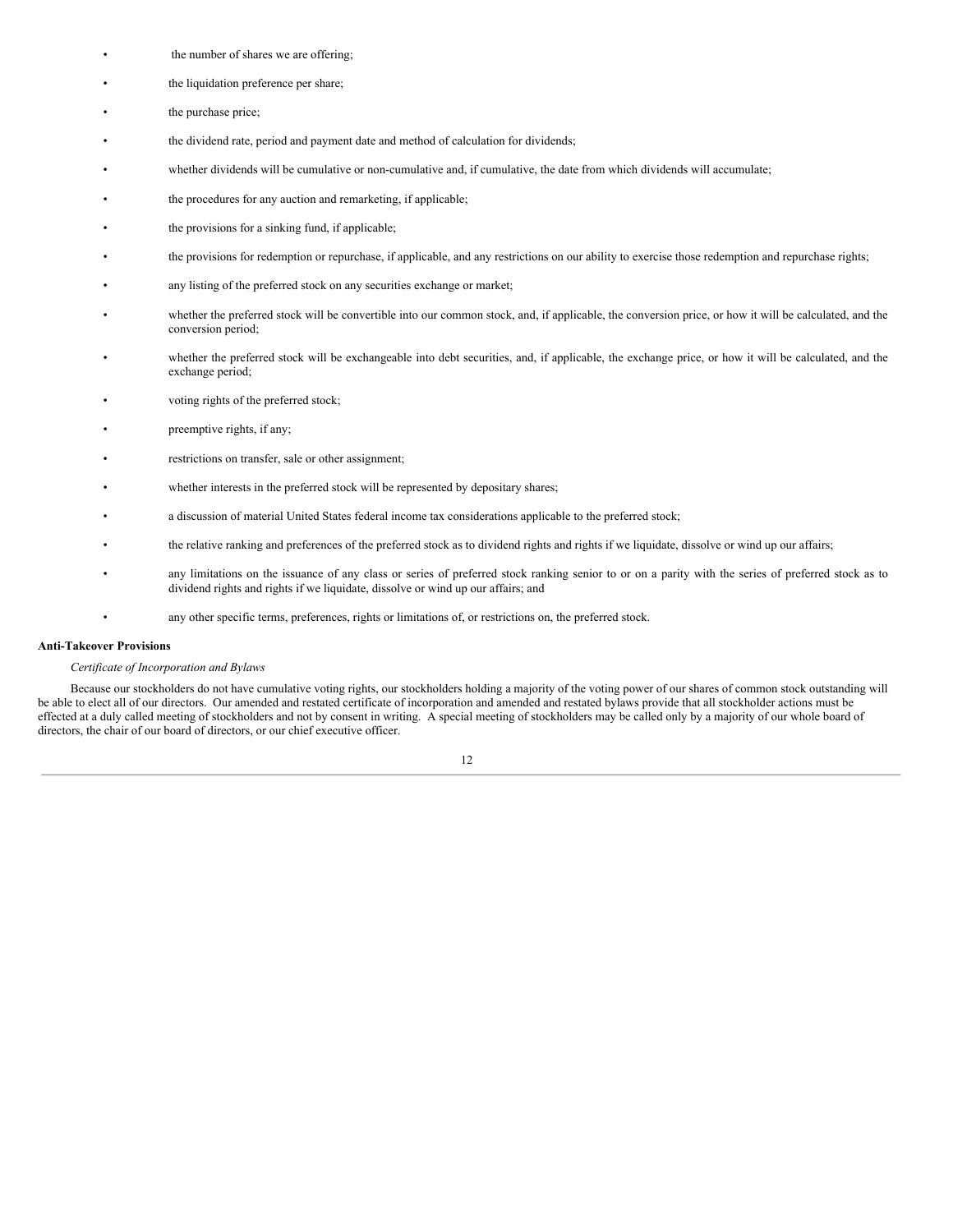Our amended and restated certificate of incorporation further provides that the affirmative vote of holders of at least sixty-six and two-thirds percent (66-2/3%) of the voting power of all of the then outstanding shares of voting stock, voting as a single class, are required to amend certain provisions of our certificate of incorporation, including provisions relating to the size of the board, removal of directors, special meetings, actions by written consent and cumulative voting. The affirmative vote of holders of at least sixty-six and two-thirds percent (66-2/3%) of the voting power of all of the then outstanding shares of voting stock, voting as a single class, is required to amend or repeal our bylaws, although our bylaws may be amended by a simple majority vote of our board of directors.

The foregoing provisions will make it more difficult for our existing stockholders to replace our board of directors as well as for another party to obtain control of our company by replacing our board of directors. Since our board of directors has the power to retain and discharge our officers, these provisions could also make it more difficult for existing stockholders or another party to effect a change in management. In addition, the authorization of undesignated preferred stock makes it possible for our board of directors to issue preferred stock with voting or other rights or preferences that could impede the success of any attempt to change the control of our company.

These provisions are intended to enhance the likelihood of continued stability in the composition of our board of directors and its policies and to discourage certain types of transactions that may involve an actual or threatened acquisition of our company. These provisions are also designed to reduce our vulnerability to an unsolicited acquisition proposal and to discourage certain tactics that may be used in proxy rights. However, these provisions could have the effect of discouraging others from making tender offers for our shares and may have the effect of deterring hostile takeovers or delaying changes in control of our company or our management. As a consequence, these provisions also may inhibit fluctuations in the market price of our stock that could result from actual or rumored takeover attempts.

## *Section 203 of the Delaware General Corporation Law*

We are subject to Section 203 of the Delaware General Corporation Law, which prohibits a Delaware corporation from engaging in any business combination with any interested stockholder for a period of three years after the date that such stockholder became an interested stockholder, with the following exceptions:

In general, Section 203 defines business combination to include the following:

- before such date, the board of directors of the corporation approved either the business combination or the transaction that resulted in the stockholder becoming an interested stockholder;
- upon closing of the transaction that resulted in the stockholder becoming an interested stockholder, the interested stockholder owned at least 85% of the voting stock of the corporation outstanding at the time the transaction began, excluding for purposes of determining the voting stock outstanding (but not the outstanding voting stock owned by the interested stockholder) those shares owned by (1) persons who are directors and also officers and (2) employee stock plans in which employee participants do not have the right to determine confidentially whether shares held subject to the plan will be tendered in a tender or exchange offer; or
- on or after such date, the business combination is approved by the board of directors and authorized at an annual or special meeting of the stockholders, and not by written consent, by the affirmative vote of at least 66 2/3% of the outstanding voting stock that is not owned by the interested stockholder.
- any merger or consolidation involving the corporation and the interested stockholder;
- any sale, transfer, pledge or other disposition of 10% or more of the assets of the corporation involving the interested stockholder;
- subject to certain exceptions, any transaction that results in the issuance or transfer by the corporation of any stock of the corporation to the interested stockholder;
- any transaction involving the corporation that has the effect of increasing the proportionate share of the stock or any class or series of the corporation beneficially owned by the interested stockholder; or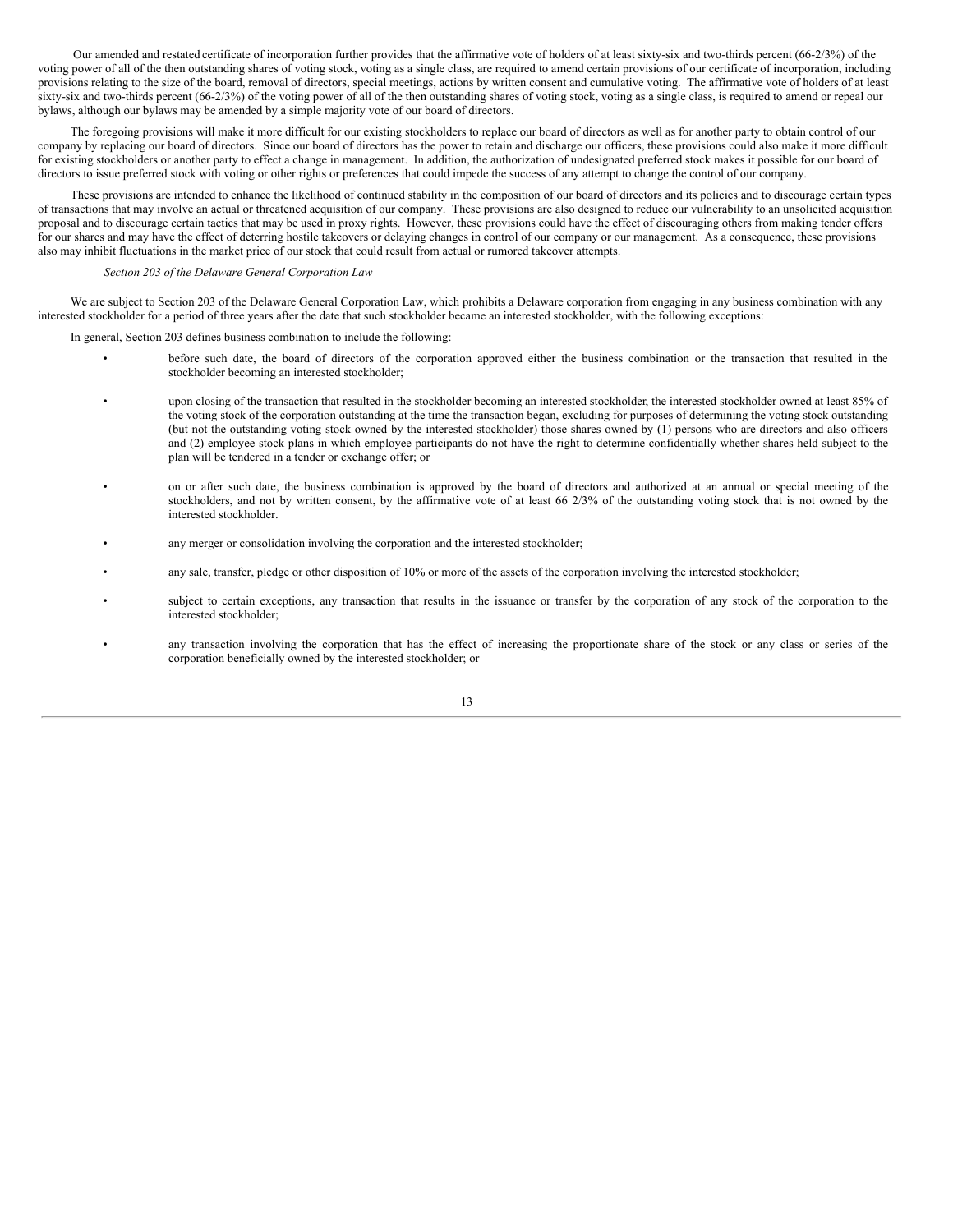• the receipt by the interested stockholder of the benefit of any loss, advances, guarantees, pledges or other financial benefits by or through the corporation.

In general, Section 203 defines an "interested stockholder" as an entity or person who, together with the person's affiliates and associates, beneficially owns, or within three years prior to the time of determination of interested stockholder status did own, 15% or more of the outstanding voting stock of the corporation.

# **Listing**

Our common stock is listed on TheNasdaq Global Market under the trading symbol "SCYX." The applicable prospectus supplement will contain information, where applicable, as to any other listing, if any, on The Nasdaq Global Market or any securities market or other exchange of the other securities covered by such prospectus supplement.

# **Transfer Agent and Registrar**

Our transfer agent and registrar for our common stock is American Stock Transfer & Trust Company, LLC. The transfer agent's address is 6201 15<sup>h</sup> Avenue, Brooklyn, New York 11219.

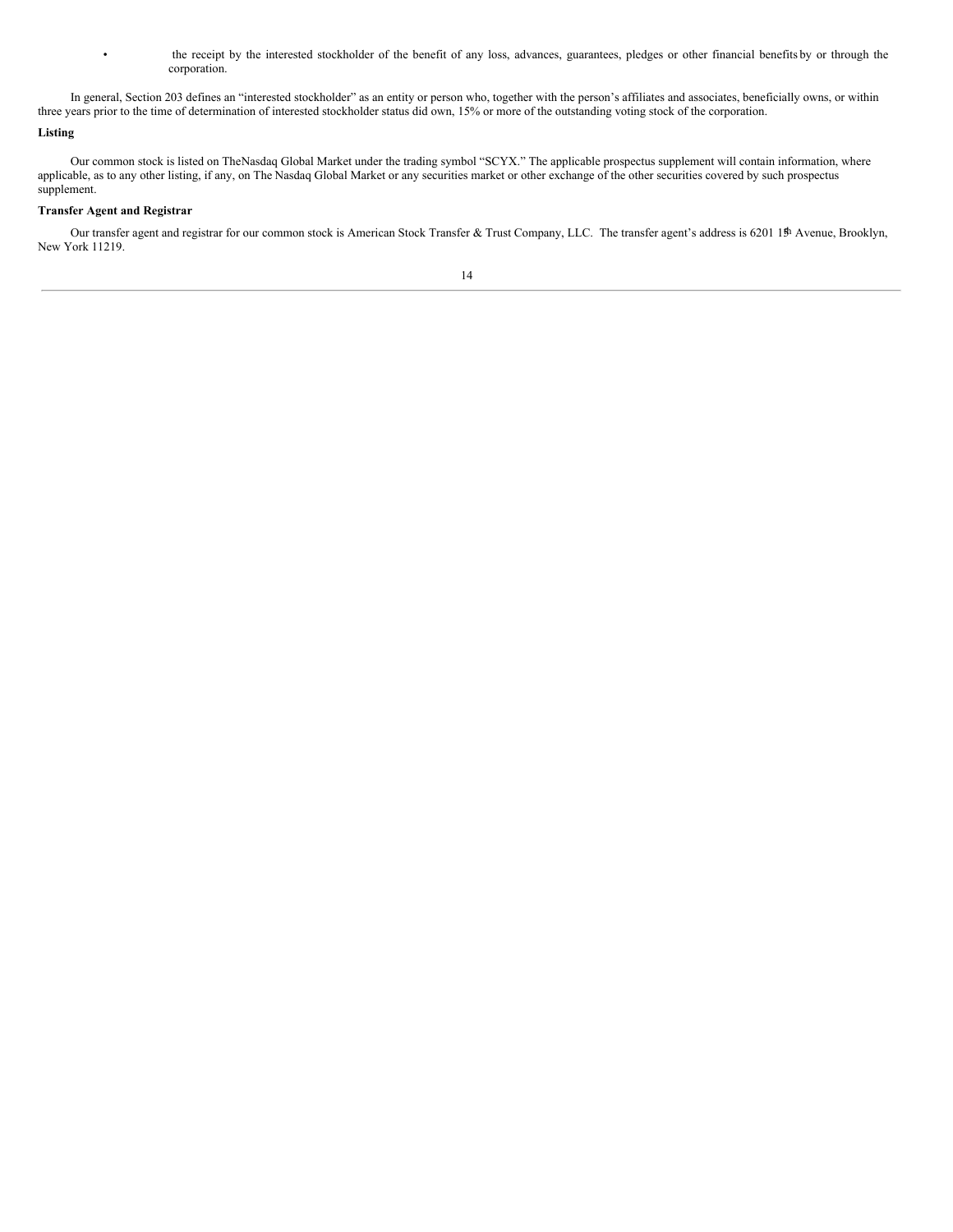# **DESCRIPTION OF DEBT SECURITIES**

We may issue debt securities from time to time, in one or more series, as either senior or subordinated debt or as senior or subordinated convertible debt. While the terms we have summarized below will apply generally to any debt securities that we may offer under this prospectus, we will describe the particular terms of any debt securities that we may offer in more detail in the applicable prospectus supplement. The terms of any debt securities offered under a prospectus supplement may differ from the terms described below. Unless the context requires otherwise, whenever we refer to the indenture, we also are referring to any supplemental indentures that specify the terms of a particular series of debt securities.

We will issue the debt securities under the indenture that we will enter into with the trustee named in the indenture. The indenture will be qualified under the Trust Indenture Act of 1939, as amended, or the Trust Indenture Act. We have filed the form of indenture as an exhibit to the registration statement of which this prospectus is a part, and supplemental indentures and forms of debt securities containing the terms of the debt securities being offered will be filed as exhibits to the registration statement of which this prospectus is a part or will be incorporated by reference from reports that we file with the SEC.

The following summary of material provisions of the debt securities and the indenture is subject to, and qualified in its entirety by reference to, all of the provisions of the indenture applicable to a particular series of debt securities. We urge you to read the applicable prospectus supplements and any related free writing prospectuses related to the debt securities that we may offer under this prospectus, as well as the complete indenture that contains the terms of the debt securities.

#### **General**

The indenture does not limit the amount of debt securities that we may issue. It provides that we may issue debt securities up to the principal amount that we may authorize and may be in any currency or currency unit that we may designate. Except for the limitations on consolidation, merger and sale of all or substantially all of our assets contained in the indenture, the terms of the indenture do not contain any covenants or other provisions designed to give holders of any debt securities protection against changes in our operations, financial condition or transactions involving us.

We may issue the debt securities issued under the indenture as "discount securities," which means they may be sold at a discount below their stated principal amount. These debt securities, as well as other debt securities that are not issued at a discount, may be issued with "original issue discount," or OID, for U.S. federal income tax purposes because of interest payment and other characteristics or terms of the debt securities. Material U.S. federal income tax considerations applicable to debt securities issued with OID will be described in more detail in any applicable prospectus supplement.

We will describe in the applicable prospectus supplement the terms of the series of debt securities being offered, including:

- the title of the series of debt securities;
- any limit upon the aggregate principal amount that may be issued;
- the maturity date or dates:
- the form of the debt securities of the series;
- the applicability of any guarantees;
- whether or not the debt securities will be secured or unsecured, and the terms of any secured debt;

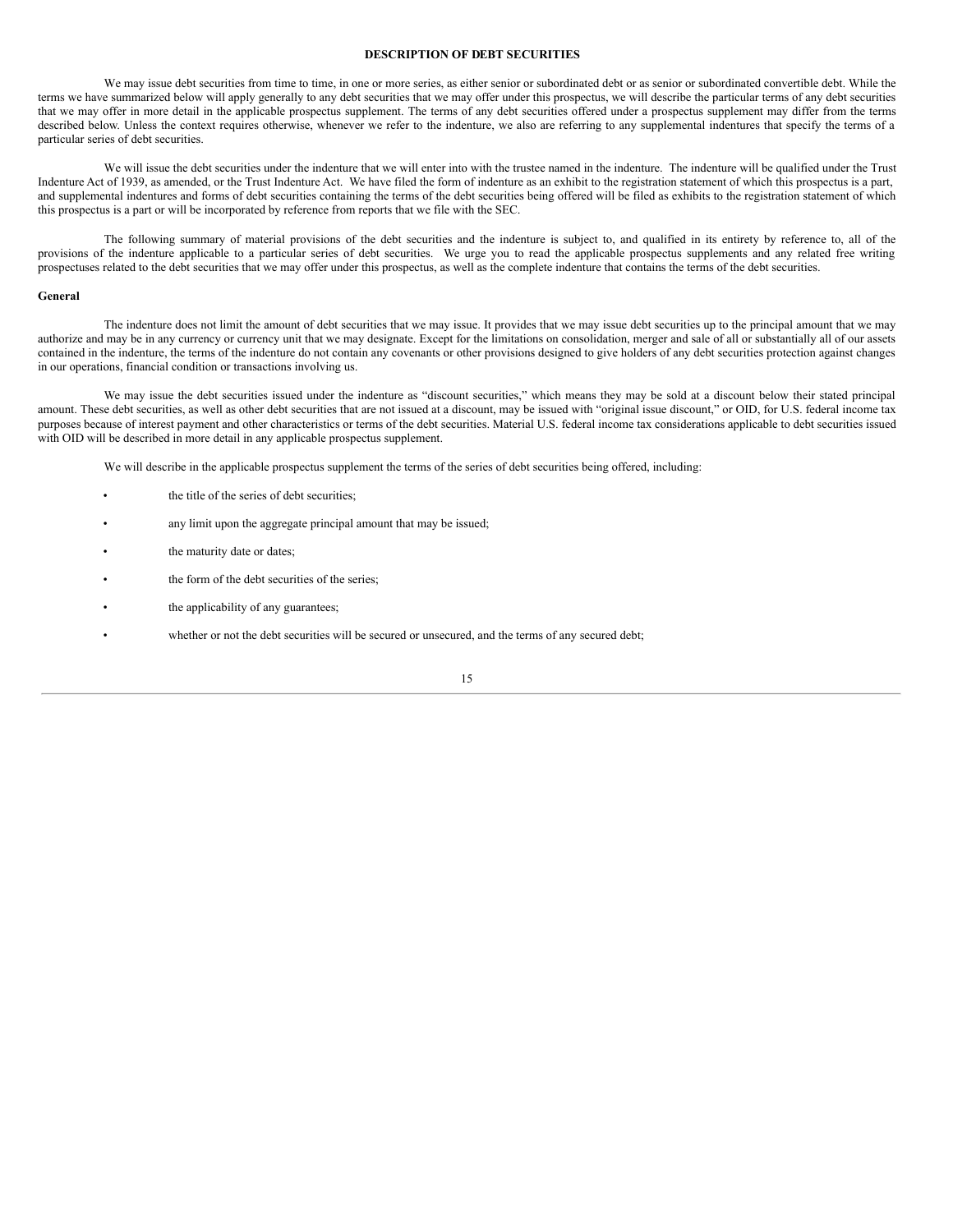- whether the debt securities rank as senior debt, senior subordinated debt, subordinated debt or any combination thereof, and the terms of any subordination;
- if the price (expressed as a percentage of the aggregate principal amount thereof) at which such debt securities will be issued is a price other than the principal amount thereof, the portion of the principal amount thereof payable upon declaration of acceleration of the maturity thereof, or if applicable, the portion of the principal amount of such debt securities that is convertible into another security or the method by which any such portion shall be determined;
- the interest rate or rates, which may be fixed or variable, or the method for determining the rate and the date interest will begin to accrue, the dates interest will be payable and the regular record dates for interest payment dates or the method for determining such dates;
- our right, if any, to defer payment of interest and the maximum length of any such deferral period;
- if applicable, the date or dates after which, or the period or periods during which, and the price or prices at which, we may, at our option, redeem the series of debt securities pursuant to any optional or provisional redemption provisions and the terms of those redemption provisions;
- the date or dates, if any, on which, and the price or prices at which we are obligated, pursuant to any mandatory sinking fund or analogous fund provisions or otherwise, to redeem, or at the holder's option to purchase, the series of debt securities and the currency or currency unit in which the debt securities are payable;
- the denominations in which we will issue the series of debt securities, if other than denominations of \$1,000 and any integral multiple thereof;
- any and all terms, if applicable, relating to any auction or remarketing of the debt securities of that series and any security for our obligations with respect to such debt securities and any other terms which may be advisable in connection with the marketing of debt securities of that series;
- whether the debt securities of the series shall be issued in whole or in part in the form of a global security or securities; the terms and conditions, if any, upon which such global security or securities may be exchanged in whole or in part for other individual securities; and the depositary for such global security or securities;
- if applicable, the provisions relating to conversion or exchange of any debt securities of the series and the terms and conditions upon which such debt securities will be so convertible or exchangeable, including the conversion or exchange price, as applicable, or how it will be calculated and may be adjusted, any mandatory or optional (at our option or the holders' option) conversion or exchange features, the applicable conversion or exchange period and the manner of settlement for any conversion or exchange;
- if other than the full principal amount thereof, the portion of the principal amount of debt securities of the series which shall be payable upon declaration of acceleration of the maturity thereof;
- additions to or changes in the covenants applicable to the particular debt securities being issued, including, among others, the consolidation, merger or sale covenant;
- additions to or changes in the events of default with respect to the securities and any change in the right of the trustee or the holders to declare the principal, premium, if any, and interest, if any, with respect to such securities to be due and payable;
- additions to or changes in or deletions of the provisions relating to covenant defeasance and legal defeasance;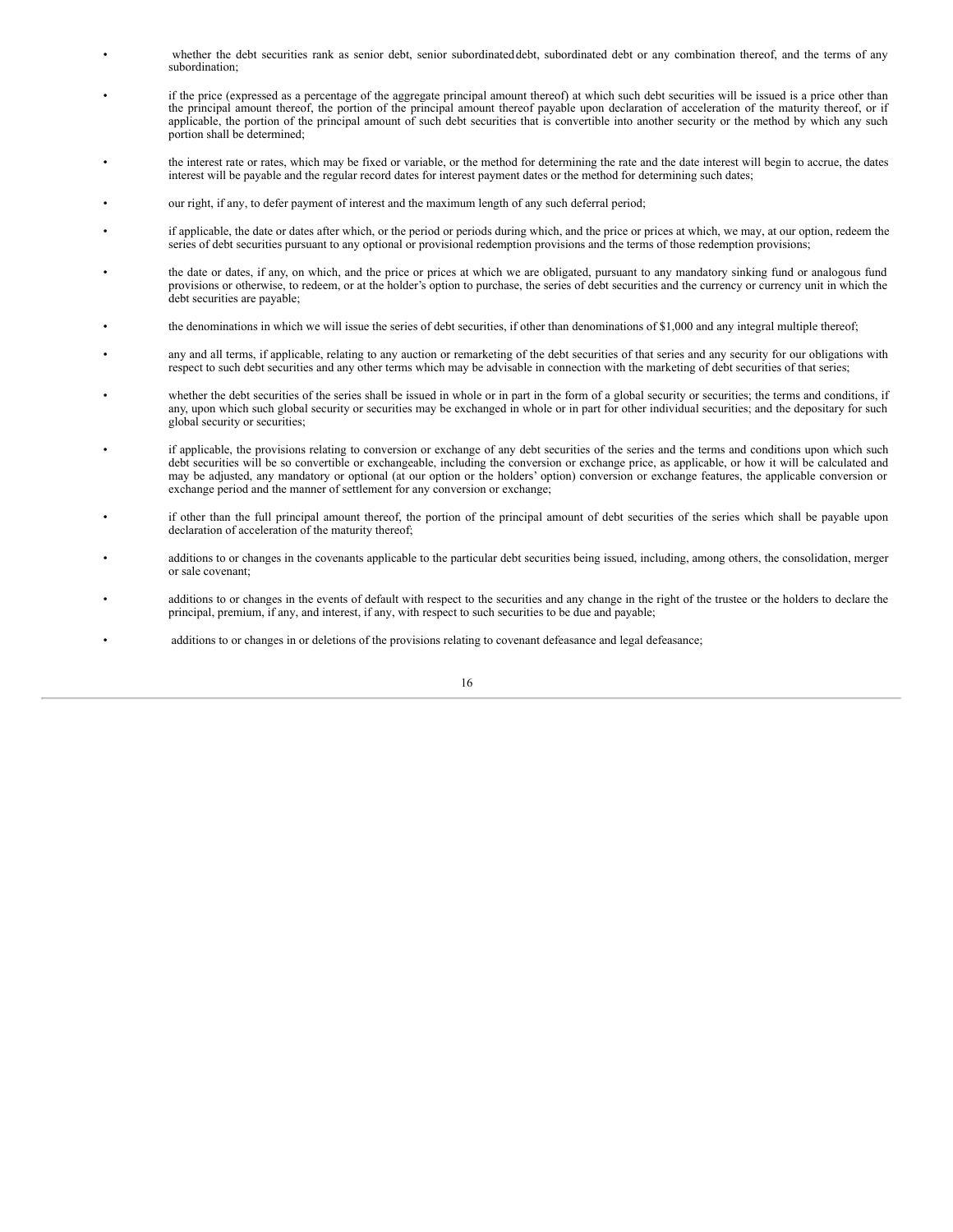- additions to or changes in the provisions relating to satisfaction and discharge of the indenture;
- additions to or changes in the provisions relating to the modification of the indenture both with and without the consent of holders of debt securities issued under the indenture;
- the currency of payment of debt securities if other than U.S. dollars and the manner of determining the equivalent amount in U.S. dollars;
- whether interest will be payable in cash or additional debt securities at our or the holders' option and the terms and conditions upon which the election may be made;
- the terms and conditions, if any, upon which we will pay amounts in addition to the stated interest, premium, if any and principal amounts of the debt securities of the series to any holder that is not a "United States person" for federal tax purposes;
- any restrictions on transfer, sale or assignment of the debt securities of the series; and
- any other specific terms, preferences, rights or limitations of, or restrictions on, the debt securities, any other additions or changes in the provisions of the indenture, and any terms that may be required by us or advisable under applicable laws or regulations.

#### **Conversion or Exchange Rights**

We will set forth in the applicable prospectus supplement the terms on which a series of debt securities may be convertible into or exchangeable for our common stock or our other securities. We will include provisions as to settlement upon conversion or exchange and whether conversion or exchange is mandatory, at the option of the holder or at our option. We may include provisions pursuant to which the number of shares of our common stock or our other securities that the holders of the series of debt securities receive would be subject to adjustment.

## **Consolidation, Merger or Sale**

Unless we provide otherwise in the prospectus supplement applicable to a particular series of debt securities, the indenture will not contain any covenant that restricts our ability to merge or consolidate, or sell, convey, transfer or otherwise dispose of our assets as an entirety or substantially as an entirety. However, any successor to or acquirer of such assets (other than a subsidiary of ours) must assume all of our obligations under the indenture or the debt securities, as appropriate.

## **Events of Default under the Indenture**

Unless we provide otherwise in the prospectus supplement applicable to a particular series of debt securities, the following are events of default under the indenture with respect to any series of debt securities that we may issue:

- if we fail to pay any installment of interest on any series of debt securities, as and when the same shall become due and payable, and such default continues for a period of 90 days; provided, however, that a valid extension of an interest payment period by us in accordance with the terms of any indenture supplemental thereto shall not constitute a default in the payment of interest for this purpose;
	- if we fail to pay the principal of, or premium, if any, on any series of debt securities as and when the same shall become due and payable whether at maturity, upon redemption, by declaration or otherwise, or in any payment required by any sinking or analogous fund established with respect to such series; provided, however, that a valid extension of the maturity of such debt securities in accordance with the terms of any indenture supplemental thereto shall not constitute a default in the payment of principal or premium, if any;
	- if we fail to observe or perform any other covenant or agreement contained in the debt securities or the indenture, other than a covenant specifically relating to another series of debt securities, and our

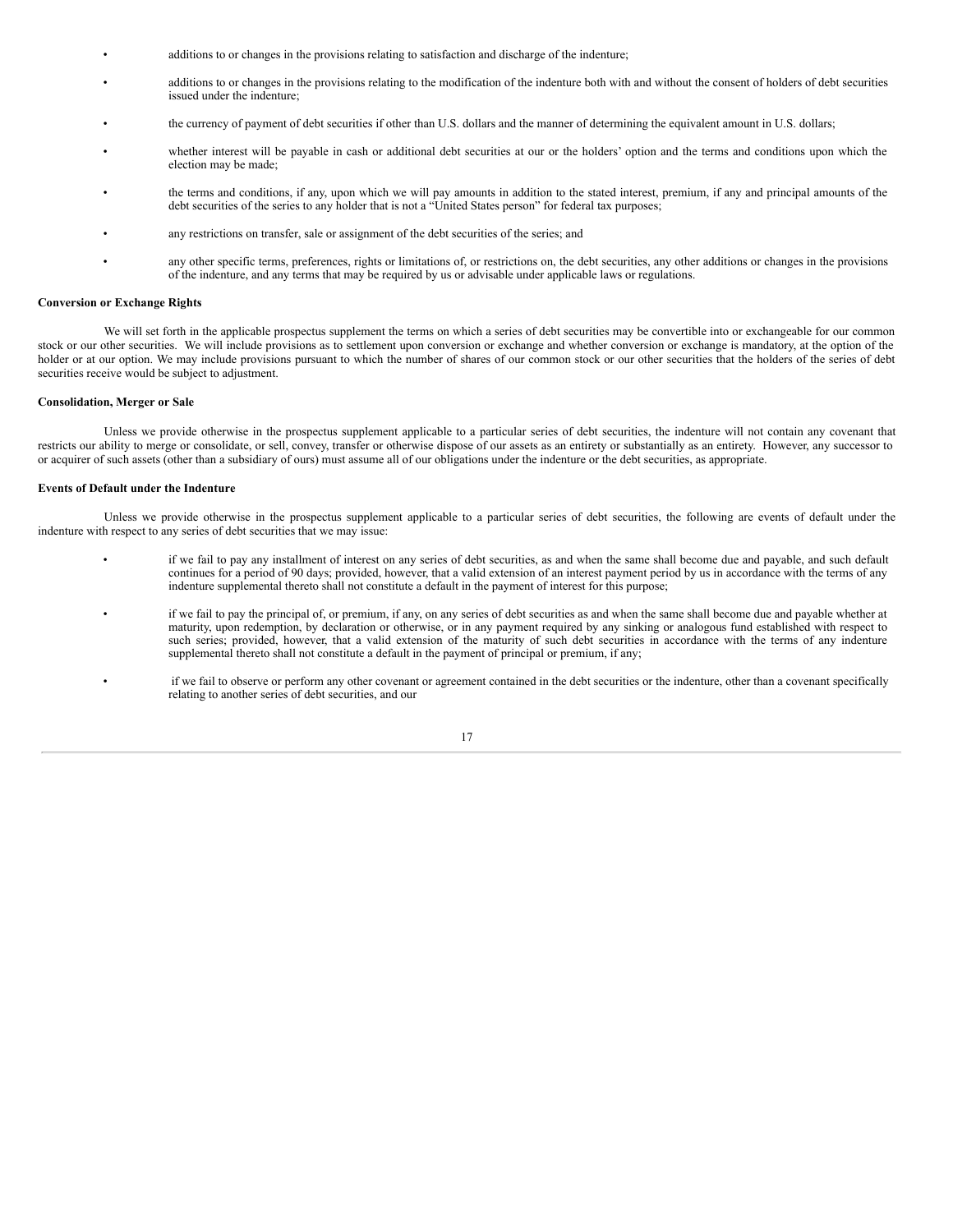failure continues for 90 days after we receive written notice of such failure, requiring the same to be remedied and stating that such is a notice of default thereunder, from the trustee or holders of at least 25% in aggregate principal amount of the outstanding debt securities of the applicable series; and

#### • if specified events of bankruptcy, insolvency or reorganization occur.

If an event of default with respect to debt securities of any series occurs and is continuing, other than an event of default specified in the last bullet point above, the trustee or the holders of at least 25% in aggregate principal amount of the outstanding debt securities of that series, by notice to us in writing, and to the trustee if notice is given by such holders, may declare the unpaid principal of, premium, if any, and accrued interest, if any, due and payable immediately. If an event of default specified in the last bullet point above occurs with respect to us, the principal amount of and accrued interest, if any, of each issue of debt securities then outstanding shall be due and payable without any notice or other action on the part of the trustee or any holder.

The holders of a majority in principal amount of the outstanding debt securities of an affected series may waive any default or event of default with respect to the series and its consequences, except defaults or events of default regarding payment of principal, premium, if any, or interest, unless we have cured the default or event of default in accordance with the indenture. Any waiver shall cure the default or event of default.

Subject to the terms of the indenture, if an event of default under an indenture shall occur and be continuing, the trustee will be under no obligation to exercise any of its rights or powers under such indenture at the request or direction of any of the holders of the applicable series of debt securities, unless such holders have offered the trustee reasonable indemnity. The holders of a majority in principal amount of the outstanding debt securities of any series will have the right to direct the time, method and place of conducting any proceeding for any remedy available to the trustee, or exercising any trust or power conferred on the trustee, with respect to the debt securities of that series, provided that:

- the direction so given by the holder is not in conflict with any law or the applicable indenture; and
- subject to its duties under the Trust Indenture Act, the trustee need not take any action that might involve it in personal liability or might be unduly prejudicial to the holders not involved in the proceeding.

A holder of the debt securities of any series will have the right to institute a proceeding under the indenture or to appoint a receiver or trustee, or to seek other remedies only if:

- the holder has given written notice to the trustee of a continuing event of default with respect to that series;
- the holders of at least 25% in aggregate principal amount of the outstanding debt securities of that series have made written request,
- such holders have offered to the trustee indemnity satisfactory to it against the costs, expenses and liabilities to be incurred by the trustee in compliance with the request; and
- the trustee does not institute the proceeding, and does not receive from the holders of a majority in aggregate principal amount of the outstanding debt securities of that series other conflicting directions within 90 days after the notice, request and offer.

These limitations do not apply to a suit instituted by a holder of debt securities if we default in the payment of the principal, premium, if any, or interest on, the debt securities.

We will periodically file statements with the trustee regarding our compliance with specified covenants in the indenture.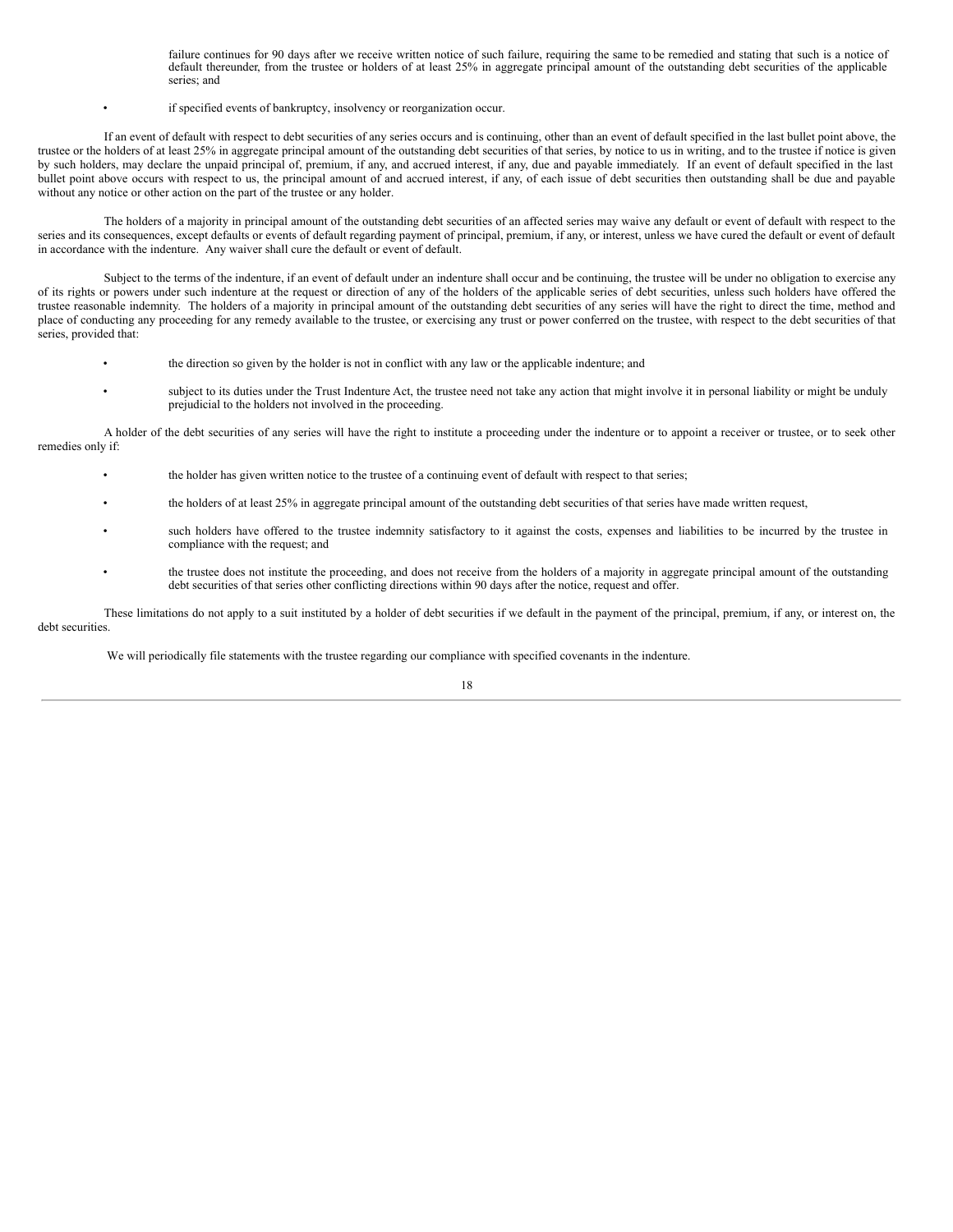#### **Modification of Indenture; Waiver**

We and the trustee may change an indenture without the consent of any holders with respect to specific matters:

- to cure any ambiguity, defect or inconsistency in the indenture or in the debt securities of any series;
- to comply with the provisions described above under "Description of Debt Securities—Consolidation, Merger or Sale;"
- to provide for uncertificated debt securities in addition to or in place of certificated debt securities;
- to add to our covenants, restrictions, conditions or provisions such new covenants, restrictions, conditions or provisions for the benefit of the holders of all or any series of debt securities, to make the occurrence, or the occurrence and the continuance, of a default in any such additional covenants, restrictions, conditions or provisions an event of default or to surrender any right or power conferred upon us in the indenture;
- to add to, delete from or revise the conditions, limitations, and restrictions on the authorized amount, terms, or purposes of issue, authentication and delivery of debt securities, as set forth in the indenture;
- to make any change that does not adversely affect the interests of any holder of debt securities of any series in any material respect;
- to provide for the issuance of and establish the form and terms and conditions of the debt securities of any series as provided above under "Description of Debt Securities—General" to establish the form of any certifications required to be furnished pursuant to the terms of the indenture or any series of debt securities, or to add to the rights of the holders of any series of debt securities;
- to evidence and provide for the acceptance of appointment under any indenture by a successor trustee; or
- to comply with any requirements of the SEC in connection with the qualification of any indenture under the Trust Indenture Act.

In addition, under the indenture, the rights of holders of a series of debt securities may be changed by us and the trustee with the written consent of the holders of at least a majority in aggregate principal amount of the outstanding debt securities of each series that is affected. However, unless we provide otherwise in the prospectus supplement applicable to a particular series of debt securities, we and the trustee may make the following changes only with the consent of each holder of any outstanding debt securities affected:

- extending the fixed maturity of any debt securities of any series;
- reducing the principal amount, reducing the rate of or extending the time of payment of interest, or reducing any premium payable upon the redemption of any series of any debt securities; or
- reducing the percentage of debt securities, the holders of which are required to consent to any amendment, supplement, modification or waiver.

#### **Discharge**

Each indenture provides that we can elect to be discharged from our obligations with respect to one or more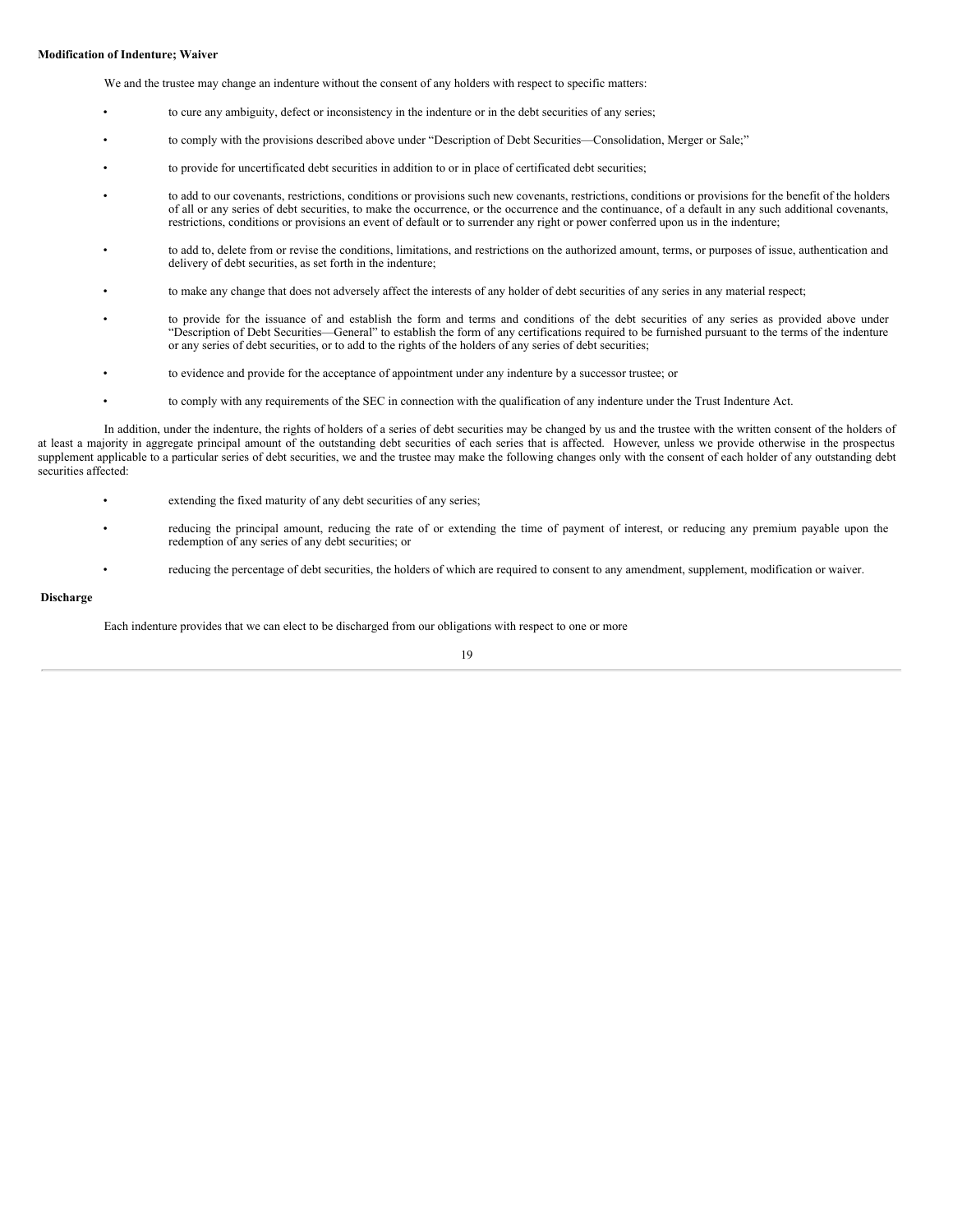series of debt securities, except for specified obligations, including obligations to:

- provide for payment;
- register the transfer or exchange of debt securities of the series;
- replace stolen, lost or mutilated debt securities of the series;
- pay principal of and premium and interest on any debt securities of the series;
- maintain paying agencies;
- hold monies for payment in trust;
- recover excess money held by the trustee;
- compensate and indemnify the trustee; and
- appoint any successor trustee.

In order to exercise our rights to be discharged, we must deposit with the trustee money or government obligations sufficient to pay all the principal of, any premium, if any, and interest on, the debt securities of the series on the dates payments are due.

## **Form, Exchange and Transfer**

We will issue the debt securities of each series only in fully registered form without coupons and, unless we provide otherwise in the applicable prospectus supplement, in denominations of \$1,000 and any integral multiple thereof. The indenture provides that we may issue debt securities of a series in temporary or permanent global form and as book-entry securities that will be deposited with, or on behalf of, The Depository Trust Company, or DTC, or another depositary named by us and identified in the applicable prospectus supplement with respect to that series. To the extent the debt securities of a series are issued in global form and as book-entry, a description of terms relating to any book-entry securities will be set forth in the applicable prospectus supplement.

At the option of the holder, subject to the terms of the indenture and the limitations applicable to global securities described in the applicable prospectus supplement, the holder of the debt securities of any series can exchange the debt securities for other debt securities of the same series, in any authorized denomination and of like tenor and aggregate principal amount.

Subject to the terms of the indenture and the limitations applicable to global securities set forth in the applicable prospectus supplement, holders of the debt securities may present the debt securities for exchange or for registration of transfer, duly endorsed or with the form of transfer endorsed thereon duly executed if so required by us or the security registrar, at the office of the security registrar or at the office of any transfer agent designated by us for this purpose. Unless otherwise provided in the debt securities that the holder presents for transfer or exchange, we will impose no service charge for any registration of transfer or exchange, but we may require payment of any taxes or other governmental charges.

We will name in the applicable prospectus supplement the security registrar, and any transfer agent in addition to the security registrar, that we initially designate for any debt securities. We may at any time designate additional transfer agents or rescind the designation of any transfer agent or approve a change in the office through which any transfer agent acts, except that we will be required to maintain a transfer agent in each place of payment for the debt securities of each series.

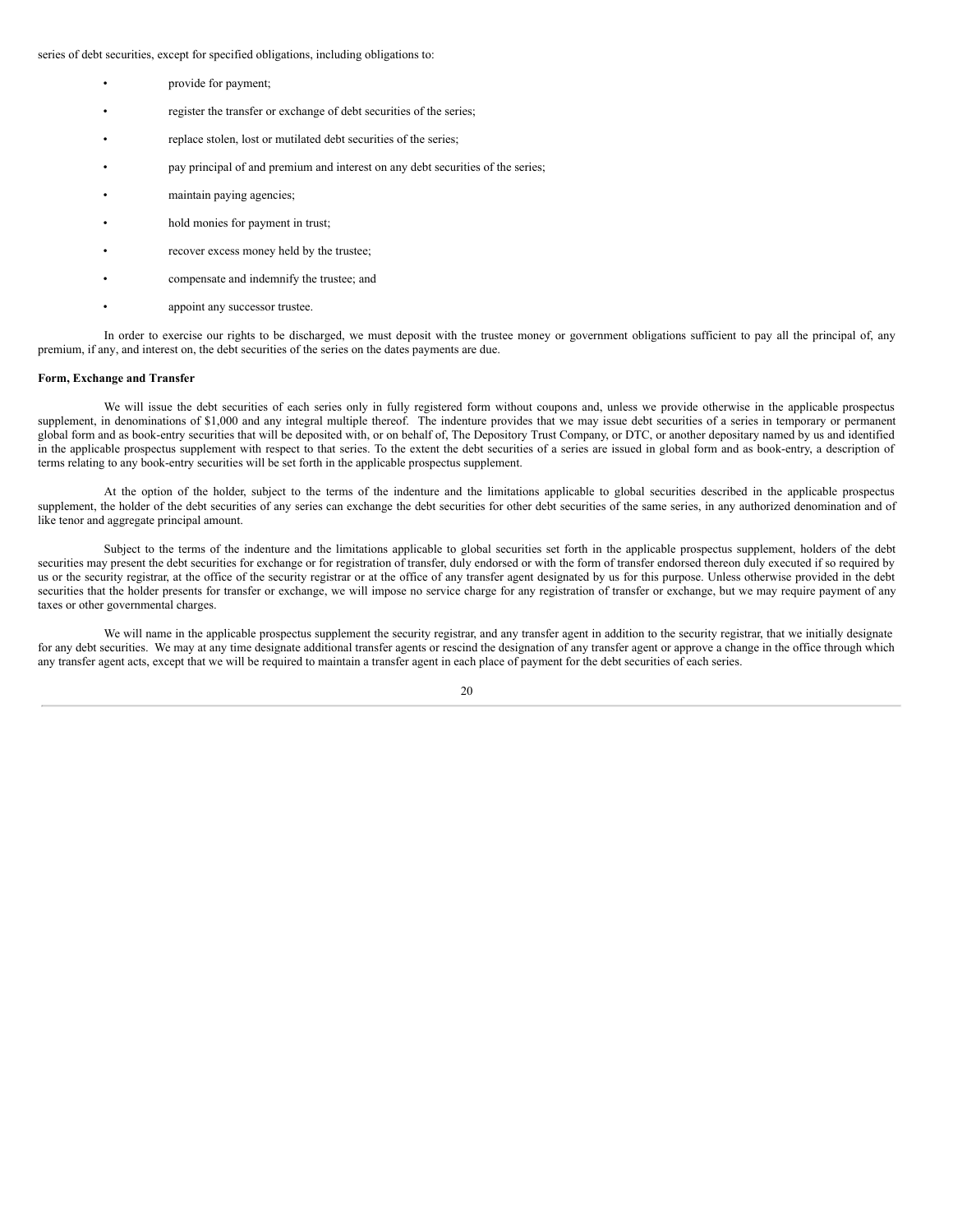If we elect to redeem the debt securities of any series, we will not be required to:

- issue, register the transfer of, or exchange any debt securities of that series during a period beginning at the opening of business 15 days before the day of mailing of a notice of redemption of any debt securities that may be selected for redemption and ending at the close of business on the day of the mailing; or
- register the transfer of or exchange any debt securities so selected for redemption, in whole or in part, except the unredeemed portion of any debt securities we are redeeming in part.

# **Information Concerning the Trustee**

The trustee, other than during the occurrence and continuance of an event of default under an indenture, undertakes to perform only those duties as are specifically set forth in the applicable indenture. Upon an event of default under an indenture, the trustee must use the same degree of care as a prudent person would exercise or use in the conduct of his or her own affairs. Subject to this provision, the trustee is under no obligation to exercise any of the powers given it by the indenture at the request of any holder of debt securities unless it is offered reasonable security and indemnity against the costs, expenses and liabilities that it might incur.

#### **Payment and Paying Agents**

Unless we otherwise indicate in the applicable prospectus supplement, we will make payment of the interest on any debt securities on any interest payment date to the person in whose name the debt securities, or one or more predecessor securities, are registered at the close of business on the regular record date for the interest.

We will pay principal of and any premium and interest on the debt securities of a particular series at the office of the paying agents designated by us, except that unless we otherwise indicate in the applicable prospectus supplement, we will make interest payments by check that we will mail to the holder or by wire transfer to certain holders. Unless we otherwise indicate in the applicable prospectus supplement, we will designate the corporate trust office of the trustee as our sole paying agent for payments with respect to debt securities of each series. We will name in the applicable prospectus supplement any other paying agents that we initially designate for the debt securities of a particular series. We will maintain a paying agent in each place of payment for the debt securities of a particular series.

All money we pay to a paying agent or the trustee for the payment of the principal of or any premium or interest on any debt securities that remains unclaimed at the end of two years after such principal, premium or interest has become due and payable will be repaid to us, and the holder of the debt security thereafter may look only to us for payment thereof.

#### **Governing Law**

The indenture and the debt securities will be governed by and construed in accordance with the internal laws of the State of New York, except to the extent that the Trust Indenture Act of 1939 is applicable.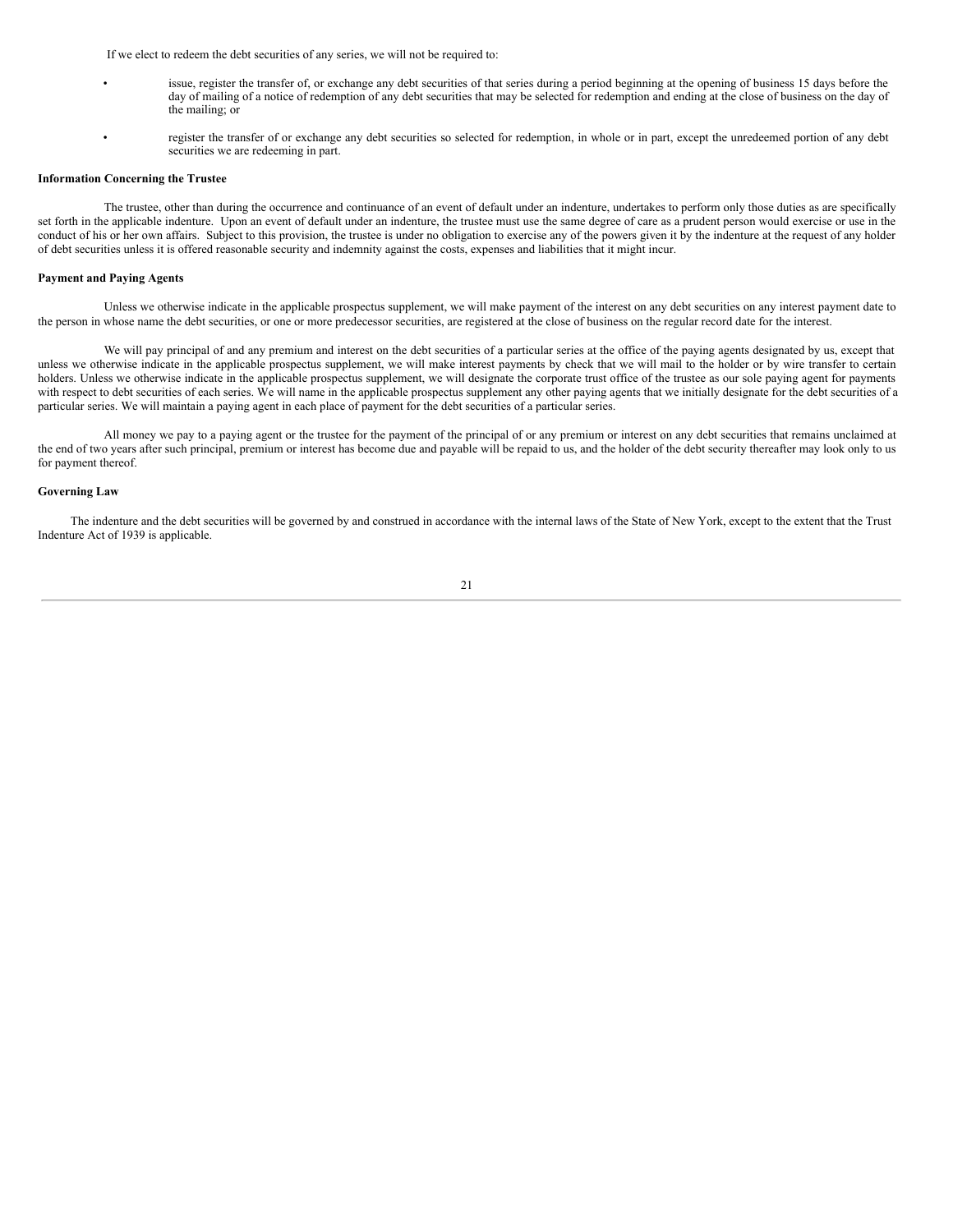# **DESCRIPTION OF WARRANTS**

The following description, together with the additional information that we include in any applicable prospectus supplement and in any related free writing prospectus that we may authorize to be distributed to you, summarizes the material terms and provisions of the warrants that we may offer under this prospectus, which may be issued in one or more series. Warrants may be offered independently or in combination with other securities offered by any prospectus supplement. While the terms we have summarized below will apply generally to any warrants that we may offer under this prospectus, we will describe the particular terms of any series of warrants in more detail in the applicable prospectus supplement. The following description of warrants will apply to the warrants offered by this prospectus unless we provide otherwise in the applicable prospectus supplement. The applicable prospectus supplement for a particular series of warrants may specify different or additional terms.

We have filed forms of the warrant agreements and forms of warrant certificates containing the terms of the warrants that may be offered as exhibits to the registration statement of which this prospectus is a part. We will file as exhibits to the registration statement of which this prospectus is a part, or will incorporate by reference from reports that we file with the SEC, the form of warrant and/or the warrant agreement and warrant certificate, as applicable, that contain the terms of the particular series of warrants we are offering, and any supplemental agreements, before the issuance of such warrants. The following summaries of material terms and provisions of the warrants are subject to, and qualified in their entirety by reference to, all the provisions of the form of warrant and/or the warrant agreement and warrant certificate, as applicable, and any supplemental agreements applicable to a particular series of warrants that we may offer under this prospectus. We urge you to read the applicable prospectus supplement related to the particular series of warrants that we may offer under this prospectus, as well as any related free writing prospectuses, and the complete form of warrant and/or the warrant agreement and warrant certificate, as applicable, and any supplemental agreements, that contain the terms of the warrants.

## **General**

We will describe in the applicable prospectus supplement the terms of the series of warrants being offered, including:

- the offering price and aggregate number of warrants offered;
- the currency for which the warrants may be purchased;
- if applicable, the designation and terms of the securities with which the warrants are issued and the number of warrants issued with each such security or each principal amount of such security;
- in the case of warrants to purchase debt securities, the principal amount of debt securities purchasable upon exercise of one warrant and the price at, and currency in which, this principal amount of debt securities may be purchased upon such exercise;
- in the case of warrants to purchase common stock or preferred stock, the number of shares of common stock or preferred stock, as the case may be, purchasable upon the exercise of one warrant and the price at which these shares may be purchased upon such exercise;
- the effect of any merger, consolidation, sale or other disposition of our business on the warrant agreements and the warrants;
- the terms of any rights to redeem or call the warrants;
- any provisions for changes to or adjustments in the exercise price or number of securities issuable upon exercise of the warrants;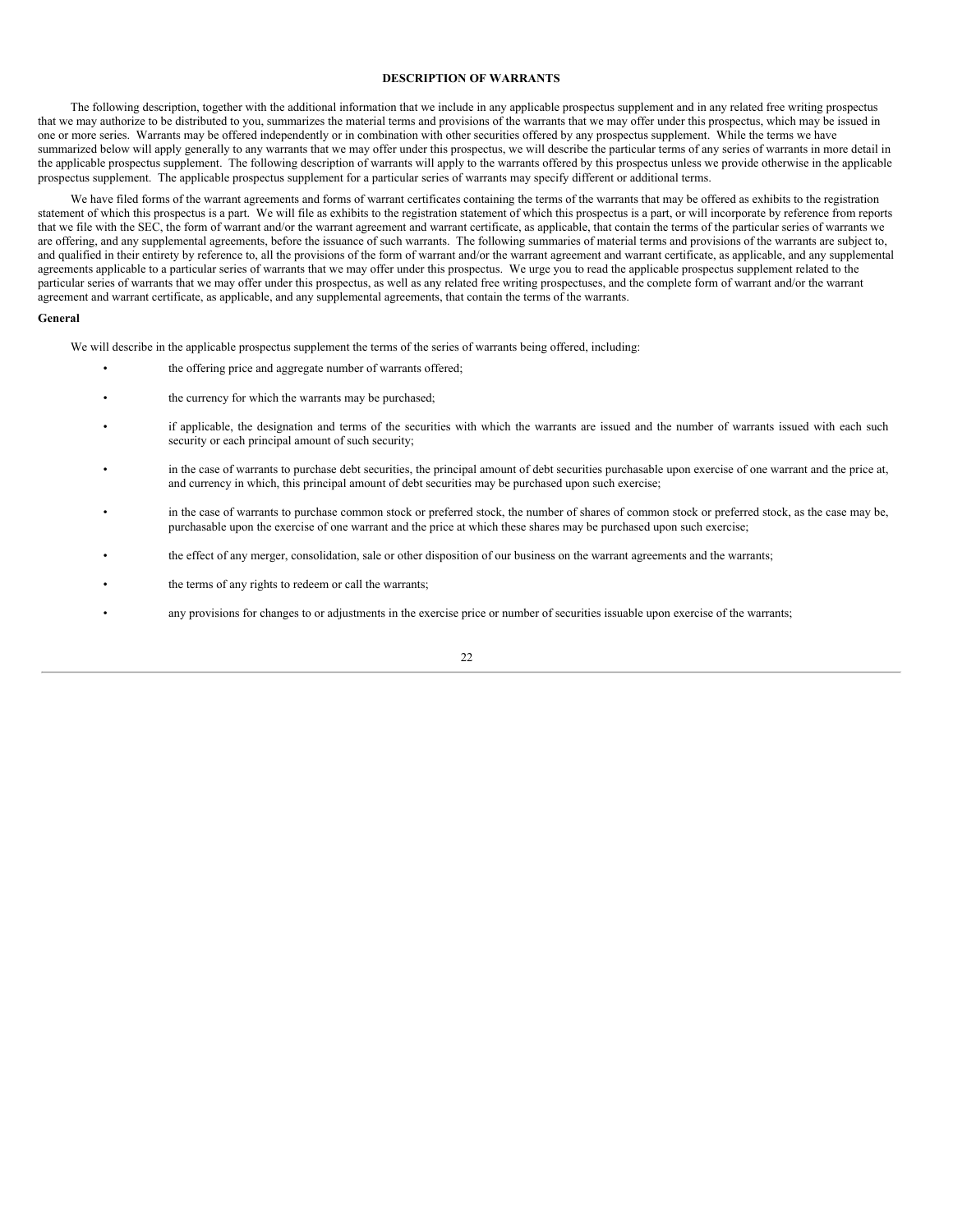- the dates on which the right to exercise the warrants will commence and expire;
- the manner in which the warrant agreements and warrants may be modified;
- a discussion of any material or special U.S. federal income tax considerations of holding or exercising the warrants;
- the terms of the securities issuable upon exercise of the warrants; and
- any other specific terms, preferences, rights or limitations of or restrictions on the warrants.

Before exercising their warrants, holders of warrants will not have any of the rights of holders of the securities purchasable upon such exercise, including:

- in the case of warrants to purchase debt securities, the right to receive payments of principal of, or premium, if any, or interest on, the debt securities purchasable upon exercise or to enforce covenants in the applicable indenture; or
- in the case of warrants to purchase common stock or preferred stock, the right to receive dividends, if any, or, payments upon our liquidation, dissolution or winding up or to exercise voting rights, if any.

#### **Exercise of Warrants**

Each warrant will entitle the holder to purchase the securities that we specify in the applicable prospectus supplement at the exercise price that we describe in the applicable prospectus supplement. The warrants may be exercised as set forth in the prospectus supplement relating to the warrants offered. Unless we otherwise specify in the applicable prospectus supplement, warrants may be exercised at any time up to the close of business on the expiration date set forth in the prospectus supplement relating to the warrants offered thereby. After the close of business on the expiration date, unexercised warrants will become void.

Upon receipt of payment and the warrant or warrant certificate, as applicable, properly completed and duly executed at the corporate trust office of the warrant agent, if any, or any other office, including ours, indicated in the prospectus supplement, we will, as soon as practicable, issue and deliver the securities purchasable upon such exercise. If less than all of the warrants (or the warrants represented by such warrant certificate) are exercised, a new warrant or a new warrant certificate, as applicable, will be issued for the remaining warrants.

#### **Governing Law**

Unless we otherwise specify in the applicable prospectus supplement, the warrants and any warrant agreements will be governed by and construed in accordance with the laws of the State of New York.

## **Enforceability of Rights by Holders of Warrants**

Each warrant agent, if any, will act solely as our agent under the applicable warrant agreement and will not assume any obligation or relationship of agency or trust with any holder of any warrant. A single bank or trust company may act as warrant agent for more than one issue of warrants. A warrant agent will have no duty or responsibility in case of any default by us under the applicable warrant agreement or warrant, including any duty or responsibility to initiate any proceedings at law or otherwise, or to make any demand upon us. Any holder of a warrant may, without the consent of the related warrant agent or the holder of any other warrant, enforce by appropriate legal action its right to exercise, and receive the securities purchasable upon exercise of, its warrants.

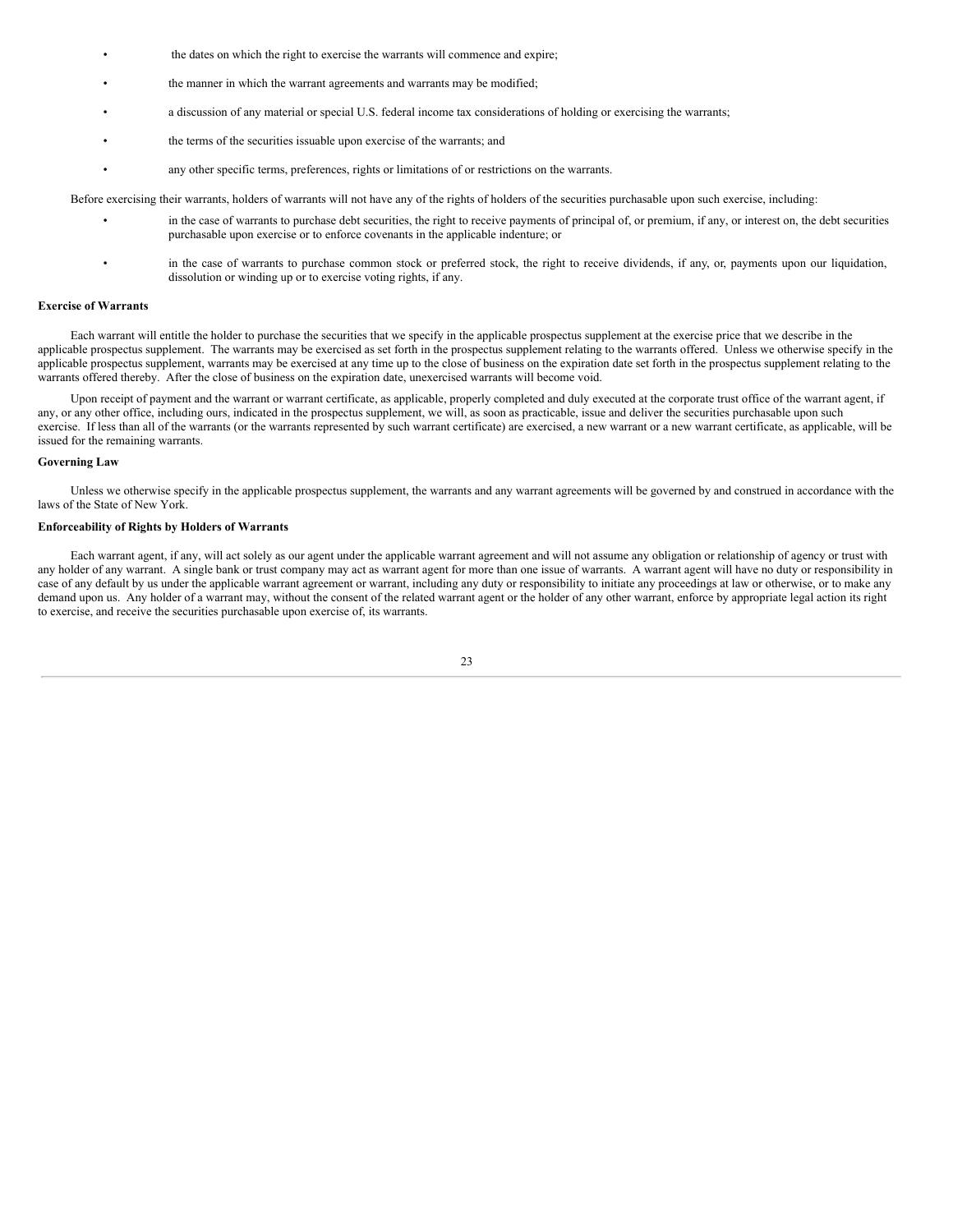#### **LEGAL OWNERSHIP OF SECURITIES**

We can issue securities in registered form or in the form of one or more global securities. We describe global securities in greater detail below. We refer to those persons who have securities registered in their own names on the books that we or any applicable trustee, depositary or warrant agent maintain for this purpose as the "holders" of those securities. These persons are the legal holders of the securities. We refer to those persons who, indirectly through others, own beneficial interests in securities that are not registered in their own names, as "indirect holders" of those securities. As we discuss below, indirect holders are not legal holders, and investors in securities issued in bookentry form or in street name will be indirect holders.

## **Book-Entry Holders**

We may issue securities in book-entry form only, as we will specify in the applicable prospectus supplement. This means securities may be represented by one or more global securities registered in the name of a financial institution that holds them as depositary on behalf of other financial institutions that participate in the depositary's bookentry system. These participating institutions, which are referred to as participants, in turn, hold beneficial interests in the securities on behalf of themselves or their customers.

Only the person in whose name a security is registered is recognized as the holder of that security. Securities issued in global form will be registered in the name of the depositary or its participants. Consequently, for securities issued in global form, we will recognize only the depositary as the holder of the securities, and we will make all payments on the securities to the depositary. The depositary passes along the payments it receives to its participants, which in turn pass the payments along to their customers who are the beneficial owners. The depositary and its participants do so under agreements they have made with one another or with their customers; they are not obligated to do so under the terms of the securities.

As a result, investors in a book-entry security will not own securities directly. Instead, they will own beneficial interests in a global security, through a bank, broker or other financial institution that participates in the depositary's book-entry system or holds an interest through a participant. As long as the securities are issued in global form, investors will be indirect holders, and not holders, of the securities.

#### **Street Name Holders**

We may terminate a global security or issue securities in non-global form. In these cases, investors may choose to hold their securities in their own names or in "street name." Securities held by an investor in street name would be registered in the name of a bank, broker or other financial institution that the investor chooses, and the investor would hold only a beneficial interest in those securities through an account he or she maintains at that institution.

For securities held in street name, we will recognize only the intermediary banks, brokers and other financial institutions in whose names the securities are registered as the holders of those securities, and we will make all payments on those securities to them. These institutions pass along the payments they receive to their customers who are the beneficial owners, but only because they agree to do so in their customer agreements or because they are legally required to do so. Investors who hold securities in street name will be indirect holders, not holders, of those securities.

#### **Legal Holders**

Our obligations, as well as the obligations of any applicable trustee and of any third parties employed by us or a trustee, run only to the legal holders of the securities. We do not have obligations to investors who hold beneficial interests in global securities, in street name or by any other indirect means. This will be the case whether an investor chooses to be an indirect holder of a security or has no choice because we are issuing the securities only in global form.

For example, once we make a payment or give a notice to the holder, we have no further responsibility for the payment or notice even if that holder is required, under agreements with depositary participants or customers or by law, to pass it along to the indirect holders but does not do so. Similarly, we may want to obtain the approval of the holders to amend an indenture, to relieve us of the consequences of a default or of our obligation to comply with a particular provision of the indenture or for other purposes. In such an event, we would seek approval only from the

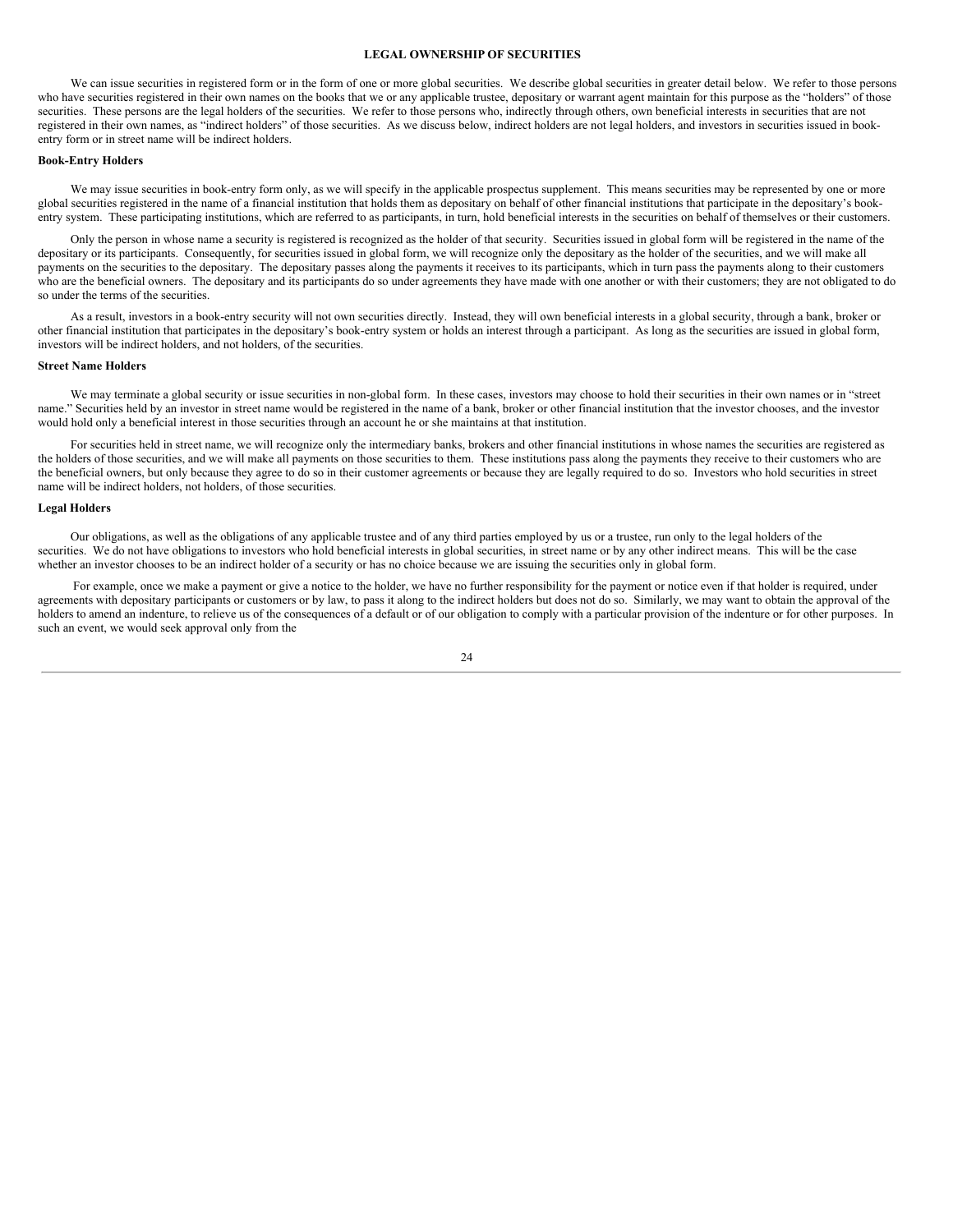holders, and not the indirect holders, of the securities. Whether and how the holders contact the indirect holders is up to the holders.

# **Special Considerations For Indirect Holders**

If you hold securities through a bank, broker or other financial institution, either in book-entry form or in street name, you should check with your own institution to find

- out:
- the performance of third party service providers;
- how it handles securities payments and notices;
- whether it imposes fees or charges:
- how it would handle a request for the holders' consent, if ever required;
- whether and how you can instruct it to send you securities registered in your own name so you can be a holder, if that is permitted in the future;
- how it would exercise rights under the securities if there were a default or other event triggering the need for holders to act to protect their interests; and
- if the securities are in book-entry form, how the depositary's rules and procedures will affect these matters.

#### **Global Securities**

A global security is a security that represents one or any other number of individual securities held by a depositary. Generally, all securities represented by the same global securities will have the same terms.

Each security issued in book-entry form will be represented by a global security that we deposit with and register in the name of a financial institution or its nominee that we select. The financial institution that we select for this purpose is called the depositary. Unless we specify otherwise in the applicable prospectus supplement, DTC will be the depositary for all securities issued in book-entry form.

A global security may not be transferred to or registered in the name of anyone other than the depositary, its nominee or a successor depositary, unless special termination situations arise. We describe those situations below under the section entitled "Special Situations When a Global Security Will Be Terminated" in this prospectus. As a result of these arrangements, the depositary, or its nominee, will be the sole registered owner and holder of all securities represented by a global security, and investors will be permitted to own only beneficial interests in a global security. Beneficial interests must be held by means of an account with a broker, bank or other financial institution that in turn has an account with the depositary or with another institution that does. Thus, an investor whose security is represented by a global security will not be a holder of the security, but only an indirect holder of a beneficial interest in the global security.

If the prospectus supplement for a particular security indicates that the security will be issued in global form only, then the security will be represented by a global security at all times unless and until the global security is terminated. If termination occurs, we may issue the securities through another book-entry clearing system or decide that the securities may no longer be held through any book-entry clearing system.

#### **Special Considerations For Global Securities**

The rights of an indirect holder relating to a global security will be governed by the account rules of the investor's financial institution and of the depositary, as well as general laws relating to securities transfers. We do not recognize an indirect holder as a holder of securities and instead deal only with the depositary that holds the global security.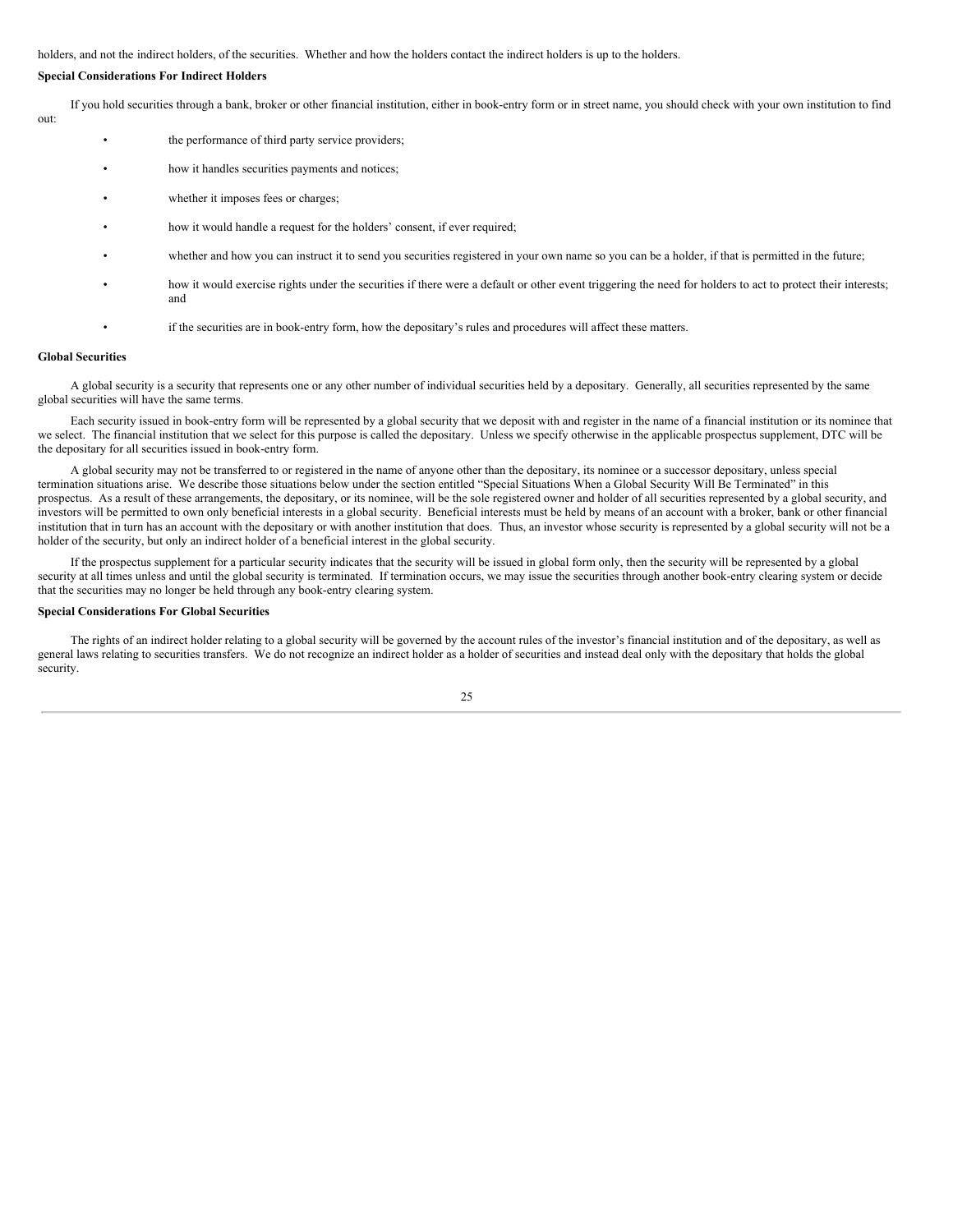If securities are issued only in the form of a global security, an investor should be aware of the following:

- an investor cannot cause the securities to be registered in his or her name, and cannot obtain non-global certificates for his or her interest in the securities, except in the special situations we describe below;
- an investor will be an indirect holder and must look to his or her own bank or broker for payments on the securities and protection of his or her legal rights relating to the securities, as we describe above;
- an investor may not be able to sell interests in the securities to some insurance companies and to other institutions that are required by law to own their securities in non-book-entry form;
- an investor may not be able to pledge his or her interest in a global security in circumstances where certificates representing the securities must be delivered to the lender or other beneficiary of the pledge in order for the pledge to be effective;
- the depositary's policies, which may change from time to time, will govern payments, transfers, exchanges and other matters relating to an investor's interest in a global security;
- we and any applicable trustee have no responsibility for any aspect of the depositary's actions or for its records of ownership interests in a global security, nor do we or any applicable trustee supervise the depositary in any way;
- the depositary may, and we understand that DTC will, require that those who purchase and sell interests in a global security within its book-entry system use immediately available funds, and your broker or bank may require you to do so as well; and
- financial institutions that participate in the depositary's book-entry system, and through which an investor holds its interest in a global security, may also have their own policies affecting payments, notices and other matters relating to the securities.

There may be more than one financial intermediary in the chain of ownership for an investor. We do not monitor and are not responsible for the actions of any of those intermediaries.

#### **Special Situations When a Global Security Will Be Terminated**

In a few special situations described below, the global security will terminate and interests in it will be exchanged for physical certificates representing those interests. After that exchange, the choice of whether to hold securities directly or in street name will be up to the investor. Investors must consult their own banks or brokers to find out how to have their interests in securities transferred to their own name, so that they will be direct holders. We have described the rights of holders and street name investors above.

Unless we provide otherwise in the applicable prospectus supplement, the global security will terminate when the following special situations occur:

- if the depositary notifies us that it is unwilling, unable or no longer qualified to continue as depositary for that global security and we do not appoint another institution to act as depositary within 90 days;
- if we notify any applicable trustee that we wish to terminate that global security; or
	- if an event of default has occurred with regard to securities represented by that global security and has not been cured or waived.

The applicable prospectus supplement may also list additional situations for terminating a global security that would apply only to the particular series of securities covered by the applicable prospectus supplement. When a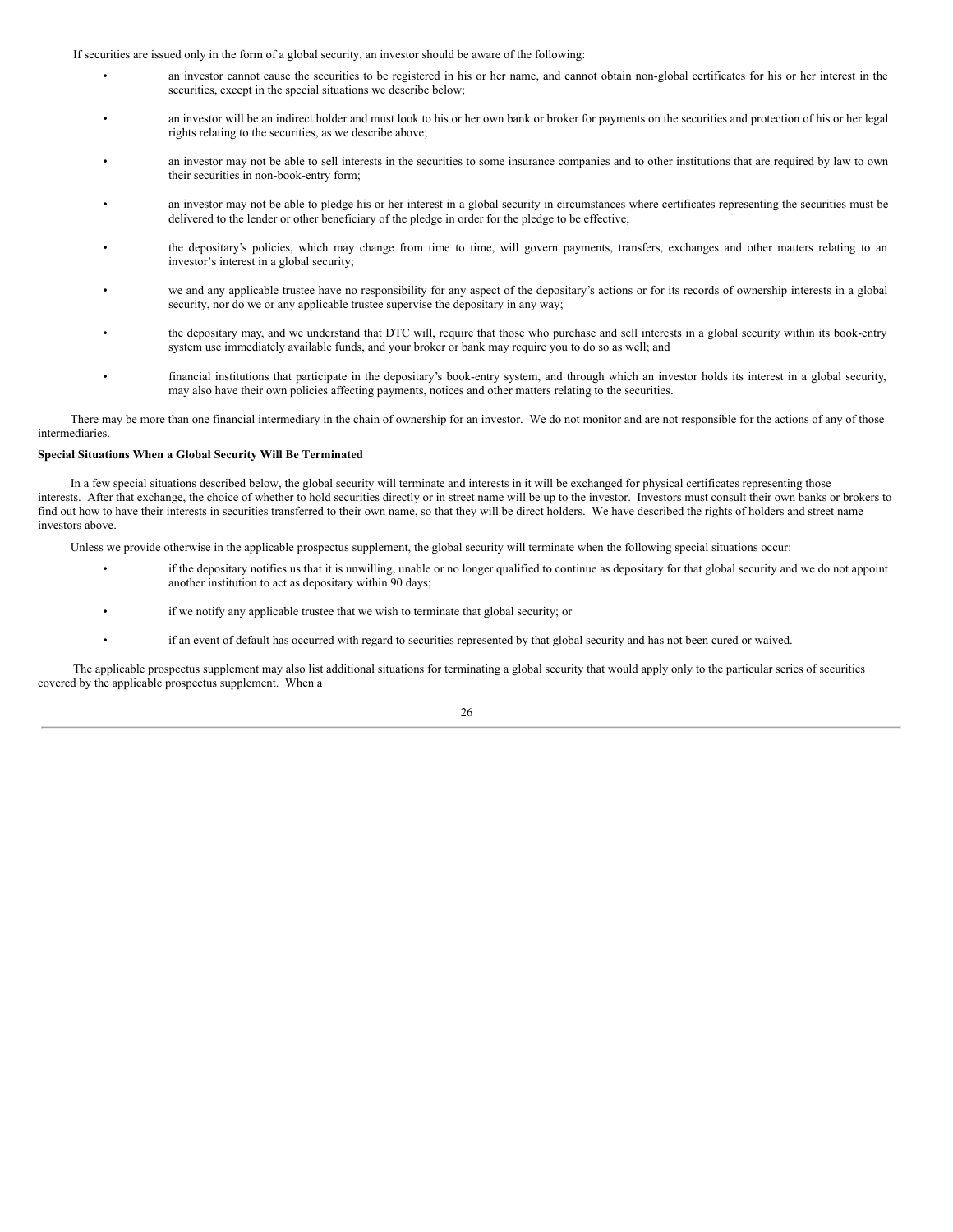global security terminates, the depositary, and not we or any applicable trustee, is responsible for deciding the names of the institutions that will be the initial direct holders.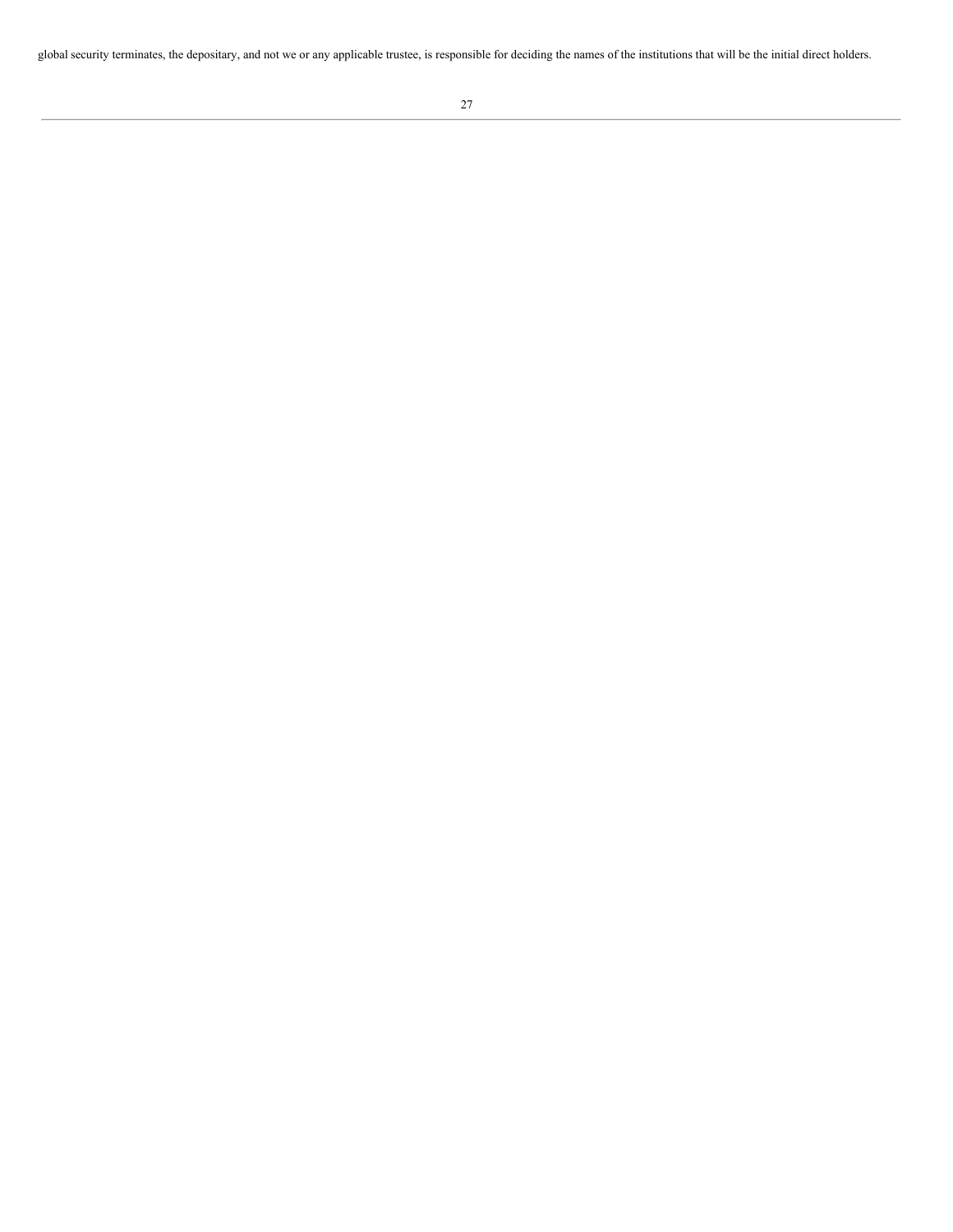# **PLAN OF DISTRIBUTION**

We may sell the securities from time to time pursuant to underwritten public offerings, direct sales to the public, negotiated transactions, block trades or a combination of these methods. We may sell the securities to or through underwriters or dealers, through agents, or directly to one or more purchasers. We may distribute securities from time to time in one or more transactions:

- at a fixed price or prices, which may be changed;
- at market prices prevailing at the time of sale;
- at prices related to such prevailing market prices; or
- at negotiated prices.

A prospectus supplement or supplements (and any related free writing prospectus that we may authorize to be provided to you) will describe the terms of the offering of the securities, including, to the extent applicable:

- the name or names of the underwriters, if any;
- the purchase price of the securities or other consideration therefor, and the proceeds, if any, we will receive from the sale;
- any over-allotment or other options under which underwriters may purchase additional securities from us;
- any agency fees or underwriting discounts and other items constituting agents' or underwriters' compensation;
- any public offering price;
- any discounts or concessions allowed or reallowed or paid to dealers; and
- any securities exchange or market on which the securities may be listed.

Only underwriters named in the prospectus supplement will be underwriters of the securities offered by the prospectus supplement.

If underwriters are used in the sale, they will acquire the securities for their own account and may resell the securities from time to time in one or more transactions at a fixed public offering price or at varying prices determined at the time of sale. The obligations of the underwriters to purchase the securities will be subject to the conditions set forth in the applicable underwriting agreement. We may offer the securities to the public through underwriting syndicates represented by managing underwriters or by underwriters without a syndicate. Subject to certain conditions, the underwriters will be obligated to purchase all of the securities offered by the prospectus supplement, other than securities covered by any over-allotment option. Any public offering price and any discounts or concessions allowed or reallowed or paid to dealers may change from time to time. We may use underwriters with whom we have a material relationship. We will describe in the prospectus supplement, naming the underwriter, the nature of any such relationship.

We may sell securities directly or through agents we designate from time to time. We will name any agent involved in the offering and sale of securities and we will describe any commissions we will pay the agent in the prospectus supplement. Unless the prospectus supplement states otherwise, our agent will act on a best-efforts basis for the period of its appointment.

We may authorize agents or underwriters to solicit offers by certain types of institutional investors to purchase securities from us at the public offering price set forth in the prospectus supplement pursuant to delayed delivery

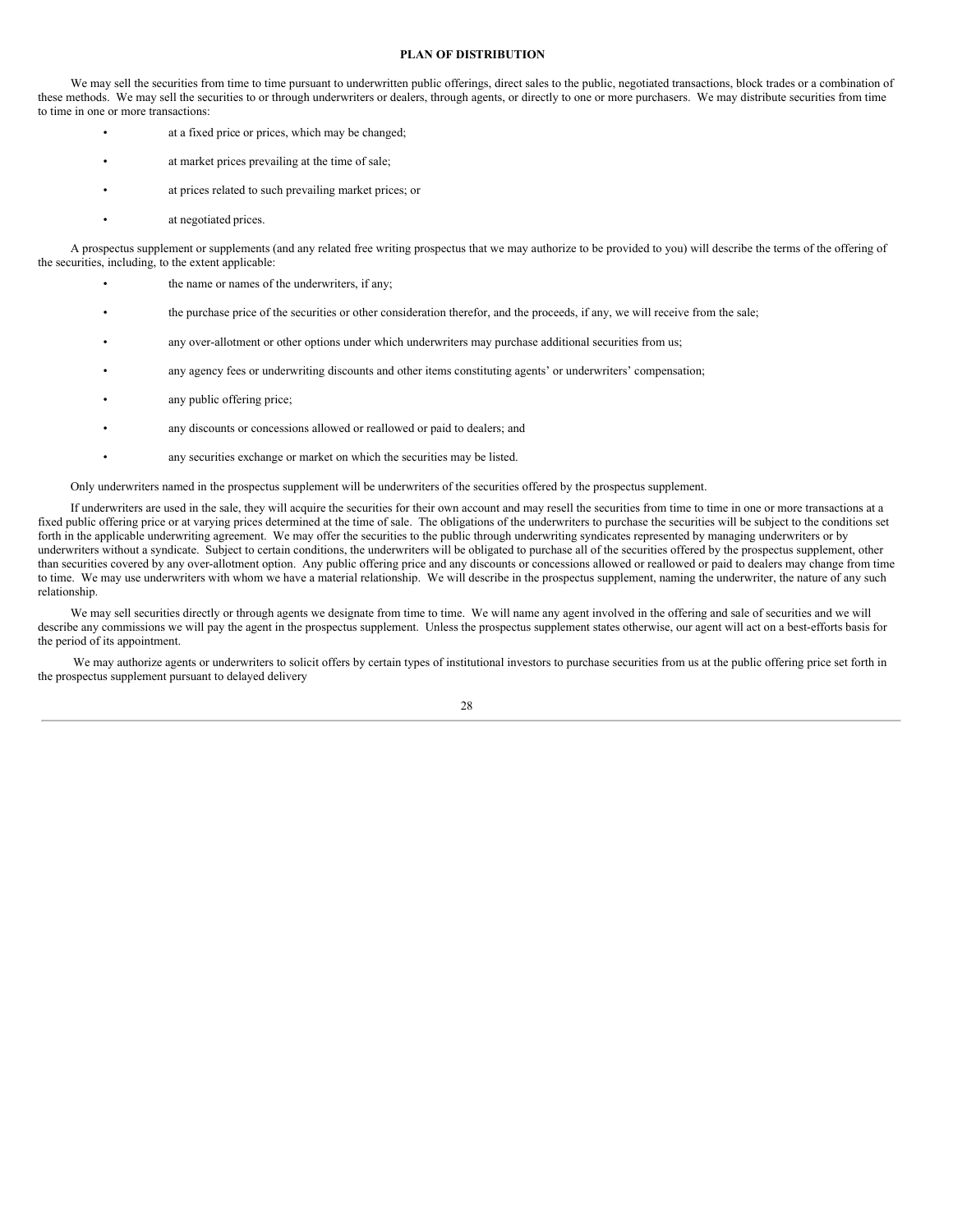contracts providing for payment and delivery on a specified date in the future. We will describe the conditions to these contracts and the commissions we must pay for solicitation of these contracts in the prospectus supplement.

We may provide agents and underwriters with indemnification against civil liabilities, including liabilities under the Securities Act, or contribution with respect to payments that the agents or underwriters may make with respect to these liabilities. Agents and underwriters may engage in transactions with, or perform services for, us in the ordinary course of business.

All securities we may offer, other than common stock, will be new issues of securities with no established trading market. Any underwriters may make a market in these securities, but will not be obligated to do so and may discontinue any market making at any time without notice. We cannot guarantee the liquidity of the trading markets for any securities.

Any underwriter may engage in over-allotment, stabilizing transactions, short-covering transactions and penalty bids in accordance with Regulation M under the Exchange Act. Over-allotment involves sales in excess of the offering size, which create a short position. Stabilizing transactions permit bids to purchase the underlying security so long as the stabilizing bids do not exceed a specified maximum price. Syndicate-covering or other short-covering transactions involve purchases of the securities, either through exercise of the over-allotment option or in the open market after the distribution is completed, to cover short positions. Penalty bids permit the underwriters to reclaim a selling concession from a dealer when the securities originally sold by the dealer are purchased in a stabilizing or covering transaction to cover short positions. Those activities may cause the price of the securities to be higher than it would otherwise be. If commenced, the underwriters may discontinue any of the activities at any time.

Any underwriters or agents that are qualified market makers on The Nasdaq Global Market may engage in passive market making transactions in our common stock on The Nasdaq Global Market in accordance with Regulation M under the Exchange Act, during the business day prior to the pricing of the offering, before the commencement of offers or sales of our common stock. Passive market makers must comply with applicable volume and price limitations and must be identified as passive market makers. In general, a passive market maker must display its bid at a price not in excess of the highest independent bid for such security; if all independent bids are lowered below the passive market maker's bid, however, the passive market maker's bid must then be lowered when certain purchase limits are exceeded. Passive market making may stabilize the market price of the securities at a level above that which might otherwise prevail in the open market and, if commenced, may be discontinued at any time.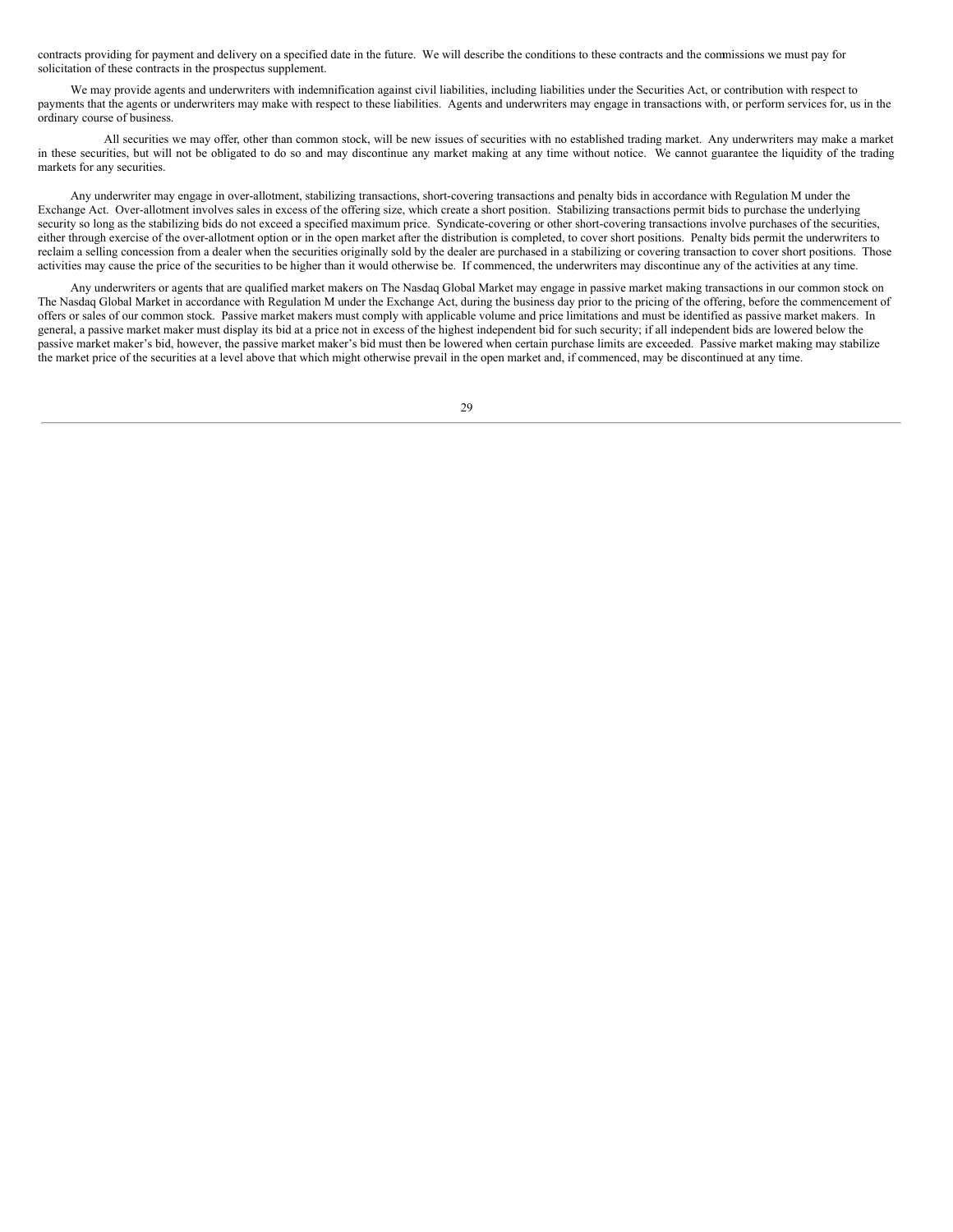## **LEGAL MATTERS**

Unless otherwise indicated in the applicable prospectus supplement, Cooley LLP will pass upon the validity of the securities offered by this prospectus and any supplement thereto. As of the date of this prospectus, a partner of Cooley LLP owns 10,000 shares of our common stock.

## **EXPERTS**

The financial statements incorporated in this prospectus by reference from the Company's Annual Report on Form 10-K for the year ended December 31, 2019, and the effectiveness of the Company's internal control over financial reporting have been audited by Deloitte & Touche LLP, an independent registered public accounting firm, as stated in their reports, which are incorporated herein by reference. Such financial statements have been so incorporated in reliance upon the reports of such firm given upon their authority as experts in accounting and auditing.

#### **WHERE YOU CAN FIND MORE INFORMATION**

This prospectus is part of the registration statement on Form S-3 we filed with the SEC under the Securities Act and does not contain all the information set forth in the registration statement. Whenever a reference is made in this prospectus to any of our contracts, agreements or other documents, the reference may not be complete and you should refer to the exhibits that are a part of the registration statement or the exhibits to the reports or other documents incorporated by reference into this prospectus for a copy of such contract, agreement or other document. Because we are subject to the information and reporting requirements of the Exchange Act, we file annual, quarterly and current reports, proxy statements and other information with the SEC. Our SEC filings are available to the public over the Internet at the SEC's website at http://www.sec.gov.

## **INCORPORATION OF CERTAIN INFORMATION BY REFERENCE**

The SEC allows us to "incorporate by reference" information from other documents that we file with it, which means that we can disclose important information to you by referring you to those documents. The information incorporated by reference is considered to be part of this prospectus. Information in this prospectus supersedes information incorporated by reference that we filed with the SEC prior to the date of this prospectus, while information that we file later with the SEC will automatically update and supersede the information in this prospectus. We incorporate by reference into this prospectus and the registration statement of which this prospectus is a part the information or documents listed below that we have filed with the SEC (Commission File No. 001-36365):

- our Annual Report on [Form](http://www.sec.gov/Archives/edgar/data/1178253/000156459020009875/scyx-10k_20191231.htm) 10-K for the year ended December 31, 2019, which was filed on March 11, 2020;
- our Amendment No. 1 to Annual Report on For[m10-K/A](http://www.sec.gov/Archives/edgar/data/1178253/000156459020019188/scyx-10ka_20191231.htm) for the year ended December 31, 2019, which was filed on April 28, 2020;
- our Quarterly Report on [Form](http://www.sec.gov/Archives/edgar/data/1178253/000156459020023868/scyx-10q_20200331.htm) 10-Q for the quarter ended March 31, 2020, which was filed on May 11, 2020;
- our Quarterly Report on [Form](https://www.sec.gov/ix?doc=/Archives/edgar/data/1178253/000156459020038629/scyx-10q_20200630.htm) 10-Q for the quarter ended June 30, 2020, which was filed on August 10, 2020;
- our Quarterly Report on [Form](https://www.sec.gov/ix?doc=/Archives/edgar/data/1178253/000156459020051687/scyx-10q_20200930.htm) 10-Q for the quarter ended September 30, 2020, which was filed on November 6, 2020;
- our Current Reports on Form 8-K, filed with the SEC on [April](http://www.sec.gov/Archives/edgar/data/1178253/000156459020018514/scyx-8k_20200421.htm) 9, [2020](http://www.sec.gov/Archives/edgar/data/1178253/000156459020032489/scyx-8k_20200716.htm), April 13, 2020, April 21, 2020, April 24, 2020, July 7, 2020, July 16, 2020, [August](http://www.sec.gov/Archives/edgar/data/1178253/000156459020035769/scyx-8k_20200803.htm) 4, 2020, [December](https://www.sec.gov/ix?doc=/Archives/edgar/data/1178253/000156459020056378/scyx-8k_20201202.htm) 8, 2020, and [December](https://www.sec.gov/ix?doc=/Archives/edgar/data/1178253/000156459020057511/scyx-8k_20201217.htm) 18, 2020; and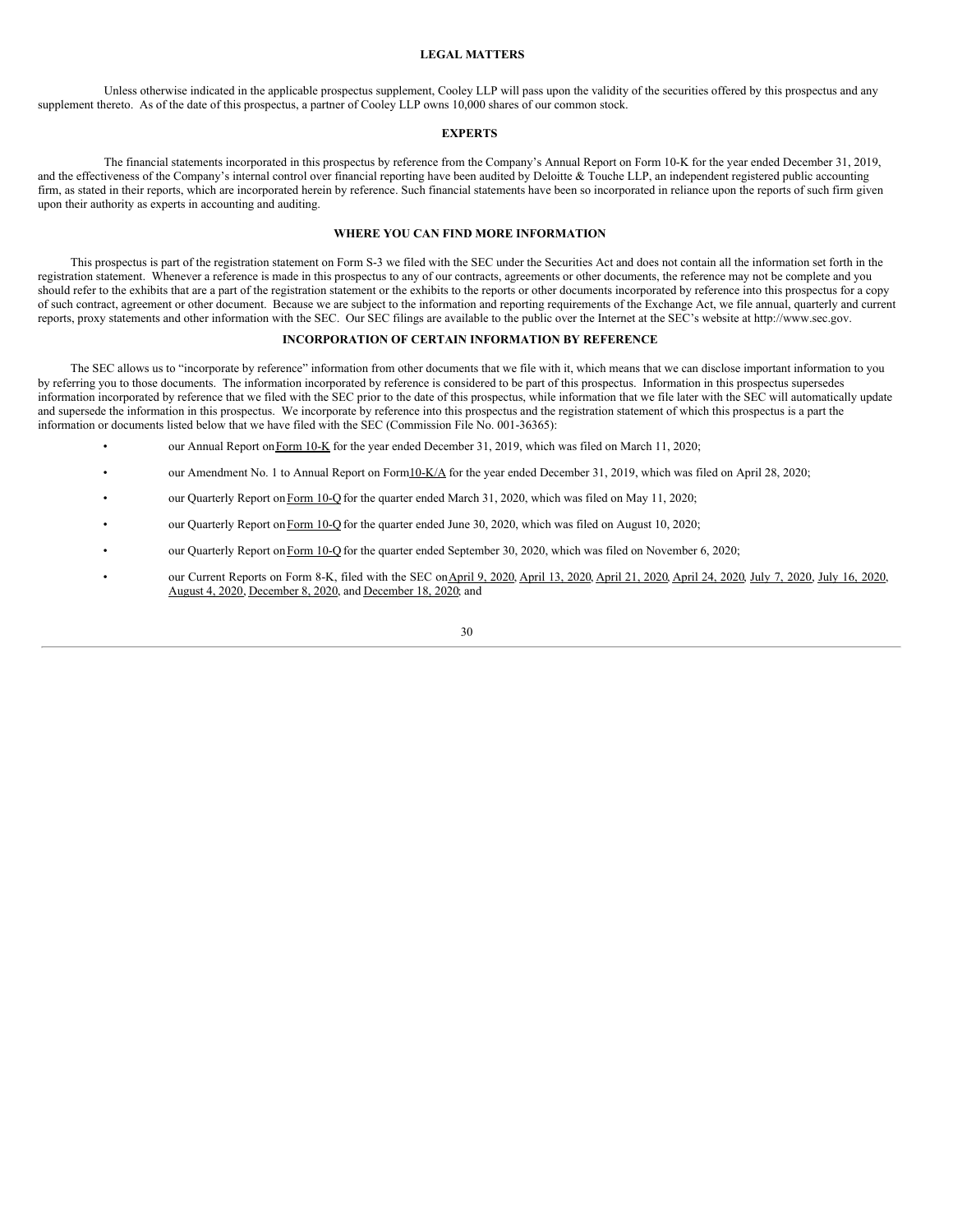the description of our common stock contained in our registration statement o[nForm](http://www.sec.gov/Archives/edgar/data/1178253/000119312514106556/d695245d8a12b.htm) 8-A filed with the SEC on March 19, 2014, including any amendments or reports filed for the purposes of updating this description.

All filings filed by us pursuant to the Exchange Act after the date of the initial filing of the registration statement of which this prospectus is a part and prior to effectiveness of the registration statement shall be deemed to be incorporated by reference into this prospectus.

We also incorporate by reference any future filings (other than current reports furnished under Item 2.02 or Item 7.01 of Form 8-K and exhibits filed on such form that are related to such items unless such Form 8-K expressly provides to the contrary) made with the SEC pursuant to Sections 13(a), 13(c), 14 or 15(d) of the Exchange Act, until we file a post-effective amendment that indicates the termination of the offering of the securities made by this prospectus and will become a part of this prospectus from the date that such documents are filed with the SEC. Information in such future filings updates and supplements the information provided in this prospectus. Any statements in any such future filings will automatically be deemed to modify and supersede any information in any document we previously filed with the SEC that is incorporated or deemed to be incorporated herein by reference to the extent that statements in the later filed document modify or replace such earlier statements. You can request a copy of these filings, at no cost, by writing or telephoning us at the following address or telephone number:

> SCYNEXIS, Inc. 1 Evertrust Plaza, 13th Floor Jersey City, NJ 07302-6548 (201) 884-5485 Attn: Secretary